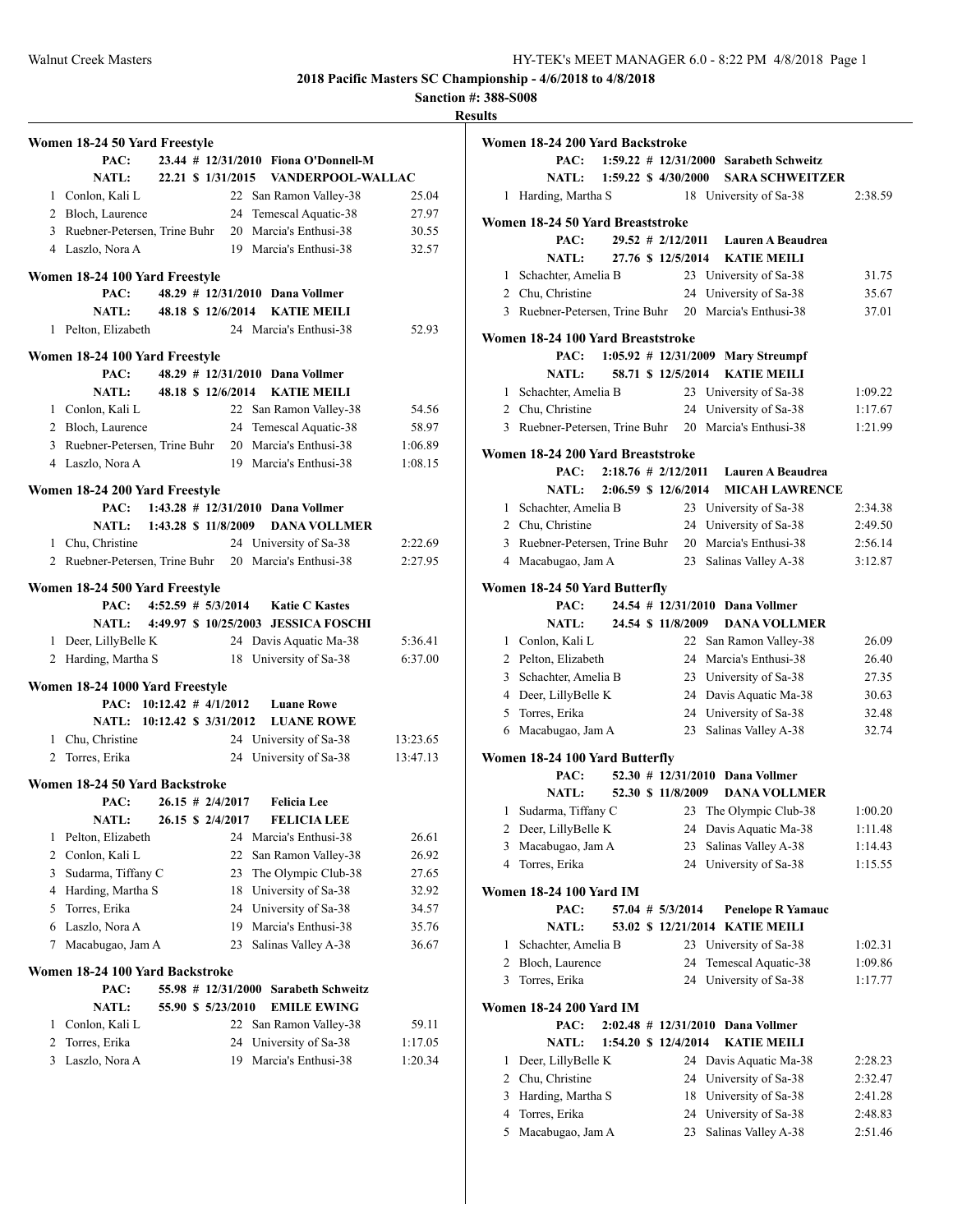**Sanction #: 388-S008**

|             | <b>Women 18-24 400 Yard IM</b>         |  |                         |                                            |                    |
|-------------|----------------------------------------|--|-------------------------|--------------------------------------------|--------------------|
|             | PAC:                                   |  |                         | $4:18.37$ # 12/31/2000 Sarabeth Schweitz   |                    |
|             | <b>NATL:</b>                           |  | 4:21.82 \$ 1/28/2012    | <b>KATHERINE MILLS</b>                     |                    |
|             | 1 Chu, Christine                       |  |                         | 24 University of Sa-38                     | 5:31.84            |
|             | Women 25-29 50 Yard Freestyle          |  |                         |                                            |                    |
|             | PAC:                                   |  |                         | 23.20 # 12/31/1992 Anna Pettis-Scott       |                    |
|             | <b>NATL:</b>                           |  | 22.62 \$ 1/25/2014      | <b>MADISON KENNEDY</b>                     |                    |
| 1           | Gaudinier, Lindsay E                   |  |                         | 28 Walnut Creek Mas-38                     | 25.83              |
|             | 2 Greer, Margaret R                    |  |                         | 29 East Bay Bat Ray-38                     | 27.28              |
|             | 3 Hwang, Jenn                          |  |                         | 26 Walnut Creek Mas-38                     | 27.50              |
|             | 4 Wyant, Becca W                       |  |                         | 27 Marcia's Enthusi-38                     | 27.61              |
|             | 5 Petrakis, Kristina                   |  |                         | 28 University of Sa-38                     | 28.28              |
|             | 6 Heffley, Caitlin M                   |  |                         | 25 Richmond Plunge-38                      | 30.95              |
| $7^{\circ}$ | Cohen, Rivkah                          |  |                         | 29 Marcia's Enthusi-38                     | 35.99              |
|             |                                        |  |                         |                                            |                    |
|             | Women 25-29 100 Yard Freestyle<br>PAC: |  |                         | 51.07 # 12/31/1993 Sara Shand              |                    |
|             | NATL:                                  |  | 49.18 \$ 2/24/2013      | <b>KIM VANDENBERG</b>                      |                    |
| 1           | Gaudinier, Lindsay E                   |  |                         | 28 Walnut Creek Mas-38                     | 55.68              |
|             | 2 Petrakis, Danae                      |  |                         | 25 University of Sa-38                     | 56.98              |
|             | 3 Skoda, Anette A                      |  |                         | 26 Los Altos Mounta-38                     | 57.10              |
|             | 4 Olson, Christine A                   |  |                         | 27 The Olympic Club-38                     | 57.71              |
|             | 5 Hwang, Jenn                          |  |                         | 26 Walnut Creek Mas-38                     | 59.56              |
|             | 6 Mohn, Jennifer L                     |  |                         | 26 Davis Aquatic Ma-38                     | 1:06.06            |
|             | 7 Heffley, Caitlin M                   |  |                         | 25 Richmond Plunge-38                      | 1:10.26            |
|             | 8 Cohen, Rivkah                        |  |                         | 29 Marcia's Enthusi-38                     | 1:17.98            |
| 9           | Soltane, Farah                         |  |                         | 27 Marcia's Enthusi-38                     | 1:30.30            |
|             |                                        |  |                         |                                            |                    |
|             | Women 25-29 200 Yard Freestyle         |  |                         | $1:48.80$ # $12/31/2001$ Limin Liu         |                    |
|             | PAC:                                   |  |                         |                                            |                    |
| 1           | <b>NATL:</b>                           |  | 1:48.80 \$ 5/20/2001    | <b>LIMIN LIU</b><br>26 Walnut Creek Mas-38 |                    |
|             | Hwang, Jenn<br>2 Robertson, Lindsay J  |  | 28                      | Sierra Nevada Ma-38                        | 2:15.93<br>2:24.68 |
|             |                                        |  |                         |                                            |                    |
|             | Women 25-29 500 Yard Freestyle         |  |                         |                                            |                    |
|             | PAC:                                   |  | $4:56.27$ # $4/26/2015$ | <b>Katie C Kastes</b>                      |                    |
|             | <b>NATL:</b>                           |  | 4:49.88 \$ 1/3/1996     | <b>SHEILA TAORMINA</b>                     |                    |
| 1           | Breed, Catherine                       |  |                         | 25 The Olympic Club-38                     | 4:54.67#           |
|             | 2 Arnold, Allison A                    |  | 25                      | The Olympic Club-38                        | 5:16.43            |
|             | 3 Gaudinier, Lindsay E                 |  |                         | 28 Walnut Creek Mas-38                     | 5:24.15            |
| 4           | Winsor, Katrina L                      |  |                         | 26 Calaveras Swim C-38                     | 5:29.28            |
| 5           | Li, Jing                               |  | 29                      | San Mateo Master-38                        | 5:44.09            |
| 6           | Mohn, Jennifer L                       |  |                         | 26 Davis Aquatic Ma-38                     | 6:08.05            |
| 7           | Hosking, Paige E                       |  |                         | 26 University of Sa-38                     | 6:19.66            |
| 8           | Robertson, Lindsay J                   |  | 28                      | Sierra Nevada Ma-38                        | 6:24.56            |
| 9           | Johnson, Clare B                       |  |                         | 28 Marcia's Enthusi-38                     | 6:30.32            |
| 10          | Te, Paula M                            |  |                         | 28 Marcia's Enthusi-38                     | 7:26.29            |
| 11          | Cohen, Rivkah                          |  | 29                      | Marcia's Enthusi-38                        | 8:01.68            |
| 12          | Soltane, Farah                         |  | 27                      | Marcia's Enthusi-38                        | 9:30.26            |
|             | Women 25-29 1000 Yard Freestyle        |  |                         |                                            |                    |
|             | PAC:                                   |  |                         | 10:12.34 # 12/31/1994 Lisa A Hazen         |                    |
|             | <b>NATL:</b>                           |  | 10:10.67 \$ 2/3/2017    | <b>HANNAH SAIZ</b>                         |                    |
| 1           | Gaudinier, Lindsay E                   |  | 28                      | Walnut Creek Mas-38                        | 11:16.55           |
| 2           | Cohen, Rivkah                          |  | 29                      | Marcia's Enthusi-38                        | 17:16.30           |
|             |                                        |  |                         |                                            |                    |

|              | Women 25-29 1650 Yard Freestyle          |  |                         |                                             |                       |
|--------------|------------------------------------------|--|-------------------------|---------------------------------------------|-----------------------|
|              | PAC:                                     |  |                         | $17:23.89$ # $12/31/1999$ Alison H Zamanian |                       |
|              | NATL: 16:50.17 \$ 5/19/1991              |  |                         | <b>KAREN BURTON</b>                         |                       |
| 1<br>2       | Breed, Catherine<br>Robertson, Lindsay J |  | 25<br>28                | The Olympic Club-38<br>Sierra Nevada Ma-38  | 16:56.13#<br>21:47.17 |
|              |                                          |  |                         |                                             |                       |
|              | Women 25-29 50 Yard Backstroke           |  |                         |                                             |                       |
|              | PAC:                                     |  | $26.13 \# 4/29/2016$    | <b>Fiona O'Donnell-M</b>                    |                       |
|              | <b>NATL:</b>                             |  | 25.26 \$ 5/22/2010      | <b>TANICA JAMISON</b>                       |                       |
| 1            | Lee, Felicia                             |  | 25                      | The Olympic Club-38                         | 26.93                 |
| 2            | Wyant, Becca W                           |  | 27                      | Marcia's Enthusi-38                         | 28.63                 |
| 3            | Wilde, Courtney                          |  | 25                      | The Olympic Club-38                         | 29.65                 |
|              | 4 Kastes, Katie C                        |  | 28                      | The Olympic Club-38                         | 30.06                 |
|              | 5 Schallert, Lia                         |  | 27                      | University of Sa-38                         | 30.82                 |
|              | 6 Arnold, Allison A                      |  | 25                      | The Olympic Club-38                         | 32.37                 |
|              | 7 Cohen, Rivkah                          |  | 29                      | Marcia's Enthusi-38                         | 45.76                 |
| 8            | Soltane, Farah                           |  | 27                      | Marcia's Enthusi-38                         | 50.76                 |
|              | Women 25-29 100 Yard Backstroke          |  |                         |                                             |                       |
|              | PAC:                                     |  | $56.65$ # $4/24/2015$   | <b>Fiona O'Donnell-M</b>                    |                       |
|              | <b>NATL:</b>                             |  | 54.06 \$ 5/23/2010      | <b>TANICA JAMISON</b>                       |                       |
| 1            | Skoda, Anette A                          |  |                         | 26 Los Altos Mounta-38                      | 1:06.49               |
|              | 2 Mohn, Jennifer L                       |  | 26                      | Davis Aquatic Ma-38                         | 1:15.29               |
| 3            | Heffley, Caitlin M                       |  | 25                      | Richmond Plunge-38                          | 1:17.79               |
| 4            | Cohen, Rivkah                            |  | 29                      | Marcia's Enthusi-38                         | 1:40.02               |
|              | Women 25-29 200 Yard Backstroke          |  |                         |                                             |                       |
|              | PAC:                                     |  | $2:04.52$ # $4/25/2015$ | <b>Fiona O'Donnell-M</b>                    |                       |
|              | <b>NATL:</b>                             |  | 1:56.87 \$ 2/28/2015    | <b>F PELLEGRINI</b>                         |                       |
| 1            | Mohn, Jennifer L                         |  |                         | 26 Davis Aquatic Ma-38                      | 2:36.35               |
|              |                                          |  |                         |                                             |                       |
|              | Women 25-29 50 Yard Breaststroke         |  |                         |                                             |                       |
|              | PAC:                                     |  | $27.12$ # $4/30/2017$   | Danielle M Herrma                           |                       |
|              | <b>NATL:</b>                             |  | 27.10 \$4/30/2016       | <b>KATIE MEILI</b>                          |                       |
| $\mathbf{1}$ | Petrakis, Danae                          |  | 25                      | University of Sa-38                         | 32.64                 |
| 2            | Olson, Christine A                       |  | 27                      | The Olympic Club-38                         | 33.34                 |
| 3            | Greer, Margaret R                        |  | 29                      | East Bay Bat Ray-38                         | 35.52                 |
| 4            | Hwang, Jenn                              |  | 26                      | Walnut Creek Mas-38                         | 35.53                 |
| 5            | Petrakis, Kristina                       |  | 28                      | University of Sa-38                         | 36.24                 |
| 6            | Soltane, Farah                           |  | 27                      | Marcia's Enthusi-38                         | 48.95                 |
|              | Women 25-29 100 Yard Breaststroke        |  |                         |                                             |                       |
|              | PAC:                                     |  | $59.80$ # $4/28/2017$   | Danielle M Herrma                           |                       |
|              | <b>NATL:</b>                             |  | 59.58 \$ 2/6/2010       | <b>MEGAN JENDRICK</b>                       |                       |
| 1            | Petrakis, Danae                          |  | 25                      | University of Sa-38                         | 1:12.28               |
| 2            | Skoda, Anette A                          |  | 26                      | Los Altos Mounta-38                         | 1:14.64               |
| 3            | Wyant, Becca W                           |  | 27                      | Marcia's Enthusi-38                         | 1:17.28               |
|              | 4 Hwang, Jenn                            |  | 26                      | Walnut Creek Mas-38                         | 1:21.31               |
| 5            | Greer, Margaret R                        |  | 29                      | East Bay Bat Ray-38                         | 1:22.29               |
| 6            | Mohn, Jennifer L                         |  | 26                      | Davis Aquatic Ma-38                         | 1:25.36               |
|              | Women 25-29 200 Yard Breaststroke        |  |                         |                                             |                       |
|              | PAC:                                     |  | $2:19.51$ # $4/26/2015$ | <b>Katy Houston</b>                         |                       |
|              | <b>NATL:</b>                             |  | 2:09.05 \$ 2/6/2010     | <b>MEGAN JENDRICK</b>                       |                       |
| 1            | Arnold, Allison A                        |  | 25                      | The Olympic Club-38                         | 2:29.59               |
|              | 2 Kastes, Katie C                        |  | 28                      | The Olympic Club-38                         | 2:37.29               |
| 3            | Gaudinier, Lindsay E                     |  | 28                      | Walnut Creek Mas-38                         | 2:38.23               |
| 4            | Wyant, Becca W                           |  | 27                      | Marcia's Enthusi-38                         | 2:42.58               |
| 5            | Johnson, Clare B                         |  | 28                      | Marcia's Enthusi-38                         | 3:00.01               |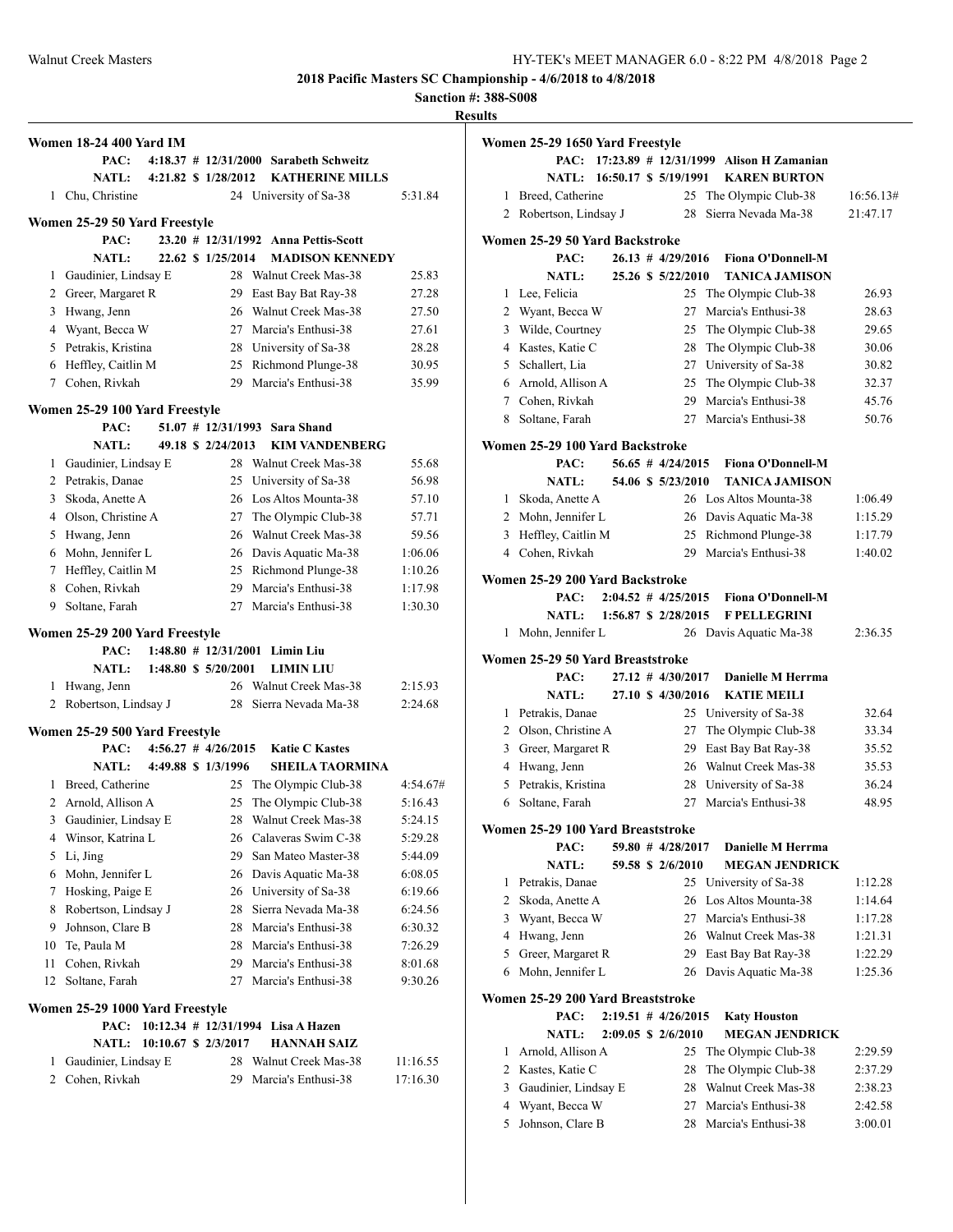|                |                                                      |  |                         |                                     | Sanction #: |      |
|----------------|------------------------------------------------------|--|-------------------------|-------------------------------------|-------------|------|
|                |                                                      |  |                         |                                     |             | Rest |
|                | (Women 25-29 200 Yard Breaststroke)<br>6 Te, Paula M |  |                         | 28 Marcia's Enthusi-38              |             |      |
|                |                                                      |  |                         |                                     | 3:20.75     |      |
|                | Women 25-29 50 Yard Butterfly                        |  |                         |                                     |             |      |
|                | PAC:                                                 |  |                         | 24.19 # 4/28/2017 Danielle M Herrma |             |      |
|                | <b>NATL:</b>                                         |  | 24.19 \$ 4/28/2017      | <b>DANIELLE HERRMANN</b>            |             |      |
| 1              | Wyant, Becca W                                       |  |                         | 27 Marcia's Enthusi-38              | 27.87       |      |
|                | 2 Petrakis, Danae                                    |  |                         | 25 University of Sa-38              | 28.19       |      |
|                | 3 Hwang, Jenn                                        |  |                         | 26 Walnut Creek Mas-38              | 30.25       |      |
|                | 4 Schallert, Lia                                     |  |                         | 27 University of Sa-38              | 30.34       |      |
|                | 5 Walecka, Sallie S                                  |  |                         | 25 University of Sa-38              | 30.90       |      |
|                | 6 Borsini, Rachel K                                  |  |                         | 27 Mountain View Ma-38              | 31.26       |      |
| 7              | Te, Paula M                                          |  |                         | 28 Marcia's Enthusi-38              | 34.89       |      |
|                | Women 25-29 100 Yard Butterfly                       |  |                         |                                     |             |      |
|                | PAC:                                                 |  | $53.20$ # $4/24/2015$   | <b>Amanda M Sims</b>                |             |      |
|                | <b>NATL:</b>                                         |  | 53.20 \$ 4/24/2015      | <b>AMANDA SIMS</b>                  |             |      |
| 1              | Lee, Felicia                                         |  |                         | 25 The Olympic Club-38              | 59.12       |      |
|                | 2 Li, Jing                                           |  | 29                      | San Mateo Master-38                 | 1:01.26     |      |
| 3              | Petrakis, Danae                                      |  |                         | 25 University of Sa-38              | 1:02.00     |      |
|                | 4 Arnold, Allison A                                  |  |                         | 25 The Olympic Club-38              | 1:02.48     |      |
|                | 5 Schallert, Lia                                     |  |                         | 27 University of Sa-38              | 1:06.51     |      |
|                | 6 Borsini, Rachel K                                  |  |                         | 27 Mountain View Ma-38              | 1:12.99     |      |
|                | 7 Walecka, Sallie S                                  |  |                         | 25 University of Sa-38              | 1:13.19     |      |
| 8              | Robertson, Lindsay J                                 |  |                         | 28 Sierra Nevada Ma-38              | 1:17.53     |      |
| 9              | Mohn, Jennifer L                                     |  |                         | 26 Davis Aquatic Ma-38              | 1:18.58     |      |
|                | 10 Soltane, Farah                                    |  |                         | 27 Marcia's Enthusi-38              | 2:06.47     |      |
|                |                                                      |  |                         |                                     |             |      |
|                | Women 25-29 200 Yard Butterfly                       |  |                         |                                     |             |      |
|                | PAC:                                                 |  |                         | 1:57.84 # 12/31/2001 Limin Liu      |             |      |
|                | <b>NATL:</b>                                         |  | 1:57.48 \$ 12/2/2017    | <b>HANNAH SAIZ</b>                  |             |      |
|                | 1 Gaudinier, Lindsay E                               |  |                         | 28 Walnut Creek Mas-38              | 2:23.27     |      |
|                | <b>Women 25-29 100 Yard IM</b>                       |  |                         |                                     |             |      |
|                | PAC:                                                 |  | $54.40$ # $4/29/2017$   | Danielle M Herrma                   |             |      |
|                | NATL:                                                |  | 54.40 \$ 4/29/2017      | <b>DANIELLE HERRMANN</b>            |             |      |
|                | 1 Olson, Christine A                                 |  |                         | 27 The Olympic Club-38              | 1:05.43     |      |
| $\overline{2}$ | Skoda, Anette A                                      |  |                         | 26 Los Altos Mounta-38              | 1:06.04     |      |
| 3              | Wyant, Becca W                                       |  |                         | 27 Marcia's Enthusi-38              | 1:07.63     |      |
|                | 4 Heffley, Caitlin M                                 |  |                         | 25 Richmond Plunge-38               | 1:19.05     |      |
|                | 5 Soltane, Farah                                     |  |                         | 27 Marcia's Enthusi-38              | 1:39.85     |      |
|                |                                                      |  |                         |                                     |             |      |
|                | <b>Women 25-29 200 Yard IM</b>                       |  |                         |                                     |             |      |
|                | PAC:                                                 |  | $2:00.62$ # $4/28/2017$ | Danielle M Herrma                   |             |      |
|                | <b>NATL:</b>                                         |  | 1:57.56 \$ 12/5/2013    | <b>JUSTINE MUELLER</b>              |             |      |
| 1              | Choy, Tammy H                                        |  |                         | 28 Marcia's Enthusi-38              | 2:14.42     |      |
|                | 2 Gaudinier, Lindsay E                               |  |                         | 28 Walnut Creek Mas-38              | 2:19.47     |      |
| 3              | Winsor, Katrina L                                    |  |                         | 26 Calaveras Swim C-38              | 2:20.51     |      |
| 4              | Li, Jing                                             |  |                         | 29 San Mateo Master-38              | 2:21.92     |      |
| 5              | Hwang, Jenn                                          |  |                         | 26 Walnut Creek Mas-38              | 2:35.88     |      |
| 6              | Borsini, Rachel K                                    |  |                         | 27 Mountain View Ma-38              | 2:43.50     |      |
| 7              | Robertson, Lindsay J                                 |  |                         | 28 Sierra Nevada Ma-38              | 2:51.99     |      |
| $ -$           | Soltane, Farah                                       |  |                         | 27 Marcia's Enthusi-38              | DQ          |      |
|                | <b>Women 25-29 400 Yard IM</b>                       |  |                         |                                     |             |      |
|                | PAC:                                                 |  |                         | 4:21.52 # 12/31/2005 Kasey Harris   |             |      |
|                | <b>NATL:</b>                                         |  | 4:19.02 \$ 2/22/2013    | <b>JUSTINE MUELLER</b>              |             |      |
| 1              | Petrakis, Danae                                      |  |                         | 25 University of Sa-38              | 5:01.00     |      |
| 2              | Mohn, Jennifer L                                     |  | 26                      | Davis Aquatic Ma-38                 | 5:29.05     |      |
|                |                                                      |  |                         |                                     |             |      |

| ılts         |                                 |                               |                                         |          |
|--------------|---------------------------------|-------------------------------|-----------------------------------------|----------|
| 3            | Robertson, Lindsay J            |                               | 28 Sierra Nevada Ma-38                  | 5:53.78  |
|              | Women 30-34 50 Yard Freestyle   |                               |                                         |          |
|              | PAC:                            |                               | 23.24 # 12/31/2009 Keiko Price          |          |
|              | <b>NATL:</b>                    |                               | 22.48 \$11/29/2012 ERIKA ERNDL          |          |
|              | 1 Condon, Laura M               |                               | 32 Marcia's Enthusi-38                  | 26.19    |
|              | 2 Tiernan, Heather              |                               | 34 Walnut Creek Mas-38                  | 28.81    |
|              | 3 Batzer, Tunisia A             |                               | 34 Vacaville Swim C-38                  | 29.28    |
|              | 4 Bratberg, Amanda F            |                               | 32 Fountaingrove Ma-38                  | 31.32    |
|              | 5 Encina, Emily                 |                               | 33 Marcia's Enthusi-38                  | 35.55    |
|              | 6 Vernon, Rachel V              |                               | 31 Marcia's Enthusi-38                  | 38.52    |
|              | 7 Robinson, Heather             |                               | 34 Marcia's Enthusi-38                  | 44.43    |
|              | Women 30-34 100 Yard Freestyle  |                               |                                         |          |
|              | PAC:                            |                               | 50.92 # 12/31/2004 Katrina Radke        |          |
|              | <b>NATL:</b>                    | 48.03 \$ 2/23/2013            | <b>ERIKA ERNDL</b>                      |          |
|              | 1 Condon, Laura M               |                               | 32 Marcia's Enthusi-38                  | 55.39    |
|              | 2 McGraw, Kathleen E            | 31                            | The Olympic Club-38                     | 58.08    |
|              | 3 Tiernan, Heather              |                               | 34 Walnut Creek Mas-38                  | 1:01.26  |
|              | 4 Batzer, Tunisia A             |                               | 34 Vacaville Swim C-38                  | 1:02.97  |
|              | 5 Bratberg, Amanda F            |                               | 32 Fountaingrove Ma-38                  | 1:07.46  |
|              | 6 Vernon, Rachel V              |                               | 31 Marcia's Enthusi-38                  | 1:21.80  |
|              | 7 Koo, Constance                |                               | 33 Marcia's Enthusi-38                  | 1:26.72  |
|              | Women 30-34 200 Yard Freestyle  |                               |                                         |          |
|              | PAC:                            |                               | 1:51.40 # 12/31/2003 Katrina Radke      |          |
|              | NATL:                           |                               | 1:43.46 \$11/30/2012 ERIKA ERNDL        |          |
|              | 1 Roeca, Wesleigh E             |                               | 34 University of Sa-38                  | 2:10.57  |
|              |                                 |                               |                                         |          |
|              | Women 30-34 500 Yard Freestyle  |                               |                                         |          |
|              | PAC:                            |                               | 5:03.04 $\#$ 12/31/1996 Lisa A Hazen    |          |
|              | <b>NATL:</b>                    | 4:46.92 \$ 4/14/2012          | <b>DAWN HECKMAN</b>                     |          |
|              | 1 Magee, Kathryn D              |                               | 34 Marcia's Enthusi-38                  | 6:22.26  |
|              | 2 Valle, Paige                  |                               | 32 Albany Armada Aq-38                  | 6:32.73  |
|              | 3 Chaiyasane, Koung             |                               | 33 Marcia's Enthusi-38                  | 9:20.74  |
|              | Women 30-34 1000 Yard Freestyle |                               |                                         |          |
|              |                                 |                               | PAC: 10:16.36 # 12/31/1999 Lisa A Hazen |          |
|              | NATL:                           | $9:51.93 \text{ s}$ 4/15/2012 | <b>DAWN HECKMAN</b>                     |          |
|              | 1 Radecke-Noble, Jennifer D     | 33                            | Tri Valley Maste-38                     | 11:53.97 |
|              | Women 30-34 1650 Yard Freestyle |                               |                                         |          |
|              |                                 |                               | PAC: 17:07.66 # 12/31/1999 Lisa A Hazen |          |
|              | NATL: 17:07.52 \$ 5/23/1993     |                               | <b>KAREN BURTON</b>                     |          |
|              | 1 Koo, Constance                |                               | 33 Marcia's Enthusi-38                  | 29:12.04 |
|              | Women 30-34 50 Yard Backstroke  |                               |                                         |          |
|              | PAC:                            | $26.49$ # $4/26/2015$         | <b>Sarah M Hernandez</b>                |          |
|              | NATL:                           | 24.96 \$ 5/1/2011             | <b>NORIKO INADA</b>                     |          |
| $\mathbf{1}$ | Condon, Laura M                 |                               | 32 Marcia's Enthusi-38                  | 29.59    |
|              | 2 Houston, Katy                 |                               | 30 The Olympic Club-38                  | 31.83    |
|              | 3 Marullo, Rachel               |                               | 34 Club Hot Tub-38                      | 33.12    |
|              | 4 O'Brien, Mackenzie M          |                               | 30 Marcia's Enthusi-38                  | 36.12    |
| 5            | Bratberg, Amanda F              |                               | 32 Fountaingrove Ma-38                  | 36.52    |
|              | Women 30-34 100 Yard Backstroke |                               |                                         |          |
|              | PAC:                            | $57.31$ # $4/24/2015$         | Sarah M Hernandez                       |          |
|              | <b>NATL:</b>                    | 54.60 \$ 4/30/2011            | <b>NORIKO INADA</b>                     |          |
| 1            | Condon, Laura M                 |                               | 32 Marcia's Enthusi-38                  | 1:03.17  |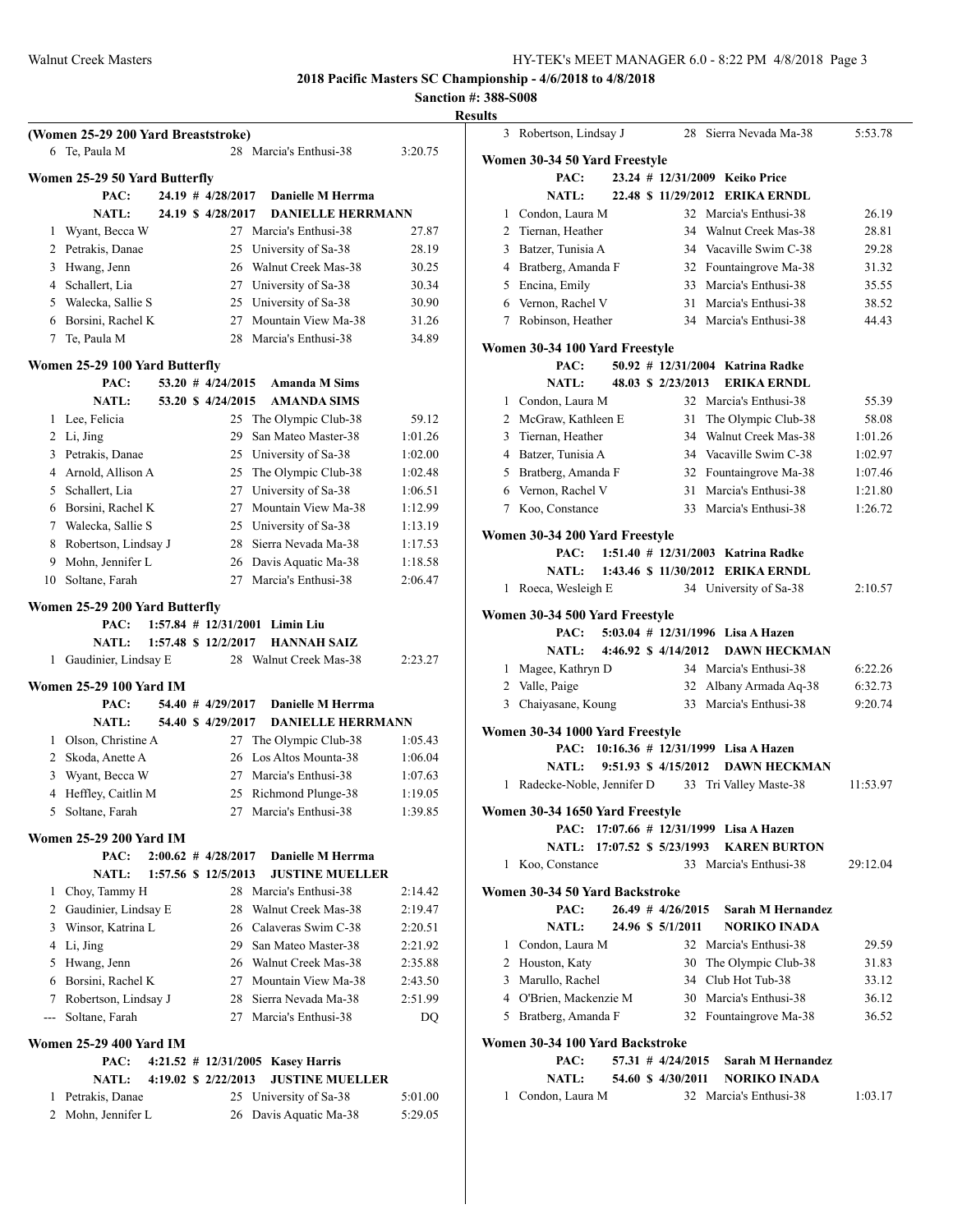**Sanction #: 388-S008**

|                | Women 30-34 100 Yard Backstroke   |  |                         |                                         |         |
|----------------|-----------------------------------|--|-------------------------|-----------------------------------------|---------|
|                | PAC:                              |  | $57.31$ # $4/24/2015$   | Sarah M Hernandez                       |         |
|                | <b>NATL:</b>                      |  | 54.60 \$4/30/2011       | <b>NORIKO INADA</b>                     |         |
|                | 1 Condon, Laura M                 |  |                         | 32 Marcia's Enthusi-38                  | 1:02.74 |
|                | 2 Tiernan, Heather                |  |                         | 34 Walnut Creek Mas-38                  | 1:13.07 |
| 3              | Bratberg, Amanda F                |  | 32                      | Fountaingrove Ma-38                     | 1:17.88 |
|                |                                   |  |                         |                                         |         |
|                | Women 30-34 200 Yard Backstroke   |  |                         |                                         |         |
|                | PAC:                              |  |                         | 2:01.54 # 12/31/2009 Sarabeth Metzger   |         |
|                | NATL:                             |  | 1:59.93 \$ 2/19/1996    | <b>K PIPES-NEILSEN</b>                  |         |
|                | 1 Radecke-Noble, Jennifer D       |  |                         | 33 Tri Valley Maste-38                  | 2:24.01 |
|                | 2 Marullo, Rachel                 |  | 34                      | Club Hot Tub-38                         | 2:27.00 |
|                | 3 O'Brien, Mackenzie M            |  |                         | 30 Marcia's Enthusi-38                  | 2:52.43 |
|                | 4 Chaiyasane, Koung               |  |                         | 33 Marcia's Enthusi-38                  | 4:02.38 |
|                | Women 30-34 50 Yard Breaststroke  |  |                         |                                         |         |
|                | PAC:                              |  | $30.29$ # $4/28/2017$   | <b>Marie A Ballenger</b>                |         |
|                | <b>NATL:</b>                      |  | 28.48 \$ 5/4/2008       | <b>KATIE MCCLELLAND</b>                 |         |
| 1              | McGraw, Kathleen E                |  |                         | 31 The Olympic Club-38                  | 32.88   |
|                | 2 Tiernan, Heather                |  | 34                      | Walnut Creek Mas-38                     | 37.39   |
|                | 3 Batzer, Tunisia A               |  |                         | 34 Vacaville Swim C-38                  | 39.27   |
|                | 4 Encina, Emily                   |  | 33                      | Marcia's Enthusi-38                     | 43.02   |
|                | 5 Koo, Constance                  |  | 33                      | Marcia's Enthusi-38                     | 52.98   |
|                |                                   |  |                         |                                         |         |
|                | Women 30-34 100 Yard Breaststroke |  |                         |                                         |         |
|                | PAC:                              |  | $1:04.39$ # $4/28/2017$ | <b>Marie A Ballenger</b>                |         |
|                | NATL: 1:02.08 \$ 5/4/2008         |  |                         | <b>KATIE MCCLELLAND</b>                 |         |
| 1              | Encina, Emily                     |  |                         | 33 Marcia's Enthusi-38                  | 1:32.28 |
|                | Women 30-34 200 Yard Breaststroke |  |                         |                                         |         |
|                |                                   |  |                         | PAC: 2:24.66 # 12/31/2010 Kasey Beckman |         |
|                | NATL: 2:15.99 \$ 1/20/2013        |  |                         | <b>ERIKA ERNDL</b>                      |         |
| 1              | Houston, Katy                     |  | 30                      | The Olympic Club-38                     | 2:38.60 |
| $\overline{2}$ | Magee, Kathryn D                  |  | 34                      | Marcia's Enthusi-38                     | 2:40.79 |
|                |                                   |  |                         |                                         |         |
|                | Women 30-34 50 Yard Butterfly     |  |                         |                                         |         |
|                | PAC:                              |  | 25.31 # 4/28/2017       | <b>Marie A Ballenger</b>                |         |
|                | <b>NATL:</b>                      |  | 24.18 \$4/15/2000       | <b>ANGEL MARTINO</b>                    |         |
|                | 1 Condon, Laura M                 |  |                         | 32 Marcia's Enthusi-38                  | 28.09   |
|                | 2 Radecke-Noble, Jennifer D       |  | 33                      | Tri Valley Maste-38                     | 30.10   |
| 3              | Marullo, Rachel                   |  | 34                      | Club Hot Tub-38                         | 31.97   |
|                | 4 O'Brien, Mackenzie M            |  |                         | 30 Marcia's Enthusi-38                  | 35.24   |
| 5              | Bratberg, Amanda F                |  | 32                      | Fountaingrove Ma-38                     | 35.70   |
|                |                                   |  |                         |                                         |         |
|                | Women 30-34 100 Yard Butterfly    |  |                         |                                         |         |
|                | PAC:                              |  | $56.00$ # $4/29/2017$   | <b>Marie A Ballenger</b>                |         |
|                | <b>NATL:</b>                      |  | 55.01 \$ 5/16/1999      | <b>ANGEL MARTINO</b>                    |         |
| 1              | Condon, Laura M                   |  |                         | 32 Marcia's Enthusi-38                  | 1:03.92 |
| $\overline{2}$ | Koo, Constance                    |  | 33                      | Marcia's Enthusi-38                     | 1:40.08 |
|                | <b>Women 30-34 100 Yard IM</b>    |  |                         |                                         |         |
|                | PAC:                              |  | 58.07 # 12/31/2009      | <b>Sarabeth Metzger</b>                 |         |
|                | <b>NATL:</b>                      |  | 57.01 \$ 4/15/2000      | <b>ANGEL MARTINO</b>                    |         |
| 1              | Tiernan, Heather                  |  |                         | 34 Walnut Creek Mas-38                  | 1:12.22 |
|                | 2 Batzer, Tunisia A               |  |                         | 34 Vacaville Swim C-38                  | 1:13.71 |
| 3              | Bratberg, Amanda F                |  |                         | 32 Fountaingrove Ma-38                  | 1:22.62 |
| 4              | Encina, Emily                     |  |                         | 33 Marcia's Enthusi-38                  | 1:29.70 |
|                |                                   |  |                         |                                         |         |
|                |                                   |  |                         |                                         |         |

|        | Women 30-34 200 Yard IM               |  |                        |                                        |         |
|--------|---------------------------------------|--|------------------------|----------------------------------------|---------|
|        | PAC:                                  |  |                        | 2:04.85 # 12/31/2009 Sarabeth Metzger  |         |
|        | NATL:                                 |  | 1:58.80 \$ 3/11/2009   | <b>ERIKA ERNDL</b>                     |         |
|        | 1 Radecke-Noble, Jennifer D           |  | 33                     | Tri Valley Maste-38                    | 2:24.86 |
|        | 2 Marullo, Rachel                     |  |                        | 34 Club Hot Tub-38                     | 2:36.82 |
|        | 3 O'Brien, Mackenzie M                |  |                        | 30 Marcia's Enthusi-38                 | 2:56.48 |
|        | 4 Chaiyasane, Koung                   |  |                        | 33 Marcia's Enthusi-38                 | 3:47.76 |
|        | Women 30-34 400 Yard IM               |  |                        |                                        |         |
|        | PAC:                                  |  |                        | 4:32.77 # 12/31/1996 Sara Shand        |         |
|        | <b>NATL:</b>                          |  | 4:14.84 \$ 1/20/2013   | <b>ERIKA ERNDL</b>                     |         |
| 1      | Batzer, Tunisia A                     |  |                        | 34 Vacaville Swim C-38                 | 5:48.35 |
|        | 2 Chaiyasane, Koung                   |  |                        | 33 Marcia's Enthusi-38                 | 7:52.06 |
|        | Women 35-39 50 Yard Freestyle<br>PAC: |  | 24.04 # 4/25/2015      | Ericka L Richards                      |         |
|        | <b>NATL:</b>                          |  | 22.34 \$ 2/25/2007     | <b>DARA TORRES</b>                     |         |
| 1      | Buskirk, Emily K                      |  | 37                     | North Bay Aquati-38                    | 26.93   |
|        | 2 Stretch, Sarah K                    |  | 38                     | Marcia's Enthusi-38                    | 28.75   |
|        | 3 Nehrebecki, Helene                  |  |                        | 38 Rocklin Aquatics-38                 | 28.90   |
|        | 4 Reilly, Marley O                    |  |                        | 35 Marcia's Enthusi-38                 | 29.13   |
|        | 5 Chow, Jackie I                      |  |                        | 39 Davis Aquatic Ma-38                 | 29.70   |
|        | 6 Prezzano, Calley J                  |  |                        | 35 Temescal Aquatic-38                 | 30.08   |
|        | 7 Flecker, Donita L                   |  | 35                     | Sebastopol Maste-38                    | 31.18   |
|        | 8 Ramirez, Millie                     |  |                        | 37 Marcia's Enthusi-38                 | 41.77   |
|        | Women 35-39 100 Yard Freestyle        |  |                        |                                        |         |
|        | PAC:                                  |  | $52.21$ # $4/26/2015$  | <b>Ericka L Richards</b>               |         |
|        | <b>NATL:</b>                          |  | 49.72 \$ 2/25/2007     | <b>DARA TORRES</b>                     |         |
| 1      | Buskirk, Emily K                      |  | 37                     | North Bay Aquati-38                    | 58.23   |
|        | 2 Lawrence, Laura A                   |  |                        | 38 Walnut Creek Mas-38                 | 58.46   |
|        | 3 Keeler, Susan E                     |  |                        | 39 Stanford Masters-38                 | 59.89   |
|        | 4 Stretch, Sarah K                    |  |                        | 38 Marcia's Enthusi-38                 | 1:01.60 |
|        | 5 Sweeney, Megan M                    |  |                        | 38 University of Sa-38                 | 1:05.46 |
|        | 6 Flecker, Donita L                   |  | 35                     | Sebastopol Maste-38                    | 1:10.05 |
| $\tau$ | Schley, Kelly                         |  |                        | 38 Marcia's Enthusi-38                 | 1:13.16 |
|        | Women 35-39 200 Yard Freestyle        |  |                        |                                        |         |
|        | PAC:                                  |  |                        | 1:53.33 # 12/31/2002 Laureen K Welting |         |
|        | <b>NATL:</b>                          |  | 1:51.55 \$ 5/3/1997    | <b>K PIPES-NEILSEN</b>                 |         |
| 1      | Lawrence, Laura A                     |  |                        | 38 Walnut Creek Mas-38                 | 2:08.32 |
| 2      | Nonaka, Marissa G                     |  | 39                     | Walnut Creek Mas-38                    | 2:31.69 |
| 3      | Reilly, Marley O                      |  | 35                     | Marcia's Enthusi-38                    | 2:32.42 |
| 4      | Flecker, Donita L                     |  | 35                     | Sebastopol Maste-38                    | 2:39.68 |
| 5      | Doyle, Nia B                          |  | 37                     | Marcia's Enthusi-38                    | 2:42.92 |
|        | Women 35-39 500 Yard Freestyle        |  |                        |                                        |         |
|        | PAC:                                  |  | $5:04.58$ # 12/31/2001 | Lisa A Hazen                           |         |
|        | <b>NATL:</b>                          |  | 4:56.09 \$ 5/3/1997    | <b>K PIPES-NEILSEN</b>                 |         |
| 1      | Keeler, Susan E                       |  | 39                     | Stanford Masters-38                    | 5:44.23 |
| 2      | Lawrence, Laura A                     |  | 38                     | Walnut Creek Mas-38                    | 5:59.76 |
| 3      | Stretch, Sarah K                      |  | 38                     | Marcia's Enthusi-38                    | 6:02.64 |
| 4      | Flynn, Elizabeth A                    |  | 38                     | Marcia's Enthusi-38                    | 6:48.95 |
| 5      | Schley, Kelly                         |  | 38                     | Marcia's Enthusi-38                    | 7:20.76 |
| 6      | Doyle, Nia B                          |  | 37                     | Marcia's Enthusi-38                    | 7:25.31 |
| 7      | Abbott, Bridget                       |  | 36                     | Walnut Creek Mas-38                    | 8:00.66 |
| 8      | Ramirez, Millie                       |  | 37                     | Marcia's Enthusi-38                    | 9:32.31 |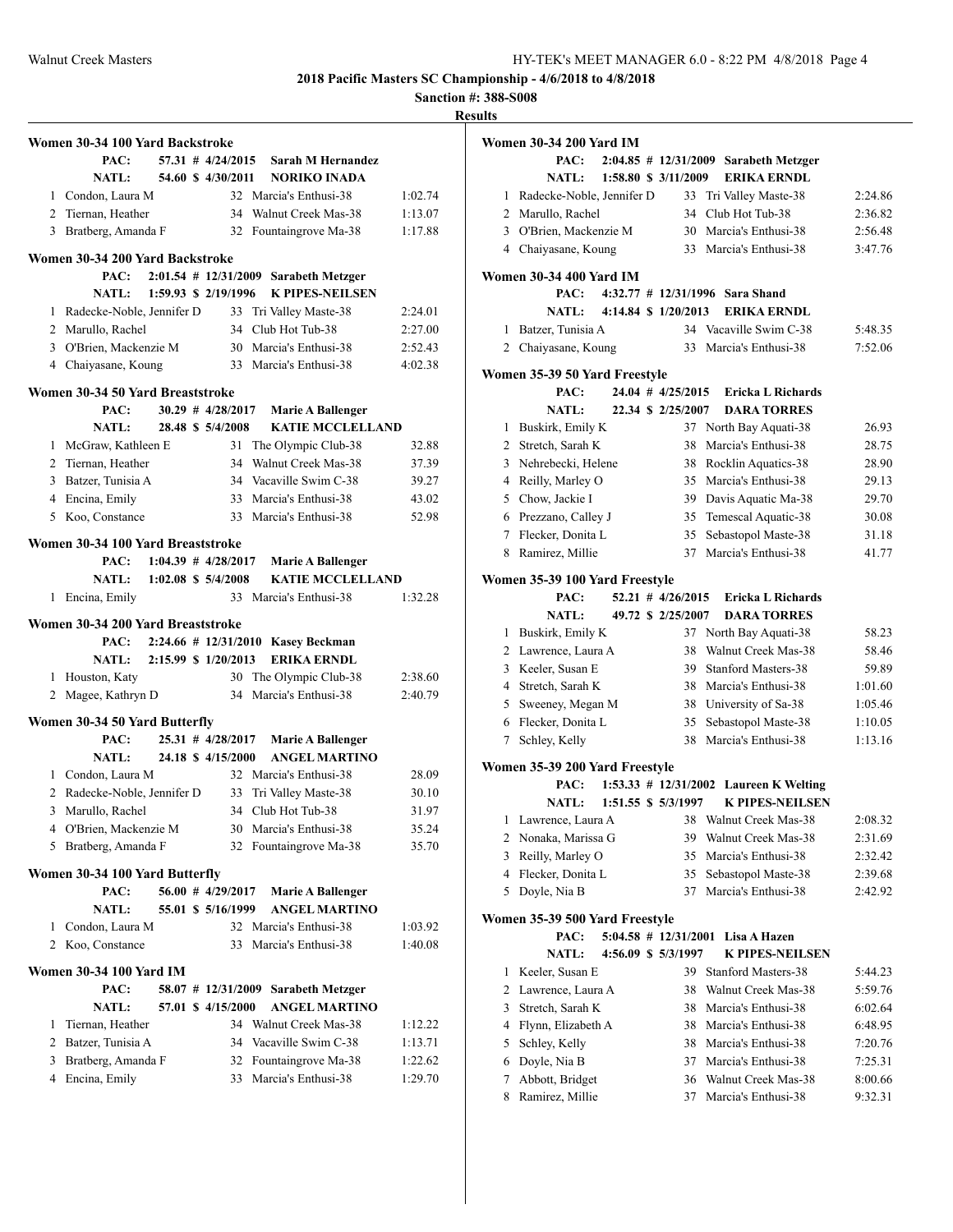|                |                                         |  |                                                 |                                             |                    | $\bf{R}$ |
|----------------|-----------------------------------------|--|-------------------------------------------------|---------------------------------------------|--------------------|----------|
|                | Women 35-39 1000 Yard Freestyle         |  |                                                 |                                             |                    |          |
|                | PAC:                                    |  |                                                 | 10:11.23 # 11/15/2014 Heidi S George        |                    |          |
|                | <b>NATL:</b>                            |  |                                                 | 10:11.23 \$ 11/15/2014 HEIDI GEORGE         |                    |          |
| 1              | Stretch, Sarah K                        |  |                                                 | 38 Marcia's Enthusi-38                      | 12:47.22           |          |
|                | 2 Flynn, Elizabeth A                    |  |                                                 | 38 Marcia's Enthusi-38                      | 15:18.60           |          |
|                | Women 35-39 1650 Yard Freestyle         |  |                                                 |                                             |                    |          |
|                | PAC:                                    |  | $16:46.85 \# 11/15/2014$                        | <b>Heidi S George</b>                       |                    |          |
|                | NATL:                                   |  |                                                 | 16:46.85 \$ 11/15/2014 HEIDI GEORGE         |                    |          |
|                | 1 Buskirk, Emily K                      |  |                                                 | 37 North Bay Aquati-38                      | 20:55.20           |          |
|                | 2 Stretch, Sarah K                      |  |                                                 | 38 Marcia's Enthusi-38                      | 21:13.00           |          |
|                | 3 Nonaka, Marissa G                     |  |                                                 | 39 Walnut Creek Mas-38                      | 23:46.26           |          |
|                | 4 Flynn, Elizabeth A                    |  |                                                 | 38 Marcia's Enthusi-38                      | 24:02.46           |          |
| 5              | Doyle, Nia B                            |  |                                                 | 37 Marcia's Enthusi-38                      | 25:01.63           |          |
|                | Women 35-39 50 Yard Backstroke          |  |                                                 |                                             |                    |          |
|                | PAC:                                    |  |                                                 | 27.82 # 12/31/1991 Laura B Val              |                    |          |
|                | NATL:                                   |  | 24.71 \$4/29/2017                               | <b>NORIKO INADA</b>                         |                    |          |
| 1              | Watanabe, Naoko                         |  | 35                                              | The Olympic Club-38                         | 28.06              |          |
|                | 2 Shipp, Rachel V                       |  | 35                                              | The Olympic Club-38                         | 32.55              |          |
|                | 3 Stretch, Sarah K                      |  |                                                 | 38 Marcia's Enthusi-38                      | 33.97              |          |
|                | 4 Chow, Jackie I                        |  |                                                 | 39 Davis Aquatic Ma-38                      | 35.30              |          |
|                | 5 Flecker, Donita L                     |  | 35                                              | Sebastopol Maste-38                         | 35.84              |          |
| 6              | Schley, Kelly                           |  | 38                                              | Marcia's Enthusi-38                         | 38.71              |          |
|                |                                         |  |                                                 |                                             |                    |          |
|                | Women 35-39 100 Yard Backstroke<br>PAC: |  |                                                 | 59.86 # 12/31/2004 Jody Smith               |                    |          |
|                | <b>NATL:</b>                            |  | 53.58 \$ 4/30/2017                              | <b>NORIKO INADA</b>                         |                    |          |
| 1              | Prezzano, Calley J                      |  |                                                 | 35 Temescal Aquatic-38                      | 1:11.74            |          |
|                | 2 Keeler, Susan E                       |  | 39                                              | <b>Stanford Masters-38</b>                  | 1:12.40            |          |
|                | 3 Rueda, Marcela                        |  |                                                 | 36 Santa Rosa Maste-38                      | 1:12.65            |          |
|                | 4 Stretch, Sarah K                      |  |                                                 | 38 Marcia's Enthusi-38                      | 1:15.48            |          |
|                | 5 Flecker, Donita L                     |  | 35                                              | Sebastopol Maste-38                         | 1:19.96            |          |
|                |                                         |  |                                                 |                                             |                    |          |
|                | Women 35-39 200 Yard Backstroke         |  |                                                 |                                             |                    |          |
|                | PAC:<br><b>NATL:</b>                    |  | $2:08.31 \# 12/31/2005$<br>2:00.54 \$ 3/14/1998 | <b>Jody Smith</b><br><b>K PIPES-NEILSEN</b> |                    |          |
| 1              | Watanabe, Naoko                         |  | 35                                              | The Olympic Club-38                         | 2:10.78            |          |
| $\overline{2}$ | Maehr, Erin                             |  | 36                                              | Temescal Aquatic-38                         | 2:32.52            |          |
|                | 3 Keeler, Susan E                       |  |                                                 | 39 Stanford Masters-38                      | 2:33.70            |          |
|                | 4 Rueda, Marcela                        |  |                                                 | 36 Santa Rosa Maste-38                      | 2:43.35            |          |
|                | 5 Chow, Jackie I                        |  |                                                 | 39 Davis Aquatic Ma-38                      | 2:50.93            |          |
|                | 6 Flecker, Donita L                     |  | 35                                              | Sebastopol Maste-38                         | 2:52.95            |          |
| 7              | Bradford, Amy C                         |  | 37                                              | Walnut Creek Mas-38                         | 2:58.91            |          |
|                |                                         |  |                                                 |                                             |                    |          |
|                | Women 35-39 50 Yard Breaststroke        |  |                                                 |                                             |                    |          |
|                | PAC:<br><b>NATL:</b>                    |  | 28.55 # 5/4/2014<br>28.51 \$ 5/2/2014           | <b>Katie Glenn</b><br><b>KATIE GLENN</b>    |                    |          |
| 1              | Rueda, Marcela                          |  |                                                 | 36 Santa Rosa Maste-38                      |                    |          |
| 2              | Flynn, Elizabeth A                      |  | 38                                              | Marcia's Enthusi-38                         | 35.95<br>36.72     |          |
|                | 3 Reilly, Marley O                      |  |                                                 | 35 Marcia's Enthusi-38                      | 37.79              |          |
|                | 4 Nehrebecki, Helene                    |  | 38                                              | Rocklin Aquatics-38                         | 38.16              |          |
| 5              | Ramirez, Millie                         |  | 37                                              | Marcia's Enthusi-38                         | 51.65              |          |
|                |                                         |  |                                                 |                                             |                    |          |
|                | Women 35-39 100 Yard Breaststroke       |  |                                                 |                                             |                    |          |
|                | PAC:                                    |  | $1:01.88$ # $4/25/2015$                         | <b>Katie Glenn</b>                          |                    |          |
|                | <b>NATL:</b>                            |  | 1:01.88 \$ 4/25/2015                            | <b>KATIE GLENN</b>                          |                    |          |
| 1<br>2         | Hardin, Meghan S<br>Rueda, Marcela      |  | 36<br>36                                        | North Bay Aquati-38<br>Santa Rosa Maste-38  | 1:12.73<br>1:17.71 |          |
|                |                                         |  |                                                 |                                             |                    |          |
|                |                                         |  |                                                 |                                             |                    |          |

| <b>desults</b> |                                          |  |                                                      |                                            |                    |
|----------------|------------------------------------------|--|------------------------------------------------------|--------------------------------------------|--------------------|
|                | 3 Flynn, Elizabeth A                     |  |                                                      | 38 Marcia's Enthusi-38                     | 1:21.62            |
|                | 4 Reilly, Marley O                       |  |                                                      | 35 Marcia's Enthusi-38                     | 1:21.66            |
|                |                                          |  |                                                      |                                            |                    |
|                | Women 35-39 200 Yard Breaststroke        |  |                                                      |                                            |                    |
|                | PAC:                                     |  | $2:17.51$ # $4/26/2015$                              | <b>Katie Glenn</b>                         |                    |
|                | <b>NATL:</b>                             |  | 2:17.51 \$ 4/26/2015                                 | <b>KATIE GLENN</b>                         |                    |
|                | 1 Hardin, Meghan S                       |  |                                                      | 36 North Bay Aquati-38                     | 2:34.86            |
|                | 2 Rueda, Marcela                         |  | 36                                                   | Santa Rosa Maste-38                        | 2:52.84            |
|                | 3 Flynn, Elizabeth A                     |  |                                                      | 38 Marcia's Enthusi-38                     | 2:58.43            |
|                | 4 Reilly, Marley O                       |  |                                                      | 35 Marcia's Enthusi-38                     | 3:18.85            |
|                | Women 35-39 50 Yard Butterfly            |  |                                                      |                                            |                    |
|                | PAC:                                     |  | $26.07$ # $4/13/2015$                                | Ericka L Richards                          |                    |
|                | <b>NATL:</b>                             |  | 25.04 \$ 4/28/2017                                   | <b>NORIKO INADA</b>                        |                    |
|                | 1 Watanabe, Naoko                        |  | 35                                                   | The Olympic Club-38                        | 27.19              |
|                | 2 Bradford, Amy C                        |  | 37                                                   | Walnut Creek Mas-38                        | 29.57              |
|                | 3 Lapalme, Iris F                        |  |                                                      | 37 Marcia's Enthusi-38                     | 33.40              |
|                |                                          |  |                                                      |                                            |                    |
|                | Women 35-39 100 Yard Butterfly           |  |                                                      |                                            |                    |
|                | PAC:                                     |  |                                                      | 58.46 # 12/31/2000 Jill S Hernandez        |                    |
|                | <b>NATL:</b>                             |  | 55.78 \$ 5/18/2003                                   | <b>S VON DER LIPPE</b>                     |                    |
|                | 1 Watanabe, Naoko                        |  |                                                      | 35 The Olympic Club-38                     | 1:00.01            |
|                | 2 Lawrence, Laura A                      |  |                                                      | 38 Walnut Creek Mas-38                     | 1:05.54            |
|                | 3 Bradford, Amy C                        |  |                                                      | 37 Walnut Creek Mas-38                     | 1:07.97            |
|                | 4 Shipp, Rachel V                        |  |                                                      | 35 The Olympic Club-38                     | 1:11.50            |
|                | 5 Lapalme, Iris F                        |  |                                                      | 37 Marcia's Enthusi-38                     | 1:23.57            |
|                | 6 Doyle, Nia B                           |  |                                                      | 37 Marcia's Enthusi-38                     | 1:30.60            |
|                | Women 35-39 200 Yard Butterfly           |  |                                                      |                                            |                    |
|                | PAC:                                     |  |                                                      | $2:08.54$ # $12/31/2009$ Alison H Zamanian |                    |
|                | <b>NATL:</b>                             |  | $2:03.48 \text{ } \frac{\text{}}{\text{}} 5/22/2005$ | <b>S VON DER LIPPE</b>                     |                    |
|                |                                          |  |                                                      | 38 Walnut Creek Mas-38                     |                    |
|                | 1 Lawrence, Laura A<br>2 Lapalme, Iris F |  |                                                      | 37 Marcia's Enthusi-38                     | 2:35.25<br>3:32.25 |
|                |                                          |  |                                                      |                                            |                    |
|                | Women 35-39 100 Yard IM                  |  |                                                      |                                            |                    |
|                | PAC:                                     |  | $59.87$ # $5/1/2014$                                 | ERichards&KGlenn                           |                    |
|                | <b>NATL:</b>                             |  | 57.25 \$ 4/29/2017                                   | <b>GABRIELLE CHANG</b>                     |                    |
|                | 1 Hardin, Meghan S                       |  |                                                      | 36 North Bay Aquati-38                     | 1:06.11            |
|                | 2 Lawrence, Laura A                      |  |                                                      | 38 Walnut Creek Mas-38                     | 1:07.82            |
|                | 3 Keeler, Susan E                        |  | 39                                                   | <b>Stanford Masters-38</b>                 | 1:10.76            |
|                | 4 Buskirk, Emily K                       |  |                                                      | 37 North Bay Aquati-38                     | 1:10.88            |
|                | 5 Rueda, Marcela                         |  | 36                                                   | Santa Rosa Maste-38                        | 1:11.28            |
|                | 6 Nehrebecki, Helene                     |  | 38                                                   | Rocklin Aquatics-38                        | 1:12.95            |
|                | 7 Prezzano, Calley J                     |  | 35                                                   | Temescal Aquatic-38                        | 1:16.12            |
| 8              | Flecker, Donita L                        |  | 35                                                   | Sebastopol Maste-38                        | 1:24.11            |
|                | <b>Women 35-39 200 Yard IM</b>           |  |                                                      |                                            |                    |
|                | PAC:                                     |  | $2:09.51$ # $12/31/2000$                             | <b>Jill S Hernandez</b>                    |                    |
|                | <b>NATL:</b>                             |  | 2:05.24 \$ 3/14/1998                                 | <b>K PIPES-NEILSEN</b>                     |                    |
|                | Hardin, Meghan S                         |  |                                                      | 36 North Bay Aquati-38                     | 2:23.22            |
| 1              | 2 Lawrence, Laura A                      |  | 38                                                   | Walnut Creek Mas-38                        | 2:25.82            |
|                |                                          |  |                                                      | Santa Rosa Maste-38                        |                    |
|                | 3 Rueda, Marcela                         |  | 36                                                   |                                            | 2:36.75            |
|                | <b>Women 35-39 400 Yard IM</b>           |  |                                                      |                                            |                    |
|                | PAC:                                     |  | 4:34.77 # 12/31/1999                                 | <b>Jill S Hernandez</b>                    |                    |
|                | <b>NATL:</b>                             |  | 4:24.18 \$ 3/14/1998                                 | <b>K PIPES-NEILSEN</b>                     |                    |
| 1              | Hardin, Meghan S                         |  |                                                      | 36 North Bay Aquati-38                     | 5:03.02            |
|                | 2 Buskirk, Emily K                       |  | 37                                                   | North Bay Aquati-38                        | 5:47.88            |
| 3              | Flynn, Elizabeth A                       |  | 38                                                   | Marcia's Enthusi-38                        | 6:11.81            |
| 4              | Nonaka, Marissa G                        |  | 39                                                   | Walnut Creek Mas-38                        | 6:12.97            |
|                |                                          |  |                                                      |                                            |                    |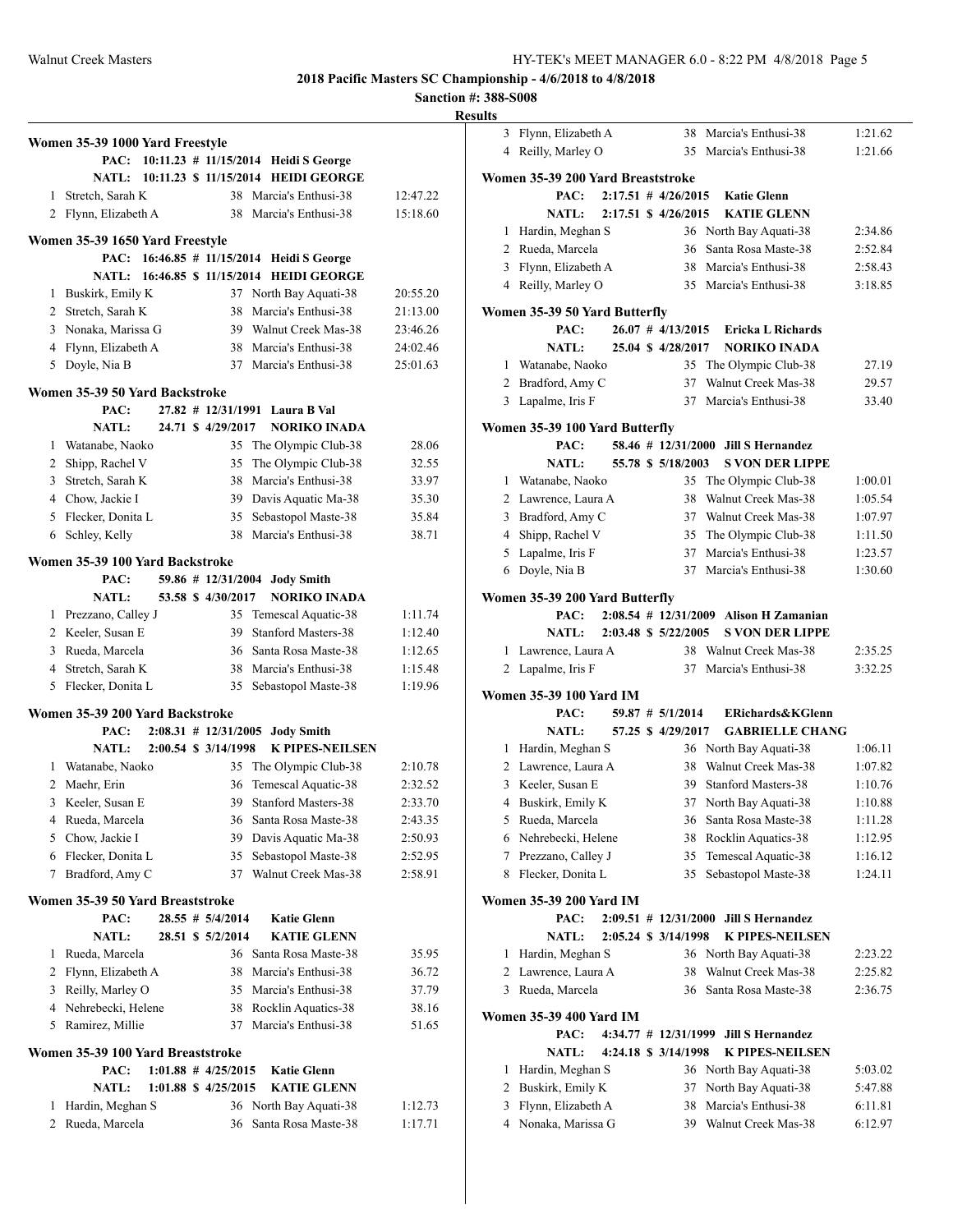**Sanction #: 388-S008**

**Results**

|             | Women 40-44 50 Yard Freestyle       |                         |                                               |                      |
|-------------|-------------------------------------|-------------------------|-----------------------------------------------|----------------------|
|             | PAC:                                |                         | 24.68 # 12/31/1994 Laura B Val                |                      |
|             | NATL:                               | 21.91 \$4/15/2007       | <b>DARA TORRES</b>                            |                      |
| 1           | Richards, Ericka L                  |                         | 40 Walnut Creek Mas-38                        | 25.12                |
|             | 2 Gentles, Melanie H                | 41                      | Davis Aquatic Ma-38                           | 28.14                |
| 3           | Smith, Angela R                     | 43                      | San Ramon Valley-38                           | 28.34                |
| 4           | Johnson, Michelle                   | 41                      | San Ramon Valley-38                           | 29.04                |
| 5           | Belluomini, Melanie C               | 40                      | Davis Aquatic Ma-38                           | 29.98                |
| 6           | Wiener, Jocelyn                     | 40                      | Temescal Aquatic-38                           | 31.54                |
| $7^{\circ}$ | Ongerth, Ann Michelle               | 43                      | Walnut Creek Mas-38                           | 31.78                |
| 8           | Clarke, Sunne A                     | 43                      | Marcia's Enthusi-38                           | 33.15                |
|             | 9 Darling, Colleen M                | 43                      | Walnut Creek Mas-38                           | 33.50                |
|             | 10 Lindahl, Sarah                   | 41                      | Marcia's Enthusi-38                           | 33.85                |
|             | Women 40-44 100 Yard Freestyle      |                         |                                               |                      |
|             | PAC:                                | 53.30 $\#$ 4/28/2017    | <b>Katie Glenn</b>                            |                      |
|             | <b>NATL:</b>                        | 48.34 \$4/15/2007       | <b>DARA TORRES</b>                            |                      |
| 1           | Glenn, Katie                        | 41                      | Off Piste Aquati-32                           | 53.83                |
|             | 2 Gentles, Melanie H                | 41                      | Davis Aquatic Ma-38                           | 1:02.06              |
| 3           | Johnson, Michelle                   | 41                      | San Ramon Valley-38                           | 1:03.34              |
|             | 4 Wiener, Jocelyn                   | 40                      | Temescal Aquatic-38                           | 1:07.96              |
|             | 5 Kennedy, Erin                     | 44                      | Temescal Aquatic-38                           | 1:08.15              |
| 6           | Belluomini, Melanie C               | 40                      | Davis Aquatic Ma-38                           | 1:08.22              |
| 7           | Ongerth, Ann Michelle               | 43                      | Walnut Creek Mas-38                           | 1:11.31              |
| 8           | Lindahl, Sarah                      | 41                      | Marcia's Enthusi-38                           | 1:16.96              |
|             |                                     |                         |                                               |                      |
|             | Women 40-44 200 Yard Freestyle      |                         |                                               |                      |
|             |                                     |                         |                                               |                      |
|             | PAC:                                | $1:54.53$ # $4/30/2017$ | <b>Katie Glenn</b>                            |                      |
|             |                                     |                         | NATL: 1:51.06 \$ 12/22/2002 K PIPES-NEILSEN   |                      |
|             | 1 Readal, Stacy L                   |                         | 41 Marcia's Enthusi-38                        | 2:24.04              |
|             | 2 Clarke, Sunne A                   | 43                      | Marcia's Enthusi-38                           | 2:46.23              |
| 3           | Agocs, Melissa                      | 41                      | Marcia's Enthusi-38                           | 3:30.01              |
|             | Women 40-44 500 Yard Freestyle      |                         |                                               |                      |
|             | PAC:                                |                         | 5:06.99 # 12/31/2012 Alison H Zamanian        |                      |
|             | <b>NATL:</b>                        | 4:58.98 \$ 10/5/2002    | <b>K PIPES-NEILSEN</b>                        |                      |
| 1           | Readal, Stacy L                     | 41                      | Marcia's Enthusi-38                           | 6:21.72              |
|             | 2 Lindahl, Sarah                    | 41                      | Marcia's Enthusi-38                           | 8:17.46              |
| 3           | Condie, Gabriella                   | 42                      | Marcia's Enthusi-38                           | 8:23.54              |
| 4           | Sabil, Wafaa                        | 41                      | University of Sa-38                           | 9:04.46              |
|             |                                     |                         |                                               |                      |
|             | Women 40-44 1000 Yard Freestyle     |                         | PAC: 10:24.43 # 12/31/2012 Alison H Zamanian  |                      |
|             |                                     |                         | NATL: 10:20.45 \$ 12/21/2003 K PIPES-NEILSEN  |                      |
| 1           |                                     |                         |                                               |                      |
|             | Richards, Ericka L                  | 44                      | 40 Walnut Creek Mas-38                        | 11:54.45             |
|             | 2 Kennedy, Erin<br>3 Robinson, Mary | 43                      | Temescal Aquatic-38<br>Marcia's Enthusi-38    | 13:14.64<br>18:50.40 |
|             |                                     |                         |                                               |                      |
|             | Women 40-44 1650 Yard Freestyle     |                         |                                               |                      |
|             |                                     |                         | PAC: 17:22.56 # 12/31/2012 Alison H Zamanian  |                      |
|             | NATL: 17:12.04 \$ 11/5/2016         |                         | <b>HEIDI GEORGE</b>                           |                      |
| 1           | Readal, Stacy L                     | 41                      | Marcia's Enthusi-38                           | 22:11.20             |
|             | 2 Maze, Ghislaine                   |                         | 43 University of Sa-38                        | 25:20.01             |
| 3<br>4      | Robinson, Mary<br>Agocs, Melissa    | 41                      | 43 Marcia's Enthusi-38<br>Marcia's Enthusi-38 | 31:58.96<br>33:49.31 |

|   | Women 40-44 50 Yard Backstroke    |  |                                |                                 |         |
|---|-----------------------------------|--|--------------------------------|---------------------------------|---------|
|   | PAC:                              |  |                                | 27.83 # 12/31/2009 Jody Smith   |         |
|   | <b>NATL:</b>                      |  | 26.12 \$ 5/1/2011              | <b>SHERI HART</b>               |         |
| 1 | Richards, Ericka L                |  |                                | 40 Walnut Creek Mas-38          | 29.55   |
|   | 2 Smith, Angela R                 |  | 43                             | San Ramon Valley-38             | 34.81   |
|   | 3 Readal, Stacy L                 |  |                                | 41 Marcia's Enthusi-38          | 36.73   |
|   | 4 Moore, Megan                    |  |                                | 40 Walnut Creek Mas-38          | 37.28   |
|   | 5 Darling, Colleen M              |  |                                | 43 Walnut Creek Mas-38          | 39.78   |
|   | 6 Clarke, Sunne A                 |  |                                | 43 Marcia's Enthusi-38          | 40.02   |
|   | Women 40-44 100 Yard Backstroke   |  |                                |                                 |         |
|   | PAC:                              |  | 59.89 # 12/31/2009             | <b>Jody Smith</b>               |         |
|   | NATL:                             |  | 56.03 \$ 4/30/2011             | <b>SHERI HART</b>               |         |
|   | 1 Richards, Ericka L              |  |                                | 40 Walnut Creek Mas-38          | 1:06.61 |
|   | 2 Smith, Angela R                 |  |                                | 43 San Ramon Valley-38          | 1:12.76 |
| 3 | Wiener, Jocelyn                   |  |                                | 40 Temescal Aquatic-38          | 1:19.91 |
|   | 4 Moore, Megan                    |  |                                | 40 Walnut Creek Mas-38          | 1:22.70 |
|   |                                   |  |                                |                                 |         |
|   | Women 40-44 200 Yard Backstroke   |  |                                |                                 |         |
|   | PAC:                              |  |                                | 2:06.91 # 12/31/2009 Jody Smith |         |
|   | <b>NATL:</b>                      |  | $2:04.43 \text{ } $4/24/2010$  | <b>KRISTIN GARY</b>             |         |
| 1 | Richards, Ericka L                |  |                                | 40 Walnut Creek Mas-38          | 2:27.82 |
| 2 | Readal, Stacy L                   |  | 41                             | Marcia's Enthusi-38             | 2:52.92 |
|   | Women 40-44 50 Yard Breaststroke  |  |                                |                                 |         |
|   | PAC:                              |  | $29.51$ # $4/30/2017$          | <b>Katie Glenn</b>              |         |
|   | <b>NATL:</b>                      |  | 29.24 \$ 2/28/2010             | <b>S VON DER LIPPE</b>          |         |
|   | 1 Glenn, Katie                    |  |                                | 41 Off Piste Aquati-32          | 30.14   |
|   | 2 Moore, Megan                    |  |                                | 40 Walnut Creek Mas-38          | 38.27   |
| 3 | Tsui, Bonnie                      |  |                                | 41 Albany Armada Aq-38          | 39.14   |
|   | 4 Darling, Colleen M              |  |                                | 43 Walnut Creek Mas-38          | 44.61   |
|   |                                   |  |                                |                                 |         |
|   | Women 40-44 100 Yard Breaststroke |  |                                |                                 |         |
|   | PAC:                              |  | $1:03.95 \# 4/28/2017$         | <b>Katie Glenn</b>              |         |
|   | <b>NATL:</b>                      |  | $1:03.00 \text{ }$ \$ 5/4/2008 | <b>S VON DER LIPPE</b>          |         |
|   | 1 Glenn, Katie                    |  | 41                             | Off Piste Aquati-32             | 1:06.05 |
|   | 2 Moore, Megan                    |  | 40                             | Walnut Creek Mas-38             | 1:22.33 |
|   | 3 Clarke, Sunne A                 |  | 43                             | Marcia's Enthusi-38             | 1:34.99 |
|   | 4 Agocs, Melissa                  |  |                                | 41 Marcia's Enthusi-38          | 1:45.16 |
|   | Women 40-44 200 Yard Breaststroke |  |                                |                                 |         |
|   | PAC:                              |  | $2:22.21$ # $4/29/2017$        | <b>Katie Glenn</b>              |         |
|   | <b>NATL:</b>                      |  | 2:17.06 \$ 5/14/2006           | <b>S VON DER LIPPE</b>          |         |
| 1 | Moore, Megan                      |  |                                | 40 Walnut Creek Mas-38          | 3:03.78 |
|   |                                   |  |                                |                                 |         |
|   | Women 40-44 50 Yard Butterfly     |  |                                |                                 |         |
|   | PAC:                              |  | 26.46 # 12/31/1994             | Laura B Val                     |         |
|   | <b>NATL:</b>                      |  | 25.14 \$ 5/10/2009             | <b>S VON DER LIPPE</b>          |         |
| 1 | Richards, Ericka L                |  |                                | 40 Walnut Creek Mas-38          | 28.48   |
| 2 | Smith, Angela R                   |  | 43                             | San Ramon Valley-38             | 30.83   |
| 3 | Belluomini, Melanie C             |  | 40                             | Davis Aquatic Ma-38             | 31.77   |
|   | 4 Readal, Stacy L                 |  |                                | 41 Marcia's Enthusi-38          | 32.93   |
| 5 | Ongerth, Ann Michelle             |  |                                | 43 Walnut Creek Mas-38          | 37.36   |
| 6 | Clarke, Sunne A                   |  |                                | 43 Marcia's Enthusi-38          | 37.96   |
| 7 | Darling, Colleen M                |  |                                | 43 Walnut Creek Mas-38          | 38.98   |

8 Lindahl, Sarah 41 Marcia's Enthusi-38 41.44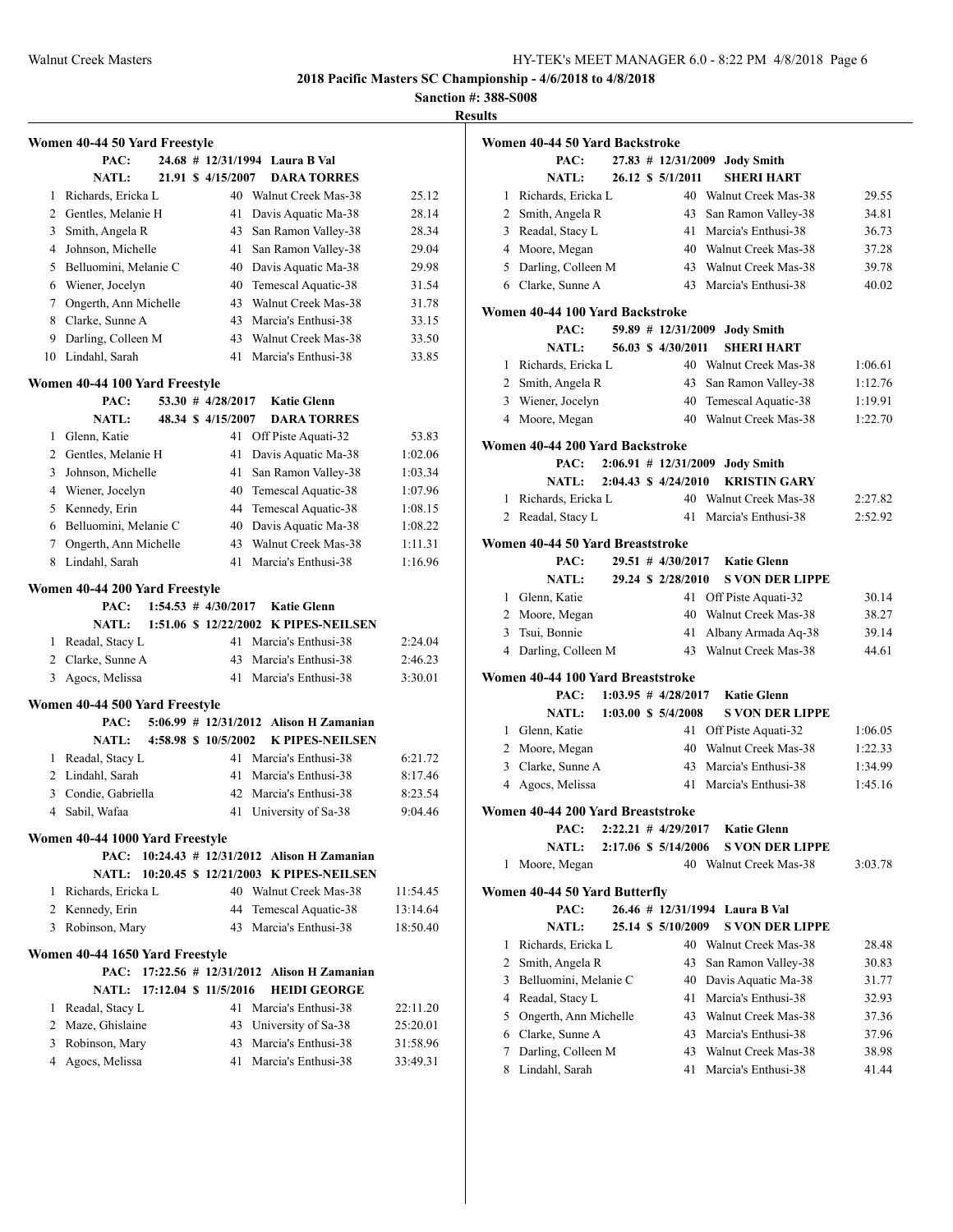|    |                                |                       |                    |    |                                            | эансион $\pi$ . Эо | <b>Results</b> |
|----|--------------------------------|-----------------------|--------------------|----|--------------------------------------------|--------------------|----------------|
|    | Women 40-44 100 Yard Butterfly |                       |                    |    |                                            |                    |                |
|    | PAC:                           |                       |                    |    | 59.06 # 12/31/2009 Laureen K Welting       |                    |                |
|    | <b>NATL:</b>                   |                       | 54.83 \$ 5/10/2009 |    | <b>S VON DER LIPPE</b>                     |                    |                |
|    | 1 Richards, Ericka L           |                       |                    |    | 40 Walnut Creek Mas-38                     | 1:04.93            |                |
|    | 2 Smith, Angela R              |                       |                    |    | 43 San Ramon Valley-38                     | 1:11.11            | W.             |
|    | 3 Belluomini, Melanie C        |                       |                    |    | 40 Davis Aquatic Ma-38                     | 1:12.11            |                |
|    | 4 Readal, Stacy L              |                       |                    |    | 41 Marcia's Enthusi-38                     | 1:17.46            |                |
|    | 5 Ongerth, Ann Michelle        |                       |                    |    | 43 Walnut Creek Mas-38                     | 1:28.72            |                |
|    | --- Lindahl, Sarah             |                       |                    |    | 41 Marcia's Enthusi-38                     | DQ                 |                |
|    | Women 40-44 200 Yard Butterfly |                       |                    |    |                                            |                    |                |
|    | PAC:                           |                       |                    |    | $2:11.01$ # $12/31/2012$ Alison H Zamanian |                    |                |
|    | <b>NATL:</b>                   | 2:03.13 \$ 5/4/2008   |                    |    | <b>S VON DER LIPPE</b>                     |                    | W.             |
| 1  | Ongerth, Ann Michelle          |                       |                    |    | 43 Walnut Creek Mas-38                     | 3:28.38            |                |
|    | <b>Women 40-44 100 Yard IM</b> |                       |                    |    |                                            |                    |                |
|    | PAC:                           | $1:00.89$ # 4/29/2017 |                    |    | <b>Katie Glenn</b>                         |                    |                |
|    | NATL:                          |                       | 57.95 \$4/28/2012  |    | <b>ERIKA BRAUN</b>                         |                    |                |
|    | 1 Glenn, Katie                 |                       |                    |    | 41 Off Piste Aquati-32                     | 1:02.23            |                |
|    | 2 Smith, Angela R              |                       |                    |    | 43 San Ramon Valley-38                     | 1:11.51            |                |
|    | 3 Tsui, Bonnie                 |                       |                    | 41 | Albany Armada Aq-38                        | 1:17.68            |                |
|    | 4 Moore, Megan                 |                       |                    |    | 40 Walnut Creek Mas-38                     | 1:20.60            |                |
|    | 5 Croteau, Dominique           |                       |                    |    | 44 Temescal Aquatic-38                     | 1:21.02            |                |
|    | 6 Kennedy, Erin                |                       |                    |    | 44 Temescal Aquatic-38                     | 1:21.16            |                |
|    | 7 Clarke, Sunne A              |                       |                    |    | 43 Marcia's Enthusi-38                     | 1:23.78            |                |
|    | 8 Darling, Colleen M           |                       |                    |    | 43 Walnut Creek Mas-38                     | 1:26.28            | W.             |
|    | 9 Ongerth, Ann Michelle        |                       |                    |    | 43 Walnut Creek Mas-38                     | 1:26.45            |                |
| 10 | Agocs, Melissa                 |                       |                    |    | 41 Marcia's Enthusi-38                     | 1:39.66            |                |
|    | <b>Women 40-44 200 Yard IM</b> |                       |                    |    |                                            |                    |                |
|    | PAC:                           |                       |                    |    | $2:10.62$ # $12/31/2003$ Jill S Hernandez  |                    |                |
|    | <b>NATL:</b>                   | 2:04.85 \$ 5/4/2008   |                    |    | <b>S VON DER LIPPE</b>                     |                    |                |
|    | 1 Ongerth, Ann Michelle        |                       |                    |    | 43 Walnut Creek Mas-38                     | 3:06.65            |                |
|    | 2 Clarke, Sunne A              |                       |                    |    | 43 Marcia's Enthusi-38                     | 3:07.85            |                |
|    | Women 45-49 50 Yard Freestyle  |                       |                    |    |                                            |                    |                |
|    | PAC:                           |                       |                    |    | 25.10 # 12/31/1999 Laura B Val             |                    |                |
|    | <b>NATL:</b>                   |                       | 23.80 \$4/8/2017   |    | ERIKA BRAUN                                |                    | W.             |
|    | 1 Phelps, Sarah K              |                       |                    |    | 48 Club Hot Tub-38                         | 27.69              |                |
| 2  | Worthman, Catha A              |                       |                    | 49 | Marcia's Enthusi-38                        | 29.32              |                |
| 3  | Zipay, Heidi B                 |                       |                    | 45 | American Canyon-38                         | 29.60              |                |
|    | 4 Nelson, Sheila               |                       |                    | 49 | Santa Rosa Maste-38                        | 30.42              |                |
|    | 5 Lathouwers, Lynn C           |                       |                    | 47 | Swymnut Masters-38                         | 30.55              |                |
|    | 6 La Voie, Caroline G          |                       |                    | 47 | Orinda Country C-38                        | 30.69              | W.             |
| 7  | Strong, Susan D                |                       |                    | 46 | Walnut Creek Mas-38                        | 31.19              |                |
| 8  | Hagstrom, Lisa                 |                       |                    | 47 | Streamliners-38                            | 31.55              |                |
| 9  | Voight, Tina M                 |                       |                    | 48 | Marcia's Enthusi-38                        | 32.70              |                |
| 10 | Miller, Janet H                |                       |                    | 45 | Walnut Creek Mas-38                        | 32.74              |                |
| 11 | Juson, Justine                 |                       |                    | 49 | University of Sa-38                        | 33.08              |                |
| 12 | Choury, Alicia                 |                       |                    | 45 | Marcia's Enthusi-38                        | 35.57              |                |
| 13 | Steinheiser, Fritzi            |                       |                    | 47 | Club Hot Tub-38                            | 37.87              |                |
| 14 | Chachkin, Myra                 |                       |                    | 49 | Manatee Aquatic-38                         | 39.91              |                |
| 15 | Espinosa, Rebecca              |                       |                    | 47 | Marcia's Enthusi-38                        | 43.50              | W.             |
|    | Women 45-49 100 Yard Freestyle |                       |                    |    |                                            |                    |                |
|    | PAC:                           |                       |                    |    | 53.27 # 12/31/2001 Laura B Val             |                    |                |
|    | NATL:                          |                       | 51.99 \$ 4/9/2017  |    | ERIKA BRAUN                                |                    |                |
| 1  | Zipay, Heidi B                 |                       |                    |    | 45 American Canyon-38                      | 1:04.23            |                |
|    | 2 La Voie, Caroline G          |                       |                    | 47 | Orinda Country C-38                        | 1:08.22            |                |

| ЦĶ             |                                                   |                          |                                                    |                      |
|----------------|---------------------------------------------------|--------------------------|----------------------------------------------------|----------------------|
| 3              | Miller, Janet H                                   | 45                       | Walnut Creek Mas-38                                | 1:10.80              |
| $\overline{4}$ | Voight, Tina M                                    | 48                       | Marcia's Enthusi-38                                | 1:14.39              |
| 5              | Juson, Justine                                    |                          | 49 University of Sa-38                             | 1:16.92              |
|                | 6 Steinheiser, Fritzi                             | 47                       | Club Hot Tub-38                                    | 1:26.20              |
|                | Women 45-49 200 Yard Freestyle                    |                          |                                                    |                      |
|                | PAC:                                              | $1:57.73$ # $4/7/2017$   | <b>Alison H Zamanian</b>                           |                      |
|                | <b>NATL:</b>                                      |                          | 1:53.28 \$ 12/16/2007 K PIPES-NEILSEN              |                      |
| 1              | Jones, Sara H                                     |                          | 49 Santa Rosa Maste-38                             | 2:18.13              |
|                | 2 Stone, Alice                                    |                          | 49 Walnut Creek Mas-38                             | 2:39.75              |
| 3              | de la Torre, Yasuko                               | 47                       | Marcia's Enthusi-38                                | 2:40.00              |
|                | 4 Espinosa, Rebecca                               | 47                       | Marcia's Enthusi-38                                | 3:43.01              |
|                |                                                   |                          |                                                    |                      |
|                | Women 45-49 500 Yard Freestyle                    | $5:09.18$ # 4/9/2016     |                                                    |                      |
|                | PAC:<br><b>NATL:</b>                              | 5:04.13 \$ 4/11/2009     | <b>Alison H Zamanian</b><br><b>K PIPES-NEILSEN</b> |                      |
| 1              | Hertzer, Cynthia J                                |                          | 48 Santa Cruz Maste-38                             | 5:59.06              |
| 2              | Brakeman, Jennifer                                | 47                       | Manatee Aquatic-38                                 | 6:02.88              |
| 3              | Strong, Susan D                                   | 46                       | Walnut Creek Mas-38                                | 6:22.80              |
| 4              | Shu, Vicki                                        | 49                       | Marcia's Enthusi-38                                | 6:33.28              |
| 5              | Stone, Alice                                      | 49                       | Walnut Creek Mas-38                                | 6:50.18              |
|                | 6 de la Torre, Yasuko                             | 47                       | Marcia's Enthusi-38                                | 7:03.21              |
| 7              | Hunter, Missy L                                   | 49                       | Walnut Creek Mas-38                                | 7:12.11              |
| 8              | Stynes, Kelly H                                   | 47                       | Walnut Creek Mas-38                                | 7:19.69              |
| 9              | Espinosa, Rebecca                                 | 47                       | Marcia's Enthusi-38                                | 9:41.07              |
|                |                                                   |                          |                                                    |                      |
|                | Women 45-49 1000 Yard Freestyle                   |                          |                                                    |                      |
|                | PAC: 10:36.22 # 4/10/2016                         |                          | <b>Alison H Zamanian</b>                           |                      |
| 1              | NATL: 10:32.91 \$ 4/19/2009<br>Zamanian, Alison H |                          | <b>K PIPES-NEILSEN</b><br>47 Walnut Creek Mas-38   | 10:35.48#            |
| $\overline{2}$ | Strong, Susan D                                   | 46                       | Walnut Creek Mas-38                                | 13:13.26             |
| 3              | Shu, Vicki                                        | 49                       | Marcia's Enthusi-38                                | 13:49.57             |
|                | 4 Worthman, Catha A                               | 49                       | Marcia's Enthusi-38                                | 13:52.97             |
| 5              | Stone, Alice                                      | 49                       | Walnut Creek Mas-38                                | 14:14.17             |
| 6              | Moll, Jessica E                                   | 45                       | Marcia's Enthusi-38                                | 14:27.67             |
| 7              | Lewis, Aki                                        | 47                       | San Ramon Valley-38                                | 15:02.08             |
| 8              | Espinosa, Rebecca                                 | 47                       | Marcia's Enthusi-38                                | 20:02.04             |
|                |                                                   |                          |                                                    |                      |
|                | Women 45-49 1650 Yard Freestyle                   |                          |                                                    |                      |
|                | PAC: 17:39.79 # 4/9/2016                          |                          | <b>Alison H Zamanian</b>                           |                      |
| 1              | NATL: 17:39.79 \$ 4/8/2016                        |                          | ALISON ZAMANIAN<br>49 Marcia's Enthusi-38          |                      |
| 2              | Shu, Vicki<br>Nelson, Sheila                      | 49                       | Santa Rosa Maste-38                                | 22:26.45<br>22:37.77 |
|                |                                                   |                          |                                                    |                      |
|                | Women 45-49 50 Yard Backstroke                    |                          |                                                    |                      |
|                | PAC:                                              |                          | 28.26 # 12/31/1997 Laura B Val                     |                      |
|                | <b>NATL:</b>                                      |                          | 27.35 \$ 12/21/2008 K PIPES-NEILSEN                |                      |
| 1              | Nicolescu, Andreea C                              |                          | 46 North Bay Aquati-38                             | 33.54                |
| 2              | Jones, Sara H                                     | 49                       | Santa Rosa Maste-38                                | 34.15                |
| 3              | Brakeman, Jennifer                                | 47                       | Manatee Aquatic-38                                 | 35.59                |
|                | 4 Duggan, Karen L                                 | 47                       | Walnut Creek Mas-38                                | 36.12                |
|                | 5 Lathouwers, Lynn C                              | 47                       | Swymnut Masters-38                                 | 38.33                |
|                | 6 Hagstrom, Lisa                                  | 47                       | Streamliners-38                                    | 46.78                |
|                | Women 45-49 100 Yard Backstroke                   |                          |                                                    |                      |
|                | PAC:                                              | $1:01.50$ # $12/31/1997$ | Laura B Val                                        |                      |
|                | <b>NATL:</b>                                      | 57.83 \$ 5/23/2010       | <b>ELLEN REYNOLDS</b>                              |                      |
| 1              | Zamanian, Alison H                                | 47                       | Walnut Creek Mas-38                                | 1:02.92              |
| 2              | Jones, Sara H                                     | 49                       | Santa Rosa Maste-38                                | 1:13.06              |
| 3              | Nicolescu, Andreea C                              | 46                       | North Bay Aquati-38                                | 1:14.42              |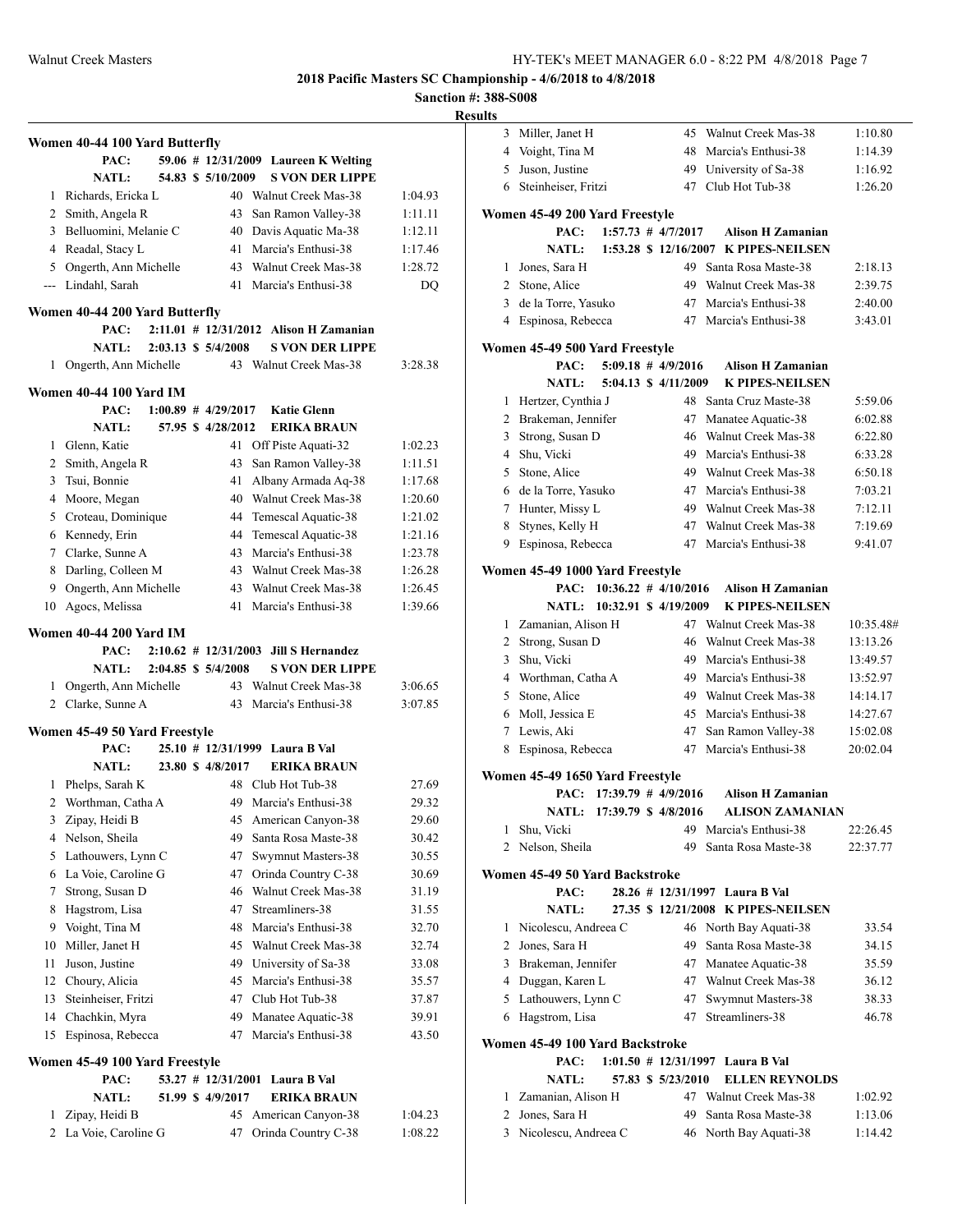|   |                                   |                          |                                    |         | <b>Sanction #: 388-S008</b> |
|---|-----------------------------------|--------------------------|------------------------------------|---------|-----------------------------|
|   |                                   |                          |                                    |         | <b>Results</b>              |
|   | (Women 45-49 100 Yard Backstroke) |                          |                                    |         | Nels<br>4                   |
|   | 4 Strong, Susan D                 |                          | 46 Walnut Creek Mas-38             | 1:17.88 | 5 Lath                      |
|   | 5 Nelson, Sheila                  |                          | 49 Santa Rosa Maste-38             | 1:21.49 | 6 Voig                      |
|   | 6 Choury, Alicia                  |                          | 45 Marcia's Enthusi-38             | 1:34.26 | Heb<br>7                    |
|   | Women 45-49 200 Yard Backstroke   |                          |                                    |         | Women 45                    |
|   | PAC:                              |                          | 2:13.27 # 12/31/2009 Lisa A Ward   |         |                             |
|   | <b>NATL:</b>                      | 2:04.65 \$4/19/2009      | <b>K PIPES-NEILSEN</b>             |         |                             |
|   | 1 Zamanian, Alison H              |                          | 47 Walnut Creek Mas-38             | 2:17.12 | Shu.<br>1                   |
|   | 2 Jones, Sara H                   | 49                       | Santa Rosa Maste-38                | 2:36.35 | 2<br>Bral                   |
|   | 3 Hertzer, Cynthia J              |                          | 48 Santa Cruz Maste-38             | 2:43.19 | 3<br>Stro                   |
|   | 4 Nelson, Sheila                  |                          | 49 Santa Rosa Maste-38             | 2:49.01 | $\overline{4}$<br>de la     |
|   | 5 Duggan, Karen L                 |                          | 47 Walnut Creek Mas-38             | 2:57.93 | Women 45                    |
|   | Women 45-49 50 Yard Breaststroke  |                          |                                    |         |                             |
|   | PAC:                              |                          | $32.82$ # 12/31/1994 Susan Roy     |         |                             |
|   | <b>NATL:</b>                      | 30.17 \$ 5/20/2007       | <b>CAROLINE KRATTLI</b>            |         | Zam<br>$\mathbf{1}$         |
|   | 1 Rublein, Susanne P              |                          | 47 Manatee Aquatic-38              | 36.30   | $\overline{2}$<br>Shu.      |
|   | 2 Worthman, Catha A               |                          | 49 Marcia's Enthusi-38             | 36.43   | 3<br>de la                  |
|   | 3 Hagstrom, Lisa                  | 47                       | Streamliners-38                    | 38.64   | 4 Har                       |
|   | 4 Nelson, Sheila                  |                          | 49 Santa Rosa Maste-38             | 39.89   | Women 45                    |
|   | 5 Moll, Jessica E                 |                          | 45 Marcia's Enthusi-38             | 40.77   |                             |
|   | 6 Hunter, Missy L                 |                          | 49 Walnut Creek Mas-38             | 41.73   |                             |
|   | 7 Stone, Alice                    |                          | 49 Walnut Creek Mas-38             | 42.24   | Rub<br>1                    |
|   | 8 Voight, Tina M                  |                          | 48 Marcia's Enthusi-38             | 42.41   | $\overline{2}$<br>Jone      |
|   | 9 Juson, Justine                  |                          | 49 University of Sa-38             | 43.14   | 3<br>Wor                    |
|   | 10 Lathouwers, Lynn C             |                          | 47 Swymnut Masters-38              | 43.52   | 4 Nice                      |
|   | 11 Choury, Alicia                 |                          | 45 Marcia's Enthusi-38             | 45.46   | 5.<br>Hun                   |
|   | Women 45-49 100 Yard Breaststroke |                          |                                    |         | 6<br>Zipa                   |
|   | PAC:                              |                          | $1:10.77$ # 12/31/2009 Lisa A Ward |         | 7<br>Lath                   |
|   | <b>NATL:</b>                      | $1:05.85$ \$ $3/27/2011$ | <b>S VON DER LIPPE</b>             |         | 8<br>Voig                   |
|   | 1 Rublein, Susanne P              |                          | 47 Manatee Aquatic-38              | 1:16.12 | 9<br>Hag                    |
|   | 2 Worthman, Catha A               |                          | 49 Marcia's Enthusi-38             | 1:19.64 |                             |
|   | 3 Hagstrom, Lisa                  | 47                       | Streamliners-38                    | 1:27.99 | Women 45                    |
|   | 4 Stone, Alice                    |                          | 49 Walnut Creek Mas-38             | 1:29.46 |                             |
|   | 5 Moll, Jessica E                 |                          | 45 Marcia's Enthusi-38             | 1:30.44 |                             |
|   | 6 Juson, Justine                  |                          | 49 University of Sa-38             | 1:32.93 | 1 Zam                       |
|   | 7 Voight, Tina M                  |                          | 48 Marcia's Enthusi-38             | 1:33.79 | 2<br>Bral                   |
|   | 8 Choury, Alicia                  |                          | 45 Marcia's Enthusi-38             | 1:43.89 | Hert<br>3                   |
|   |                                   |                          |                                    |         | 4<br>Jone                   |
|   | Women 45-49 200 Yard Breaststroke |                          |                                    |         | 5<br>Nico                   |
|   | PAC:                              |                          | 2:35.57 # 12/31/2004 Dea A Joslin  |         | de la<br>6                  |
|   | <b>NATL:</b>                      | 2:22.76 \$ 5/1/2011      | <b>S VON DER LIPPE</b>             |         | Shu,<br>7                   |
| 1 | Zamanian, Alison H                |                          | 47 Walnut Creek Mas-38             | 2:41.99 | Stor<br>8                   |
|   | 2 Hertzer, Cynthia J              |                          | 48 Santa Cruz Maste-38             | 2:48.41 | Women 45                    |
|   | 3 Nelson, Sheila                  |                          | 49 Santa Rosa Maste-38             | 3:09.10 |                             |
|   | 4 Duggan, Karen L                 |                          | 47 Walnut Creek Mas-38             | 3:09.64 |                             |
|   | 5 Stone, Alice                    |                          | 49 Walnut Creek Mas-38             | 3:15.96 | 1<br>Zam                    |
|   | 6 Juson, Justine                  |                          | 49 University of Sa-38             | 3:17.82 | 2<br>Rub                    |
|   | 7 Hagstrom, Lisa                  | 47                       | Streamliners-38                    | 3:23.06 | 3<br>Jone                   |
|   | Women 45-49 50 Yard Butterfly     |                          |                                    |         | $\overline{4}$<br>Shu.      |
|   | PAC:                              |                          | 27.02 # 12/31/1998 Laura B Val     |         | 5<br>de la                  |
|   | <b>NATL:</b>                      | 25.64 \$ 4/9/2017        | <b>ERIKA BRAUN</b>                 |         |                             |
|   | Brakeman, Jennifer                |                          | 47 Manatee Aquatic-38              | 33.02   | Women 50                    |
| 1 | 2 Strong, Susan D                 |                          | 46 Walnut Creek Mas-38             | 33.85   |                             |
| 3 | de la Torre, Yasuko               |                          | 47 Marcia's Enthusi-38             | 33.92   |                             |
|   |                                   |                          |                                    |         | Quio<br>1                   |
|   |                                   |                          |                                    |         | Wel<br>2                    |

| .      |                                |                         |                                       |                |
|--------|--------------------------------|-------------------------|---------------------------------------|----------------|
|        | 4 Nelson, Sheila               | 49                      | Santa Rosa Maste-38                   | 35.13          |
| 5      | Lathouwers, Lynn C             | 47                      | Swymnut Masters-38                    | 35.37          |
| 6      | Voight, Tina M                 | 48                      | Marcia's Enthusi-38                   | 38.67          |
|        | 7 Hebert, Trudi                | 45                      | Richmond Plunge-38                    | 43.68          |
|        |                                |                         |                                       |                |
|        | Women 45-49 100 Yard Butterfly |                         |                                       |                |
|        | PAC:                           |                         | 59.82 # 12/31/2001 Laura B Val        |                |
|        | <b>NATL:</b>                   | 56.97 \$ 5/1/2011       | <b>S VON DER LIPPE</b>                |                |
| 1      | Shu, Vicki                     |                         | 49 Marcia's Enthusi-38                | 1:14.32        |
|        | 2 Brakeman, Jennifer           | 47                      | Manatee Aquatic-38                    | 1:14.94        |
| 3      | Strong, Susan D                | 46                      | Walnut Creek Mas-38                   | 1:16.54        |
|        | 4 de la Torre, Yasuko          | 47                      | Marcia's Enthusi-38                   | 1:17.21        |
|        | Women 45-49 200 Yard Butterfly |                         |                                       |                |
|        | PAC:                           | $2:11.12 \# 12/31/2001$ | Laura B Val                           |                |
|        | <b>NATL:</b>                   |                         | 2:07.39 \$ 12/26/2008 K PIPES-NEILSEN |                |
|        | 1 Zamanian, Alison H           |                         | 47 Walnut Creek Mas-38                | 2:16.31        |
|        | 2 Shu, Vicki                   | 49                      | Marcia's Enthusi-38                   | 2:49.82        |
| 3      | de la Torre, Yasuko            |                         | 47 Marcia's Enthusi-38                | 2:52.84        |
|        | 4 Harvey, Leeann B             | 48                      | Walnut Creek Mas-38                   | 3:04.59        |
|        |                                |                         |                                       |                |
|        | Women 45-49 100 Yard IM        |                         |                                       |                |
|        | PAC:                           |                         | $1:02.13$ # $12/31/2009$ Lisa A Ward  |                |
|        | <b>NATL:</b>                   | 59.39 \$ 4/28/2012      | <b>FALL WILLEBOORDSE</b>              |                |
| 1      | Rublein, Susanne P             | 47                      | Manatee Aquatic-38                    | 1:09.12        |
|        | 2 Jones, Sara H                | 49                      | Santa Rosa Maste-38                   | 1:14.15        |
|        | 3 Worthman, Catha A            | 49                      | Marcia's Enthusi-38                   | 1:14.54        |
|        | 4 Nicolescu, Andreea C         | 46                      | North Bay Aquati-38                   | 1:14.58        |
|        | 5 Hunter, Missy L              | 49                      | Walnut Creek Mas-38                   | 1:18.83        |
| 6      | Zipay, Heidi B                 | 45                      | American Canyon-38                    | 1:21.88        |
|        | 7 Lathouwers, Lynn C           | 47                      | Swymnut Masters-38                    | 1:22.69        |
| 8      | Voight, Tina M                 | 48                      | Marcia's Enthusi-38                   | 1:24.41        |
| 9      | Hagstrom, Lisa                 | 47                      | Streamliners-38                       | 1:29.61        |
|        | <b>Women 45-49 200 Yard IM</b> |                         |                                       |                |
|        | PAC:                           |                         | $2:15.42 \# 12/31/2010$ Lisa A Ward   |                |
|        | <b>NATL:</b>                   |                         | 2:07.26 \$ 12/16/2007 K PIPES-NEILSEN |                |
| 1      | Zamanian, Alison H             |                         | 47 Walnut Creek Mas-38                | 2:17.41        |
|        | 2 Brakeman, Jennifer           | 47                      | Manatee Aquatic-38                    | 2:35.36        |
| 3      | Hertzer, Cynthia J             | 48                      | Santa Cruz Maste-38                   | 2:38.05        |
| 4      | Jones, Sara H                  | 49                      | Santa Rosa Maste-38                   | 2:40.40        |
|        | 5 Nicolescu, Andreea C         |                         | 46 North Bay Aquati-38                | 2:45.08        |
| 6      | de la Torre, Yasuko            | 47                      | Marcia's Enthusi-38                   | 2:48.29        |
|        | 7 Shu, Vicki                   |                         | 49 Marcia's Enthusi-38                | 2:50.19        |
| 8      | Stone, Alice                   |                         | 49 Walnut Creek Mas-38                | 3:01.32        |
|        |                                |                         |                                       |                |
|        | Women 45-49 400 Yard IM        |                         |                                       |                |
|        | PAC:                           |                         | 4:47.26 # 12/31/2009 Lisa A Ward      |                |
|        | <b>NATL:</b>                   |                         | 4:32.87 \$ 12/26/2009 K PIPES-NEILSEN |                |
| 1      | Zamanian, Alison H             |                         | 47 Walnut Creek Mas-38                | 4:52.67        |
|        | 2 Rublein, Susanne P           | 47                      | Manatee Aquatic-38                    | 5:23.75        |
| 3      | Jones, Sara H                  | 49                      | Santa Rosa Maste-38                   | 5:30.40        |
| 4      | Shu, Vicki                     |                         | 49 Marcia's Enthusi-38                | 5:55.64        |
| 5      | de la Torre, Yasuko            |                         | 47 Marcia's Enthusi-38                | 5:57.24        |
|        | Women 50-54 50 Yard Freestyle  |                         |                                       |                |
|        | PAC:                           |                         | 25.30 # 12/31/2002 Laura B Val        |                |
|        | <b>NATL:</b>                   | 24.53 \$ 3/18/2016      | <b>FALL WILLEBOORDSE</b>              |                |
|        | Quick, Sarah E                 |                         | 54 North Bay Aquati-38                |                |
| 1<br>2 |                                | 52                      | The Olympic Club-38                   | 27.00<br>27.25 |
|        | Welting, Laureen K             |                         |                                       |                |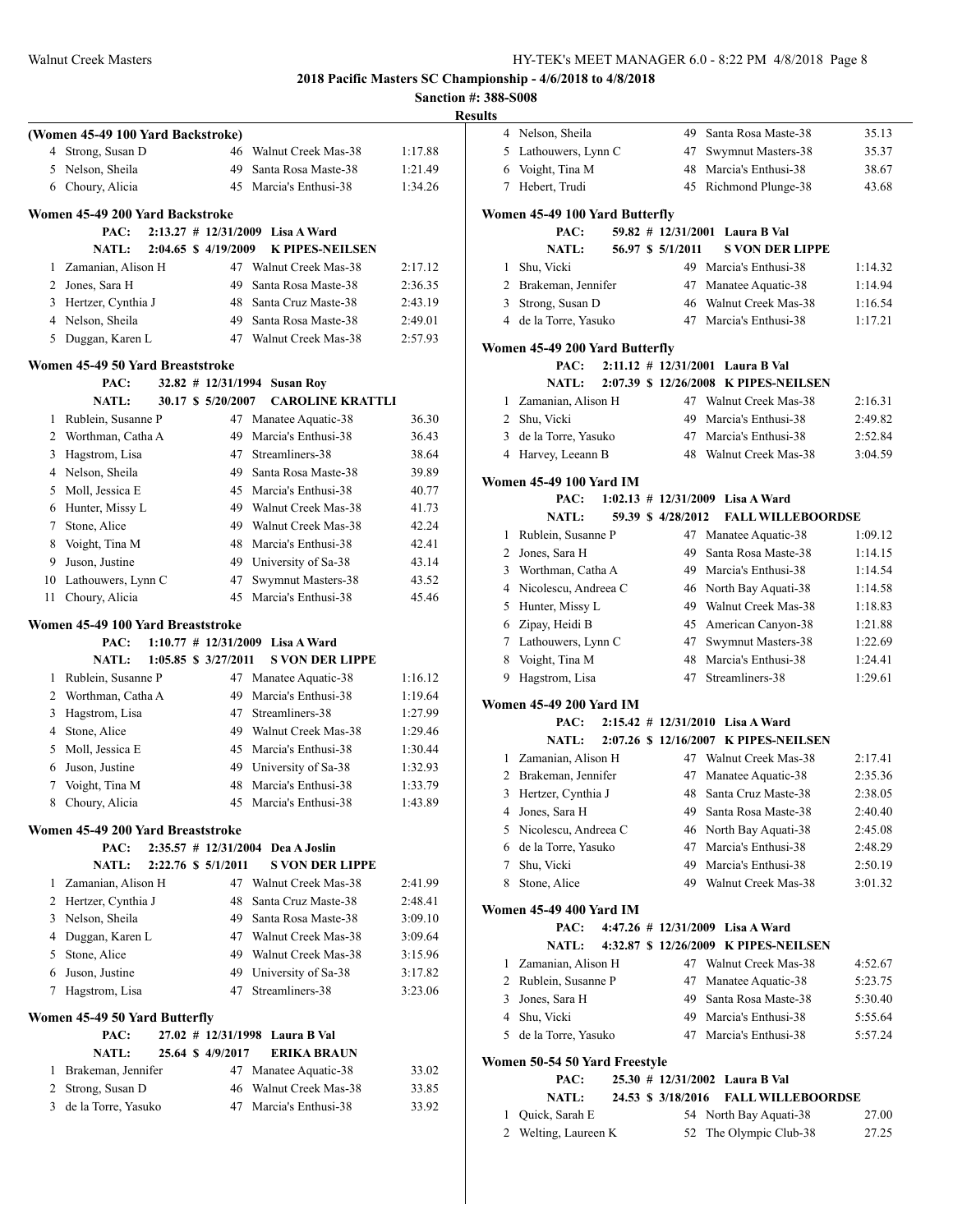## **Sanction #: 388-S008 Results**

|    | (Women 50-54 50 Yard Freestyle) |                          |                          |          |
|----|---------------------------------|--------------------------|--------------------------|----------|
| 3  | Lein, Brenda S                  | 53                       | North Bay Aquati-38      | 27.70    |
| 4  | Burger, Clare P                 |                          | 50 Marcia's Enthusi-38   | 31.10    |
|    | 5 Crow, Joan A                  |                          | 53 Davis Aquatic Ma-38   | 32.96    |
|    | 6 Williams, Mary V              |                          | 54 Walnut Creek Mas-38   | 33.71    |
| 7  | Field, Lessly W                 | 50                       | Albany Armada Aq-38      | 35.63    |
| 8  | Huse, Green                     | 50                       | Marcia's Enthusi-38      | 36.37    |
|    | Women 50-54 100 Yard Freestyle  |                          |                          |          |
|    | PAC:                            | 54.38 # 12/31/2002       | Laura B Val              |          |
|    | <b>NATL:</b>                    | 53.60 \$4/29/2016        | <b>FALL WILLEBOORDSE</b> |          |
| 1  | Quick, Sarah E                  | 54                       | North Bay Aquati-38      | 57.25    |
| 2  | Welting, Laureen K              | 52                       | The Olympic Club-38      | 1:00.86  |
| 3  | Cox, Juliet E                   | 50                       | Manatee Aquatic-38       | 1:02.30  |
| 4  | Lein, Brenda S                  |                          | 53 North Bay Aquati-38   | 1:03.36  |
| 5  | Lewis, Melissa D                |                          | 52 North Bay Aquati-38   | 1:04.81  |
|    | 6 Couch, Stephanie D            |                          | 53 Menlo Masters-38      | 1:06.93  |
| 7  | Burger, Clare P                 |                          | 50 Marcia's Enthusi-38   | 1:09.62  |
| 8  | Field, Lessly W                 |                          | 50 Albany Armada Aq-38   | 1:14.89  |
| 9  | Williams, Mary V                | 54                       | Walnut Creek Mas-38      | 1:15.83  |
| 10 | O'Keefe, Kimberley F            | 53                       | Marcia's Enthusi-38      | 1:35.25  |
|    | Women 50-54 200 Yard Freestyle  |                          |                          |          |
|    | PAC:                            | $1:58.43 \# 5/4/2014$    | <b>Jill S Hernandez</b>  |          |
|    | NATL:                           | 1:58.34 \$ 4/10/2016     | <b>ELLEN REYNOLDS</b>    |          |
| 1  | Curtin, Janice A                | 50                       | Sierra Marlins M-38      | 2:15.50  |
| 2  | Le Febre, Karen J               |                          | 50 Davis Aquatic Ma-38   | 2:23.39  |
| 3  | Coomber, Molly D                |                          | 52 North Bay Aquati-38   | 2:25.01  |
| 4  | Ayora, Clara                    | 51                       | Marcia's Enthusi-38      | 2:41.03  |
|    | 5 Boeger, Kari L                | 51                       | Marcia's Enthusi-38      | 3:26.63  |
|    | Women 50-54 500 Yard Freestyle  |                          |                          |          |
|    | PAC:                            | $5:14.56$ # $5/9/2013$   | <b>Jill S Hernandez</b>  |          |
|    | <b>NATL:</b>                    | 5:14.56 \$ 5/12/2013     | <b>JILL HERNANDEZ</b>    |          |
| 1  | Curtin, Janice A                | 50                       | Sierra Marlins M-38      | 5:49.94  |
| 2  | Couch, Stephanie D              | 53                       | Menlo Masters-38         | 6:10.94  |
| 3  | Friedlander, Rebecca L          | 51                       | Sierra Nevada Ma-38      | 6:12.34  |
| 4  | Coomber, Molly D                |                          | 52 North Bay Aquati-38   | 6:32.79  |
| 5  | Burger, Clare P                 |                          | 50 Marcia's Enthusi-38   | 6:55.56  |
|    | 6 Ayora, Clara                  |                          | 51 Marcia's Enthusi-38   | 7:01.77  |
|    | 7 Asta, Lisa M                  |                          | 52 Walnut Creek Mas-38   | 9:37.78  |
|    | Women 50-54 1000 Yard Freestyle |                          |                          |          |
|    | PAC:                            | $10:58.56$ # $4/23/2015$ | <b>Jill S Hernandez</b>  |          |
|    | NATL:                           | 10:58.56 \$ 4/23/2015    | <b>JILL HERNANDEZ</b>    |          |
| 1  | Cox, Juliet E                   |                          | 50 Manatee Aquatic-38    | 12:18.35 |
|    | Women 50-54 1000 Yard Freestyle |                          |                          |          |
|    | PAC:                            | $10:58.56$ # $4/23/2015$ | <b>Jill S Hernandez</b>  |          |
|    | <b>NATL:</b>                    | 10:58.56 \$ 4/23/2015    | <b>JILL HERNANDEZ</b>    |          |
| 1  | Ward, Lisa A                    |                          | 54 Walnut Creek Mas-38   | 12:24.61 |
| 2  | Riley, Jayne E                  | 54                       | San Ramon Valley-38      | 12:35.41 |
|    | 3 Bulman, Robin A               |                          | 52 Santa Rosa Maste-38   | 13:07.80 |
|    | 4 Russell, Jane E               |                          | 54 Davis Aquatic Ma-38   | 13:16.37 |
| 5  | Phalen, Jennifer R              |                          | 53 Davis Aquatic Ma-38   | 14:04.57 |
| 6  | Burger, Clare P                 |                          | 50 Marcia's Enthusi-38   | 14:59.65 |
| 7  | Mose, Becky                     | 51                       | San Ramon Valley-38      | 15:27.42 |
| 8  | Trevisan, Cynthia S             |                          | 52 Cal Maritime Aca-38   | 17:28.25 |
|    |                                 |                          |                          |          |

| 11 L.J              |                                         |                        |                                                    |                    |
|---------------------|-----------------------------------------|------------------------|----------------------------------------------------|--------------------|
| 9                   | Huse, Green                             |                        | 50 Marcia's Enthusi-38                             | 17:39.93           |
|                     | Women 50-54 1650 Yard Freestyle         |                        |                                                    |                    |
|                     | PAC:<br>$18:37.22 \# 3/30/2014$         |                        | Margee M Curran                                    |                    |
|                     | <b>NATL:</b>                            | 18:16.49 \$ 4/23/2015  | <b>C PETERSEN</b>                                  |                    |
| 1                   | Cox, Juliet E                           |                        | 50 Manatee Aquatic-38                              | 20:20.74           |
|                     | 2 Curtin, Janice A                      | 50                     | Sierra Marlins M-38                                | 20:22.49           |
| 3                   | Ward, Lisa A                            | 54                     | Walnut Creek Mas-38                                | 20:51.24           |
|                     | 4 Riley, Jayne E                        | 54                     | San Ramon Valley-38                                | 21:07.23           |
|                     | 5 Coomber, Molly D                      | 52                     | North Bay Aquati-38                                | 22:05.09           |
|                     | 6 Phalen, Jennifer R                    | 53                     | Davis Aquatic Ma-38                                | 23:48.58           |
|                     | 7 Ayora, Clara                          | 51                     | Marcia's Enthusi-38                                | 23:49.11           |
| 8                   | Cannon, Lindsey A                       | 52                     | Walnut Creek Mas-38                                | 24:34.22           |
| 9                   | Mose, Becky                             | 51                     | San Ramon Valley-38                                | 26:06.28           |
|                     | 10 McCormick, Ann                       | 54                     | Marcia's Enthusi-38                                | 39:51.11           |
|                     | Women 50-54 50 Yard Backstroke          |                        |                                                    |                    |
|                     | PAC:                                    |                        | 29.35 # 12/31/2005 Laura B Val                     |                    |
|                     | <b>NATL:</b>                            | 27.04 \$ 5/10/2013     | <b>LESLIE LIVINGSTON</b>                           |                    |
| 1                   | Cox, Juliet E                           |                        | 50 Manatee Aquatic-38                              | 32.89              |
|                     |                                         |                        |                                                    |                    |
|                     | Women 50-54 50 Yard Backstroke<br>PAC:  |                        | 29.35 # 12/31/2005 Laura B Val                     |                    |
|                     | <b>NATL:</b>                            | 27.04 \$ 5/10/2013     | <b>LESLIE LIVINGSTON</b>                           |                    |
| 1                   | Welting, Laureen K                      | 52                     | The Olympic Club-38                                | 31.20              |
|                     | 2 Cox, Juliet E                         | 50                     | Manatee Aquatic-38                                 | 32.15              |
|                     | 3 Russell, Jane E                       | 54                     | Davis Aquatic Ma-38                                | 33.00              |
|                     | 4 Lein, Brenda S                        | 53                     | North Bay Aquati-38                                | 33.06              |
|                     | 5 Le Febre, Karen J                     | 50                     | Davis Aquatic Ma-38                                | 33.98              |
|                     | 6 Connolly, Cindi                       | 53                     | Fountaingrove Ma-38                                | 34.31              |
|                     | 7 Ayora, Clara                          | 51                     | Marcia's Enthusi-38                                | 35.70              |
| 8                   | Coomber, Molly D                        | 52                     | North Bay Aquati-38                                | 36.11              |
| 9                   | Burger, Clare P                         |                        | 50 Marcia's Enthusi-38                             | 37.33              |
|                     | 10 Cannon, Lindsey A                    |                        | 52 Walnut Creek Mas-38                             | 38.90              |
| 11                  | Clark, Lyse A                           | 53                     | Club Hot Tub-38                                    | 40.04              |
|                     |                                         |                        |                                                    |                    |
|                     | Women 50-54 100 Yard Backstroke         |                        |                                                    |                    |
|                     | PAC:                                    |                        | $1:03.24$ # $12/31/2005$ Karen M Humphreys         |                    |
|                     | <b>NATL:</b>                            | 59.19 \$ 3/18/2016     | <b>FALL WILLEBOORDSE</b><br>54 Walnut Creek Mas-38 |                    |
| 1                   | Ward, Lisa A                            |                        |                                                    | 1:07.92            |
| $\overline{2}$<br>3 | Lein, Brenda S<br>Cox, Juliet E         | 50                     | 53 North Bay Aquati-38<br>Manatee Aquatic-38       | 1:10.25<br>1:10.91 |
| 4                   | Perry, Rebecca R                        | 53                     | Manatee Aquatic-38                                 | 1:11.78            |
| 5                   | Russell, Jane E                         | 54                     | Davis Aquatic Ma-38                                | 1:12.73            |
| 6                   | Garforth, Emma                          | 50                     | Davis Aquatic Ma-38                                | 1:14.62            |
| 7                   | Connolly, Cindi                         | 53                     | Fountaingrove Ma-38                                | 1:15.61            |
| 8                   | Friedlander, Rebecca L                  | 51                     | Sierra Nevada Ma-38                                | 1:19.91            |
| 9                   | Anderson, Meredith C                    | 54                     | Marcia's Enthusi-38                                | 1:25.44            |
| 10                  | Williams, Mary V                        | 54                     | Walnut Creek Mas-38                                | 1:34.78            |
|                     |                                         |                        |                                                    |                    |
|                     | Women 50-54 200 Yard Backstroke<br>PAC: | $2:16.65 \# 4/18/2010$ | <b>Bonnie M Bilich</b>                             |                    |
|                     | <b>NATL:</b>                            | 2:07.51 \$ 11/22/2014  | <b>ELLEN REYNOLDS</b>                              |                    |
| 1                   | Ward, Lisa A                            | 54                     | Walnut Creek Mas-38                                | 2:28.01            |
| 2                   | Lein, Brenda S                          | 53                     | North Bay Aquati-38                                | 2:34.48            |
| 3                   | Perry, Rebecca R                        | 53                     | Manatee Aquatic-38                                 | 2:37.24            |
| 4                   | Cox, Juliet E                           | 50                     | Manatee Aquatic-38                                 | 2:37.71            |
| 5                   | Garforth, Emma                          | 50                     | Davis Aquatic Ma-38                                | 2:38.30            |
| 6                   | Couch, Stephanie D                      | 53                     | Menlo Masters-38                                   | 2:39.78            |
|                     |                                         |                        |                                                    |                    |
|                     |                                         |                        |                                                    |                    |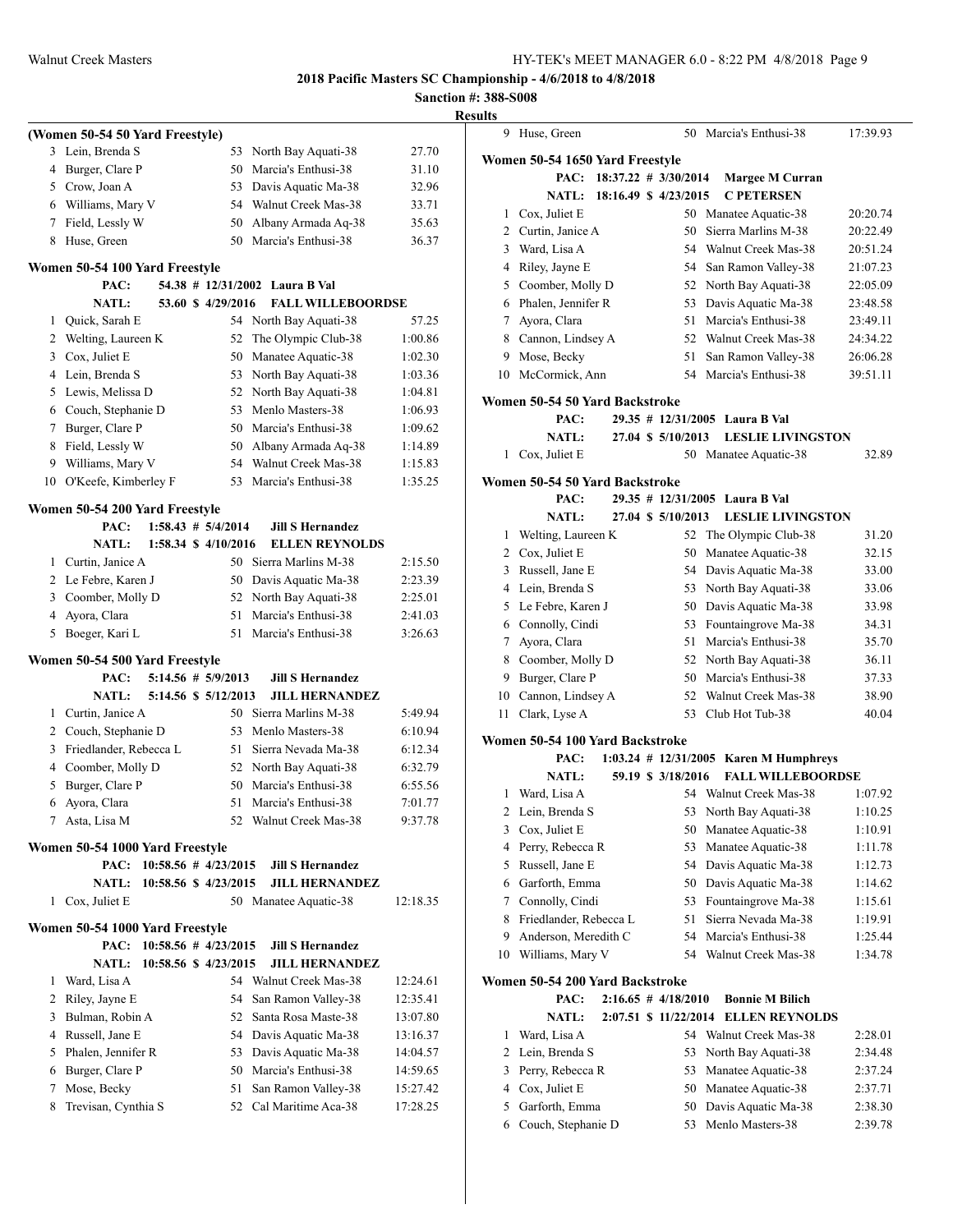|         | <b>Results</b> |
|---------|----------------|
| 2.20.80 | Wor            |

|                | (Women 50-54 200 Yard Backstroke)         |          |                                            |                    |
|----------------|-------------------------------------------|----------|--------------------------------------------|--------------------|
| 7              | Russell, Jane E                           | 54       | Davis Aquatic Ma-38                        | 2:39.89            |
| 8              | Connolly, Cindi                           | 53       | Fountaingrove Ma-38                        | 2:46.56            |
| 9              | Ayora, Clara                              | 51       | Marcia's Enthusi-38                        | 2:47.87            |
| 10             | Asta, Lisa M                              | 52       | Walnut Creek Mas-38                        | 4:04.05            |
|                | Women 50-54 50 Yard Breaststroke          |          |                                            |                    |
|                | $33.12$ # $4/30/2017$<br>PAC:             |          | Kathryn E Gelman                           |                    |
|                | 32.37 \$ 5/21/2010<br><b>NATL:</b>        |          | <b>BRIGITTE HEUER</b>                      |                    |
| 1              | Bulman, Robin A                           | 52       | Santa Rosa Maste-38                        | 36.73              |
|                | 2 Garforth, Emma                          | 50       | Davis Aquatic Ma-38                        | 37.32              |
| 3              | Connolly, Cindi                           | 53       | Fountaingrove Ma-38                        | 37.50              |
| 4              | Crow, Joan A                              | 53       | Davis Aquatic Ma-38                        | 41.90              |
| 5              | Phalen, Jennifer R                        | 53       | Davis Aquatic Ma-38                        | 41.93              |
| 6              | Zuppan-Hood, Patricia J                   | 53       | Walnut Creek Mas-38                        | 43.36              |
| 7              | Huse, Green                               | 50       | Marcia's Enthusi-38                        | 47.59              |
| 8              | O'Keefe, Kimberley F                      | 53       | Marcia's Enthusi-38                        | 50.71              |
| 9              | Heath, Jennifer A                         | 54       | Marcia's Enthusi-38                        | 55.42              |
|                | Women 50-54 100 Yard Breaststroke         |          |                                            |                    |
|                | PAC:                                      |          | 1:12.45 # 12/31/2010 Cokie Lepinski        |                    |
|                | 1:09.21 \$ 2/18/2012<br><b>NATL:</b>      |          | <b>CAROLINE KRATTLI</b>                    |                    |
| 1              | Garforth, Emma                            |          | 50 Davis Aquatic Ma-38                     | 1:19.46            |
| $\overline{2}$ | Salmi, Andrea L                           | 53       | North Bay Aquati-38                        | 1:20.46            |
| 3              | Bulman, Robin A                           | 52       | Santa Rosa Maste-38                        | 1:21.37            |
| 4              | Connolly, Cindi                           | 53       | Fountaingrove Ma-38                        | 1:22.39            |
| 5              | Phalen, Jennifer R                        | 53       | Davis Aquatic Ma-38                        | 1:28.67            |
| 6              | Kelly Smethurst, Andrea E                 | 50       | Walnut Creek Mas-38                        | 1:30.62            |
|                | 7 Crow, Joan A                            | 53       | Davis Aquatic Ma-38                        | 1:32.27            |
| 8              | Friedlander, Rebecca L                    | 51       | Sierra Nevada Ma-38                        | 1:34.82            |
| 9              | Huse, Green                               | 50       | Marcia's Enthusi-38                        | 1:45.56            |
|                | Women 50-54 200 Yard Breaststroke         |          |                                            |                    |
|                | $2:37.95$ # $4/13/2010$<br>PAC:           |          | Cokie Lepinski                             |                    |
|                | 2:29.92 \$ 2/20/2012<br><b>NATL:</b>      |          | <b>CAROLINE KRATTLI</b>                    |                    |
| 1              | Garforth, Emma<br>2 Bulman, Robin A       | 50       | Davis Aquatic Ma-38<br>Santa Rosa Maste-38 | 2:53.89            |
|                | Salmi, Andrea L                           | 52       |                                            | 2:55.96            |
| 3              | 4 Phalen, Jennifer R                      | 53<br>53 | North Bay Aquati-38<br>Davis Aquatic Ma-38 | 3:00.99            |
| 5              | Le Febre, Karen J                         | 50       |                                            | 3:06.69            |
|                |                                           |          | Davis Aquatic Ma-38                        | 3:08.22            |
| 6<br>7         | Kelly Smethurst, Andrea E<br>Asta, Lisa M | 50<br>52 | Walnut Creek Mas-38<br>Walnut Creek Mas-38 | 3:18.37<br>4:40.29 |
|                |                                           |          |                                            |                    |
|                | Women 50-54 50 Yard Butterfly             |          |                                            |                    |
|                | PAC:                                      |          | 27.81 # 12/31/2002 Laura B Val             |                    |
|                | NATL:<br>25.70 \$ 5/11/2013               |          | <b>LESLIE LIVINGSTON</b>                   |                    |
| 1<br>2         | Ward, Lisa A                              | 54       | Walnut Creek Mas-38                        | 29.40              |
|                | Welting, Laureen K                        | 52       | The Olympic Club-38                        | 29.79              |
| 3<br>4         | Perry, Rebecca R<br>Russell, Jane E       | 53<br>54 | Manatee Aquatic-38<br>Davis Aquatic Ma-38  | 30.80<br>31.12     |
| 5              | Le Febre, Karen J                         | 50       | Davis Aquatic Ma-38                        | 31.22              |
| 6              | Curtin, Janice A                          | 50       | Sierra Marlins M-38                        |                    |
| 7              | Coomber, Molly D                          | 52       | North Bay Aquati-38                        | 31.65<br>33.92     |
| 8              | Cannon, Lindsey A                         | 52       | Walnut Creek Mas-38                        | 35.38              |
| 9              | Burger, Clare P                           | 50       | Marcia's Enthusi-38                        | 37.48              |
| 10             | Field, Lessly W                           | 50       | Albany Armada Aq-38                        | 40.00              |
|                |                                           |          |                                            |                    |

|                | Women 50-54 100 Yard Butterfly |  |                               |                                      |         |
|----------------|--------------------------------|--|-------------------------------|--------------------------------------|---------|
|                | PAC:                           |  | $1:00.17$ # $5/9/2013$        | <b>Jill S Hernandez</b>              |         |
|                | <b>NATL:</b>                   |  | $1:00.17 \text{ } $5/12/2013$ | <b>JILL HERNANDEZ</b>                |         |
| 1              | Welting, Laureen K             |  | 52                            | The Olympic Club-38                  | 1:07.59 |
| $\overline{2}$ | Perry, Rebecca R               |  | 53                            | Manatee Aquatic-38                   | 1:09.04 |
| 3              | Russell, Jane E                |  | 54                            | Davis Aquatic Ma-38                  | 1:11.15 |
| 4              | Friedlander, Rebecca L         |  | 51                            | Sierra Nevada Ma-38                  | 1:12.99 |
| 5              | Cox, Juliet E                  |  | 50                            | Manatee Aquatic-38                   | 1:16.12 |
| 6              | Salmi, Andrea L                |  | 53                            | North Bay Aquati-38                  | 1:16.99 |
| 7              | Couch, Stephanie D             |  | 53                            | Menlo Masters-38                     | 1:18.33 |
| 8              | Cannon, Lindsey A              |  | 52                            | Walnut Creek Mas-38                  | 1:27.18 |
| 9              | Field, Lessly W                |  | 50                            | Albany Armada Aq-38                  | 1:29.54 |
| 10             | Asta, Lisa M                   |  | 52                            | Walnut Creek Mas-38                  | 2:02.66 |
|                |                                |  |                               |                                      |         |
|                | Women 50-54 200 Yard Butterfly |  |                               | 2:15.18 # 12/31/2002 Laura B Val     |         |
|                | PAC:                           |  |                               |                                      |         |
|                | <b>NATL:</b>                   |  | 2:15.18 \$ 5/17/2002          | <b>LAURA VAL</b>                     |         |
| 1              | Russell, Jane E                |  | 54                            | Davis Aquatic Ma-38                  | 2:45.73 |
| 2              | Perry, Rebecca R               |  | 53                            | Manatee Aquatic-38                   | 2:49.75 |
| 3              | Couch, Stephanie D             |  | 53                            | Menlo Masters-38                     | 2:55.20 |
| 4              | Conner, Mary M                 |  | 51                            | Walnut Creek Mas-38                  | 2:56.62 |
| 5              | Bulman, Robin A                |  | 52                            | Santa Rosa Maste-38                  | 3:04.94 |
| 6              | Phalen, Jennifer R             |  | 53                            | Davis Aquatic Ma-38                  | 3:25.30 |
| 7              | Trevisan, Cynthia S            |  | 52                            | Cal Maritime Aca-38                  | 3:38.89 |
| 8              | Asta. Lisa M                   |  | 52                            | Walnut Creek Mas-38                  | 4:22.09 |
|                | <b>Women 50-54 100 Yard IM</b> |  |                               |                                      |         |
|                | PAC:                           |  |                               | $1:05.48$ # $12/31/2005$ Laura B Val |         |
|                | <b>NATL:</b>                   |  | 1:01.28 \$ 4/29/2016          | <b>FALL WILLEBOORDSE</b>             |         |
| 1              | Welting, Laureen K             |  | 52                            | The Olympic Club-38                  | 1:08.14 |
| $\overline{2}$ | Ward, Lisa A                   |  | 54                            | Walnut Creek Mas-38                  | 1:08.16 |
| 3              | Quick, Sarah E                 |  | 54                            | North Bay Aquati-38                  | 1:09.02 |
| 4              | Perry, Rebecca R               |  | 53                            | Manatee Aquatic-38                   | 1:13.13 |
| 5              | Connolly, Cindi                |  | 53                            | Fountaingrove Ma-38                  | 1:14.59 |
| 6              | Conner, Mary M                 |  | 51                            | Walnut Creek Mas-38                  | 1:17.99 |
| 7              | Zuppan-Hood, Patricia J        |  | 53                            | Walnut Creek Mas-38                  | 1:19.97 |
| 8              | Burger, Clare P                |  | 50                            | Marcia's Enthusi-38                  | 1:20.55 |
| 9              | Field, Lessly W                |  | 50                            | Albany Armada Aq-38                  | 1:26.66 |
| 10             | Anderson, Meredith C           |  | 54                            | Marcia's Enthusi-38                  | 1:27.86 |
| 11             | Williams, Mary V               |  | 54                            | Walnut Creek Mas-38                  | 1:32.85 |
| 12             | Trevisan, Cynthia S            |  | 52                            | Cal Maritime Aca-38                  | 1:35.73 |
| 13             | O'Keefe, Kimberley F           |  | 53                            | Marcia's Enthusi-38                  | 1:39.40 |
|                | Women 50-54 200 Yard IM        |  |                               |                                      |         |
|                | PAC:                           |  | $2:14.40 \# 5/9/2013$         | <b>Jill S Hernandez</b>              |         |
|                | <b>NATL:</b>                   |  | 2:13.16 \$ 5/10/2015          | <b>ELLEN REYNOLDS</b>                |         |
| 1              | Ward, Lisa A                   |  |                               | 54 Walnut Creek Mas-38               | 2:27.50 |
| 2              | Welting, Laureen K             |  | 52                            | The Olympic Club-38                  | 2:32.11 |
| 3              | Curtin, Janice A               |  | 50                            | Sierra Marlins M-38                  | 2:34.45 |
| 4              | Garforth, Emma                 |  | 50                            | Davis Aquatic Ma-38                  | 2:36.89 |
| 5              | Bulman, Robin A                |  | 52                            | Santa Rosa Maste-38                  | 2:41.58 |
| 6              | Coomber, Molly D               |  | 52                            | North Bay Aquati-38                  | 2:43.98 |
| 7              | Friedlander, Rebecca L         |  | 51                            | Sierra Nevada Ma-38                  | 2:44.81 |
| 8              | Ayora, Clara                   |  | 51                            | Marcia's Enthusi-38                  | 2:52.46 |
| 9              | Cannon, Lindsey A              |  | 52                            | Walnut Creek Mas-38                  | 3:03.92 |
| 10             | Field, Lessly W                |  | 50                            | Albany Armada Aq-38                  | 3:06.77 |
| 11             | Asta, Lisa M                   |  | 52                            | Walnut Creek Mas-38                  | 4:04.96 |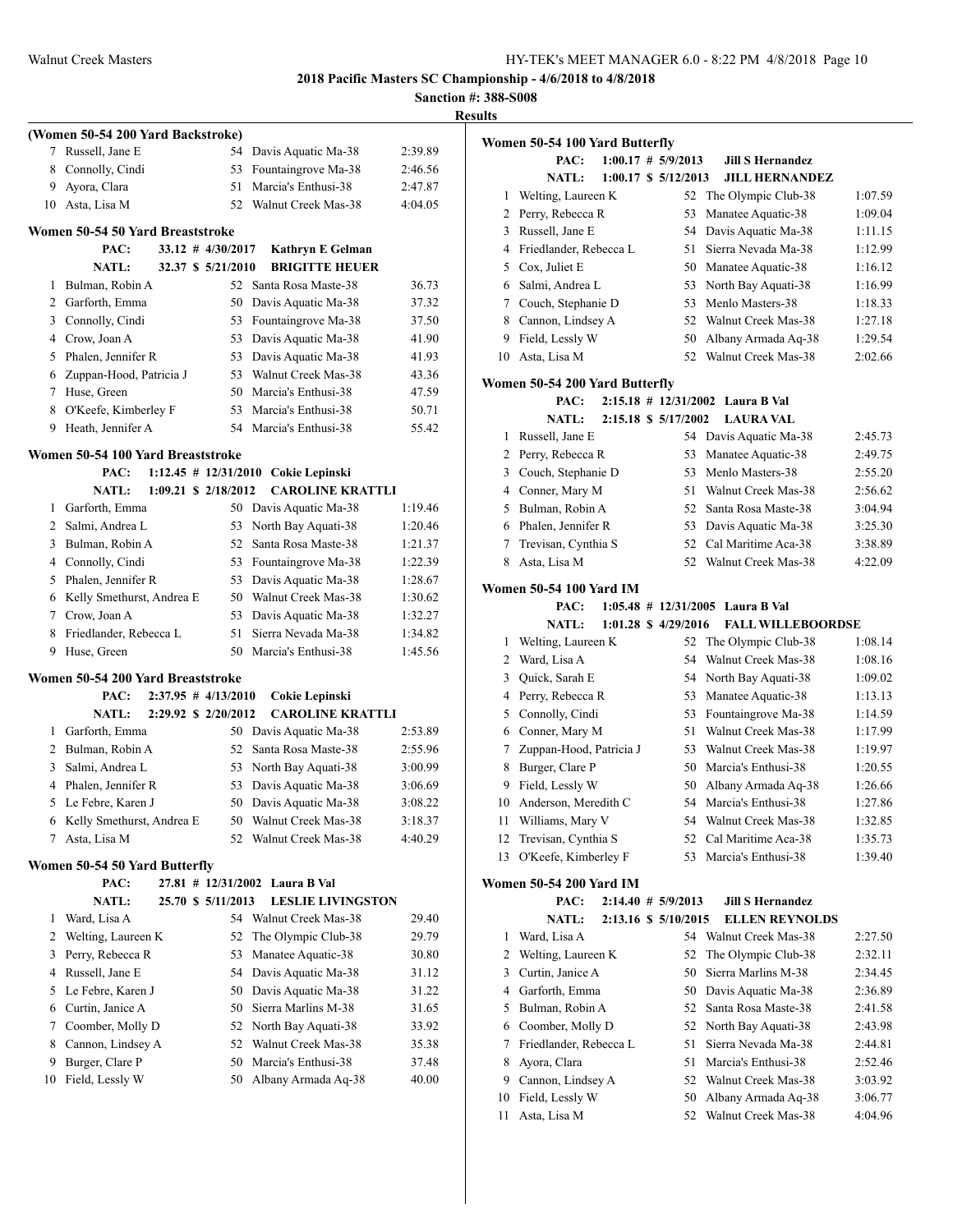**Sanction #: 388-S008**

**Results**

|              | Women 50-54 400 Yard IM        |  |                        |                                |         |
|--------------|--------------------------------|--|------------------------|--------------------------------|---------|
|              | PAC:                           |  | $4:44.38$ # $5/2/2014$ | <b>Jill S Hernandez</b>        |         |
|              | <b>NATL:</b>                   |  | 4:43.11 \$ 4/9/2016    | <b>ELLEN REYNOLDS</b>          |         |
| $\mathbf{1}$ | Garforth, Emma                 |  |                        | 50 Davis Aquatic Ma-38         | 5:33.83 |
|              | 2 Salmi, Andrea L              |  | 53                     | North Bay Aquati-38            | 5:38.08 |
| 3            | Perry, Rebecca R               |  | 53                     | Manatee Aquatic-38             | 5:39.98 |
|              | 4 Bulman, Robin A              |  | 52                     | Santa Rosa Maste-38            | 5:51.11 |
| 5            | Ayora, Clara                   |  | 51                     | Marcia's Enthusi-38            | 6:12.64 |
|              | 6 Phalen, Jennifer R           |  | 53                     | Davis Aquatic Ma-38            | 6:29.85 |
|              | 7 Cannon, Lindsey A            |  | 52                     | Walnut Creek Mas-38            | 6:38.38 |
| 8            | Asta, Lisa M                   |  | 52                     | Walnut Creek Mas-38            | 7:32.02 |
| $---$        | Field, Lessly W                |  | 50                     | Albany Armada Aq-38            | DQ      |
|              | Women 55-59 50 Yard Freestyle  |  |                        |                                |         |
|              | PAC:                           |  |                        | 25.29 # 12/31/2009 Laura B Val |         |
|              | <b>NATL:</b>                   |  | 25.16 \$ 4/8/2017      | <b>SUE WALSH</b>               |         |
| 1            | Walts, Merrie E                |  | 57                     | Santa Rosa Maste-38            | 28.00   |
|              |                                |  |                        |                                |         |
|              | Women 55-59 50 Yard Freestyle  |  |                        |                                |         |
|              | PAC:                           |  |                        | 25.29 # 12/31/2009 Laura B Val |         |
|              | <b>NATL:</b>                   |  | 25.16 \$ 4/8/2017      | <b>SUE WALSH</b>               |         |
| 1            | Joyce, Martha O                |  | 58                     | Tamalpais Aquati-38            | 27.45   |
|              | 2 Matena, Jana                 |  | 55                     | Menlo Masters-38               | 28.17   |
| 3            | Cagigas, Debbie                |  | 56                     | East Bay Bat Ray-38            | 28.75   |
|              | 4 Heim-Bowen, Suzanne M        |  | 59                     | Walnut Creek Mas-38            | 28.96   |
| 5            | Dewey, Vicky S                 |  | 55                     | Walnut Creek Mas-38            | 29.03   |
| 6            | Taylor, Catherine W            |  | 55                     | Walnut Creek Mas-38            | 30.55   |
| 7            | Rafkin, Louise                 |  | 59                     | Marcia's Enthusi-38            | 30.83   |
| 8            | Mammoser, Mary P               |  | 55                     | Rolling Hills Mu-38            | 31.01   |
| 9            | Lynott, Andrea D               |  | 56                     | UC38-38                        | 33.32   |
| 10           | Alwan, Mary Ann N              |  | 55                     | Walnut Creek Mas-38            | 33.68   |
| 11           | Dibley, Allison M              |  | 56                     | Walnut Creek Mas-38            | 34.93   |
|              | 12 Krause, Kim J               |  | 55                     | Marcia's Enthusi-38            | 35.39   |
| 13           | Angvert Harren, Eva            |  | 59                     | Walnut Creek Mas-38            | 37.72   |
|              | 14 Breed, Robin H              |  | 57                     | Marcia's Enthusi-38            | 50.32   |
| 15           | Pabon, Elizabeth               |  | 58                     | Albany Armada Aq-38            | 50.83   |
|              | Women 55-59 100 Yard Freestyle |  |                        |                                |         |
|              | PAC:                           |  | 54.72 # 12/31/2008     | Laura B Val                    |         |
|              | <b>NATL:</b>                   |  | 54.72 \$ 5/4/2008      | <b>LAURA VAL</b>               |         |
| 1            | Matena, Jana                   |  | 55                     | Menlo Masters-38               | 59.80   |
| 2            | Joyce, Martha O                |  | 58                     | Tamalpais Aquati-38            | 1:00.78 |
| 3            | Cagigas, Debbie                |  | 56                     | East Bay Bat Ray-38            | 1:01.83 |
| 4            | Heim-Bowen, Suzanne M          |  | 59                     | Walnut Creek Mas-38            | 1:01.95 |
| 5            | Dewey, Vicky S                 |  | 55                     | Walnut Creek Mas-38            | 1:04.62 |
| 6            | McNamara, Kathleen A           |  | 58                     | University of Sa-38            | 1:08.59 |
| 7            | Alwan, Mary Ann N              |  | 55                     | Walnut Creek Mas-38            | 1:13.44 |
| 8            | Krause, Kim J                  |  | 55                     | Marcia's Enthusi-38            | 1:15.69 |
| 9            | Dibley, Allison M              |  | 56                     | Walnut Creek Mas-38            | 1:20.40 |
| 10           | Angvert Harren, Eva            |  | 59                     | Walnut Creek Mas-38            | 1:24.66 |
| 11           | Carboni, Lisa                  |  | 56                     | Marcia's Enthusi-38            | 1:28.55 |
| 12           | Pabon, Elizabeth               |  | 58                     | Albany Armada Aq-38            | 1:54.09 |
| 13           | Breed, Robin H                 |  | 57                     | Marcia's Enthusi-38            | 1:54.73 |
| 14           | Gregoriev, Maria               |  | 59                     | UC38-38                        | 1:55.57 |
|              |                                |  |                        |                                |         |

|   | Women 55-59 200 Yard Freestyle           |  |                                 |                                                  |                      |
|---|------------------------------------------|--|---------------------------------|--------------------------------------------------|----------------------|
|   | PAC:                                     |  |                                 | 1:59.02 # 12/31/2009 Laura B Val                 |                      |
|   | <b>NATL:</b>                             |  | 1:57.90 \$ 4/30/2017            | <b>KARLYN PIPES</b>                              |                      |
| 1 | Walts, Merrie E                          |  | 57                              | Santa Rosa Maste-38                              | 2:15.68              |
|   | 2 Rafkin, Louise                         |  |                                 | 59 Marcia's Enthusi-38                           | 2:33.47              |
|   | 3 McNamara, Kathleen A                   |  |                                 | 58 University of Sa-38                           | 2:37.10              |
|   | 4 Alwan, Mary Ann N                      |  |                                 | 55 Walnut Creek Mas-38                           | 2:44.64              |
|   | 5 Adler, Felicia M                       |  |                                 | 55 Walnut Creek Mas-38                           | 2:56.05              |
|   | 6 Chase, Tina K                          |  |                                 | 58 University of Sa-38                           | 3:05.25              |
| 7 | Bennett, Sue                             |  | 55                              | Marcia's Enthusi-38                              | 4:30.51              |
|   |                                          |  |                                 |                                                  |                      |
|   | Women 55-59 200 Yard Freestyle           |  |                                 | 1:59.02 # 12/31/2009 Laura B Val                 |                      |
|   | PAC:                                     |  |                                 |                                                  |                      |
|   | <b>NATL:</b>                             |  | $1:57.90 \text{ }$ \$ 4/30/2017 | <b>KARLYN PIPES</b>                              |                      |
|   | 1 Matena, Jana                           |  |                                 | 55 Menlo Masters-38                              | 2:10.17              |
|   | 2 Heim-Bowen, Suzanne M                  |  |                                 | 59 Walnut Creek Mas-38                           | 2:10.88              |
|   | Women 55-59 500 Yard Freestyle           |  |                                 |                                                  |                      |
|   | PAC:                                     |  | $5:20.68$ # 4/29/2017           | <b>Jill S Hernandez</b>                          |                      |
|   | <b>NATL:</b>                             |  | 5:20.68 \$4/29/2017             | <b>JILL HERNANDEZ</b>                            |                      |
|   | 1 Heim-Bowen, Suzanne M                  |  |                                 | 59 Walnut Creek Mas-38                           | 5:42.17              |
|   | 2 McNamara, Margaret M                   |  | 58                              | Temescal Aquatic-38                              | 6:22.96              |
| 3 | Alwan, Mary Ann N                        |  |                                 | 55 Walnut Creek Mas-38                           | 7:04.22              |
|   | 4 Genua, Nicole L                        |  |                                 | 55 San Ramon Valley-38                           | 7:16.62              |
|   | 5 Adler, Felicia M                       |  |                                 | 55 Walnut Creek Mas-38                           | 7:46.04              |
|   | 6 Carboni, Lisa                          |  |                                 | 56 Marcia's Enthusi-38                           | 8:16.38              |
|   | 7 Carroll, Leah A                        |  |                                 | 56 Albany Armada Aq-38                           | 9:08.87              |
|   | 8 Bennett, Sue                           |  | 55                              | Marcia's Enthusi-38                              | 11:34.90             |
|   |                                          |  |                                 |                                                  |                      |
|   | Women 55-59 1000 Yard Freestyle          |  |                                 |                                                  |                      |
|   | PAC:                                     |  | $11:20.53 \# 3/13/2010$         | Laura B Val                                      |                      |
|   | <b>NATL:</b>                             |  | 11:19.85 \$ 2/5/2017            | <b>K PARKER PALACE</b>                           |                      |
|   | 1 Heim-Bowen, Suzanne M                  |  |                                 | 59 Walnut Creek Mas-38                           | 11:47.85             |
|   | 2 Matena, Jana<br>3 McNamara, Kathleen A |  |                                 | 55 Menlo Masters-38                              | 13:07.17             |
|   |                                          |  |                                 | 58 University of Sa-38                           | 14:55.09             |
|   | 4 Carboni, Lisa                          |  |                                 | 56 Marcia's Enthusi-38                           | 17:28.10             |
|   | 5 Carroll, Leah A                        |  |                                 | 56 Albany Armada Aq-38<br>55 Marcia's Enthusi-38 | 18:53.43<br>25:51.88 |
|   | 6 Bennett, Sue                           |  |                                 |                                                  |                      |
|   | Women 55-59 1650 Yard Freestyle          |  |                                 |                                                  |                      |
|   |                                          |  | PAC: $18:56.04 \# 4/18/2010$    | Laura B Val                                      |                      |
|   | <b>NATL:</b>                             |  | 18:56.04 \$ 4/16/2010           | <b>LAURA VAL</b>                                 |                      |
| 1 | Heim-Bowen, Suzanne M                    |  | 59                              | Walnut Creek Mas-38                              | 19:33.59             |
| 2 | Elsbach, Kimberly D                      |  | 55                              | Davis Aquatic Ma-38                              | 20:10.94             |
| 3 | Alwan, Mary Ann N                        |  | 55                              | Walnut Creek Mas-38                              | 24:41.99             |
| 4 | Krause, Kim J                            |  | 55                              | Marcia's Enthusi-38                              | 25:35.01             |
| 5 | Chase, Tina K                            |  | 58                              | University of Sa-38                              | 27:01.90             |
| 6 | Focha, Teresa M                          |  | 57                              | Modesto Area Aqu-38                              | 27:04.90             |
| 7 | Cobble, Michele                          |  | 55                              | University of Sa-38                              | 37:30.47             |
| 8 | Bennett, Sue                             |  | 55                              | Marcia's Enthusi-38                              | 40:49.58             |
|   |                                          |  |                                 |                                                  |                      |
|   | Women 55-59 50 Yard Backstroke           |  |                                 |                                                  |                      |
|   | PAC:                                     |  | $28.88 \# 3/28/2010$            | Laura B Val                                      |                      |
|   | <b>NATL:</b>                             |  |                                 | 28.14 \$ 10/30/2016 LESLIE LIVINGSTON            |                      |
| 1 | Walts, Merrie E                          |  | 57                              | Santa Rosa Maste-38                              | 31.74                |
| 2 | Heim-Bowen, Suzanne M                    |  |                                 | 59 Walnut Creek Mas-38                           | 32.92                |
| 3 | McNamara, Kathleen A                     |  | 58                              | University of Sa-38                              | 34.52                |
| 4 | Kahn, Mary J                             |  | 58                              | Davis Aquatic Ma-38                              | 35.34                |

5 Sotelo, Sophia S 56 Walnut Creek Mas-38 38.26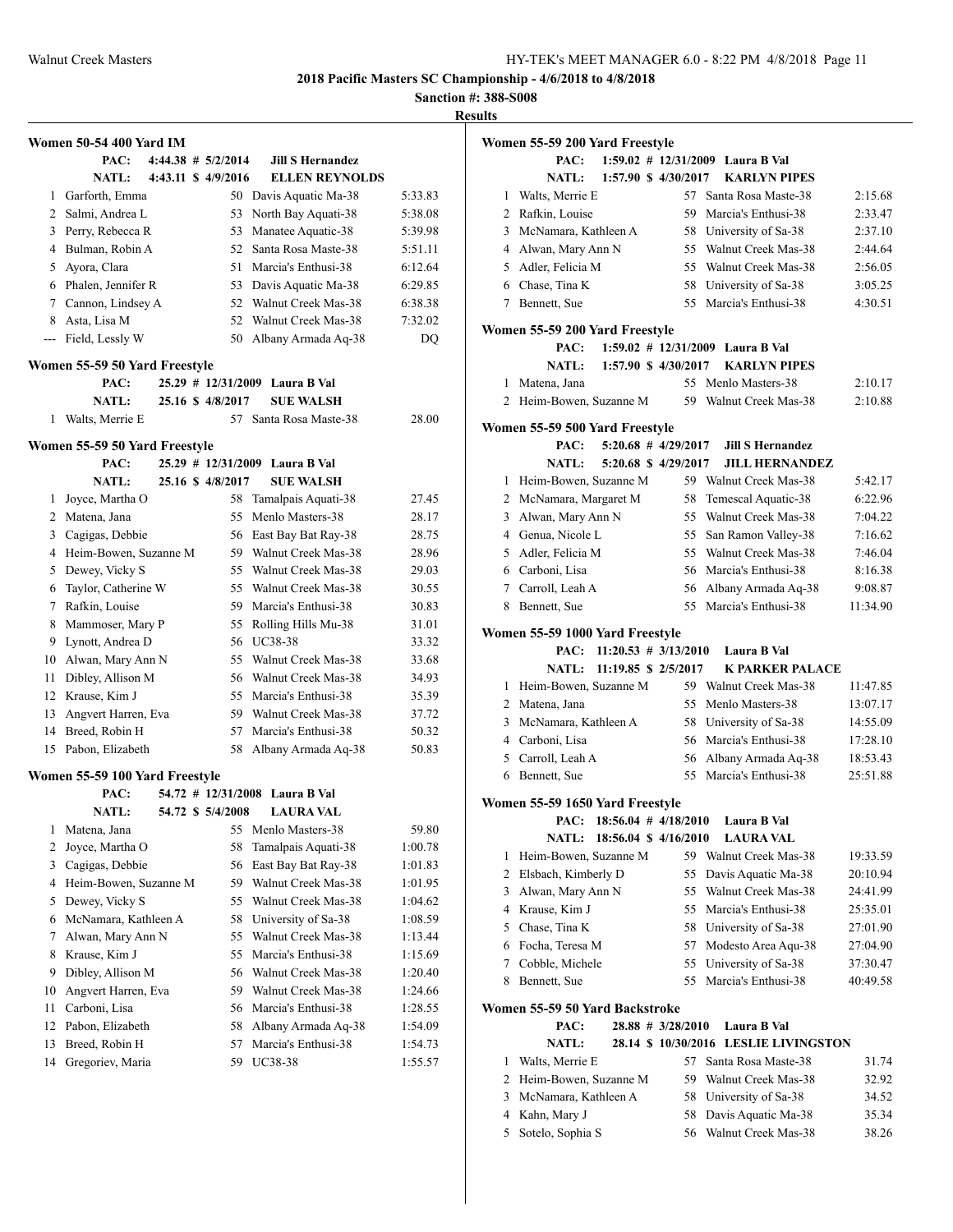**Sanction #: 388-S008 Results**

|                | (Women 55-59 50 Yard Backstroke)  |                         |                                  |         |
|----------------|-----------------------------------|-------------------------|----------------------------------|---------|
| 6              | Dibley, Allison M                 | 56                      | Walnut Creek Mas-38              | 44.96   |
|                | 7 Carboni, Lisa                   |                         | 56 Marcia's Enthusi-38           | 51.21   |
|                | 8 Breed, Robin H                  |                         | 57 Marcia's Enthusi-38           | 1:01.27 |
|                | 9 Bennett, Sue                    |                         | 55 Marcia's Enthusi-38           | 1:01.74 |
|                | Women 55-59 100 Yard Backstroke   |                         |                                  |         |
|                | PAC:                              |                         | 1:04.65 # 12/31/2010 Laura B Val |         |
|                | <b>NATL:</b>                      | 1:00.80 \$ 4/30/2017    | <b>KARLYN PIPES</b>              |         |
| 1              | McNamara, Kathleen A              | 58                      | University of Sa-38              | 1:18.56 |
| 2              | Dewey, Vicky S                    | 55                      | Walnut Creek Mas-38              | 1:20.61 |
|                | 3 Krause, Kim J                   |                         | 55 Marcia's Enthusi-38           | 1:31.21 |
|                | 4 Carboni, Lisa                   |                         | 56 Marcia's Enthusi-38           | 1:49.59 |
|                | 5 Bennett, Sue                    |                         | 55 Marcia's Enthusi-38           | 2:19.23 |
|                | 6 Pabon, Elizabeth                |                         | 58 Albany Armada Aq-38           | 2:31.12 |
|                | Women 55-59 200 Yard Backstroke   |                         |                                  |         |
|                | PAC:                              | $2:12.87$ # 4/28/2017   | <b>Jill S Hernandez</b>          |         |
|                | <b>NATL:</b>                      | 2:11.29 \$ 4/28/2017    | <b>KARLYN PIPES</b>              |         |
| 1              | McNamara, Kathleen A              |                         | 58 University of Sa-38           | 2:48.65 |
|                | 2 Carroll, Leah A                 |                         | 56 Albany Armada Aq-38           | 3:34.56 |
| 3              | Focha, Teresa M                   | 57                      | Modesto Area Aqu-38              | 3:38.90 |
|                | 4 Carboni, Lisa                   |                         | 56 Marcia's Enthusi-38           | 3:44.88 |
| 5              | Bennett, Sue                      | 55                      | Marcia's Enthusi-38              | 5:09.09 |
|                | Women 55-59 50 Yard Breaststroke  |                         |                                  |         |
|                | PAC:                              | $35.60$ # 12/31/2001    | Carolyn Boak                     |         |
|                | <b>NATL:</b>                      | 32.13 \$ 4/30/2017      | <b>CAROLINE KRATTLI</b>          |         |
| 1              | Walts, Merrie E                   |                         | 57 Santa Rosa Maste-38           | 36.85   |
|                | 2 Matena, Jana                    | 55                      | Menlo Masters-38                 | 37.13   |
| 3              | Sotelo, Sophia S                  |                         | 56 Walnut Creek Mas-38           | 39.14   |
| 4              | Taylor, Catherine W               |                         | 55 Walnut Creek Mas-38           | 40.28   |
| 5              | Lynott, Andrea D                  |                         | 56 UC38-38                       | 40.57   |
|                | 6 Alwan, Mary Ann N               |                         | 55 Walnut Creek Mas-38           | 41.38   |
| 7              | Angvert Harren, Eva               |                         | 59 Walnut Creek Mas-38           | 46.35   |
|                | 8 Gregoriev, Maria                |                         | 59 UC38-38                       | 55.38   |
| 9              | Breed, Robin H                    | 57                      | Marcia's Enthusi-38              | 57.79   |
|                | Women 55-59 100 Yard Breaststroke |                         |                                  |         |
|                | PAC:                              | $1:19.40 \# 4/13/2015$  | <b>Hilary R Hafner</b>           |         |
|                | <b>NATL:</b>                      | 1:10.55 \$ 4/28/2017    | <b>CAROLINE KRATTLI</b>          |         |
| 1              | Walts, Merrie E                   | 57                      | Santa Rosa Maste-38              | 1:20.38 |
| $\overline{c}$ | Sotelo, Sophia S                  | 56                      | Walnut Creek Mas-38              | 1:26.98 |
| 3              | Lynott, Andrea D                  | 56                      | <b>UC38-38</b>                   | 1:29.79 |
| 4              | Taylor, Catherine W               | 55                      | Walnut Creek Mas-38              | 1:30.57 |
| 5              | Rafkin, Louise                    | 59                      | Marcia's Enthusi-38              | 1:31.62 |
| 6              | Angvert Harren, Eva               |                         | 59 Walnut Creek Mas-38           | 1:43.71 |
| 7              | Dibley, Allison M                 |                         | 56 Walnut Creek Mas-38           | 1:53.52 |
| 8              | Gregoriev, Maria                  | 59                      | UC38-38                          | 2:04.02 |
|                | Women 55-59 200 Yard Breaststroke |                         |                                  |         |
|                | PAC:                              | $2:52.90$ # $4/11/2015$ | <b>Hilary R Hafner</b>           |         |
|                | <b>NATL:</b>                      | 2:40.19 \$ 5/10/2009    | <b>CATHERINE KOHN</b>            |         |
| 1              | Walts, Merrie E                   | 57                      | Santa Rosa Maste-38              | 2:53.03 |
| 2              | Sotelo, Sophia S                  | 56                      | Walnut Creek Mas-38              | 3:08.38 |
| 3              | Taylor, Catherine W               | 55                      | Walnut Creek Mas-38              | 3:21.25 |
| 4              | Adler, Felicia M                  | 55                      | Walnut Creek Mas-38              | 3:41.82 |
| 5              | Carroll, Leah A                   | 56                      | Albany Armada Aq-38              | 3:48.80 |
|                |                                   |                         |                                  |         |

|                | 6 Focha, Teresa M                     |  | 57                      | Modesto Area Aqu-38                  | 4:02.69 |
|----------------|---------------------------------------|--|-------------------------|--------------------------------------|---------|
|                |                                       |  |                         |                                      |         |
|                | Women 55-59 50 Yard Butterfly         |  |                         |                                      |         |
|                | PAC:                                  |  | $28.20$ # $4/10/2010$   | Laura B Val                          |         |
|                | <b>NATL:</b>                          |  |                         | 27.04 \$10/30/2016 LESLIE LIVINGSTON |         |
| $\mathbf{1}$   | Joyce, Martha O                       |  | 58                      | Tamalpais Aquati-38                  | 30.98   |
|                | 2 Dibley, Allison M                   |  | 56                      | Walnut Creek Mas-38                  | 46.59   |
|                | 3 Carboni, Lisa                       |  |                         | 56 Marcia's Enthusi-38               | 1:01.51 |
|                | Women 55-59 100 Yard Butterfly        |  |                         |                                      |         |
|                | PAC:                                  |  |                         | 1:01.31 # 12/31/2009 Laura B Val     |         |
|                | NATL: 1:00.41 \$ 4/29/2017            |  |                         | <b>KARLYN PIPES</b>                  |         |
| 1              | Joyce, Martha O                       |  | 58                      | Tamalpais Aquati-38                  | 1:14.78 |
|                | 2 Rafkin, Louise                      |  |                         | 59 Marcia's Enthusi-38               | 1:19.10 |
| 3              | Taylor, Catherine W                   |  |                         | 55 Walnut Creek Mas-38               | 1:32.58 |
|                | 4 Focha, Teresa M                     |  | 57                      | Modesto Area Aqu-38                  | 1:42.56 |
|                |                                       |  |                         |                                      |         |
|                | Women 55-59 200 Yard Butterfly        |  |                         |                                      |         |
|                | PAC:                                  |  |                         | 2:16.28 # 12/31/2009 Laura B Val     |         |
|                | <b>NATL:</b>                          |  | 2:16.28 \$ 5/10/2009    | <b>LAURA VAL</b>                     |         |
|                | 1 Rafkin, Louise                      |  |                         | 59 Marcia's Enthusi-38               | 3:10.91 |
|                | 2 Focha, Teresa M                     |  |                         | 57 Modesto Area Aqu-38               | 3:33.34 |
|                | 3 Carroll, Leah A                     |  | 56                      | Albany Armada Aq-38                  | 3:46.50 |
|                | Women 55-59 100 Yard IM               |  |                         |                                      |         |
|                | PAC:                                  |  |                         | 1:05.21 # $12/31/2007$ Laura B Val   |         |
|                | <b>NATL:</b>                          |  | 1:02.34 \$ 4/29/2017    | <b>KARLYN PIPES</b>                  |         |
| 1              | Walts, Merrie E                       |  |                         | 57 Santa Rosa Maste-38               | 1:10.26 |
|                | 2 Cagigas, Debbie                     |  |                         | 56 East Bay Bat Ray-38               | 1:12.65 |
|                | 3 Matena, Jana                        |  |                         | 55 Menlo Masters-38                  | 1:12.69 |
|                | 4 Mammoser, Mary P                    |  |                         | 55 Rolling Hills Mu-38               | 1:20.07 |
|                | 5 Dibley, Allison M                   |  |                         | 56 Walnut Creek Mas-38               | 1:38.76 |
|                |                                       |  |                         |                                      |         |
|                | Women 55-59 200 Yard IM               |  |                         |                                      |         |
|                | PAC:                                  |  | $2:15.70$ # $4/28/2017$ | <b>Jill S Hernandez</b>              |         |
|                | <b>NATL:</b>                          |  | 2:15.70 \$ 4/28/2017    | <b>JILL HERNANDEZ</b>                |         |
|                | 1 Walts, Merrie E                     |  |                         | 57 Santa Rosa Maste-38               | 2:34.44 |
|                | 2 Rafkin, Louise                      |  |                         | 59 Marcia's Enthusi-38               | 2:50.49 |
| 3              | Taylor, Catherine W                   |  |                         | 55 Walnut Creek Mas-38               | 3:17.24 |
| $\overline{4}$ | Focha, Teresa M                       |  | 57                      | Modesto Area Aqu-38                  | 3:39.32 |
|                | <b>Women 55-59 400 Yard IM</b>        |  |                         |                                      |         |
|                | PAC:                                  |  | $4:49.56 \# 4/30/2017$  | <b>Jill S Hernandez</b>              |         |
|                | <b>NATL:</b>                          |  | 4:49.56 \$4/30/2017     | <b>JILL HERNANDEZ</b>                |         |
| 1              | Rafkin, Louise                        |  | 59                      | Marcia's Enthusi-38                  | 6:07.41 |
| 2              | McNamara, Kathleen A                  |  | 58                      | University of Sa-38                  | 6:17.23 |
| 3              | Taylor, Catherine W                   |  | 55                      | Walnut Creek Mas-38                  | 6:29.35 |
| 4              | Adler, Felicia M                      |  |                         | 55 Walnut Creek Mas-38               | 7:24.45 |
| 5              | Focha, Teresa M                       |  | 57                      | Modesto Area Aqu-38                  | 7:25.93 |
|                |                                       |  |                         |                                      |         |
|                | Women 60-64 50 Yard Freestyle<br>PAC: |  | $26.48$ # 3/9/2014      | Laura B Val                          |         |
|                |                                       |  | 26.28 \$ 4/23/2017      | <b>NOYES\NOYES</b>                   |         |
| 1              | <b>NATL:</b><br>Wheeler, Barbara C    |  | 61                      | Tamalpais Aquati-38                  | 29.26   |
| 2              |                                       |  |                         |                                      |         |
|                | Bracken, Judy W                       |  | 60                      | Tri Valley Maste-38                  | 29.92   |
| 3              | Helmrich, Susan P                     |  | 62                      | Streamliners-38                      | 30.49   |
| 4              | Haufler, Susan L                      |  |                         | 60 Marcia's Enthusi-38               | 30.53   |
| 5              | Eisenman, Judy A                      |  | 64                      | Tamalpais Aquati-38                  | 30.74   |
| 6              | Sprouse, Cecily                       |  | 61                      | Davis Aquatic Ma-38                  | 33.11   |
| 7              | Hepworth, Linda                       |  | 64                      | Rolling Hills Mu-38                  | 35.12   |
|                |                                       |  |                         |                                      |         |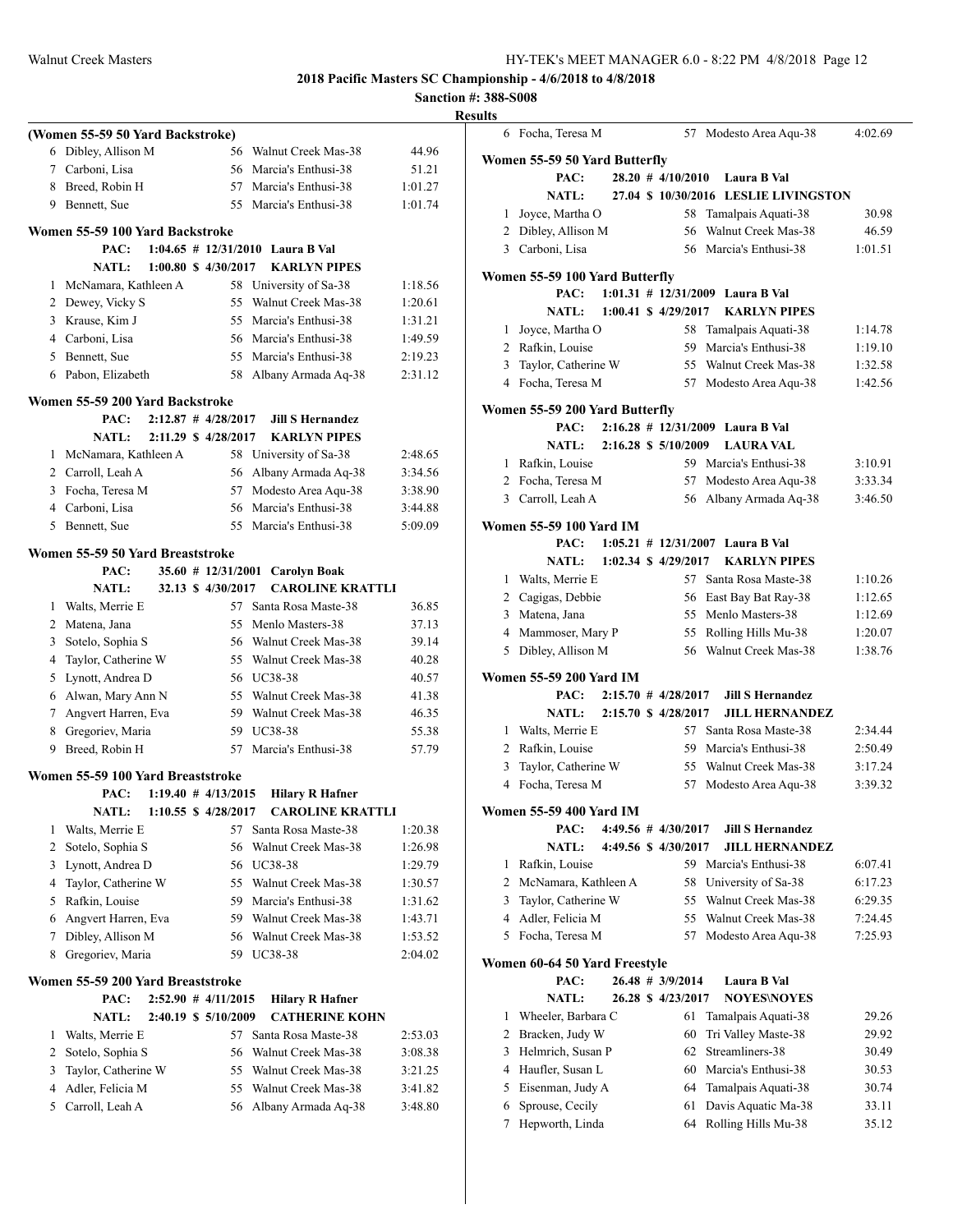**Sanction #: 388-S008**

|    |                                        |                   |                                            |          | Sanction #: 588<br><b>Results</b> |
|----|----------------------------------------|-------------------|--------------------------------------------|----------|-----------------------------------|
|    | (Women 60-64 50 Yard Freestyle)        |                   |                                            |          |                                   |
| 8  | Johnson, Marta                         |                   | 62 Walnut Creek Mas-38                     | 42.41    | Wo                                |
|    |                                        |                   |                                            |          |                                   |
|    | Women 60-64 100 Yard Freestyle         |                   |                                            |          |                                   |
|    | PAC:                                   | 56.45 \$4/29/2012 | 56.45 # 12/31/2012 Laura B Val             |          |                                   |
| 1  | <b>NATL:</b><br>Bilich, Bonnie M       |                   | <b>LAURA VAL</b><br>60 Walnut Creek Mas-38 | 59.55    |                                   |
|    | 2 Haufler, Susan L                     |                   | 60 Marcia's Enthusi-38                     | 1:07.24  |                                   |
|    | 3 Bracken, Judy W                      | 60                | Tri Valley Maste-38                        | 1:07.44  |                                   |
|    | 4 Eisenman, Judy A                     | 64                | Tamalpais Aquati-38                        | 1:07.84  |                                   |
|    | 5 Sprouse, Cecily                      | 61                | Davis Aquatic Ma-38                        | 1:11.84  |                                   |
|    | 6 Hepworth, Linda                      |                   | 64 Rolling Hills Mu-38                     | 1:16.67  | W <sub>0</sub>                    |
|    | 7 Johnson, Marta                       |                   | 62 Walnut Creek Mas-38                     | 1:28.75  |                                   |
|    | 8 Mehler, Kate A                       | 60                | Albany Armada Aq-38                        | 1:35.98  |                                   |
|    | 9 Niccolls, Dorothy J                  |                   | 64 University of Sa-38                     | 1:56.75  |                                   |
|    | Women 60-64 200 Yard Freestyle         |                   |                                            |          |                                   |
|    | $2:05.75 \# 5/22/2016$<br>PAC:         |                   | Laura B Val                                |          |                                   |
|    | <b>NATL:</b><br>2:05.75 \$ 5/22/2016   |                   | <b>LAURA VAL</b>                           |          |                                   |
| 1  | Bilich, Bonnie M                       |                   | 60 Walnut Creek Mas-38                     | 2:09.42  |                                   |
|    | 2 Helmrich, Susan P                    |                   | 62 Streamliners-38                         | 2:29.97  |                                   |
|    | 3 Bracken, Judy W                      | 60                | Tri Valley Maste-38                        | 2:30.49  |                                   |
|    | 4 Ogilvie, Carol M                     | 62                | University of Sa-38                        | 2:34.75  | W <sub>0</sub>                    |
|    | 5 Hepworth, Linda                      | 64                | Rolling Hills Mu-38                        | 2:49.33  |                                   |
|    | 6 Benjamin, Marcia S                   | 61                | Marcia's Enthusi-38                        | 2:57.73  |                                   |
|    | 7 Ruymaker, Danielle                   |                   | 63 Marcia's Enthusi-38                     | 3:07.89  |                                   |
|    | 8 Breiter, Carol A                     |                   | 62 Marcia's Enthusi-38                     | 3:07.97  |                                   |
|    | 9 Palmer, Teddy                        | 63                | Manatee Aquatic-38                         | 3:31.24  |                                   |
| 10 | Niccolls, Dorothy J                    | 64                | University of Sa-38                        | 4:17.69  |                                   |
|    | Women 60-64 500 Yard Freestyle         |                   |                                            |          |                                   |
|    | PAC:<br>$5:39.00$ # $1/26/2014$        |                   | Laura B Val                                |          |                                   |
|    | 5:39.00 \$ 1/26/2014<br><b>NATL:</b>   |                   | <b>LAURA VAL</b>                           |          | W <sub>0</sub>                    |
|    | 1 O'Brien, Charlene A                  |                   | 61 Walnut Creek Mas-38                     | 6:07.99  |                                   |
|    | 2 Helmrich, Susan P                    | 62                | Streamliners-38                            | 6:19.92  |                                   |
|    | 3 Eisenman, Judy A                     | 64                | Tamalpais Aquati-38                        | 6:42.94  |                                   |
|    | 4 Albertson, Nay                       | 63                | Walnut Creek Mas-38                        | 6:48.23  |                                   |
| 5  | Haufler, Susan L                       | 60                | Marcia's Enthusi-38                        | 6:53.78  |                                   |
| 6  | Ogilvie, Carol M                       | 62                | University of Sa-38                        | 6:54.61  |                                   |
| 7  | Boyer, Karen L                         |                   | 62 Peninsula Commun-38                     | 7:04.92  |                                   |
| 8  | Quinn, Phyllis E                       | 62                | The Olympic Club-38                        | 7:20.17  |                                   |
| 9  | Breiter, Carol A                       | 62                | Marcia's Enthusi-38                        | 8:14.03  |                                   |
| 10 | Dunn, Audrey J                         |                   | 64 University of Sa-38                     | 8:25.36  |                                   |
| 11 | Nip, Carol J                           | 60                | Albany Armada Aq-38                        | 8:28.09  |                                   |
| 12 | Niccolls, Dorothy J                    |                   | 64 University of Sa-38                     | 11:09.93 | Wo                                |
|    | Women 60-64 1000 Yard Freestyle        |                   |                                            |          |                                   |
|    | PAC:                                   |                   | 11:41.77 $\#$ 12/31/2012 Laura B Val       |          |                                   |
|    | <b>NATL:</b><br>11:41.77 \$ 3/30/2012  |                   | <b>LAURA VAL</b>                           |          |                                   |
| 1  | Helmrich, Susan P                      |                   | 62 Streamliners-38                         | 12:52.68 |                                   |
|    | 2 Bracken, Judy W                      | 60                | Tri Valley Maste-38                        | 13:26.68 |                                   |
|    | 3 Quinn, Phyllis E                     | 62                | The Olympic Club-38                        | 14:54.00 |                                   |
|    | 4 Willard, Mimi                        | 64                | Swymnut Masters-38                         | 15:00.53 |                                   |
| 5  | Ottati, Chris                          | 62                | Walnut Creek Mas-38                        | 15:11.14 |                                   |
| 7  | 6 Breiter, Carol A<br>Johnson, Julie M | 62                | Marcia's Enthusi-38<br>Marcia's Enthusi-38 | 17:09.43 | Wo                                |
|    |                                        | 60                |                                            | 18:09.33 |                                   |
|    |                                        |                   |                                            |          |                                   |
|    |                                        |                   |                                            |          |                                   |

|   | Women 60-64 1650 Yard Freestyle         |  |                        |                                   |          |
|---|-----------------------------------------|--|------------------------|-----------------------------------|----------|
|   | PAC:                                    |  |                        | 19:43.99 # 12/31/2012 Laura B Val |          |
|   | <b>NATL:</b>                            |  | 19:43.99 \$ 3/30/2012  | <b>LAURA VAL</b>                  |          |
| 1 | Helmrich, Susan P                       |  |                        | 62 Streamliners-38                | 21:31.43 |
| 2 | Quinn, Phyllis E                        |  | 62                     | The Olympic Club-38               | 24:23.66 |
| 3 | Ruymaker, Danielle                      |  | 63                     | Marcia's Enthusi-38               | 27:31.55 |
|   | 4 Dunn, Audrey J                        |  |                        | 64 University of Sa-38            | 29:36.78 |
| 5 | Niccolls, Dorothy J                     |  | 64                     | University of Sa-38               | 37:42.32 |
| 6 | Spaulding, Denise M                     |  | 62                     | University of Sa-38               | 42:00.66 |
|   | Women 60-64 50 Yard Backstroke<br>PAC:  |  | $29.58$ # $4/26/2015$  | Laura B Val                       |          |
|   | <b>NATL:</b>                            |  | 29.58 \$4/26/2015      | <b>LAURA VAL</b>                  |          |
| 1 |                                         |  |                        | 60 Walnut Creek Mas-38            |          |
|   | Bilich, Bonnie M                        |  |                        | Streamliners-38                   | 30.29    |
| 2 | Helmrich, Susan P                       |  | 62                     |                                   | 37.43    |
| 3 | Boyer, Karen L                          |  | 62                     | Peninsula Commun-38               | 38.08    |
|   | 4 Haufler, Susan L                      |  |                        | 60 Marcia's Enthusi-38            | 40.13    |
| 5 | Hepworth, Linda                         |  |                        | 64 Rolling Hills Mu-38            | 40.81    |
| 6 | Willard, Mimi                           |  | 64                     | Swymnut Masters-38                | 43.18    |
| 7 | Nip, Carol J                            |  | 60                     | Albany Armada Aq-38               | 43.98    |
|   | Women 60-64 100 Yard Backstroke<br>PAC: |  | $1:03.72 \# 5/9/2013$  | Laura B Val                       |          |
|   | <b>NATL:</b>                            |  | 1:03.72 \$ 5/12/2013   | <b>LAURA VAL</b>                  |          |
| 1 |                                         |  |                        | 60 Walnut Creek Mas-38            |          |
| 2 | Bilich, Bonnie M                        |  | 64                     |                                   | 1:04.71  |
|   | Eisenman, Judy A                        |  |                        | Tamalpais Aquati-38               | 1:24.60  |
| 3 | Hepworth, Linda                         |  | 64                     | Rolling Hills Mu-38               | 1:27.52  |
| 4 | Willard, Mimi                           |  | 64                     | Swymnut Masters-38                | 1:28.13  |
| 5 | Johnson, Marta                          |  | 62                     | Walnut Creek Mas-38               | 1:41.37  |
| 6 | Johnson, Julie M                        |  | 60                     | Marcia's Enthusi-38               | 1:42.69  |
| 7 | Dunn, Audrey J                          |  | 64                     | University of Sa-38               | 2:00.35  |
|   | Women 60-64 200 Yard Backstroke<br>PAC: |  | $2:21.44$ # $5/9/2013$ | Laura B Val                       |          |
|   | <b>NATL:</b>                            |  | 2:21.44 \$ 5/11/2013   | <b>LAURA VAL</b>                  |          |
| 1 | Bilich, Bonnie M                        |  |                        | 60 Walnut Creek Mas-38            | 2:19.36# |
| 2 | Boyer, Karen L                          |  | 62                     | Peninsula Commun-38               | 3:06.40  |
| 3 | Hepworth, Linda                         |  | 64                     | Rolling Hills Mu-38               | 3:06.46  |
| 4 | Willard, Mimi                           |  | 64                     | Swymnut Masters-38                | 3:07.51  |
| 5 | Quinn, Phyllis E                        |  | 62                     | The Olympic Club-38               | 3:09.54  |
| 6 |                                         |  |                        | 60 Marcia's Enthusi-38            | 3:11.25  |
| 7 | Haufler, Susan L<br>Breiter, Carol A    |  |                        | 62 Marcia's Enthusi-38            | 3:29.05  |
| 8 | Johnson, Marta                          |  | 62                     | Walnut Creek Mas-38               | 3:33.26  |
| 9 | Dunn, Audrey J                          |  | 64                     | University of Sa-38               | 4:06.57  |
|   |                                         |  |                        |                                   |          |
|   | Women 60-64 50 Yard Breaststroke        |  | 37.32 # 4/30/2017      | <b>Barbara C Wheeler</b>          |          |
|   | PAC:<br><b>NATL:</b>                    |  | 33.79 \$ 5/7/2017      | <b>MELINDA MANN</b>               |          |
|   |                                         |  |                        |                                   |          |
| 1 | Wheeler, Barbara C                      |  | 61                     | Tamalpais Aquati-38               | 37.39    |
| 2 | Fox-Yoder, Kimberly                     |  | 62                     | Walnut Creek Mas-38               | 39.17    |
| 3 | Sprouse, Cecily                         |  | 61                     | Davis Aquatic Ma-38               | 42.38    |
| 4 | Nip, Carol J                            |  | 60                     | Albany Armada Aq-38               | 45.13    |
| 5 | Johnson, Julie M                        |  | 60                     | Marcia's Enthusi-38               | 47.44    |
| 6 | Gill, Kathy                             |  | 64                     | Davis Aquatic Ma-38               | 48.06    |
|   | Women 60-64 100 Yard Breaststroke       |  |                        |                                   |          |
|   | PAC:                                    |  | $1:19.50 \# 4/28/2017$ | <b>Barbara C Wheeler</b>          |          |
|   | <b>NATL:</b>                            |  | 1:16.55 \$ 5/6/2017    | <b>MELINDA MANN</b>               |          |

Wheeler, Barbara C 61 Tamalpais Aquati-38 1:22.18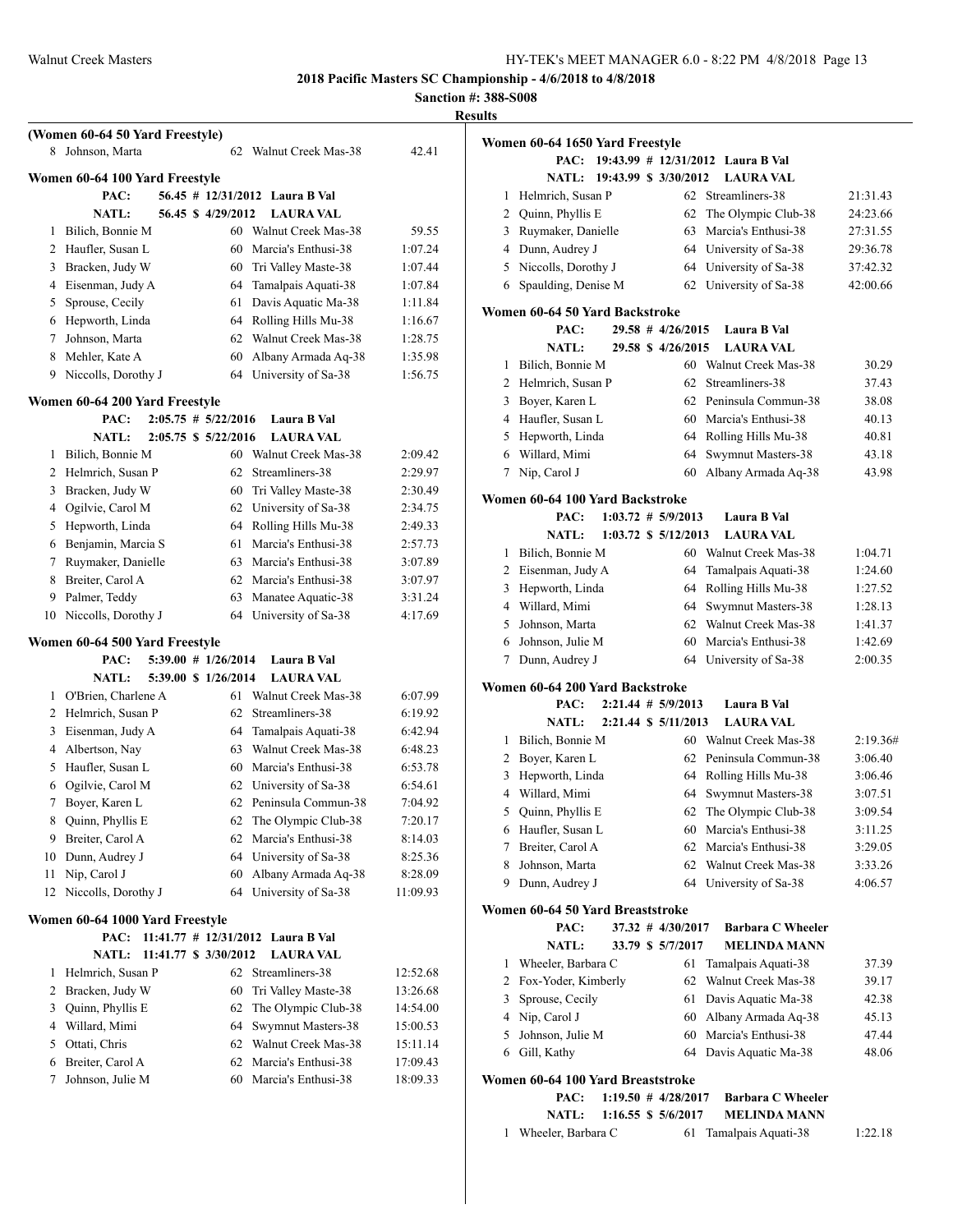**Sanction #: 388-S008 Results**

| (Women 60-64 100 Yard Breaststroke)<br>Fox-Yoder, Kimberly<br>62 Walnut Creek Mas-38<br>1:27.34<br>2<br>Sprouse, Cecily<br>61<br>Davis Aquatic Ma-38<br>3<br>1:33.92<br>4 Nip, Carol J<br>60<br>Albany Armada Aq-38<br>5 Benjamin, Marcia S<br>Marcia's Enthusi-38<br>61<br>6 Willard, Mimi<br>64<br>Swymnut Masters-38<br>7 Gill, Kathy<br>64<br>Davis Aquatic Ma-38<br>Johnson, Julie M<br>Marcia's Enthusi-38<br>60<br>8<br>Women 60-64 200 Yard Breaststroke<br>$3:00.12 \# 4/8/2017$<br>PAC:<br><b>Barbara C Wheeler</b><br>2:44.73 \$ 4/26/2015<br><b>NATL:</b><br><b>LO KNAPP</b><br>Bilich, Bonnie M<br>60<br>Walnut Creek Mas-38<br>2:50.61#<br>1<br>2<br>Nip, Carol J<br>60<br>Albany Armada Aq-38<br>3:35.53<br>3 Willard, Mimi<br>64<br>Swymnut Masters-38<br>3:38.39<br>4 Benjamin, Marcia S<br>Marcia's Enthusi-38<br>61<br>3:44.62<br>Gill, Kathy<br>64<br>5<br>Davis Aquatic Ma-38<br>3:57.43<br>Dunn, Audrey J<br>64 University of Sa-38<br>6<br>4:19.34<br>Women 60-64 50 Yard Butterfly<br>$29.28$ # 2/9/2014<br>PAC:<br>Laura B Val<br>29.14 \$ 5/11/2013<br><b>NATL:</b><br><b>CHARLOTTE DAVIS</b><br>O'Brien, Charlene A<br>61<br>Walnut Creek Mas-38<br>1<br>2 Boyer, Karen L<br>Peninsula Commun-38<br>62<br>36.60<br>Ogilvie, Carol M<br>University of Sa-38<br>3<br>62<br>36.72<br>4 Haufler, Susan L<br>Marcia's Enthusi-38<br>60<br>39.35<br>5<br>Hepworth, Linda<br>64<br>Rolling Hills Mu-38<br>40.43<br>Davis Aquatic Ma-38<br>6 Gill, Kathy<br>64<br>42.81<br>Walnut Creek Mas-38<br>7<br>Johnson, Marta<br>62<br>53.93<br>Women 60-64 100 Yard Butterfly<br>$1:04.27$ # $12/31/2012$ Laura B Val<br>PAC:<br><b>NATL:</b><br>1:04.27 \$ 4/27/2012<br><b>LAURA VAL</b><br>1 Boyer, Karen L<br>62 Peninsula Commun-38<br>1:25.12<br>2 Ogilvie, Carol M<br>62<br>University of Sa-38<br>Gill, Kathy<br>Davis Aquatic Ma-38<br>3<br>64<br>1:41.99<br>Women 60-64 200 Yard Butterfly<br>PAC:<br>$2:24.30$ # $5/9/2013$<br>Laura B Val<br>2:24.30 \$ 5/10/2013<br><b>NATL:</b><br><b>LAURA VAL</b><br>Quinn, Phyllis E<br>The Olympic Club-38<br>1<br>62<br>Women 60-64 100 Yard IM<br>PAC:<br>$1:07.08 \# 5/17/2015$<br>Laura B Val<br><b>NATL:</b><br><b>LAURA VAL</b><br>$1:07.08$ \$ $5/17/2015$<br>Bilich, Bonnie M<br>60 Walnut Creek Mas-38<br>1<br>1:09.29<br>Wheeler, Barbara C<br>2<br>61<br>Tamalpais Aquati-38<br>1:15.41<br>Fox-Yoder, Kimberly<br>Walnut Creek Mas-38<br>3<br>62<br>1:19.28<br>4 Helmrich, Susan P<br>62<br>Streamliners-38<br>5 Haufler, Susan L<br>60<br>Marcia's Enthusi-38<br>6 Gill, Kathy<br>64<br>Davis Aquatic Ma-38<br>7<br>Nip, Carol J<br>60<br>Albany Armada Aq-38<br>Johnson, Marta<br>Walnut Creek Mas-38<br>62<br>8<br><b>Women 60-64 200 Yard IM</b><br>PAC:<br>$2:25.40 \# 12/31/2012$ Laura B Val<br><b>NATL:</b><br>2:25.40 \$ 3/4/2012<br><b>LAURA VAL</b><br>Ogilvie, Carol M<br>62<br>University of Sa-38<br>1<br>3:00.72<br>Albertson, Nay<br>Walnut Creek Mas-38<br>2<br>63<br>3:04.91 |  |  |         |
|------------------------------------------------------------------------------------------------------------------------------------------------------------------------------------------------------------------------------------------------------------------------------------------------------------------------------------------------------------------------------------------------------------------------------------------------------------------------------------------------------------------------------------------------------------------------------------------------------------------------------------------------------------------------------------------------------------------------------------------------------------------------------------------------------------------------------------------------------------------------------------------------------------------------------------------------------------------------------------------------------------------------------------------------------------------------------------------------------------------------------------------------------------------------------------------------------------------------------------------------------------------------------------------------------------------------------------------------------------------------------------------------------------------------------------------------------------------------------------------------------------------------------------------------------------------------------------------------------------------------------------------------------------------------------------------------------------------------------------------------------------------------------------------------------------------------------------------------------------------------------------------------------------------------------------------------------------------------------------------------------------------------------------------------------------------------------------------------------------------------------------------------------------------------------------------------------------------------------------------------------------------------------------------------------------------------------------------------------------------------------------------------------------------------------------------------------------------------------------------------------------------------------------------------------------------------------------------------------------------------------------------------------------------------------------------------------------------------------------------------------------------------------------------------------------------------------------------------------------------------------------------------------------------------------------------------------------------------|--|--|---------|
|                                                                                                                                                                                                                                                                                                                                                                                                                                                                                                                                                                                                                                                                                                                                                                                                                                                                                                                                                                                                                                                                                                                                                                                                                                                                                                                                                                                                                                                                                                                                                                                                                                                                                                                                                                                                                                                                                                                                                                                                                                                                                                                                                                                                                                                                                                                                                                                                                                                                                                                                                                                                                                                                                                                                                                                                                                                                                                                                                                        |  |  |         |
|                                                                                                                                                                                                                                                                                                                                                                                                                                                                                                                                                                                                                                                                                                                                                                                                                                                                                                                                                                                                                                                                                                                                                                                                                                                                                                                                                                                                                                                                                                                                                                                                                                                                                                                                                                                                                                                                                                                                                                                                                                                                                                                                                                                                                                                                                                                                                                                                                                                                                                                                                                                                                                                                                                                                                                                                                                                                                                                                                                        |  |  |         |
|                                                                                                                                                                                                                                                                                                                                                                                                                                                                                                                                                                                                                                                                                                                                                                                                                                                                                                                                                                                                                                                                                                                                                                                                                                                                                                                                                                                                                                                                                                                                                                                                                                                                                                                                                                                                                                                                                                                                                                                                                                                                                                                                                                                                                                                                                                                                                                                                                                                                                                                                                                                                                                                                                                                                                                                                                                                                                                                                                                        |  |  |         |
|                                                                                                                                                                                                                                                                                                                                                                                                                                                                                                                                                                                                                                                                                                                                                                                                                                                                                                                                                                                                                                                                                                                                                                                                                                                                                                                                                                                                                                                                                                                                                                                                                                                                                                                                                                                                                                                                                                                                                                                                                                                                                                                                                                                                                                                                                                                                                                                                                                                                                                                                                                                                                                                                                                                                                                                                                                                                                                                                                                        |  |  | 1:42.04 |
|                                                                                                                                                                                                                                                                                                                                                                                                                                                                                                                                                                                                                                                                                                                                                                                                                                                                                                                                                                                                                                                                                                                                                                                                                                                                                                                                                                                                                                                                                                                                                                                                                                                                                                                                                                                                                                                                                                                                                                                                                                                                                                                                                                                                                                                                                                                                                                                                                                                                                                                                                                                                                                                                                                                                                                                                                                                                                                                                                                        |  |  | 1:43.60 |
|                                                                                                                                                                                                                                                                                                                                                                                                                                                                                                                                                                                                                                                                                                                                                                                                                                                                                                                                                                                                                                                                                                                                                                                                                                                                                                                                                                                                                                                                                                                                                                                                                                                                                                                                                                                                                                                                                                                                                                                                                                                                                                                                                                                                                                                                                                                                                                                                                                                                                                                                                                                                                                                                                                                                                                                                                                                                                                                                                                        |  |  | 1:44.93 |
|                                                                                                                                                                                                                                                                                                                                                                                                                                                                                                                                                                                                                                                                                                                                                                                                                                                                                                                                                                                                                                                                                                                                                                                                                                                                                                                                                                                                                                                                                                                                                                                                                                                                                                                                                                                                                                                                                                                                                                                                                                                                                                                                                                                                                                                                                                                                                                                                                                                                                                                                                                                                                                                                                                                                                                                                                                                                                                                                                                        |  |  | 1:45.10 |
|                                                                                                                                                                                                                                                                                                                                                                                                                                                                                                                                                                                                                                                                                                                                                                                                                                                                                                                                                                                                                                                                                                                                                                                                                                                                                                                                                                                                                                                                                                                                                                                                                                                                                                                                                                                                                                                                                                                                                                                                                                                                                                                                                                                                                                                                                                                                                                                                                                                                                                                                                                                                                                                                                                                                                                                                                                                                                                                                                                        |  |  | 1:46.39 |
|                                                                                                                                                                                                                                                                                                                                                                                                                                                                                                                                                                                                                                                                                                                                                                                                                                                                                                                                                                                                                                                                                                                                                                                                                                                                                                                                                                                                                                                                                                                                                                                                                                                                                                                                                                                                                                                                                                                                                                                                                                                                                                                                                                                                                                                                                                                                                                                                                                                                                                                                                                                                                                                                                                                                                                                                                                                                                                                                                                        |  |  |         |
|                                                                                                                                                                                                                                                                                                                                                                                                                                                                                                                                                                                                                                                                                                                                                                                                                                                                                                                                                                                                                                                                                                                                                                                                                                                                                                                                                                                                                                                                                                                                                                                                                                                                                                                                                                                                                                                                                                                                                                                                                                                                                                                                                                                                                                                                                                                                                                                                                                                                                                                                                                                                                                                                                                                                                                                                                                                                                                                                                                        |  |  |         |
|                                                                                                                                                                                                                                                                                                                                                                                                                                                                                                                                                                                                                                                                                                                                                                                                                                                                                                                                                                                                                                                                                                                                                                                                                                                                                                                                                                                                                                                                                                                                                                                                                                                                                                                                                                                                                                                                                                                                                                                                                                                                                                                                                                                                                                                                                                                                                                                                                                                                                                                                                                                                                                                                                                                                                                                                                                                                                                                                                                        |  |  |         |
|                                                                                                                                                                                                                                                                                                                                                                                                                                                                                                                                                                                                                                                                                                                                                                                                                                                                                                                                                                                                                                                                                                                                                                                                                                                                                                                                                                                                                                                                                                                                                                                                                                                                                                                                                                                                                                                                                                                                                                                                                                                                                                                                                                                                                                                                                                                                                                                                                                                                                                                                                                                                                                                                                                                                                                                                                                                                                                                                                                        |  |  |         |
|                                                                                                                                                                                                                                                                                                                                                                                                                                                                                                                                                                                                                                                                                                                                                                                                                                                                                                                                                                                                                                                                                                                                                                                                                                                                                                                                                                                                                                                                                                                                                                                                                                                                                                                                                                                                                                                                                                                                                                                                                                                                                                                                                                                                                                                                                                                                                                                                                                                                                                                                                                                                                                                                                                                                                                                                                                                                                                                                                                        |  |  |         |
|                                                                                                                                                                                                                                                                                                                                                                                                                                                                                                                                                                                                                                                                                                                                                                                                                                                                                                                                                                                                                                                                                                                                                                                                                                                                                                                                                                                                                                                                                                                                                                                                                                                                                                                                                                                                                                                                                                                                                                                                                                                                                                                                                                                                                                                                                                                                                                                                                                                                                                                                                                                                                                                                                                                                                                                                                                                                                                                                                                        |  |  |         |
|                                                                                                                                                                                                                                                                                                                                                                                                                                                                                                                                                                                                                                                                                                                                                                                                                                                                                                                                                                                                                                                                                                                                                                                                                                                                                                                                                                                                                                                                                                                                                                                                                                                                                                                                                                                                                                                                                                                                                                                                                                                                                                                                                                                                                                                                                                                                                                                                                                                                                                                                                                                                                                                                                                                                                                                                                                                                                                                                                                        |  |  |         |
|                                                                                                                                                                                                                                                                                                                                                                                                                                                                                                                                                                                                                                                                                                                                                                                                                                                                                                                                                                                                                                                                                                                                                                                                                                                                                                                                                                                                                                                                                                                                                                                                                                                                                                                                                                                                                                                                                                                                                                                                                                                                                                                                                                                                                                                                                                                                                                                                                                                                                                                                                                                                                                                                                                                                                                                                                                                                                                                                                                        |  |  |         |
|                                                                                                                                                                                                                                                                                                                                                                                                                                                                                                                                                                                                                                                                                                                                                                                                                                                                                                                                                                                                                                                                                                                                                                                                                                                                                                                                                                                                                                                                                                                                                                                                                                                                                                                                                                                                                                                                                                                                                                                                                                                                                                                                                                                                                                                                                                                                                                                                                                                                                                                                                                                                                                                                                                                                                                                                                                                                                                                                                                        |  |  |         |
|                                                                                                                                                                                                                                                                                                                                                                                                                                                                                                                                                                                                                                                                                                                                                                                                                                                                                                                                                                                                                                                                                                                                                                                                                                                                                                                                                                                                                                                                                                                                                                                                                                                                                                                                                                                                                                                                                                                                                                                                                                                                                                                                                                                                                                                                                                                                                                                                                                                                                                                                                                                                                                                                                                                                                                                                                                                                                                                                                                        |  |  |         |
|                                                                                                                                                                                                                                                                                                                                                                                                                                                                                                                                                                                                                                                                                                                                                                                                                                                                                                                                                                                                                                                                                                                                                                                                                                                                                                                                                                                                                                                                                                                                                                                                                                                                                                                                                                                                                                                                                                                                                                                                                                                                                                                                                                                                                                                                                                                                                                                                                                                                                                                                                                                                                                                                                                                                                                                                                                                                                                                                                                        |  |  |         |
|                                                                                                                                                                                                                                                                                                                                                                                                                                                                                                                                                                                                                                                                                                                                                                                                                                                                                                                                                                                                                                                                                                                                                                                                                                                                                                                                                                                                                                                                                                                                                                                                                                                                                                                                                                                                                                                                                                                                                                                                                                                                                                                                                                                                                                                                                                                                                                                                                                                                                                                                                                                                                                                                                                                                                                                                                                                                                                                                                                        |  |  |         |
|                                                                                                                                                                                                                                                                                                                                                                                                                                                                                                                                                                                                                                                                                                                                                                                                                                                                                                                                                                                                                                                                                                                                                                                                                                                                                                                                                                                                                                                                                                                                                                                                                                                                                                                                                                                                                                                                                                                                                                                                                                                                                                                                                                                                                                                                                                                                                                                                                                                                                                                                                                                                                                                                                                                                                                                                                                                                                                                                                                        |  |  |         |
|                                                                                                                                                                                                                                                                                                                                                                                                                                                                                                                                                                                                                                                                                                                                                                                                                                                                                                                                                                                                                                                                                                                                                                                                                                                                                                                                                                                                                                                                                                                                                                                                                                                                                                                                                                                                                                                                                                                                                                                                                                                                                                                                                                                                                                                                                                                                                                                                                                                                                                                                                                                                                                                                                                                                                                                                                                                                                                                                                                        |  |  | 33.08   |
|                                                                                                                                                                                                                                                                                                                                                                                                                                                                                                                                                                                                                                                                                                                                                                                                                                                                                                                                                                                                                                                                                                                                                                                                                                                                                                                                                                                                                                                                                                                                                                                                                                                                                                                                                                                                                                                                                                                                                                                                                                                                                                                                                                                                                                                                                                                                                                                                                                                                                                                                                                                                                                                                                                                                                                                                                                                                                                                                                                        |  |  |         |
|                                                                                                                                                                                                                                                                                                                                                                                                                                                                                                                                                                                                                                                                                                                                                                                                                                                                                                                                                                                                                                                                                                                                                                                                                                                                                                                                                                                                                                                                                                                                                                                                                                                                                                                                                                                                                                                                                                                                                                                                                                                                                                                                                                                                                                                                                                                                                                                                                                                                                                                                                                                                                                                                                                                                                                                                                                                                                                                                                                        |  |  |         |
|                                                                                                                                                                                                                                                                                                                                                                                                                                                                                                                                                                                                                                                                                                                                                                                                                                                                                                                                                                                                                                                                                                                                                                                                                                                                                                                                                                                                                                                                                                                                                                                                                                                                                                                                                                                                                                                                                                                                                                                                                                                                                                                                                                                                                                                                                                                                                                                                                                                                                                                                                                                                                                                                                                                                                                                                                                                                                                                                                                        |  |  |         |
|                                                                                                                                                                                                                                                                                                                                                                                                                                                                                                                                                                                                                                                                                                                                                                                                                                                                                                                                                                                                                                                                                                                                                                                                                                                                                                                                                                                                                                                                                                                                                                                                                                                                                                                                                                                                                                                                                                                                                                                                                                                                                                                                                                                                                                                                                                                                                                                                                                                                                                                                                                                                                                                                                                                                                                                                                                                                                                                                                                        |  |  |         |
|                                                                                                                                                                                                                                                                                                                                                                                                                                                                                                                                                                                                                                                                                                                                                                                                                                                                                                                                                                                                                                                                                                                                                                                                                                                                                                                                                                                                                                                                                                                                                                                                                                                                                                                                                                                                                                                                                                                                                                                                                                                                                                                                                                                                                                                                                                                                                                                                                                                                                                                                                                                                                                                                                                                                                                                                                                                                                                                                                                        |  |  |         |
|                                                                                                                                                                                                                                                                                                                                                                                                                                                                                                                                                                                                                                                                                                                                                                                                                                                                                                                                                                                                                                                                                                                                                                                                                                                                                                                                                                                                                                                                                                                                                                                                                                                                                                                                                                                                                                                                                                                                                                                                                                                                                                                                                                                                                                                                                                                                                                                                                                                                                                                                                                                                                                                                                                                                                                                                                                                                                                                                                                        |  |  |         |
|                                                                                                                                                                                                                                                                                                                                                                                                                                                                                                                                                                                                                                                                                                                                                                                                                                                                                                                                                                                                                                                                                                                                                                                                                                                                                                                                                                                                                                                                                                                                                                                                                                                                                                                                                                                                                                                                                                                                                                                                                                                                                                                                                                                                                                                                                                                                                                                                                                                                                                                                                                                                                                                                                                                                                                                                                                                                                                                                                                        |  |  |         |
|                                                                                                                                                                                                                                                                                                                                                                                                                                                                                                                                                                                                                                                                                                                                                                                                                                                                                                                                                                                                                                                                                                                                                                                                                                                                                                                                                                                                                                                                                                                                                                                                                                                                                                                                                                                                                                                                                                                                                                                                                                                                                                                                                                                                                                                                                                                                                                                                                                                                                                                                                                                                                                                                                                                                                                                                                                                                                                                                                                        |  |  |         |
|                                                                                                                                                                                                                                                                                                                                                                                                                                                                                                                                                                                                                                                                                                                                                                                                                                                                                                                                                                                                                                                                                                                                                                                                                                                                                                                                                                                                                                                                                                                                                                                                                                                                                                                                                                                                                                                                                                                                                                                                                                                                                                                                                                                                                                                                                                                                                                                                                                                                                                                                                                                                                                                                                                                                                                                                                                                                                                                                                                        |  |  |         |
|                                                                                                                                                                                                                                                                                                                                                                                                                                                                                                                                                                                                                                                                                                                                                                                                                                                                                                                                                                                                                                                                                                                                                                                                                                                                                                                                                                                                                                                                                                                                                                                                                                                                                                                                                                                                                                                                                                                                                                                                                                                                                                                                                                                                                                                                                                                                                                                                                                                                                                                                                                                                                                                                                                                                                                                                                                                                                                                                                                        |  |  |         |
|                                                                                                                                                                                                                                                                                                                                                                                                                                                                                                                                                                                                                                                                                                                                                                                                                                                                                                                                                                                                                                                                                                                                                                                                                                                                                                                                                                                                                                                                                                                                                                                                                                                                                                                                                                                                                                                                                                                                                                                                                                                                                                                                                                                                                                                                                                                                                                                                                                                                                                                                                                                                                                                                                                                                                                                                                                                                                                                                                                        |  |  | 1:26.81 |
|                                                                                                                                                                                                                                                                                                                                                                                                                                                                                                                                                                                                                                                                                                                                                                                                                                                                                                                                                                                                                                                                                                                                                                                                                                                                                                                                                                                                                                                                                                                                                                                                                                                                                                                                                                                                                                                                                                                                                                                                                                                                                                                                                                                                                                                                                                                                                                                                                                                                                                                                                                                                                                                                                                                                                                                                                                                                                                                                                                        |  |  |         |
|                                                                                                                                                                                                                                                                                                                                                                                                                                                                                                                                                                                                                                                                                                                                                                                                                                                                                                                                                                                                                                                                                                                                                                                                                                                                                                                                                                                                                                                                                                                                                                                                                                                                                                                                                                                                                                                                                                                                                                                                                                                                                                                                                                                                                                                                                                                                                                                                                                                                                                                                                                                                                                                                                                                                                                                                                                                                                                                                                                        |  |  |         |
|                                                                                                                                                                                                                                                                                                                                                                                                                                                                                                                                                                                                                                                                                                                                                                                                                                                                                                                                                                                                                                                                                                                                                                                                                                                                                                                                                                                                                                                                                                                                                                                                                                                                                                                                                                                                                                                                                                                                                                                                                                                                                                                                                                                                                                                                                                                                                                                                                                                                                                                                                                                                                                                                                                                                                                                                                                                                                                                                                                        |  |  |         |
|                                                                                                                                                                                                                                                                                                                                                                                                                                                                                                                                                                                                                                                                                                                                                                                                                                                                                                                                                                                                                                                                                                                                                                                                                                                                                                                                                                                                                                                                                                                                                                                                                                                                                                                                                                                                                                                                                                                                                                                                                                                                                                                                                                                                                                                                                                                                                                                                                                                                                                                                                                                                                                                                                                                                                                                                                                                                                                                                                                        |  |  |         |
|                                                                                                                                                                                                                                                                                                                                                                                                                                                                                                                                                                                                                                                                                                                                                                                                                                                                                                                                                                                                                                                                                                                                                                                                                                                                                                                                                                                                                                                                                                                                                                                                                                                                                                                                                                                                                                                                                                                                                                                                                                                                                                                                                                                                                                                                                                                                                                                                                                                                                                                                                                                                                                                                                                                                                                                                                                                                                                                                                                        |  |  | 3:43.88 |
|                                                                                                                                                                                                                                                                                                                                                                                                                                                                                                                                                                                                                                                                                                                                                                                                                                                                                                                                                                                                                                                                                                                                                                                                                                                                                                                                                                                                                                                                                                                                                                                                                                                                                                                                                                                                                                                                                                                                                                                                                                                                                                                                                                                                                                                                                                                                                                                                                                                                                                                                                                                                                                                                                                                                                                                                                                                                                                                                                                        |  |  |         |
|                                                                                                                                                                                                                                                                                                                                                                                                                                                                                                                                                                                                                                                                                                                                                                                                                                                                                                                                                                                                                                                                                                                                                                                                                                                                                                                                                                                                                                                                                                                                                                                                                                                                                                                                                                                                                                                                                                                                                                                                                                                                                                                                                                                                                                                                                                                                                                                                                                                                                                                                                                                                                                                                                                                                                                                                                                                                                                                                                                        |  |  |         |
|                                                                                                                                                                                                                                                                                                                                                                                                                                                                                                                                                                                                                                                                                                                                                                                                                                                                                                                                                                                                                                                                                                                                                                                                                                                                                                                                                                                                                                                                                                                                                                                                                                                                                                                                                                                                                                                                                                                                                                                                                                                                                                                                                                                                                                                                                                                                                                                                                                                                                                                                                                                                                                                                                                                                                                                                                                                                                                                                                                        |  |  |         |
|                                                                                                                                                                                                                                                                                                                                                                                                                                                                                                                                                                                                                                                                                                                                                                                                                                                                                                                                                                                                                                                                                                                                                                                                                                                                                                                                                                                                                                                                                                                                                                                                                                                                                                                                                                                                                                                                                                                                                                                                                                                                                                                                                                                                                                                                                                                                                                                                                                                                                                                                                                                                                                                                                                                                                                                                                                                                                                                                                                        |  |  |         |
|                                                                                                                                                                                                                                                                                                                                                                                                                                                                                                                                                                                                                                                                                                                                                                                                                                                                                                                                                                                                                                                                                                                                                                                                                                                                                                                                                                                                                                                                                                                                                                                                                                                                                                                                                                                                                                                                                                                                                                                                                                                                                                                                                                                                                                                                                                                                                                                                                                                                                                                                                                                                                                                                                                                                                                                                                                                                                                                                                                        |  |  |         |
|                                                                                                                                                                                                                                                                                                                                                                                                                                                                                                                                                                                                                                                                                                                                                                                                                                                                                                                                                                                                                                                                                                                                                                                                                                                                                                                                                                                                                                                                                                                                                                                                                                                                                                                                                                                                                                                                                                                                                                                                                                                                                                                                                                                                                                                                                                                                                                                                                                                                                                                                                                                                                                                                                                                                                                                                                                                                                                                                                                        |  |  |         |
|                                                                                                                                                                                                                                                                                                                                                                                                                                                                                                                                                                                                                                                                                                                                                                                                                                                                                                                                                                                                                                                                                                                                                                                                                                                                                                                                                                                                                                                                                                                                                                                                                                                                                                                                                                                                                                                                                                                                                                                                                                                                                                                                                                                                                                                                                                                                                                                                                                                                                                                                                                                                                                                                                                                                                                                                                                                                                                                                                                        |  |  | 1:19.39 |
|                                                                                                                                                                                                                                                                                                                                                                                                                                                                                                                                                                                                                                                                                                                                                                                                                                                                                                                                                                                                                                                                                                                                                                                                                                                                                                                                                                                                                                                                                                                                                                                                                                                                                                                                                                                                                                                                                                                                                                                                                                                                                                                                                                                                                                                                                                                                                                                                                                                                                                                                                                                                                                                                                                                                                                                                                                                                                                                                                                        |  |  | 1:24.28 |
|                                                                                                                                                                                                                                                                                                                                                                                                                                                                                                                                                                                                                                                                                                                                                                                                                                                                                                                                                                                                                                                                                                                                                                                                                                                                                                                                                                                                                                                                                                                                                                                                                                                                                                                                                                                                                                                                                                                                                                                                                                                                                                                                                                                                                                                                                                                                                                                                                                                                                                                                                                                                                                                                                                                                                                                                                                                                                                                                                                        |  |  | 1:37.21 |
|                                                                                                                                                                                                                                                                                                                                                                                                                                                                                                                                                                                                                                                                                                                                                                                                                                                                                                                                                                                                                                                                                                                                                                                                                                                                                                                                                                                                                                                                                                                                                                                                                                                                                                                                                                                                                                                                                                                                                                                                                                                                                                                                                                                                                                                                                                                                                                                                                                                                                                                                                                                                                                                                                                                                                                                                                                                                                                                                                                        |  |  | 1:37.77 |
|                                                                                                                                                                                                                                                                                                                                                                                                                                                                                                                                                                                                                                                                                                                                                                                                                                                                                                                                                                                                                                                                                                                                                                                                                                                                                                                                                                                                                                                                                                                                                                                                                                                                                                                                                                                                                                                                                                                                                                                                                                                                                                                                                                                                                                                                                                                                                                                                                                                                                                                                                                                                                                                                                                                                                                                                                                                                                                                                                                        |  |  | 1:45.48 |
|                                                                                                                                                                                                                                                                                                                                                                                                                                                                                                                                                                                                                                                                                                                                                                                                                                                                                                                                                                                                                                                                                                                                                                                                                                                                                                                                                                                                                                                                                                                                                                                                                                                                                                                                                                                                                                                                                                                                                                                                                                                                                                                                                                                                                                                                                                                                                                                                                                                                                                                                                                                                                                                                                                                                                                                                                                                                                                                                                                        |  |  |         |
|                                                                                                                                                                                                                                                                                                                                                                                                                                                                                                                                                                                                                                                                                                                                                                                                                                                                                                                                                                                                                                                                                                                                                                                                                                                                                                                                                                                                                                                                                                                                                                                                                                                                                                                                                                                                                                                                                                                                                                                                                                                                                                                                                                                                                                                                                                                                                                                                                                                                                                                                                                                                                                                                                                                                                                                                                                                                                                                                                                        |  |  |         |
|                                                                                                                                                                                                                                                                                                                                                                                                                                                                                                                                                                                                                                                                                                                                                                                                                                                                                                                                                                                                                                                                                                                                                                                                                                                                                                                                                                                                                                                                                                                                                                                                                                                                                                                                                                                                                                                                                                                                                                                                                                                                                                                                                                                                                                                                                                                                                                                                                                                                                                                                                                                                                                                                                                                                                                                                                                                                                                                                                                        |  |  |         |
|                                                                                                                                                                                                                                                                                                                                                                                                                                                                                                                                                                                                                                                                                                                                                                                                                                                                                                                                                                                                                                                                                                                                                                                                                                                                                                                                                                                                                                                                                                                                                                                                                                                                                                                                                                                                                                                                                                                                                                                                                                                                                                                                                                                                                                                                                                                                                                                                                                                                                                                                                                                                                                                                                                                                                                                                                                                                                                                                                                        |  |  |         |
|                                                                                                                                                                                                                                                                                                                                                                                                                                                                                                                                                                                                                                                                                                                                                                                                                                                                                                                                                                                                                                                                                                                                                                                                                                                                                                                                                                                                                                                                                                                                                                                                                                                                                                                                                                                                                                                                                                                                                                                                                                                                                                                                                                                                                                                                                                                                                                                                                                                                                                                                                                                                                                                                                                                                                                                                                                                                                                                                                                        |  |  |         |
|                                                                                                                                                                                                                                                                                                                                                                                                                                                                                                                                                                                                                                                                                                                                                                                                                                                                                                                                                                                                                                                                                                                                                                                                                                                                                                                                                                                                                                                                                                                                                                                                                                                                                                                                                                                                                                                                                                                                                                                                                                                                                                                                                                                                                                                                                                                                                                                                                                                                                                                                                                                                                                                                                                                                                                                                                                                                                                                                                                        |  |  |         |

| ILS            |                                 |  |                         |                          |          |
|----------------|---------------------------------|--|-------------------------|--------------------------|----------|
| 3              | Quinn, Phyllis E                |  | 62                      | The Olympic Club-38      | 3:08.11  |
|                | 4 Nip, Carol J                  |  | 60                      | Albany Armada Aq-38      | 3:31.00  |
|                | 5 Johnson, Marta                |  | 62                      | Walnut Creek Mas-38      | 3:36.48  |
| $---$          | O'Brien, Charlene A             |  | 61                      | Walnut Creek Mas-38      | DQ       |
|                |                                 |  |                         |                          |          |
|                | Women 60-64 400 Yard IM         |  | $5:16.18 \# 3/15/2014$  | Laura B Val              |          |
|                | PAC:<br><b>NATL:</b>            |  | 5:16.18 \$ 3/15/2014    | <b>LAURA VAL</b>         |          |
|                |                                 |  |                         |                          |          |
| 1              | Ogilvie, Carol M                |  | 62                      | University of Sa-38      | 6:21.86  |
| 2              | Quinn, Phyllis E                |  | 62                      | The Olympic Club-38      | 6:46.04  |
|                | Women 65-69 50 Yard Freestyle   |  |                         |                          |          |
|                | PAC:                            |  | $26.73$ # $4/30/2017$   | Laura B Val              |          |
|                | <b>NATL:</b>                    |  | 26.73 \$ 4/30/2017      | <b>LAURA VAL</b>         |          |
| 1              | Val, Laura B                    |  |                         | 66 Tamalpais Aquati-38   | 27.09    |
|                | 2 Guthrie, Sally K              |  | 68                      | Sierra Marlins M-38      | 32.79    |
| 3              | Patterson, Cheryl M             |  |                         | 66 Walnut Creek Mas-38   | 38.78    |
|                | 4 Litman, Jacklyn               |  |                         | 67 Ucsf Masters-38       | 39.50    |
|                | 5 Cohn, Darcy C                 |  | 67                      | University of Sa-38      | 42.37    |
| 6              | Rothrock, Gretchen A            |  | 68                      | Walnut Creek Mas-38      | 43.73    |
|                | Women 65-69 100 Yard Freestyle  |  |                         |                          |          |
|                | PAC:                            |  | 58.21 # 4/28/2017       | Laura B Val              |          |
|                | <b>NATL:</b>                    |  | 58.21 \$ 4/28/2017      | <b>LAURA VAL</b>         |          |
| 1              | Guthrie, Sally K                |  |                         | 68 Sierra Marlins M-38   | 1:12.25  |
|                | 2 Blew, Susan                   |  | 65                      | Streamliners-38          | 1:25.74  |
|                | 3 Coholan, Annette M            |  |                         | 69 Rolling Hills Mu-38   | 1:29.02  |
|                | 4 Cohn, Darcy C                 |  | 67                      | University of Sa-38      | 1:37.35  |
|                | 5 Rothrock, Gretchen A          |  | 68                      | Walnut Creek Mas-38      | 1:38.54  |
|                |                                 |  |                         |                          |          |
|                | Women 65-69 200 Yard Freestyle  |  |                         |                          |          |
|                | PAC:                            |  | $2:09.22$ # $3/11/2017$ | Laura B Val              |          |
|                | <b>NATL:</b>                    |  | 2:09.22 \$ 3/11/2017    | <b>LAURA VAL</b>         |          |
| 1              | Val, Laura B                    |  | 66                      | Tamalpais Aquati-38      | 2:09.97  |
|                | 2 Blew, Susan                   |  | 65                      | Streamliners-38          | 3:03.13  |
| 3              | Coholan, Annette M              |  | 69                      | Rolling Hills Mu-38      | 3:18.76  |
|                | 4 Campbell, Martha C            |  | 69                      | University of Sa-38      | 4:16.15  |
|                | Women 65-69 500 Yard Freestyle  |  |                         |                          |          |
|                | PAC:                            |  | $5:52.39$ # $5/22/2017$ | Laura B Val              |          |
|                | <b>NATL:</b>                    |  | 5:52.39 \$ 5/21/2017    | <b>LAURA VAL</b>         |          |
| 1              | Guthrie, Sally K                |  | 68                      | Sierra Marlins M-38      | 7:03.28  |
| 2              | Blew, Susan                     |  | 65                      | Streamliners-38          | 7:55.16  |
| 3              | Coholan, Annette M              |  | 69                      | Rolling Hills Mu-38      | 8:36.15  |
| $\overline{4}$ | Cohn, Darcy C                   |  | 67                      | University of Sa-38      | 9:52.75  |
|                | Women 65-69 1000 Yard Freestyle |  |                         |                          |          |
|                | PAC:                            |  | $11:59.50$ # 4/9/2017   | Laura B Val              |          |
|                | <b>NATL:</b>                    |  | 11:59.50 \$ 4/9/2017    | <b>LAURA VAL</b>         |          |
| 1              | Collins, Susan M                |  |                         | 68 Walnut Creek Mas-38   | 16:40.18 |
|                | 2 Coholan, Annette M            |  | 69                      | Rolling Hills Mu-38      | 17:18.95 |
|                |                                 |  |                         |                          |          |
|                | Women 65-69 1650 Yard Freestyle |  |                         |                          |          |
|                | PAC:                            |  | 23:22.54 # 4/7/2013     | <b>Linda R Shoenberg</b> |          |
|                | <b>NATL:</b>                    |  | 20:43.29 \$ 11/12/2016  | <b>S LOFTUS-CHARLEY</b>  |          |
| 1              | Blew, Susan                     |  | 65                      | Streamliners-38          | 27:42.10 |
| 2              | Collins, Susan M                |  | 68                      | Walnut Creek Mas-38      | 27:44.85 |
| 3              | Coholan, Annette M              |  | 69                      | Rolling Hills Mu-38      | 29:01.80 |
| $\overline{4}$ | Litman, Jacklyn                 |  | 67                      | <b>Ucsf Masters-38</b>   | 32:11.71 |
| 5              | Cohn, Darcy C                   |  | 67                      | University of Sa-38      | 33:36.15 |
|                |                                 |  |                         |                          |          |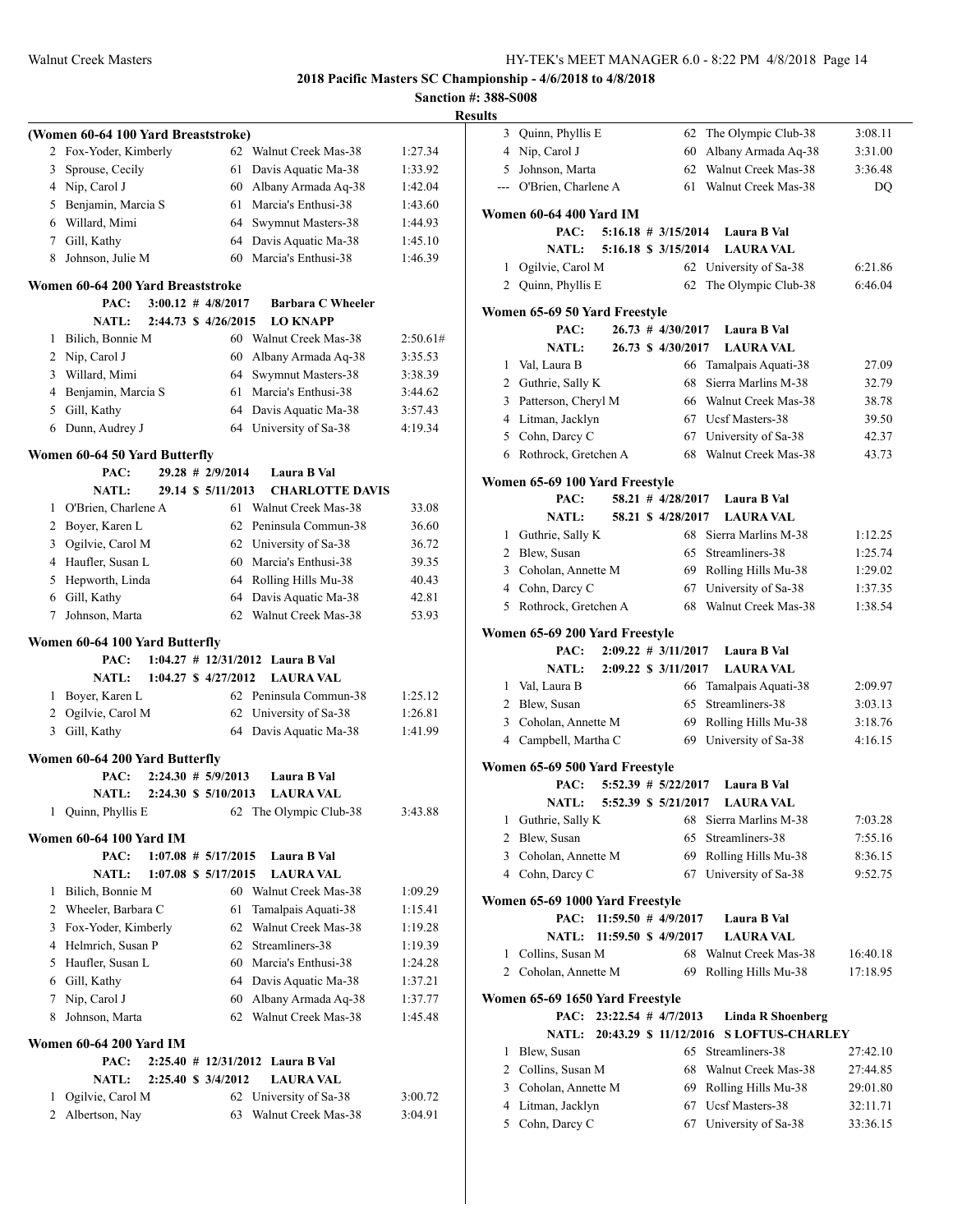**Sanction #: 388-S008**

|                                | Women 65-69 50 Yard Backstroke                  |  |  |                               |  |                                               |         |  |
|--------------------------------|-------------------------------------------------|--|--|-------------------------------|--|-----------------------------------------------|---------|--|
|                                | PAC:                                            |  |  | 30.39 # 4/30/2017             |  | Laura B Val                                   |         |  |
|                                | <b>NATL:</b>                                    |  |  | 30.39 \$4/29/2017             |  | <b>LAURA VAL</b>                              |         |  |
| 1                              | Val, Laura B                                    |  |  | 66                            |  | Tamalpais Aquati-38                           | 30.92   |  |
|                                | 2 Cohn, Darcy C                                 |  |  | 67                            |  | University of Sa-38                           | 52.90   |  |
|                                | 3 Litman, Jacklyn                               |  |  | 67                            |  | Ucsf Masters-38                               | 53.20   |  |
|                                | 4 Campbell, Martha C                            |  |  |                               |  | 69 University of Sa-38                        | 56.72   |  |
|                                | 5 Rothrock, Gretchen A                          |  |  |                               |  | 68 Walnut Creek Mas-38                        | 1:00.16 |  |
| 6                              | Taub, Pamela A                                  |  |  | 67                            |  | Walnut Creek Mas-38                           | 1:01.95 |  |
|                                | Women 65-69 100 Yard Backstroke                 |  |  |                               |  |                                               |         |  |
|                                | PAC:                                            |  |  | $1:06.48$ # $4/30/2017$       |  | Laura B Val                                   |         |  |
|                                | <b>NATL:</b>                                    |  |  | $1:06.48 \text{ S}$ 4/30/2017 |  | <b>LAURA VAL</b>                              |         |  |
| 1                              | Val, Laura B                                    |  |  | 66                            |  | Tamalpais Aquati-38                           | 1:07.71 |  |
|                                | 2 Guthrie, Sally K                              |  |  | 68                            |  | Sierra Marlins M-38                           | 1:28.33 |  |
|                                | 3 Campbell, Martha C                            |  |  | 69                            |  | University of Sa-38                           | 2:05.62 |  |
| 4                              | Taub, Pamela A                                  |  |  | 67                            |  | Walnut Creek Mas-38                           | 2:13.17 |  |
|                                | Women 65-69 200 Yard Backstroke                 |  |  |                               |  |                                               |         |  |
|                                | PAC:                                            |  |  | $2:27.76$ # $4/28/2017$       |  | Laura B Val                                   |         |  |
|                                | <b>NATL:</b>                                    |  |  | 2:27.76 \$4/28/2017           |  | <b>LAURA VAL</b>                              |         |  |
| 1                              | Campbell, Martha C                              |  |  |                               |  | 69 University of Sa-38                        | 4:31.23 |  |
|                                |                                                 |  |  |                               |  |                                               |         |  |
|                                | Women 65-69 50 Yard Breaststroke<br>PAC:        |  |  | $38.56 \# 3/19/2017$          |  | Laura B Val                                   |         |  |
|                                | <b>NATL:</b>                                    |  |  | 37.49 \$4/30/2017             |  | <b>CHARLOTTE DAVIS</b>                        |         |  |
|                                |                                                 |  |  |                               |  | 65 Ladera Oaks Mast-38                        | 46.65   |  |
|                                | 1 Cambra-Brungard, Jeanne                       |  |  | 68                            |  | Walnut Creek Mas-38                           |         |  |
| 3                              | 2 Collins, Susan M                              |  |  | 65                            |  | Streamliners-38                               | 50.60   |  |
|                                | Blew, Susan                                     |  |  |                               |  |                                               | 52.58   |  |
|                                | Women 65-69 100 Yard Breaststroke<br>PAC:       |  |  | $1:25.65$ # $12/31/2009$      |  | Daniela Barnea                                |         |  |
|                                | <b>NATL:</b>                                    |  |  | 1:20.27 \$ 4/28/2017          |  | <b>CHARLOTTE DAVIS</b>                        |         |  |
|                                |                                                 |  |  |                               |  | 65 Ladera Oaks Mast-38                        | 1:40.80 |  |
|                                | 1 Cambra-Brungard, Jeanne<br>2 Collins, Susan M |  |  | 68                            |  | Walnut Creek Mas-38                           | 1:46.32 |  |
| 3                              | Patterson, Cheryl M                             |  |  | 66                            |  | Walnut Creek Mas-38                           | 1:47.84 |  |
| $\overline{4}$                 | Blew, Susan                                     |  |  | 65                            |  | Streamliners-38                               |         |  |
|                                | 5 Coholan, Annette M                            |  |  | 69                            |  |                                               | 1:55.20 |  |
|                                |                                                 |  |  | 67                            |  | Rolling Hills Mu-38<br><b>Ucsf Masters-38</b> | 1:56.05 |  |
| 6                              | Litman, Jacklyn                                 |  |  |                               |  |                                               | 2:13.79 |  |
|                                | Women 65-69 200 Yard Breaststroke               |  |  |                               |  |                                               |         |  |
|                                | PAC:                                            |  |  |                               |  | 3:06.16 # 12/31/2009 Daniela Barnea           |         |  |
|                                | <b>NATL:</b>                                    |  |  | 3:01.50 \$ 4/4/2004           |  | <b>JOANN LEILICH</b>                          |         |  |
|                                | 1 Cambra-Brungard, Jeanne                       |  |  |                               |  | 65 Ladera Oaks Mast-38                        | 3:34.55 |  |
|                                | 2 Collins, Susan M                              |  |  | 68                            |  | Walnut Creek Mas-38                           | 4:03.05 |  |
|                                | 3 Coholan, Annette M                            |  |  | 69                            |  | Rolling Hills Mu-38                           | 4:04.06 |  |
|                                | Women 65-69 50 Yard Butterfly                   |  |  |                               |  |                                               |         |  |
|                                | PAC:                                            |  |  | 29.58 # 3/19/2017             |  | Laura B Val                                   |         |  |
|                                | <b>NATL:</b>                                    |  |  | 29.58 \$ 3/19/2017            |  | <b>LAURA VAL</b>                              |         |  |
|                                | 1 Val, Laura B                                  |  |  |                               |  | 66 Tamalpais Aquati-38                        | 30.63   |  |
|                                | 2 Litman, Jacklyn                               |  |  | 67                            |  | Ucsf Masters-38                               | 52.44   |  |
|                                | 3 Collins, Susan M                              |  |  |                               |  | 68 Walnut Creek Mas-38                        | 54.33   |  |
| Women 65-69 100 Yard Butterfly |                                                 |  |  |                               |  |                                               |         |  |
|                                | PAC:                                            |  |  | $1:06.70 \# 4/29/2017$        |  | Laura B Val                                   |         |  |
|                                | <b>NATL:</b>                                    |  |  | 1:06.70 \$ 4/29/2017          |  | <b>LAURA VAL</b>                              |         |  |
| 1                              | Guthrie, Sally K                                |  |  |                               |  | 68 Sierra Marlins M-38                        | 1:27.09 |  |

|   | Women 65-69 100 Yard IM                |  |                          |                         |          |
|---|----------------------------------------|--|--------------------------|-------------------------|----------|
|   | PAC:                                   |  | $1:09.39$ # 2/11/2017    | Laura B Val             |          |
|   | <b>NATL:</b>                           |  | 1:09.44 \$ 2/4/2017      | <b>LAURA VAL</b>        |          |
| 1 | Val, Laura B                           |  | 66                       | Tamalpais Aquati-38     | 1:10.35  |
|   | 2 Patterson, Cheryl M                  |  | 66                       | Walnut Creek Mas-38     | 1:41.89  |
| 3 | Collins, Susan M                       |  |                          | 68 Walnut Creek Mas-38  | 1:44.49  |
|   | 4 Cohn, Darcy C                        |  | 67                       | University of Sa-38     | 1:59.33  |
| 5 | Litman, Jacklyn                        |  | 67                       | <b>Ucsf Masters-38</b>  | 1:59.41  |
|   | 6 Campbell, Martha C                   |  | 69                       | University of Sa-38     | 2:11.12  |
| 7 | Taub, Pamela A                         |  | 67                       | Walnut Creek Mas-38     | 2:17.17  |
|   | <b>Women 65-69 200 Yard IM</b>         |  |                          |                         |          |
|   | PAC:                                   |  | $2:30.60 \# 5/22/2017$   | Laura B Val             |          |
|   | <b>NATL:</b>                           |  | 2:30.60 \$ 5/21/2017     | <b>LAURA VAL</b>        |          |
| 1 | Val, Laura B                           |  | 66                       | Tamalpais Aquati-38     | 2:33.19  |
|   | 2 Guthrie, Sally K                     |  | 68                       | Sierra Marlins M-38     | 3:09.95  |
|   | 3 Litman, Jacklyn                      |  |                          | 67 Ucsf Masters-38      | 4:38.36  |
| 4 | Campbell, Martha C                     |  |                          | 69 University of Sa-38  | 4:44.58  |
| 5 | Taub, Pamela A                         |  |                          | 67 Walnut Creek Mas-38  | 5:03.04  |
|   |                                        |  |                          |                         |          |
|   | <b>Women 65-69 400 Yard IM</b>         |  |                          |                         |          |
|   | PAC:                                   |  | $5:21.70$ # $5/22/2017$  | Laura B Val             |          |
|   | <b>NATL:</b>                           |  | 5:21.70 \$ 5/21/2017     | <b>LAURA VAL</b>        |          |
| 1 | Guthrie, Sally K                       |  | 68                       | Sierra Marlins M-38     | 6:34.57  |
|   | Women 70-74 50 Yard Freestyle          |  |                          |                         |          |
|   | PAC:                                   |  | $31.05$ # $12/31/2000$   | <b>Gail Roper</b>       |          |
|   | <b>NATL:</b>                           |  | 29.60 \$ 4/30/2017       | <b>DIANN UUSTAL</b>     |          |
| 1 | Shaps, Ruth Y                          |  |                          | 70 Manatee Aquatic-38   | 31.79    |
| 2 | Caso, Susie A                          |  | 71                       | Manatee Aquatic-38      | 40.25    |
| 3 | Tevis, Maggie H                        |  |                          | 70 Rolling Hills Mu-38  | 41.00    |
| 4 | Iwamoto, Mizuho                        |  |                          | 70 Davis Aquatic Ma-38  | 47.66    |
| 5 | Chaitkin, Lauren E                     |  | 73                       | University of Sa-38     | 50.95    |
| 6 | Jacobs, Lois A                         |  | 74                       | Marcia's Enthusi-38     | 1:09.16  |
|   |                                        |  |                          |                         |          |
|   | Women 70-74 100 Yard Freestyle<br>PAC: |  | $1:09.79$ # $12/31/2000$ | <b>Gail Roper</b>       |          |
|   | <b>NATL:</b>                           |  | 1:06.41 \$ 5/7/2017      | <b>DIANN UUSTAL</b>     |          |
| 1 | Shaps, Ruth Y                          |  |                          | 70 Manatee Aquatic-38   | 1:07.83# |
| 2 | Iwamoto, Mizuho                        |  | 70                       | Davis Aquatic Ma-38     | 1:47.12  |
| 3 | Jacobs, Lois A                         |  | 74                       | Marcia's Enthusi-38     | 2:28.83  |
|   |                                        |  |                          |                         |          |
|   | Women 70-74 200 Yard Freestyle         |  |                          |                         |          |
|   | PAC:                                   |  | $2:35.85$ # $12/31/2000$ | <b>Gail Roper</b>       |          |
|   | <b>NATL:</b>                           |  | 2:29.53 \$ 5/5/2017      | <b>DIANN UUSTAL</b>     |          |
| 1 | Shaps, Ruth Y                          |  |                          | 70 Manatee Aquatic-38   | 2:41.19  |
|   | 2 Scott, Stephanie I                   |  | 71                       | Walnut Creek Mas-38     | 3:14.50  |
|   | 3 Iwamoto, Mizuho                      |  |                          | 70 Davis Aquatic Ma-38  | 3:49.02  |
|   | 4 Armstrong, Judy K                    |  |                          | 70 Marcia's Enthusi-38  | 4:10.38  |
|   | 5 Waksberg, Arlene                     |  |                          | 72 University of Sa-38  | 4:19.35  |
| 6 | Jacobs, Lois A                         |  | 74                       | Marcia's Enthusi-38     | 5:49.63  |
|   | Women 70-74 500 Yard Freestyle         |  |                          |                         |          |
|   | PAC:                                   |  | $7:13.15$ # $12/31/2000$ | <b>Gail Roper</b>       |          |
|   | <b>NATL:</b>                           |  | 6:46.78 \$4/25/2004      | <b>LAVELLE STOINOFF</b> |          |
| 1 | Scott, Stephanie I                     |  | 71                       | Walnut Creek Mas-38     | 7:54.62  |
| 2 | Iwamoto, Mizuho                        |  | 70                       | Davis Aquatic Ma-38     | 9:52.04  |
| 3 | Armstrong, Judy K                      |  | 70                       | Marcia's Enthusi-38     | 10:31.61 |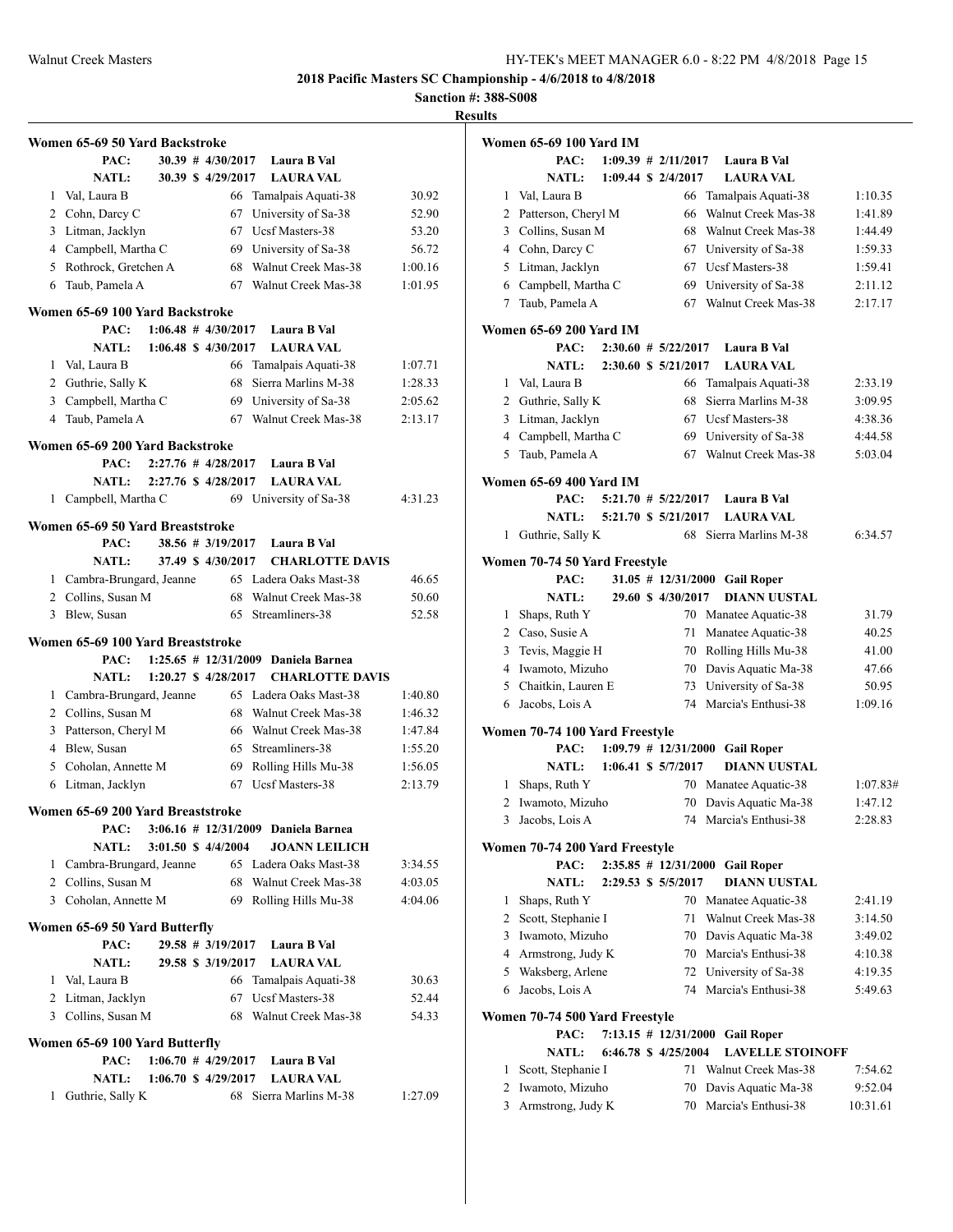|                | Women 70-74 1000 Yard Freestyle              |                             |                         |                                                  |                      |
|----------------|----------------------------------------------|-----------------------------|-------------------------|--------------------------------------------------|----------------------|
|                |                                              |                             |                         | PAC: 15:15.42 # 12/31/2000 Gail Roper            |                      |
|                |                                              | NATL: 13:58.55 \$ 4/25/2004 |                         | <b>LAVELLE STOINOFF</b>                          |                      |
|                | 1 Armstrong, Judy K                          |                             |                         | 70 Marcia's Enthusi-38                           | 22:01.62             |
| $\overline{2}$ | Jacobs, Lois A                               |                             |                         | 74 Marcia's Enthusi-38                           | 30:03.72             |
|                |                                              |                             |                         |                                                  |                      |
|                | Women 70-74 1650 Yard Freestyle              |                             |                         |                                                  |                      |
|                | PAC:                                         |                             |                         | 25:58.76 # 12/31/2012 Susan L Munn               |                      |
|                | NATL:                                        | 23:45.69 \$ 3/28/2004       |                         | <b>LAVELLE STOINOFF</b>                          |                      |
|                | 1 Scott, Stephanie I                         |                             |                         | 71 Walnut Creek Mas-38                           | 26:31.06<br>32:32.34 |
|                | 2 Pashelinsky, Erin L<br>3 Armstrong, Judy K |                             |                         | 70 University of Sa-38<br>70 Marcia's Enthusi-38 | 35:38.91             |
| 4              | Jacobs, Lois A                               |                             |                         | 74 Marcia's Enthusi-38                           | 52:07.01             |
|                |                                              |                             |                         |                                                  |                      |
|                | Women 70-74 50 Yard Backstroke               |                             |                         |                                                  |                      |
|                | PAC:                                         |                             |                         | 40.21 # 12/31/2000 Gail Roper                    |                      |
|                | NATL:                                        |                             | 34.77 \$4/29/2017       | <b>DIANN UUSTAL</b>                              |                      |
|                | 1 Shaps, Ruth Y                              |                             |                         | 70 Manatee Aquatic-38                            | 39.52#               |
|                | 2 Tevis, Maggie H                            |                             | 70                      | Rolling Hills Mu-38                              | 49.96                |
|                | 3 Armstrong, Judy K                          |                             |                         | 70 Marcia's Enthusi-38                           | 55.37                |
|                | 4 Chaitkin, Lauren E                         |                             |                         | 73 University of Sa-38                           | 58.94                |
|                | 5 Thursby, Nancy L                           |                             |                         | 70 Walnut Creek Mas-38                           | 1:02.68              |
| 6              | Iwamoto, Mizuho                              |                             |                         | 70 Davis Aquatic Ma-38                           | 1:12.77              |
|                | Women 70-74 100 Yard Backstroke              |                             |                         |                                                  |                      |
|                | PAC:                                         |                             |                         | 1:32.99 $\#$ 12/31/1994 Margery Meyer            |                      |
|                | <b>NATL:</b>                                 |                             | 1:17.27 \$ 4/30/2017    | <b>DIANN UUSTAL</b>                              |                      |
|                | 1 Shaps, Ruth Y                              |                             |                         | 70 Manatee Aquatic-38                            | 1:25.90#             |
|                | 2 Armstrong, Judy K                          |                             |                         | 70 Marcia's Enthusi-38                           | 1:59.62              |
|                | 3 Chaitkin, Lauren E                         |                             | 73                      | University of Sa-38                              | 2:09.88              |
|                |                                              |                             |                         |                                                  |                      |
|                | Women 70-74 200 Yard Backstroke<br>PAC:      |                             | $3:18.53$ # $4/28/2017$ | Daniela Barnea                                   |                      |
|                | NATL:                                        |                             | 2:47.52 \$ 4/28/2017    | <b>DIANN UUSTAL</b>                              |                      |
|                | 1 Barnea, Daniela                            |                             |                         | 73 Stanford Masters-38                           | 3:23.00              |
|                | 2 Armstrong, Judy K                          |                             |                         | 70 Marcia's Enthusi-38                           | 4:15.53              |
|                | 3 Chaitkin, Lauren E                         |                             |                         | 73 University of Sa-38                           | 4:36.49              |
|                |                                              |                             |                         |                                                  |                      |
|                | Women 70-74 50 Yard Breaststroke             |                             |                         |                                                  |                      |
|                | PAC:                                         |                             | $40.45$ # $4/24/2015$   | Daniela Barnea                                   |                      |
|                | <b>NATL:</b>                                 |                             | 39.89 \$ 1/24/2009      | <b>JOANN LEILICH</b>                             |                      |
| 1              | Barnea, Daniela                              |                             | 73                      | Stanford Masters-38                              | 43.47                |
| 2              | Caso, Susie A                                |                             | 71                      | Manatee Aquatic-38                               | 50.14                |
|                | 3 Hornof, Kristine T                         |                             | 70                      | Davis Aquatic Ma-38                              | 50.72                |
|                | 4 Tevis, Maggie H                            |                             | 70                      | Rolling Hills Mu-38                              | 58.60                |
| 5              | Iwamoto, Mizuho                              |                             | 70                      | Davis Aquatic Ma-38                              | 1:01.68              |
| 6              | Jacobs, Lois A                               |                             | 74                      | Marcia's Enthusi-38                              | 1:27.34              |
|                | Women 70-74 100 Yard Breaststroke            |                             |                         |                                                  |                      |
|                | PAC:                                         |                             | $1:31.44$ # $7/9/2015$  | Daniela Barnea                                   |                      |
|                | <b>NATL:</b>                                 |                             | 1:26.77 \$ 4/29/2011    | <b>JOANN LEILICH</b>                             |                      |
| 1              | Barnea, Daniela                              |                             | 73                      | <b>Stanford Masters-38</b>                       | 1:35.41              |
|                | 2 Caso, Susie A                              |                             | 71                      | Manatee Aquatic-38                               | 1:55.67              |
| 3              | Jacobs, Lois A                               |                             | 74                      | Marcia's Enthusi-38                              | 3:06.97              |
|                |                                              |                             |                         |                                                  |                      |
|                | Women 70-74 200 Yard Breaststroke<br>PAC:    |                             | $3:13.58$ # $5/3/2014$  | Daniela Barnea                                   |                      |
|                | <b>NATL:</b>                                 |                             | 3:07.28 \$ 2/2/2009     | <b>JOANN LEILICH</b>                             |                      |
| 1              | Barnea, Daniela                              |                             | 73                      | <b>Stanford Masters-38</b>                       | 3:26.33              |
| 2              | Scott, Stephanie I                           |                             | 71                      | Walnut Creek Mas-38                              | 3:51.43              |
|                |                                              |                             |                         |                                                  |                      |

| <b>Results</b> |                                |                               |                                 |                                     |         |
|----------------|--------------------------------|-------------------------------|---------------------------------|-------------------------------------|---------|
|                | 3 Caso, Susie A                |                               |                                 | 71 Manatee Aquatic-38               | 4:08.90 |
|                | 4 Thursby, Nancy L             |                               |                                 | 70 Walnut Creek Mas-38              | 4:55.12 |
|                |                                |                               |                                 |                                     |         |
|                | Women 70-74 50 Yard Butterfly  |                               |                                 |                                     |         |
|                | PAC:                           |                               |                                 | 35.06 # 12/31/2000 Gail Roper       |         |
|                | <b>NATL:</b>                   |                               | 32.41 \$ 5/5/2017               | <b>DIANN UUSTAL</b>                 |         |
|                | 1 Shaps, Ruth Y                |                               |                                 | 70 Manatee Aquatic-38               | 37.88   |
|                | 2 Barnea, Daniela              |                               |                                 | 73 Stanford Masters-38              | 41.72   |
|                | 3 Tevis, Maggie H              |                               |                                 | 70 Rolling Hills Mu-38              | 54.00   |
|                | 4 Chaitkin, Lauren E           |                               |                                 | 73 University of Sa-38              | 1:00.89 |
|                | Women 70-74 200 Yard Butterfly |                               |                                 |                                     |         |
|                |                                | PAC: $3:18.49 \# 4/25/2015$   |                                 | Daniela Barnea                      |         |
|                | NATL: 3:07.31 \$ 9/17/2016     |                               |                                 | <b>MARGOT PETTIJOHN</b>             |         |
|                | 1 Barnea, Daniela              |                               |                                 | 73 Stanford Masters-38              | 3:33.86 |
|                |                                |                               |                                 |                                     |         |
|                | <b>Women 70-74 100 Yard IM</b> |                               |                                 |                                     |         |
|                | PAC:                           |                               |                                 | $1:21.97$ # $12/31/2000$ Gail Roper |         |
|                | NATL: 1:15.29 \$ 4/29/2017     |                               |                                 | <b>DIANN UUSTAL</b>                 |         |
|                | 1 Shaps, Ruth Y                |                               |                                 | 70 Manatee Aquatic-38               | 1:25.43 |
|                | 2 Barnea, Daniela              |                               |                                 | 73 Stanford Masters-38              | 1:32.43 |
|                | 3 Scott, Stephanie I           |                               |                                 | 71 Walnut Creek Mas-38              | 1:41.47 |
|                | 4 Iwamoto, Mizuho              |                               |                                 | 70 Davis Aquatic Ma-38              | 2:19.43 |
|                | <b>Women 70-74 200 Yard IM</b> |                               |                                 |                                     |         |
|                | PAC:                           |                               | $3:06.16 \# 5/18/2014$          | Daniela Barnea                      |         |
|                | <b>NATL:</b>                   |                               | 2:51.31 \$ 5/7/2017             | <b>DIANN UUSTAL</b>                 |         |
|                | 1 Scott, Stephanie I           |                               |                                 | 71 Walnut Creek Mas-38              | 3:38.57 |
|                |                                |                               |                                 |                                     |         |
|                | <b>Women 70-74 400 Yard IM</b> |                               |                                 |                                     |         |
|                | PAC:                           |                               |                                 | 6:23.44 # 12/31/2000 Gail Roper     |         |
|                | <b>NATL:</b>                   | $6:15.30 \text{ s } 5/1/2016$ |                                 | <b>KATHY SLIFER</b>                 |         |
|                | 1 Scott, Stephanie I           |                               |                                 | 71 Walnut Creek Mas-38              | 7:42.31 |
|                | 2 Delaney, Barbara             |                               |                                 | 71 University of Sa-38              | 9:13.72 |
|                | Women 75-79 50 Yard Freestyle  |                               |                                 |                                     |         |
|                | PAC:                           |                               | 34.68 # 4/30/2017               | <b>Nancy J Ridout</b>               |         |
|                | NATL: 33.87 \$4/3/2005         |                               |                                 | <b>GAIL ROPER</b>                   |         |
|                | 1 Ridout, Nancy J              |                               |                                 | 76 Tamalpais Aquati-38              | 35.63   |
|                | 2 Mc Partland, Peg K           |                               |                                 | 75 Manatee Aquatic-38               | 41.04   |
|                | 3 Ackerman, Dolly J            |                               |                                 | 76 Walnut Creek Mas-38              | 45.57   |
|                | 4 Westergaard, Leslie M        |                               | 75                              | Davis Aquatic Ma-38                 | 47.72   |
| 5              | Hagiwara, Tanako               |                               | 79                              | University of Sa-38                 | 54.75   |
|                |                                |                               |                                 |                                     |         |
|                | Women 75-79 100 Yard Freestyle |                               |                                 |                                     |         |
|                | PAC:                           |                               |                                 | 1:20.83 # 12/31/1998 Margery Meyer  |         |
|                | <b>NATL:</b>                   |                               | $1:16.23 \text{ }$ \$ 4/24/2005 | <b>GAIL ROPER</b>                   |         |
|                | 1 Ridout, Nancy J              |                               |                                 | 76 Tamalpais Aquati-38              | 1:24.64 |
|                | 2 Mc Partland, Peg K           |                               | 75                              | Manatee Aquatic-38                  | 1:31.44 |
|                | 3 Munn, Susan L                |                               |                                 | 79 Davis Aquatic Ma-38              | 1:37.45 |
|                | 4 Westergaard, Leslie M        |                               |                                 | 75 Davis Aquatic Ma-38              | 1:43.16 |
|                | 5 Hagiwara, Tanako             |                               |                                 | 79 University of Sa-38              | 2:00.60 |
|                | Women 75-79 200 Yard Freestyle |                               |                                 |                                     |         |
|                | PAC:                           |                               | $2:57.07$ # $5/4/2014$          | Susan L Munn                        |         |
|                | <b>NATL:</b>                   |                               | 2:53.05 \$ 3/8/2009             | <b>RONNIE KAMPHAUSEN</b>            |         |
|                | 1 Ridout, Nancy J              |                               | 76                              | Tamalpais Aquati-38                 | 3:11.34 |
|                |                                |                               | 79                              |                                     |         |
|                | 2 Hagiwara, Tanako             |                               |                                 | University of Sa-38                 | 4:17.40 |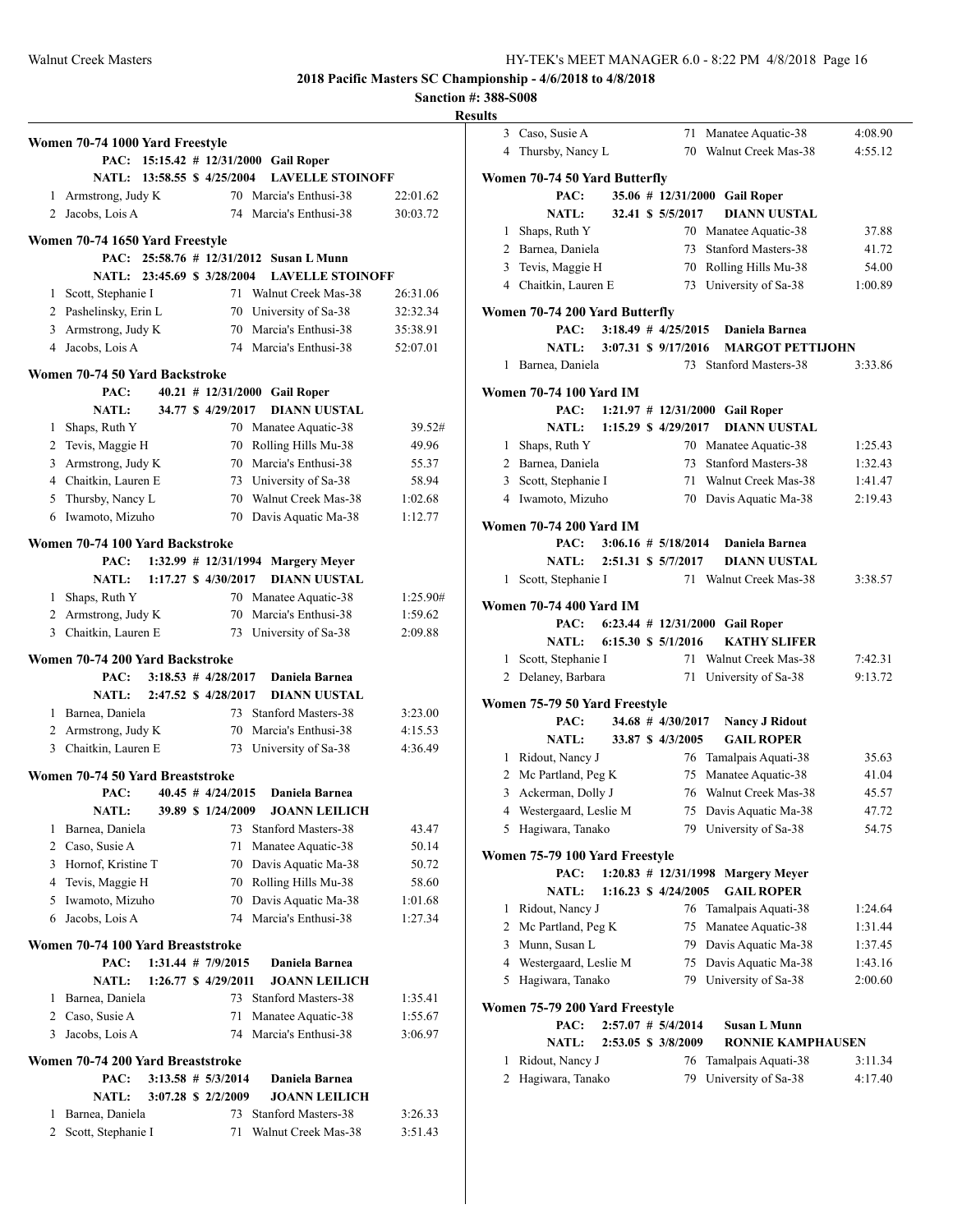**Sanction #: 388-S008 Results**

|   | Women 75-79 500 Yard Freestyle       |                     |                          |                                               |                                                                       |
|---|--------------------------------------|---------------------|--------------------------|-----------------------------------------------|-----------------------------------------------------------------------|
|   | PAC:                                 |                     |                          | 8:01.81 $# 12/31/1998$ Margery Meyer          |                                                                       |
|   | <b>NATL:</b>                         |                     | 7:32.58 \$ 5/16/2009     | <b>RONNIE KAMPHAUSEN</b>                      |                                                                       |
|   | 1 Mc Partland, Peg K                 |                     | 75                       | Manatee Aquatic-38                            | 8:48.82                                                               |
|   | 2 Hagiwara, Tanako                   |                     | 79                       | University of Sa-38                           | 11:23.85                                                              |
|   | Women 75-79 50 Yard Backstroke       |                     |                          |                                               |                                                                       |
|   | PAC:                                 |                     | $41.40$ # $12/31/2009$   | Ann Kay                                       |                                                                       |
|   | <b>NATL:</b>                         |                     | 40.25 \$ 4/30/2000       | <b>DORIS STEADMAN</b>                         |                                                                       |
|   | 1 Mc Partland, Peg K                 |                     |                          | 75 Manatee Aquatic-38                         | 47.03                                                                 |
|   | 2 Westergaard, Leslie M              |                     |                          | 75 Davis Aquatic Ma-38                        | 48.15                                                                 |
|   | 3 Munn. Susan L                      |                     |                          | 79 Davis Aquatic Ma-38                        | 54.26                                                                 |
|   | 4 Ackerman, Dolly J                  |                     |                          | 76 Walnut Creek Mas-38                        | 1:00.93                                                               |
|   | 5 Hagiwara, Tanako                   |                     |                          | 79 University of Sa-38                        | 1:17.65                                                               |
|   | Women 75-79 100 Yard Backstroke      |                     |                          |                                               |                                                                       |
|   | PAC:                                 |                     | $1:30.69$ # $12/31/2009$ | Ann Kay                                       |                                                                       |
|   | NATL:                                |                     | 1:27.70 \$ 4/15/2011     | <b>NANCY BROWN</b>                            |                                                                       |
|   | 1 Mc Partland, Peg K                 |                     | 75                       | Manatee Aquatic-38                            | 1:43.85                                                               |
|   | 2 Westergaard, Leslie M              |                     |                          | 75 Davis Aquatic Ma-38                        | 1:44.99                                                               |
|   | 3 Munn. Susan L                      |                     |                          | 79 Davis Aquatic Ma-38                        | 1:57.91                                                               |
|   | 4 Ackerman, Dolly J                  |                     |                          | 76 Walnut Creek Mas-38                        | 2:08.38                                                               |
|   | Women 75-79 200 Yard Backstroke      |                     |                          |                                               |                                                                       |
|   | PAC:                                 |                     |                          | $3:20.52$ # 12/31/2009 Ann Kay                |                                                                       |
|   | <b>NATL:</b>                         |                     | 3:15.04 \$ 4/15/2011     | <b>NANCY BROWN</b>                            |                                                                       |
|   | 1 Westergaard, Leslie M              |                     | 75                       | Davis Aquatic Ma-38                           | 3:37.83                                                               |
|   | 2 Munn, Susan L                      |                     | 79                       | Davis Aquatic Ma-38                           | 4:25.00                                                               |
|   | 3 Morton, Judith L                   |                     | 79                       | Walnut Creek Mas-38                           | 5:01.03                                                               |
|   | Women 75-79 50 Yard Breaststroke     |                     |                          |                                               |                                                                       |
|   | PAC:                                 |                     |                          | 45.62 # 12/31/2006 Ann M Hirsch               |                                                                       |
|   | <b>NATL:</b>                         |                     | 41.53 \$ 4/13/2014       | <b>JOANN LEILICH</b>                          |                                                                       |
|   | 1 Stretch, Nancy                     |                     | 78                       | The Olympic Club-38                           | 54.34                                                                 |
|   | 2 Hagiwara, Tanako                   |                     | 79                       | University of Sa-38                           | 1:19.85                                                               |
|   | 3 Morton, Judith L                   |                     |                          | 79 Walnut Creek Mas-38                        | 1:32.21                                                               |
|   | Women 75-79 100 Yard Breaststroke    |                     |                          |                                               |                                                                       |
|   |                                      |                     |                          |                                               |                                                                       |
|   |                                      |                     |                          | <b>Ann M Hirsch</b>                           |                                                                       |
|   | PAC:<br>NATL:                        |                     | $1:37.04$ # $12/31/2006$ |                                               |                                                                       |
|   |                                      |                     | 1:29.24 \$ 4/11/2014     | <b>JOANN LEILICH</b>                          |                                                                       |
| 1 | Stretch, Nancy<br>2 Morton, Judith L |                     | 79                       | 78 The Olympic Club-38<br>Walnut Creek Mas-38 |                                                                       |
|   |                                      |                     |                          |                                               |                                                                       |
|   | Women 75-79 200 Yard Breaststroke    |                     |                          |                                               |                                                                       |
|   | PAC:                                 |                     |                          | 3:31.35 # 12/31/2006 Ann M Hirsch             |                                                                       |
|   | <b>NATL:</b>                         | 3:16.31 \$ 4/5/2014 |                          | <b>JOANN LEILICH</b>                          |                                                                       |
|   | 1 Stretch, Nancy                     |                     | 78                       | The Olympic Club-38                           |                                                                       |
|   | 2 Morton, Judith L                   |                     | 79.                      | Walnut Creek Mas-38                           |                                                                       |
|   | Women 75-79 50 Yard Butterfly        |                     |                          |                                               |                                                                       |
|   | PAC:                                 |                     | $44.32$ # $12/31/2009$   | Ann Kay                                       |                                                                       |
|   | NATL:                                |                     | 38.05 \$ 4/26/2015       | <b>MARY ANN CASE</b>                          |                                                                       |
|   | 1 Stretch, Nancy                     |                     |                          | 78 The Olympic Club-38                        |                                                                       |
|   | 2 Mc Partland, Peg K                 |                     | 75                       | Manatee Aquatic-38                            |                                                                       |
|   | 3 Morton, Judith L                   |                     |                          | 79 Walnut Creek Mas-38                        |                                                                       |
|   | Women 75-79 100 Yard Butterfly       |                     |                          |                                               |                                                                       |
|   | PAC:                                 |                     |                          | 1:44.15 # 12/31/2006 Ann M Hirsch             | 2:00.71<br>3:14.43<br>4:06.79<br>7:02.13<br>53.58<br>54.69<br>1:36.87 |
|   | <b>NATL:</b>                         |                     | 1:35.55 \$ 4/24/2015     | <b>MARY ANN CASE</b>                          |                                                                       |

| Women 75-79 200 Yard Butterfly    |  |                          |                                             |         |
|-----------------------------------|--|--------------------------|---------------------------------------------|---------|
| PAC:                              |  |                          | 3:57.27 # 12/31/2006 Ann M Hirsch           |         |
| NATL:                             |  | $3:41.89$ \$ $4/30/2000$ | <b>LOIS KIVI NOCHMAN</b>                    |         |
| 1 Morton, Judith L                |  |                          | 79 Walnut Creek Mas-38                      | 7:15.90 |
| Women 75-79 100 Yard IM           |  |                          |                                             |         |
| PAC:                              |  |                          | 1:35.11 # 12/31/2009 Ann Kay                |         |
|                                   |  |                          |                                             |         |
| <b>NATL:</b>                      |  | 1:27.31 \$ 4/24/2005     | <b>GAIL ROPER</b>                           |         |
| 1 Mc Partland, Peg K              |  |                          | 75 Manatee Aquatic-38                       | 1:49.22 |
| 2 Stretch, Nancy                  |  |                          | 78 The Olympic Club-38                      | 1:49.62 |
| 3 Munn, Susan L                   |  |                          | 79 Davis Aquatic Ma-38                      | 2:00.24 |
| Women 75-79 200 Yard IM           |  |                          |                                             |         |
| PAC:                              |  |                          | 3:36.77 # 12/31/2006 Ann M Hirsch           |         |
| NATL: 3:18.40 \$ 4/24/2005        |  |                          | <b>GAIL ROPER</b>                           |         |
| 1 Stretch, Nancy                  |  |                          | 78 The Olympic Club-38                      | 3:58.17 |
| 2 Munn, Susan L                   |  |                          | 79 Davis Aquatic Ma-38                      | 4:16.68 |
|                                   |  |                          |                                             |         |
| <b>Women 75-79 400 Yard IM</b>    |  |                          |                                             |         |
| PAC:                              |  |                          | 7:24.42 # 12/31/2006 Ann M Hirsch           |         |
| NATL: 7:03.61 \$ 4/10/2005        |  |                          | <b>GAIL ROPER</b>                           |         |
| 1 Stretch, Nancy                  |  |                          | 78 The Olympic Club-38                      | 8:34.65 |
| Women 80-84 50 Yard Freestyle     |  |                          |                                             |         |
| PAC:                              |  |                          | 37.11 # 12/31/2003 Margery Meyer            |         |
| <b>NATL:</b>                      |  |                          | 34.20 \$12/13/2015 JOHNNIE DETRICK          |         |
| 1 Remmert, Pat                    |  |                          | 80 Walnut Creek Mas-38                      | 59.36   |
| 2 Wood, Caroline W                |  |                          | 82 Walnut Creek Mas-38                      | 1:04.48 |
|                                   |  |                          |                                             |         |
| Women 80-84 100 Yard Freestyle    |  |                          |                                             |         |
|                                   |  |                          | PAC: 1:24.09 # 12/31/2003 Margery Meyer     |         |
|                                   |  |                          | NATL: 1:22.34 \$ 12/13/2015 JOHNNIE DETRICK |         |
| 1 Remmert, Pat                    |  |                          | 80 Walnut Creek Mas-38                      | 1:57.99 |
| 2 Wood, Caroline W                |  |                          | 82 Walnut Creek Mas-38                      | 2:20.38 |
| Women 80-84 200 Yard Breaststroke |  |                          |                                             |         |
| PAC:                              |  |                          | $3:49.67$ # 2/12/2011 Ann M Hirsch          |         |
| NATL: 3:49.67 \$ 2/12/2011        |  |                          | <b>ANN HIRSCH</b>                           |         |
| 1 Flesh, Anice W                  |  |                          | 81 Swymnut Masters-38                       | 5:01.31 |
|                                   |  |                          |                                             |         |
| Women 80-84 50 Yard Butterfly     |  |                          |                                             |         |
| PAC:                              |  | $52.26$ # $4/3/2011$     | Ann M Hirsch                                |         |
|                                   |  |                          | NATL: 50.10 \$4/15/2007 LOIS KIVI NOCHMAN   |         |
| 1 Flesh, Anice W                  |  |                          | 81 Swymnut Masters-38                       | 1:05.98 |
|                                   |  |                          |                                             |         |
| Women 80-84 200 Yard IM           |  |                          |                                             |         |
|                                   |  |                          | PAC: 3:53.17 # 2/12/2011 Ann M Hirsch       |         |
| NATL: 3:48.28 \$ 2/6/2016         |  |                          | <b>JOHNNIE DETRICK</b>                      |         |
| 1 Flesh, Anice W                  |  |                          | 81 Swymnut Masters-38                       | 4:48.22 |
| Women 85-89 50 Yard Freestyle     |  |                          |                                             |         |
| PAC:                              |  |                          | 42.36 # 12/31/2009 Margery Meyer            |         |
| <b>NATL:</b>                      |  | 41.21 \$ 3/9/2013        | <b>BETTY RUSS</b>                           |         |
| 1 Barry, Marty                    |  |                          | 85 Rolling Hills Mu-38                      | 1:12.59 |
|                                   |  |                          |                                             |         |
| Women 85-89 100 Yard Freestyle    |  |                          |                                             |         |
| PAC:                              |  | $1:35.48 \# 5/10/2009$   | <b>Margery Meyer</b>                        |         |
| NATL: 1:31.20 \$ 4/12/2014        |  |                          | <b>NAN BOHL</b>                             |         |
| 1 Bensu, Janet L                  |  |                          | 85 University of Sa-38                      | 2:08.10 |
|                                   |  |                          |                                             |         |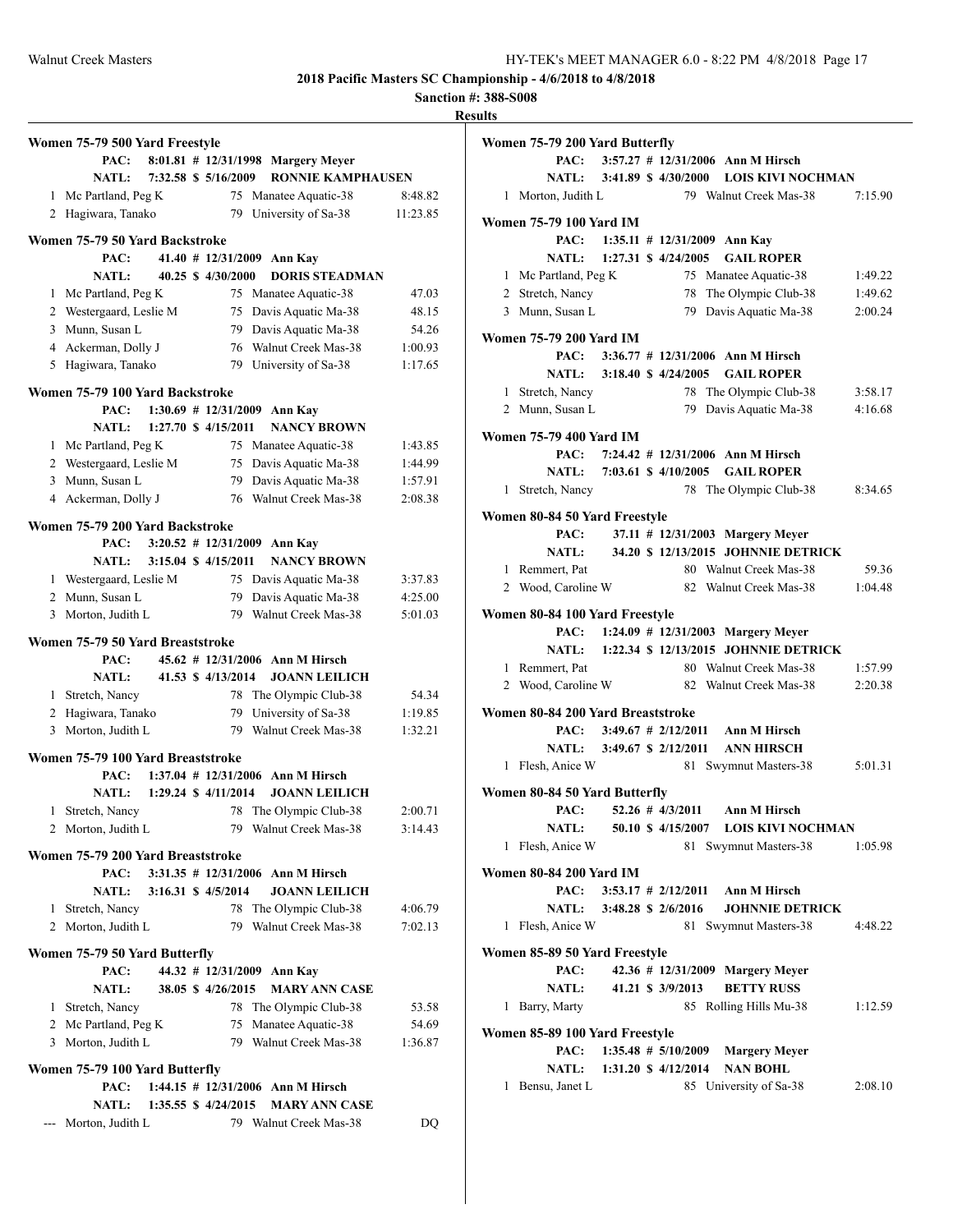**Sanction #: 388-S008**

| Women 85-89 200 Yard Freestyle    |                               |                       |                                           |          |
|-----------------------------------|-------------------------------|-----------------------|-------------------------------------------|----------|
|                                   |                               |                       | PAC: 3:29.82 # 12/31/2009 Margery Meyer   |          |
|                                   | NATL: 3:26.89 \$ 3/23/2013    |                       | <b>JEAN TROY</b>                          |          |
|                                   |                               |                       |                                           |          |
| 1 Bensu, Janet L                  |                               |                       | 85 University of Sa-38                    | 4:38.28  |
| Women 85-89 500 Yard Freestyle    |                               |                       |                                           |          |
|                                   |                               |                       | PAC: 9:14.15 # 12/31/2008 Margery Meyer   |          |
|                                   | NATL: 9:07.55 \$ 4/13/2013    |                       | <b>BETTY LORENZI</b>                      |          |
| 1 Bensu, Janet L                  |                               |                       | 85 University of Sa-38                    | 12:01.96 |
| Women 85-89 50 Yard Backstroke    |                               |                       |                                           |          |
| PAC:                              |                               |                       | 52.22 # 12/31/2002 Marjorie Sharpe        |          |
| NATL:                             |                               | 46.77 \$ 2/9/2013     | <b>BETTY LORENZI</b>                      |          |
| 1 Hirsch, Ann M                   |                               |                       | 87 Walnut Creek Mas-38                    | 1:01.82  |
| 2 Bensu, Janet L                  |                               |                       | 85 University of Sa-38                    | 1:42.28  |
|                                   |                               |                       |                                           |          |
| Women 85-89 100 Yard Backstroke   |                               |                       |                                           |          |
|                                   |                               |                       | PAC: 1:59.59 # 12/31/2003 Marjorie Sharpe |          |
|                                   | NATL: 1:40.00 \$ 2/10/2013    |                       | <b>BETTY LORENZI</b>                      |          |
| 1 Hirsch, Ann M                   |                               |                       | 87 Walnut Creek Mas-38                    | 2:26.35  |
| 2 Barry, Marty                    |                               |                       | 85 Rolling Hills Mu-38                    | 2:45.57  |
| Women 85-89 200 Yard Backstroke   |                               |                       |                                           |          |
|                                   |                               |                       | PAC: 4:07.66 # 12/31/2002 Marjorie Sharpe |          |
|                                   | NATL: 3:34.09 \$ 2/9/2013     |                       | <b>BETTY LORENZI</b>                      |          |
| 1 Hirsch, Ann M                   |                               |                       | 87 Walnut Creek Mas-38                    | 4:56.58  |
|                                   |                               |                       |                                           |          |
| Women 85-89 50 Yard Breaststroke  |                               |                       |                                           |          |
| PAC:                              |                               |                       | 55.14 $\#$ 4/10/2016 Ann M Hirsch         |          |
|                                   |                               |                       | NATL: 55.14 \$4/10/2016 ANN HIRSCH        |          |
| 1 Hirsch, Ann M                   |                               |                       | 87 Walnut Creek Mas-38                    | 1:09.77  |
| Women 85-89 100 Yard Breaststroke |                               |                       |                                           |          |
|                                   | PAC: $2:01.37 \neq 2/20/2016$ |                       | Ann M Hirsch                              |          |
|                                   | NATL: 2:01.37 \$ 2/20/2016    |                       | <b>ANN HIRSCH</b>                         |          |
| 1 Hirsch, Ann M                   |                               |                       | 87 Walnut Creek Mas-38                    | 2:33.07  |
|                                   |                               |                       |                                           |          |
| Women 85-89 200 Yard Breaststroke |                               |                       |                                           |          |
|                                   |                               |                       | PAC: $4:20.23 \# 3/12/2016$ Ann M Hirsch  |          |
|                                   |                               |                       | NATL: 4:20.23 \$ 3/12/2016 ANN HIRSCH     |          |
| 1 Hirsch, Ann M                   |                               |                       | 87 Walnut Creek Mas-38                    | 5:16.59  |
| <b>Women 85-89 100 Yard IM</b>    |                               |                       |                                           |          |
| PAC:                              |                               | $1:58.91$ # 2/20/2016 | Ann M Hirsch                              |          |
| NATL:                             |                               | 1:52.95 \$ 4/12/2014  | <b>JEAN TROY</b>                          |          |
| Hirsch, Ann M<br>1                |                               |                       | 87 Walnut Creek Mas-38                    | 2:32.70  |
|                                   |                               |                       |                                           |          |
| Men 18-24 50 Yard Freestyle       |                               |                       |                                           |          |
| PAC:                              |                               | $19.97$ # $5/2/2014$  | <b>Christopher Peter</b>                  |          |
| <b>NATL:</b>                      |                               | 19.36 \$ 4/28/2012    | <b>JOSH SCHNEIDER</b>                     |          |
| Brilhante, Andre<br>1             |                               |                       | 23 University of Sa-38                    | 22.20    |
| Smith, Zach A<br>2                |                               | 24                    | Marcia's Enthusi-38                       | 23.96    |
| 3<br>Munoz, Kyle R                |                               | 19                    | University of Sa-38                       | 24.86    |
| Brockie, Calum<br>4               |                               | 23                    | Golden Road Aqua-33                       | 25.16    |
| Vu, Erin K<br>5                   |                               | 23                    | University of Sa-38                       | 25.29    |
| Prim, Jeremy K<br>6               |                               | 23                    | Davis Aquatic Ma-38                       | 25.93    |
| 7<br>McHugh, Anthony B            |                               | 24                    | Temescal Aquatic-38                       | 30.39    |
|                                   |                               |                       |                                           |          |

|                | Men 18-24 100 Yard Freestyle    |  |                         |                                              |         |
|----------------|---------------------------------|--|-------------------------|----------------------------------------------|---------|
|                | PAC:                            |  |                         | 43.77 # 12/31/2010 Andy Grant                |         |
|                | <b>NATL:</b>                    |  | 42.59 \$ 12/1/2012      | <b>EUGENE GODSOE</b>                         |         |
| 1              | Brilhante, Andre                |  |                         | 23 University of Sa-38                       | 48.17   |
|                | 2 Smith, Zach A                 |  | 24                      | Marcia's Enthusi-38                          | 51.48   |
|                | 3 Brockie, Calum                |  |                         | 23 Golden Road Aqua-33                       | 55.02   |
| $\overline{4}$ | Vu, Erin K                      |  |                         | 23 University of Sa-38                       | 55.53   |
| 5              | Prim, Jeremy K                  |  |                         | 23 Davis Aquatic Ma-38                       | 56.15   |
|                | 6 Mefford, Jake E               |  |                         | 23 Walnut Creek Mas-38                       | 56.78   |
|                | 7 Lundeen, Erik D               |  |                         | 22 San Ramon Valley-38                       | 58.26   |
|                | 8 Liberman, David               |  |                         | 24 University of Sa-38                       | 58.91   |
| 9              | McHugh, Anthony B               |  |                         | 24 Temescal Aquatic-38                       | 1:09.07 |
| 10             | Chu, Christopher A              |  | 18                      | University of Sa-38                          | 1:21.76 |
|                |                                 |  |                         |                                              |         |
|                | Men 18-24 200 Yard Freestyle    |  |                         |                                              |         |
|                | PAC:                            |  |                         | 1:35.02 # 12/31/2010 Andy Grant              |         |
|                | <b>NATL:</b>                    |  | 1:35.02 \$ 11/8/2009    | <b>ANDY GRANT</b>                            |         |
| 1              | Munoz, Kyle R                   |  |                         | 19 University of Sa-38                       | 2:11.15 |
|                | 2 Liberman, David               |  |                         | 24 University of Sa-38                       | 2:26.80 |
|                | Men 18-24 500 Yard Freestyle    |  |                         |                                              |         |
|                | PAC:                            |  | $4:24.81$ # $1/24/2010$ | <b>Andy Grant</b>                            |         |
|                | <b>NATL:</b>                    |  | 4:24.81 \$ 1/24/2010    | <b>ANDY GRANT</b>                            |         |
| 1              | Blumberg, Marc                  |  |                         | 24 Davis Aquatic Ma-38                       | 4:57.02 |
|                | 2 Chu, Christopher A            |  | 18                      | University of Sa-38                          | 9:43.74 |
|                |                                 |  |                         |                                              |         |
|                | Men 18-24 50 Yard Backstroke    |  | $22.85$ # $4/26/2015$   |                                              |         |
|                | PAC:                            |  |                         | <b>Andrew Saeta</b><br><b>ANDREW ELLIOTT</b> |         |
|                | <b>NATL:</b>                    |  | 22.33 \$ 5/10/2013      |                                              |         |
|                | 1 Mefford, Jake E               |  |                         | 23 Walnut Creek Mas-38                       | 26.57   |
|                | 2 Prim, Jeremy K                |  |                         | 23 Davis Aquatic Ma-38                       | 30.03   |
| 3              | Palabrica, Juan Pablo M         |  |                         | 20 University of Sa-38                       | 30.84   |
|                | 4 Saunders, John M              |  |                         | 24 Santa Cruz Maste-38                       | 32.12   |
|                | 5 Vu, Erin K                    |  | 23                      | University of Sa-38                          | 32.84   |
|                | Men 18-24 100 Yard Backstroke   |  |                         |                                              |         |
|                | PAC:                            |  | $50.01$ # $4/30/2016$   | <b>Matthew R Murray</b>                      |         |
|                | <b>NATL:</b>                    |  |                         | 45.36 \$11/30/2012 EUGENE GODSOE             |         |
| 1              | Mefford, Jake E                 |  |                         | 23 Walnut Creek Mas-38                       | 58.74   |
| 2              | Prim, Jeremy K                  |  | 23                      | Davis Aquatic Ma-38                          | 1:06.29 |
|                |                                 |  |                         |                                              |         |
|                | Men 18-24 200 Yard Backstroke   |  |                         |                                              |         |
|                | PAC:                            |  | $1:45.87$ # $4/8/2017$  | <b>Jacob M Pebley</b>                        |         |
|                | <b>NATL:</b>                    |  | 1:44.18 \$ 5/11/2013    | <b>ANDREW ELLIOTT</b>                        |         |
| 1              | Mefford, Jake E                 |  |                         | 23 Walnut Creek Mas-38                       | 2:14.76 |
|                | Men 18-24 50 Yard Breaststroke  |  |                         |                                              |         |
|                | PAC:                            |  |                         | 24.98 # 12/31/2009 Rick Eddy                 |         |
|                | <b>NATL:</b>                    |  | 24.53 \$ 2/1/2015       | <b>ROSTYSLAV FEDYNA</b>                      |         |
| 1              | McHugh, Anthony B               |  |                         | 24 Temescal Aquatic-38                       | 35.85   |
| 2              | Vu, Erin K                      |  | 23                      | University of Sa-38                          | 37.81   |
| 3              | Chu, Christopher A              |  | 18                      | University of Sa-38                          | 48.27   |
|                |                                 |  |                         |                                              |         |
|                | Men 18-24 100 Yard Breaststroke |  |                         |                                              |         |
|                | PAC:                            |  | 54.07 # 4/25/2015       | <b>Colin B Babcock</b>                       |         |
|                | <b>NATL:</b>                    |  | 52.63 \$ 2/3/2018       | <b>JOSH PRENOT</b>                           |         |
| 1              | Liberman, David                 |  | 24                      | University of Sa-38                          | 1:16.87 |
| 2              | McHugh, Anthony B               |  | 24                      | Temescal Aquatic-38                          | 1:18.86 |
| 3              | Chu, Christopher A              |  | 18                      | University of Sa-38                          | 1:58.13 |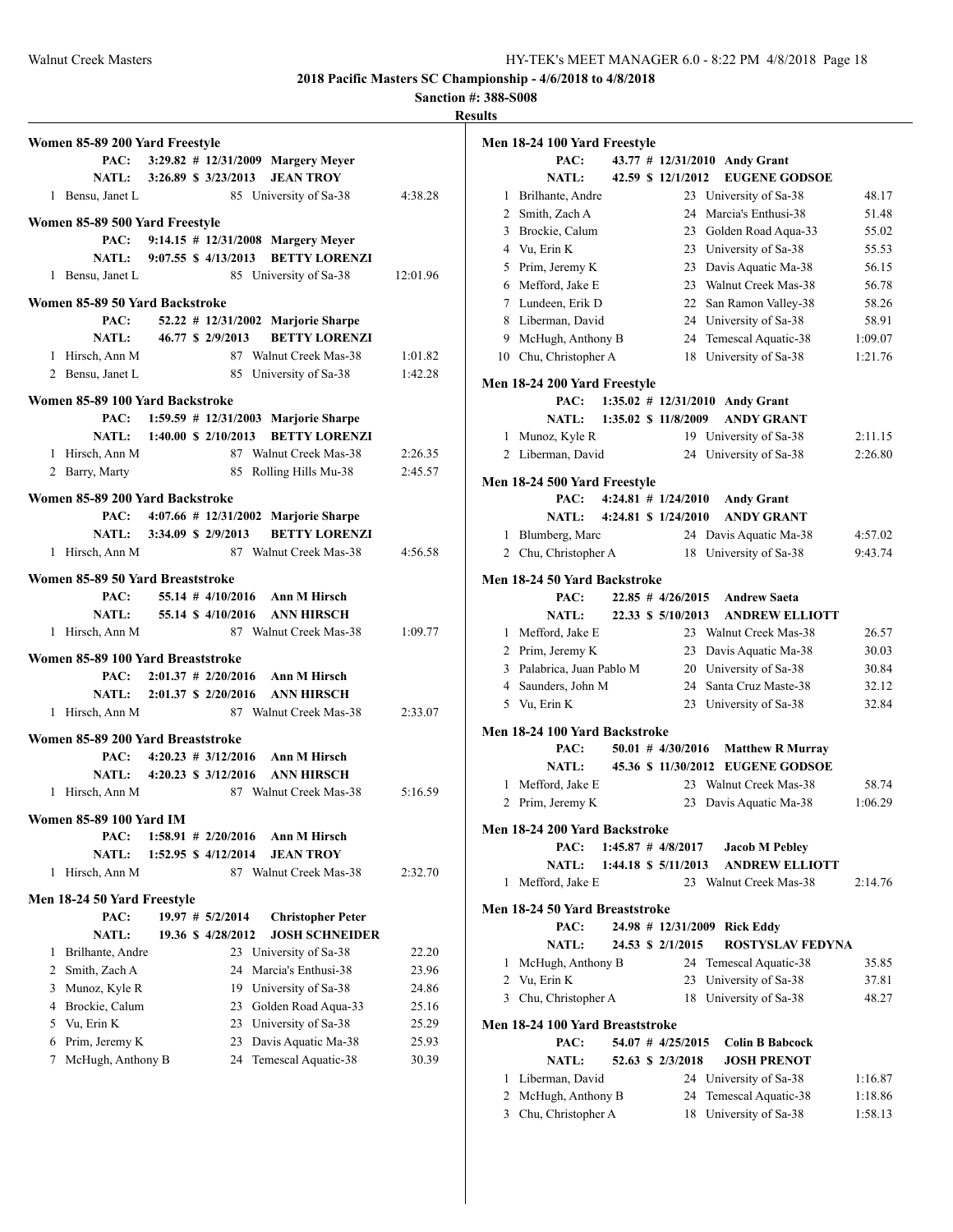**Sanction #: 388-S008**

|                     | Men 18-24 200 Yard Breaststroke          |  |                             |                                                       |                    |
|---------------------|------------------------------------------|--|-----------------------------|-------------------------------------------------------|--------------------|
|                     | PAC:                                     |  |                             | 1:58.34 # 12/31/2006 Gary N Marshall                  |                    |
|                     | <b>NATL:</b>                             |  | 1:57.33 \$ 5/12/2013        | <b>ELLIOT KEEFER</b>                                  |                    |
|                     | 1 Palabrica, Juan Pablo M                |  | 20                          | University of Sa-38                                   | 2:29.39            |
|                     | 2 Saunders, John M                       |  | 24                          | Santa Cruz Maste-38                                   | 2:35.70            |
|                     | 3 Liberman, David                        |  | 24                          | University of Sa-38                                   | 2:50.83            |
|                     |                                          |  |                             |                                                       |                    |
|                     | Men 18-24 50 Yard Butterfly<br>PAC:      |  | $22.50$ # $5/4/2014$        | <b>Nolan Koon</b>                                     |                    |
|                     | <b>NATL:</b>                             |  | 21.13 \$ 4/26/2015          | <b>HENRIK LINDAU</b>                                  |                    |
| 1                   | Brilhante, Andre                         |  |                             | 23 University of Sa-38                                | 24.02              |
|                     | 2 Blumberg, Marc                         |  | 24                          | Davis Aquatic Ma-38                                   | 24.31              |
| 3                   | Vu, Erin K                               |  |                             | 23 University of Sa-38                                | 26.66              |
|                     | 4 Mefford, Jake E                        |  |                             | 23 Walnut Creek Mas-38                                | 27.24              |
|                     | 5 Prim, Jeremy K                         |  |                             | 23 Davis Aquatic Ma-38                                | 28.31              |
|                     | 6 Munoz, Kyle R                          |  |                             | 19 University of Sa-38                                | 28.36              |
| $7^{\circ}$         | Chu, Christopher A                       |  | 18                          | University of Sa-38                                   | 49.76              |
|                     |                                          |  |                             |                                                       |                    |
|                     | Men 18-24 100 Yard Butterfly             |  |                             |                                                       |                    |
|                     | PAC:                                     |  |                             | 49.03 # 12/31/2010 Andy Grant<br><b>EUGENE GODSOE</b> |                    |
| 1                   | <b>NATL:</b><br>Blumberg, Marc           |  | 46.65 \$ 11/30/2012         | 24 Davis Aquatic Ma-38                                | 53.04              |
|                     | 2 Brilhante, Andre                       |  |                             | 23 University of Sa-38                                | 54.01              |
|                     | 3 Mefford, Jake E                        |  |                             | 23 Walnut Creek Mas-38                                | 1:00.43            |
| 4                   | Vu, Erin K                               |  | 23                          | University of Sa-38                                   | 1:03.46            |
| 5                   | Munoz, Kyle R                            |  | 19                          | University of Sa-38                                   | 1:06.75            |
|                     |                                          |  |                             |                                                       |                    |
|                     | Men 18-24 100 Yard IM                    |  |                             |                                                       |                    |
|                     | PAC:                                     |  | $49.52$ # $4/25/2015$       | <b>Colin B Babcock</b>                                |                    |
|                     | <b>NATL:</b>                             |  | 49.52 \$4/25/2015           | <b>COLIN BABCOCK</b>                                  |                    |
|                     | 1 Brockie, Calum                         |  |                             | 23 Golden Road Aqua-33                                | 1:06.69            |
|                     | 2 Vu, Erin K                             |  | 23                          | University of Sa-38                                   | 1:07.60            |
| 3                   | Prim, Jeremy K                           |  | 23                          | Davis Aquatic Ma-38                                   | 1:07.91            |
| 4                   | Liberman, David                          |  |                             | 24 University of Sa-38                                | 1:08.72            |
|                     | Men 18-24 200 Yard IM                    |  |                             |                                                       |                    |
|                     |                                          |  | PAC: $1:49.30 \# 4/26/2015$ | <b>Colin B Babcock</b>                                |                    |
|                     | NATL: 1:49.30 \$ 4/26/2015               |  |                             | <b>COLIN BABCOCK</b>                                  |                    |
| 1                   | Blumberg, Marc                           |  | 24                          | Davis Aquatic Ma-38                                   | 2:05.90            |
| $\overline{2}$<br>3 | Smith, Zach A<br>Palabrica, Juan Pablo M |  | 20                          | 24 Marcia's Enthusi-38<br>University of Sa-38         | 2:14.83<br>2:16.26 |
| 4                   | Saunders, John M                         |  | 24                          | Santa Cruz Maste-38                                   | 2:20.02            |
| 5                   | Liberman, David                          |  | 24                          | University of Sa-38                                   | 2:30.39            |
|                     |                                          |  |                             |                                                       |                    |
|                     | <b>Men 18-24 400 Yard IM</b>             |  |                             |                                                       |                    |
|                     | PAC:                                     |  | $3:55.33 \# 4/24/2015$      | <b>Colin B Babcock</b>                                |                    |
|                     | <b>NATL:</b>                             |  | 3:50.12 \$ 2/13/2010        | <b>RUSSELL PAYNE</b>                                  |                    |
| 1                   | Munoz, Kyle R                            |  |                             | 19 University of Sa-38                                | 5:37.91            |
| 2                   | Liberman, David                          |  | 24                          | University of Sa-38                                   | 6:02.39            |
|                     | Men 25-29 50 Yard Freestyle              |  |                             |                                                       |                    |
|                     | PAC:                                     |  |                             | 18.67 # 12/20/2014 Nathan Adrian                      |                    |
|                     | <b>NATL:</b>                             |  |                             | 18.67 \$12/20/2014 BOUSQUET\ADRIAN                    |                    |
| 1                   | Godbe, Andrew E                          |  | 29                          | Temescal Aquatic-38                                   | 22.59              |
| 2                   | Zlotoff, Zachary                         |  | 26                          | Marcia's Enthusi-38                                   | 23.08              |
| 3                   | Condon, Patrick L                        |  | 29                          | Marcia's Enthusi-38                                   | 23.10              |
| 4                   | Singh, Jason J                           |  | 29                          | San Francisco Ts-38                                   | 24.45              |
| 5                   | Gerry, Benjie M                          |  | 28                          | Marcia's Enthusi-38                                   | 24.89              |
| 6                   | Leber, Nathan                            |  | 25                          | University of Sa-38                                   | 25.84              |

|              | Men 25-29 100 Yard Freestyle  |  |                         |                                          |          |
|--------------|-------------------------------|--|-------------------------|------------------------------------------|----------|
|              | PAC:                          |  | $41.13 \# 5/3/2014$     | <b>Nathan Adrian</b>                     |          |
|              | <b>NATL:</b>                  |  | 41.13 \$ 5/3/2014       | <b>NATHAN ADRIAN</b>                     |          |
|              | 1 Fischer, Brandon J          |  |                         | 29 UC38-38                               | 46.83    |
|              | 2 Ward, Roger W               |  |                         | 27 Marcia's Enthusi-38                   | 48.73    |
|              | 3 Hallman, Eric R             |  |                         | 26 Marcia's Enthusi-38                   | 50.01    |
|              | 4 Saeta, Andrew               |  |                         | 27 The Olympic Club-38                   | 50.55    |
|              | 5 Condon, Patrick L           |  |                         | 29 Marcia's Enthusi-38                   | 51.12    |
|              | 6 Singh, Jason J              |  |                         | 29 San Francisco Ts-38                   | 52.67    |
|              | 7 Leber, Nathan               |  |                         | 25 University of Sa-38                   | 54.50    |
|              | 8 Gerry, Benjie M             |  | 28                      | Marcia's Enthusi-38                      | 55.64    |
|              | Men 25-29 200 Yard Freestyle  |  |                         |                                          |          |
|              | PAC:                          |  |                         | 1:32.83 # 12/5/2014 Nathan Adrian        |          |
|              | <b>NATL:</b>                  |  | 1:31.93 \$ 12/6/2013    | <b>DARIAN TOWNSEND</b>                   |          |
| 1            | Ward, Roger W                 |  |                         | 27 Marcia's Enthusi-38                   | 1:51.65  |
|              | 2 Leber, Nathan               |  |                         | 25 University of Sa-38                   | 1:59.82  |
|              | Men 25-29 500 Yard Freestyle  |  |                         |                                          |          |
|              | PAC:                          |  | $4:20.82$ # $4/18/2010$ | <b>Andy Grant</b>                        |          |
|              | <b>NATL:</b>                  |  | 4:20.82 \$ 4/17/2010    | <b>ANDY GRANT</b>                        |          |
|              | 1 Scheid, Trevor R            |  | 28                      | The Olympic Club-38                      | 4:50.52  |
|              | 2 Hallman, Eric R             |  | 26                      | Marcia's Enthusi-38                      | 5:09.02  |
|              | 3 Zlotoff, Zachary            |  |                         | 26 Marcia's Enthusi-38                   | 5:11.67  |
|              | 4 Calhoun, Jack               |  |                         | 28 Santa Cruz Maste-38                   | 5:17.34  |
|              | 5 Thomas, Michael R           |  |                         | 25 Tamalpais Aquati-38                   | 5:50.94  |
|              | Men 25-29 1000 Yard Freestyle |  |                         |                                          |          |
|              | PAC:                          |  |                         | 9:26.67 # 12/31/1994 Chip L Hobson       |          |
|              | <b>NATL:</b>                  |  | 9:19.61 \$ 3/15/2014    | <b>TOBIAS WORK</b>                       |          |
|              | 1 Zlotoff, Zachary            |  |                         | 26 Marcia's Enthusi-38                   | 10:53.14 |
| 2            | Thomas, Michael R             |  | 25                      | Tamalpais Aquati-38                      | 12:10.35 |
|              |                               |  |                         |                                          |          |
|              | Men 25-29 1650 Yard Freestyle |  |                         |                                          |          |
|              |                               |  |                         | PAC: 15:51.43 # 12/31/1985 Paul A Asmuth |          |
|              | NATL: 15:44.70 \$ 5/3/1998    |  |                         | <b>ALEX KOSTICH</b>                      |          |
|              | 1 Leber, Nathan               |  |                         | 25 University of Sa-38                   | 20:09.36 |
| 2            | Thomas, Michael R             |  | 25                      | Tamalpais Aquati-38                      | 21:23.30 |
|              | Men 25-29 50 Yard Backstroke  |  |                         |                                          |          |
|              | PAC:                          |  | $21.98 \# 5/1/2016$     | <b>Andrew Saeta</b>                      |          |
|              |                               |  |                         | NATL: 21.46 \$4/16/2010 ADAM MANIA       |          |
| 1            | Scheid, Trevor R              |  | 28                      | The Olympic Club-38                      | 25.36    |
| $\mathbf{2}$ | Trowbridge, Nicholas          |  | 26                      | The Olympic Club-38                      | 25.38    |
| 3            | Murray, Matthew R             |  | 26                      | The Olympic Club-38                      | 25.70    |
| 4            | Leopold, Jonathan C           |  | 28                      | The Olympic Club-38                      | 26.32    |
| 5            | Banks, David A                |  | 29                      | Marcia's Enthusi-38                      | 26.43    |
| 6            | Casey, Aaron J                |  | 29                      | The Olympic Club-38                      | 26.75    |
| 7            | Koon, Nolan                   |  | 27                      | The Olympic Club-38                      | 26.79    |
| 8            | Davis, Cole W                 |  | 25                      | The Olympic Club-38                      | 27.01    |
| 9            | Lamb, James B                 |  | 25                      | Santa Cruz Maste-38                      | 27.24    |
| 10           | Ferrif, Nick L                |  | 29                      | The Olympic Club-38                      | 27.37    |
| 11           | MacKay, Ian D                 |  | 25                      | The Olympic Club-38                      | 27.48    |
| 12           | Leber, Nathan                 |  | 25                      | University of Sa-38                      | 29.63    |
| 13           | Green, Zachary Y              |  | 28                      | Mountain View Ma-38                      | 32.00    |
|              |                               |  |                         |                                          |          |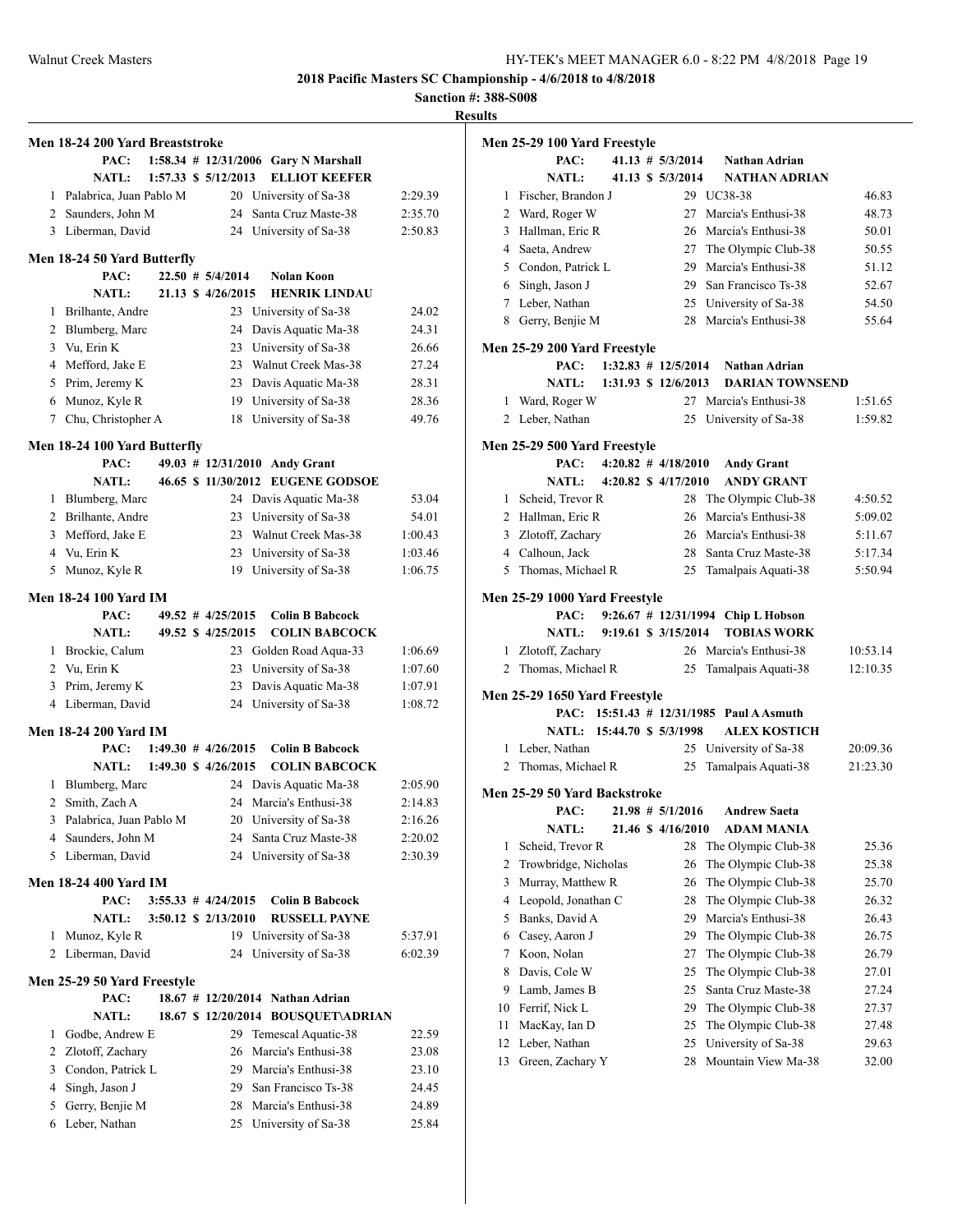**Sanction #: 388-S008**

|              | Men 25-29 100 Yard Backstroke   |  |                         |                                     |         |
|--------------|---------------------------------|--|-------------------------|-------------------------------------|---------|
|              | PAC:                            |  |                         | 48.50 # 4/30/2016 Andrew Saeta      |         |
|              | <b>NATL:</b>                    |  | 45.95 \$4/15/2010       | <b>ADAM MANIA</b>                   |         |
| $\mathbf{1}$ | Saeta, Andrew                   |  |                         | 27 The Olympic Club-38              | 55.04   |
|              | 2 Singh, Jason J                |  | 29                      | San Francisco Ts-38                 | 1:01.20 |
| 3            | Bumanlag, Mike                  |  | 25                      | American Canyon-38                  | 1:12.73 |
|              |                                 |  |                         |                                     |         |
|              | Men 25-29 200 Yard Backstroke   |  |                         |                                     |         |
|              | PAC:                            |  | $1:50.37$ # $4/25/2015$ | <b>Rob H Newell</b>                 |         |
|              | <b>NATL:</b>                    |  | 1:45.77 \$ 3/20/2016    | <b>DAVID RUSSELL</b>                |         |
| 1            | Zlotoff, Zachary                |  |                         | 26 Marcia's Enthusi-38              | 2:12.08 |
|              | 2 Thomas, Michael R             |  | 25                      | Tamalpais Aquati-38                 | 2:20.86 |
|              | Men 25-29 50 Yard Breaststroke  |  |                         |                                     |         |
|              | PAC:                            |  | $24.86$ # $4/30/2016$   | <b>Christopher Burck</b>            |         |
|              | <b>NATL:</b>                    |  | 23.87 \$ 5/21/2010      | <b>MARK GANGLOFF</b>                |         |
| 1            | Saeta, Andrew                   |  |                         | 27 The Olympic Club-38              | 28.36   |
|              | 2 Ward, Roger W                 |  | 27                      | Marcia's Enthusi-38                 | 28.50   |
|              | 3 Bumanlag, Mike                |  | 25                      | American Canyon-38                  | 31.77   |
|              | 4 Green, Zachary Y              |  |                         | 28 Mountain View Ma-38              | 33.31   |
|              | Men 25-29 100 Yard Breaststroke |  |                         |                                     |         |
|              | PAC:                            |  |                         | 52.68 # 12/19/2014 BJ Johnson       |         |
|              | <b>NATL:</b>                    |  | 51.57 \$ 4/25/2015      | <b>MARCUS TITUS</b>                 |         |
|              | 1 Fischer, Brandon J            |  |                         | 29 UC38-38                          | 53.20   |
|              | 2 Bumanlag, Mike                |  |                         | 25 American Canyon-38               | 1:10.72 |
|              | 3 Zlotoff, Zachary              |  |                         | 26 Marcia's Enthusi-38              | 1:11.41 |
|              | 4 Green, Zachary Y              |  |                         | 28 Mountain View Ma-38              | 1:12.98 |
| 5            | Barta, Paul J                   |  |                         | 25 UC38-38                          | 1:14.68 |
|              |                                 |  |                         |                                     |         |
|              | Men 25-29 200 Yard Breaststroke |  |                         |                                     |         |
|              | PAC:                            |  |                         | $1:53.04$ # $12/21/2013$ BJ Johnson |         |
|              | NATL:                           |  |                         | 1:53.04 \$ 12/21/2013 BJ JOHNSON    |         |
| 1            | Fischer, Brandon J              |  |                         | 29 UC38-38                          | 1:54.63 |
|              | 2 Leopold, Jonathan C           |  |                         | 28 The Olympic Club-38              | 2:12.49 |
|              | 3 Koon, Nolan                   |  |                         | 27 The Olympic Club-38              | 2:15.43 |
|              | 4 Thomas, Michael R             |  | 25                      | Tamalpais Aquati-38                 | 2:40.65 |
|              | 5 Barta, Paul J                 |  |                         | 25 UC38-38                          | 2:41.47 |
| 6            | Green, Zachary Y                |  | 28                      | Mountain View Ma-38                 | 2:44.22 |
|              | Men 25-29 50 Yard Butterfly     |  |                         |                                     |         |
|              | PAC:                            |  | $21.73 \# 5/4/2014$     | <b>William Copeland</b>             |         |
|              | <b>NATL:</b>                    |  | 21.11 \$ 11/30/2012     | <b>DAVIS TARWATER</b>               |         |
| 1            | Banks, David A                  |  |                         | 29 Marcia's Enthusi-38              | 24.59   |
| 2            | Ward, Roger W                   |  | 27                      | Marcia's Enthusi-38                 | 24.75   |
| 3            | Condon, Patrick L               |  |                         | 29 Marcia's Enthusi-38              | 25.06   |
|              | 4 Lamb, James B                 |  | 25                      | Santa Cruz Maste-38                 | 25.76   |
| 5            | Barta, Paul J                   |  | 25                      | UC38-38                             | 28.17   |
| 6            | Leber, Nathan                   |  | 25                      | University of Sa-38                 | 29.20   |
|              | Men 25-29 100 Yard Butterfly    |  |                         |                                     |         |
|              | PAC:                            |  | 48.06 # 4/29/2017       | Nathan Adrian                       |         |
|              | <b>NATL:</b>                    |  | 45.32 \$ 11/30/2012     | <b>DAVIS TARWATER</b>               |         |
| 1            | Fischer, Brandon J              |  |                         | 29 UC38-38                          | 49.67   |
| 2            | Scheid, Trevor R                |  | 28                      | The Olympic Club-38                 | 52.64   |
| 3            | Hallman, Eric R                 |  | 26                      | Marcia's Enthusi-38                 | 54.01   |
| 4            | Murray, Matthew R               |  | 26                      | The Olympic Club-38                 | 55.33   |
| 5            | Lamb, James B                   |  | 25                      | Santa Cruz Maste-38                 | 55.35   |
| 6            | Davis, Cole W                   |  | 25                      | The Olympic Club-38                 | 55.62   |
|              |                                 |  |                         |                                     |         |

| 7      | Ferrif, Nick L                 |  | 29                   | The Olympic Club-38                       | 57.06          |
|--------|--------------------------------|--|----------------------|-------------------------------------------|----------------|
| 8      | Trowbridge, Nicholas           |  | 26                   | The Olympic Club-38                       | 57.45          |
| 9      | MacKay, Ian D                  |  | 25                   | The Olympic Club-38                       | 57.75          |
| 10     | Casey, Aaron J                 |  | 29                   | The Olympic Club-38                       | 57.81          |
| 11     | Dunnigan, Sean                 |  | 27                   | Marcia's Enthusi-38                       | 58.81          |
|        |                                |  |                      |                                           |                |
|        | Men 25-29 200 Yard Butterfly   |  |                      |                                           |                |
|        | PAC:                           |  |                      | 1:47.62 # 12/31/2007 Erik L Scalise       |                |
|        | <b>NATL:</b>                   |  | 1:47.62 \$ 5/20/2007 | <b>ERIK SCALISE</b>                       |                |
| 1      | Hallman, Eric R                |  | 26                   | Marcia's Enthusi-38                       | 2:00.27        |
| 2      | Thomas, Michael R              |  | 25                   | Tamalpais Aquati-38                       | 2:20.40        |
|        | Men 25-29 100 Yard IM          |  |                      |                                           |                |
|        | PAC:                           |  | $48.99 \# 4/29/2017$ | Nathan Adrian                             |                |
|        | <b>NATL:</b>                   |  | 47.77 \$ 5/3/2014    | <b>DARIAN TOWNSEND</b>                    |                |
| 1      | Hallman, Eric R                |  | 26                   | Marcia's Enthusi-38                       | 57.15          |
| 2      | Singh, Jason J                 |  | 29                   | San Francisco Ts-38                       | 59.79          |
| 3      | Condon, Patrick L              |  | 29                   | Marcia's Enthusi-38                       | 1:00.30        |
| 4      | Zlotoff, Zachary               |  | 26                   | Marcia's Enthusi-38                       | 1:00.96        |
| 5      | Barta, Paul J                  |  |                      | 25 UC38-38                                | 1:05.45        |
| 6      | Bumanlag, Mike                 |  |                      | 25 American Canyon-38                     | 1:06.22        |
|        |                                |  | 28                   | Mountain View Ma-38                       |                |
| 7      | Green, Zachary Y               |  |                      |                                           | 1:09.60        |
|        | Men 25-29 200 Yard IM          |  |                      |                                           |                |
|        | PAC:                           |  |                      | 1:47.71 # 12/20/2014 Sean R Mahoney       |                |
|        | <b>NATL:</b>                   |  |                      | 1:41.79 \$ 12/21/2013 DARIAN TOWNSEND     |                |
| 1      | Fischer, Brandon J             |  |                      | 29 UC38-38                                | 1:51.85        |
| 2      | Ward, Roger W                  |  | 27                   | Marcia's Enthusi-38                       | 2:00.25        |
| 3      | Hallman, Eric R                |  | 26                   | Marcia's Enthusi-38                       | 2:02.74        |
| 4      | Zlotoff, Zachary               |  | 26                   | Marcia's Enthusi-38                       | 2:12.80        |
| 5      | Leber, Nathan                  |  | 25                   | University of Sa-38                       | 2:22.79        |
|        |                                |  |                      |                                           |                |
| 6      | Green, Zachary Y               |  | 28                   | Mountain View Ma-38                       | 2:37.02        |
|        |                                |  |                      |                                           |                |
|        | Men 25-29 400 Yard IM          |  |                      |                                           |                |
|        | PAC:                           |  |                      | 3:52.03 # 12/19/2014 Sean R Mahoney       |                |
|        | <b>NATL:</b>                   |  |                      | 3:41.85 \$12/20/2013 DARIAN TOWNSEND      |                |
| 1      | Ward, Roger W                  |  |                      | 27 Marcia's Enthusi-38                    | 4:26.42        |
| 2      | Thomas, Michael R              |  | 25                   | Tamalpais Aquati-38                       | 5:10.97        |
| 3      | Green, Zachary Y               |  | 28                   | Mountain View Ma-38                       | 5:45.92        |
|        | Men 30-34 50 Yard Freestyle    |  |                      |                                           |                |
|        | PAC: $19.33 \# 5/4/2014$       |  |                      | <b>Anthony L Ervin</b>                    |                |
|        | <b>NATL:</b>                   |  | 19.33 \$ 5/2/2014    | <b>ERVIN\ERVIN</b>                        |                |
| 1      | Iwamoto, Satori                |  | 31                   | Davis Aquatic Ma-38                       | 23.92          |
| 2      | Prill, Derek                   |  | 31                   | The Olympic Club-38                       | 25.16          |
| 3      | Pereira, Eduardo               |  | 32                   | Mountain View Ma-38                       | 25.50          |
| 4      | Magee, Andrew M                |  | 34                   | Marcia's Enthusi-38                       | 25.67          |
| 5      | Boyer, Kaleb D                 |  | 30                   | Walnut Creek Mas-38                       | 25.78          |
| 6      | Chester, Kevin C               |  | 34                   | American Canyon-38                        | 26.28          |
|        |                                |  |                      |                                           |                |
|        | Men 30-34 100 Yard Freestyle   |  |                      |                                           |                |
|        | PAC:                           |  | $43.18 \# 5/3/2014$  | <b>Anthony L Ervin</b>                    |                |
|        | <b>NATL:</b>                   |  | 42.75 \$ 12/21/2014  | <b>DARIAN TOWNSEND</b>                    |                |
| 1      | Rieniets, Dominic              |  | 30                   | University of Sa-38                       | 49.52          |
| 2      | Mendenhall, Kevin C            |  | 34                   | Walnut Creek Mas-38                       | 50.66          |
| 3      | Iwamoto, Satori                |  | 31                   | Davis Aquatic Ma-38                       | 53.26          |
| 4      | Boyer, Kaleb D                 |  | 30                   | Walnut Creek Mas-38                       | 55.00          |
| 5      | Monaghan, Ryan P               |  | 33                   | Marcia's Enthusi-38                       | 55.52          |
| 6<br>7 | Law, David<br>Pereira, Eduardo |  | 32<br>32             | Manatee Aquatic-38<br>Mountain View Ma-38 | 55.72<br>56.19 |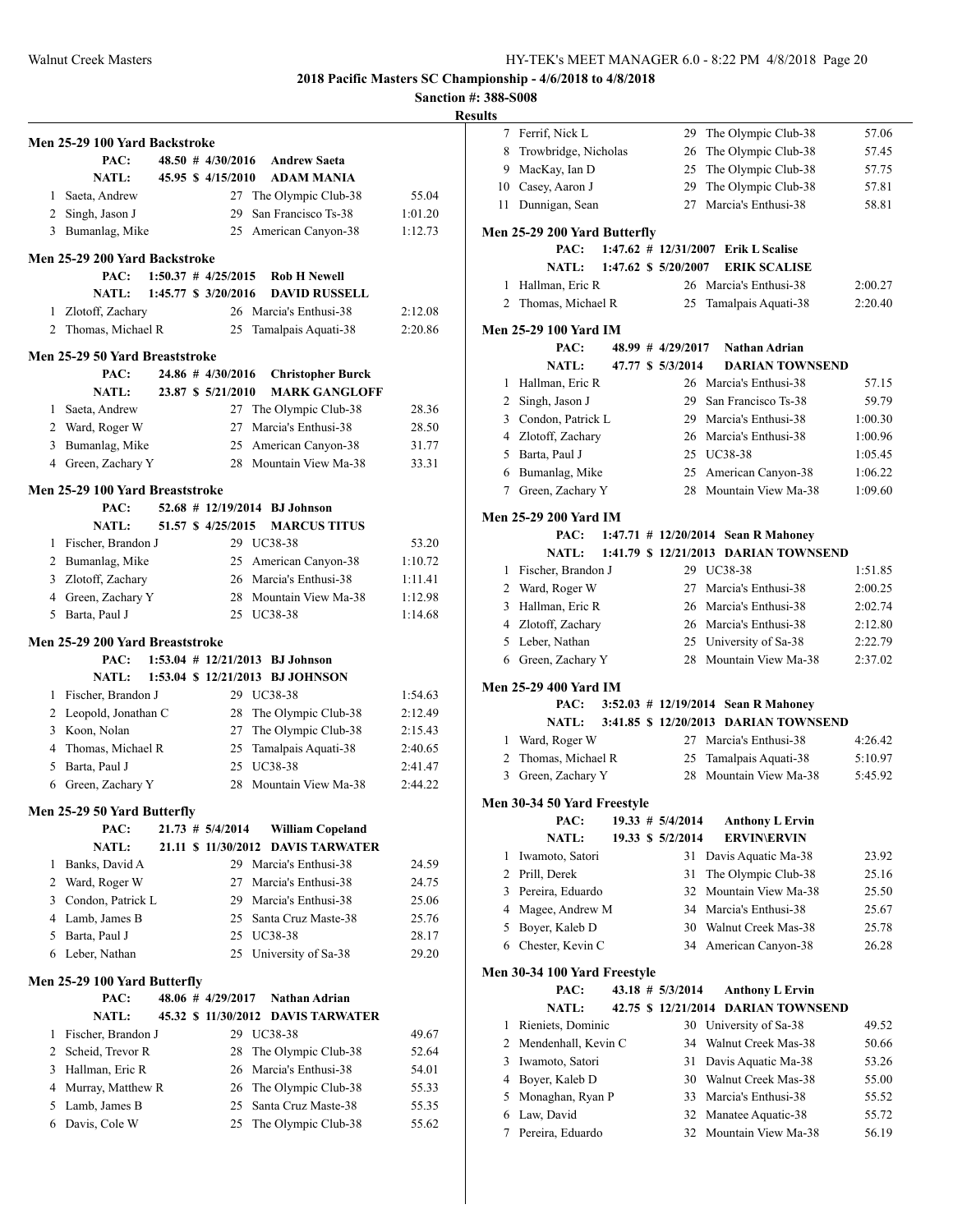**Sanction #: 388-S008**

|                | (Men 30-34 100 Yard Freestyle) |  |                                     |                                       |          |
|----------------|--------------------------------|--|-------------------------------------|---------------------------------------|----------|
|                | 8 Magee, Andrew M              |  |                                     | 34 Marcia's Enthusi-38                | 59.83    |
|                | Men 30-34 200 Yard Freestyle   |  |                                     |                                       |          |
|                | PAC:                           |  |                                     | 1:39.59 # 12/31/1997 Franz Mortensen  |          |
|                | <b>NATL:</b>                   |  |                                     | 1:34.00 \$ 12/19/2014 DARIAN TOWNSEND |          |
|                | 1 Mendenhall, Kevin C          |  |                                     | 34 Walnut Creek Mas-38                | 1:51.77  |
|                | 2 Iwamoto, Satori              |  |                                     | 31 Davis Aquatic Ma-38                | 1:56.12  |
|                | 3 Law, David                   |  |                                     | 32 Manatee Aquatic-38                 | 2:03.99  |
|                | Men 30-34 500 Yard Freestyle   |  |                                     |                                       |          |
|                | PAC:                           |  |                                     | 4:37.04 # 12/31/1997 Franz Mortensen  |          |
|                | <b>NATL:</b>                   |  | 4:29.49 \$ 2/25/1996                | <b>MATTHEW CETLINSKI</b>              |          |
|                | 1 Mendenhall, Kevin C          |  |                                     | 34 Walnut Creek Mas-38                | 4:58.27  |
|                | 2 Bausell, Jesse               |  |                                     | 34 Santa Cruz Maste-38                | 5:29.36  |
|                | 3 Monaghan, Ryan P             |  |                                     | 33 Marcia's Enthusi-38                | 5:34.02  |
|                | 4 Boyer, Kaleb D               |  |                                     | 30 Walnut Creek Mas-38                | 5:42.10  |
|                | 5 Law, David                   |  |                                     | 32 Manatee Aquatic-38                 | 5:45.00  |
|                | Men 30-34 1000 Yard Freestyle  |  |                                     |                                       |          |
|                | PAC:                           |  |                                     | 9:38.13 # 12/31/1991 Cameron D Reid   |          |
|                | NATL:                          |  | $9:26.93 \text{ s} \quad 3/23/2003$ | <b>JOSHUA WOODRUFF</b>                |          |
| 1              | Monaghan, Ryan P               |  |                                     | 33 Marcia's Enthusi-38                | 11:50.73 |
| 2              | Boyer, Kaleb D                 |  | 30                                  | Walnut Creek Mas-38                   | 12:07.07 |
|                | Men 30-34 50 Yard Backstroke   |  |                                     |                                       |          |
|                | PAC:                           |  | $23.10$ # $4/30/2017$               | <b>Matthew T Marshal</b>              |          |
|                | <b>NATL:</b>                   |  | 21.51 \$ 4/26/2015                  | <b>MATT GREVERS</b>                   |          |
|                | 1 Rieniets, Dominic            |  |                                     | 30 University of Sa-38                | 27.94    |
|                | 2 Boyer, Kaleb D               |  | 30                                  | Walnut Creek Mas-38                   | 30.62    |
|                | 3 King, Jonathan               |  |                                     | 32 Marcia's Enthusi-38                | 30.86    |
|                | Men 30-34 100 Yard Backstroke  |  |                                     |                                       |          |
|                | PAC:                           |  | 49.02 # 4/24/2015                   | <b>Anthony L Ervin</b>                |          |
|                | <b>NATL:</b>                   |  |                                     | 46.34 \$12/21/2013 ADAM MANIA         |          |
|                | 1 Iwamoto, Satori              |  | 31                                  | Davis Aquatic Ma-38                   | 1:01.76  |
|                | 2 Pereira, Eduardo             |  | 32                                  | Mountain View Ma-38                   | 1:05.12  |
|                | 3 Chester, Kevin C             |  |                                     | 34 American Canyon-38                 | 1:05.24  |
|                | 4 Magee, Andrew M              |  |                                     | 34 Marcia's Enthusi-38                | 1:11.60  |
|                | 5 Law, David                   |  | 32                                  | Manatee Aquatic-38                    | 1:13.37  |
|                | Men 30-34 200 Yard Backstroke  |  |                                     |                                       |          |
|                | PAC:                           |  |                                     | 1:48.04 # 12/31/2009 Erik L Scalise   |          |
|                | <b>NATL:</b>                   |  |                                     | 1:43.73 \$ 12/21/2014 ADAM MANIA      |          |
| 1              | Iwamoto, Satori                |  | 31                                  | Davis Aquatic Ma-38                   | 2:09.52  |
|                | 2 Gouvea, Arthur               |  | 30                                  | University of Sa-38                   | 2:12.16  |
| 3              | Pereira, Eduardo               |  | 32                                  | Mountain View Ma-38                   | 2:22.95  |
| $\overline{4}$ | Law, David                     |  | 32                                  | Manatee Aquatic-38                    | 2:44.62  |
|                | Men 30-34 50 Yard Breaststroke |  |                                     |                                       |          |
|                | PAC:                           |  | $25.78$ # $5/20/2007$               | <b>Jeff Commings</b>                  |          |
|                | <b>NATL:</b>                   |  | 24.35 \$ 4/24/2015                  | <b>MATT GREVERS</b>                   |          |
| 1              | Prill, Derek                   |  | 31                                  | The Olympic Club-38                   | 30.88    |
|                | 2 Ganiyev, Doston              |  | 30                                  | University of Sa-38                   | 31.57    |
| 3              | Mendenhall, Kevin C            |  |                                     | 34 Walnut Creek Mas-38                | 31.58    |
| $\overline{4}$ | Boyer, Kaleb D                 |  | 30                                  | Walnut Creek Mas-38                   | 34.52    |
| 5              | Magee, Andrew M                |  |                                     | 34 Marcia's Enthusi-38                | 39.20    |
|                |                                |  |                                     |                                       |          |

| 11 L J          |                                 |  |                       |                                       |         |
|-----------------|---------------------------------|--|-----------------------|---------------------------------------|---------|
|                 | Men 30-34 100 Yard Breaststroke |  |                       |                                       |         |
|                 | PAC:                            |  | 54.91 # 5/2/2014      | <b>Gary N Marshall</b>                |         |
|                 | NATL:                           |  | 53.44 \$ 4/29/2011    | <b>ED MOSES</b>                       |         |
| 1               | Gouvea, Arthur                  |  |                       | 30 University of Sa-38                | 1:06.54 |
|                 | 2 Ganiyev, Doston               |  |                       | 30 University of Sa-38                | 1:10.67 |
| 3               | Monaghan, Ryan P                |  | 33                    | Marcia's Enthusi-38                   | 1:14.17 |
|                 | 4 Gibbons, Kevin Y              |  | 33                    | Marcia's Enthusi-38                   | 1:24.86 |
|                 | Men 30-34 200 Yard Breaststroke |  |                       |                                       |         |
|                 | PAC:                            |  | $2:00.02 \# 5/3/2014$ | <b>Gary N Marshall</b>                |         |
|                 | NATL:                           |  | 1:56.02 \$ 5/1/2011   | <b>ED MOSES</b>                       |         |
| 1               | Ganiyev, Doston                 |  |                       | 30 University of Sa-38                | 2:37.39 |
|                 | 2 Monaghan, Ryan P              |  | 33                    | Marcia's Enthusi-38                   | 2:39.28 |
| 3               | Gibbons, Kevin Y                |  | 33                    | Marcia's Enthusi-38                   | 3:03.70 |
|                 | Men 30-34 50 Yard Butterfly     |  |                       |                                       |         |
|                 | PAC:                            |  | 21.90 # 4/28/2017     | <b>Matthew T Marshal</b>              |         |
|                 | <b>NATL:</b>                    |  | 21.11 \$ 4/26/2015    | <b>MATT GREVERS</b>                   |         |
| 1               | Rieniets, Dominic               |  |                       | 30 University of Sa-38                | 24.08   |
|                 | 2 Gouvea, Arthur                |  | 30                    | University of Sa-38                   | 25.32   |
|                 | 3 Pereira, Eduardo              |  | 32                    | Mountain View Ma-38                   | 26.24   |
|                 | 4 Mendenhall, Kevin C           |  |                       | 34 Walnut Creek Mas-38                | 26.32   |
|                 | 5 King, Jonathan                |  |                       | 32 Marcia's Enthusi-38                | 26.60   |
|                 | 6 Ganiyev, Doston               |  |                       | 30 University of Sa-38                | 27.67   |
| 7               | Monaghan, Ryan P                |  | 33                    | Marcia's Enthusi-38                   | 27.69   |
| 8               | Ranahan, Darin D                |  |                       | 34 Marcia's Enthusi-38                | 35.84   |
|                 |                                 |  |                       |                                       |         |
|                 | Men 30-34 100 Yard Butterfly    |  |                       |                                       |         |
|                 | PAC:                            |  | $49.03$ # $4/29/2017$ | <b>Matthew T Marshal</b>              |         |
|                 | <b>NATL:</b>                    |  |                       | 47.28 \$12/20/2013 ADAM MANIA         |         |
| 1               | Wang, Jackson Z                 |  | 30                    | The Olympic Club-38                   | 52.73   |
|                 | 2 Rieniets, Dominic             |  | 30                    | University of Sa-38                   | 53.78   |
|                 | 3 Mendenhall, Kevin C           |  | 34                    | Walnut Creek Mas-38                   | 58.61   |
|                 | 4 Iwamoto, Satori               |  | 31                    | Davis Aquatic Ma-38                   | 59.49   |
|                 | 5 Pereira, Eduardo              |  |                       | 32 Mountain View Ma-38                | 1:02.03 |
| 6               | Ganiyev, Doston                 |  |                       | 30 University of Sa-38                | 1:02.08 |
| $7\phantom{.0}$ | Law, David                      |  |                       | 32 Manatee Aquatic-38                 | 1:05.00 |
|                 | Men 30-34 100 Yard IM           |  |                       |                                       |         |
|                 | PAC:                            |  | $49.23$ # $4/25/2015$ | <b>Anthony L Ervin</b>                |         |
|                 | <b>NATL:</b>                    |  | 47.71 \$ 4/29/2017    | <b>RYAN LOCHTE</b>                    |         |
| 1               | Gouvea, Arthur                  |  | 30                    | University of Sa-38                   | 58.26   |
| 2               | Prill, Derek                    |  | 31                    | The Olympic Club-38                   | 1:01.40 |
| 3               | Pereira, Eduardo                |  | 32                    | Mountain View Ma-38                   | 1:03.27 |
| 4               | Monaghan, Ryan P                |  | 33                    | Marcia's Enthusi-38                   | 1:05.15 |
| 5               | Ganiyev, Doston                 |  | 30                    | University of Sa-38                   | 1:05.64 |
| *6              | Boyer, Kaleb D                  |  | 30                    | Walnut Creek Mas-38                   | 1:06.11 |
| *6              | Law, David                      |  | 32                    | Manatee Aquatic-38                    | 1:06.11 |
| 8               | Chester, Kevin C                |  | 34                    | American Canyon-38                    | 1:07.17 |
| 9               | Gibbons, Kevin Y                |  | 33                    | Marcia's Enthusi-38                   | 1:24.19 |
|                 | Men 30-34 200 Yard IM           |  |                       |                                       |         |
|                 | PAC:                            |  |                       | 1:48.48 # 12/31/2009 Erik L Scalise   |         |
|                 | <b>NATL:</b>                    |  |                       | 1:42.03 \$ 12/20/2014 DARIAN TOWNSEND |         |
| 1               | Bausell, Jesse                  |  | 34                    | Santa Cruz Maste-38                   | 2:17.31 |
| 2               | Ganiyev, Doston                 |  | 30                    | University of Sa-38                   | 2:26.90 |
| $\overline{3}$  | Gibbons, Kevin Y                |  | 33                    | Marcia's Enthusi-38                   | 3:09.62 |
|                 |                                 |  |                       |                                       |         |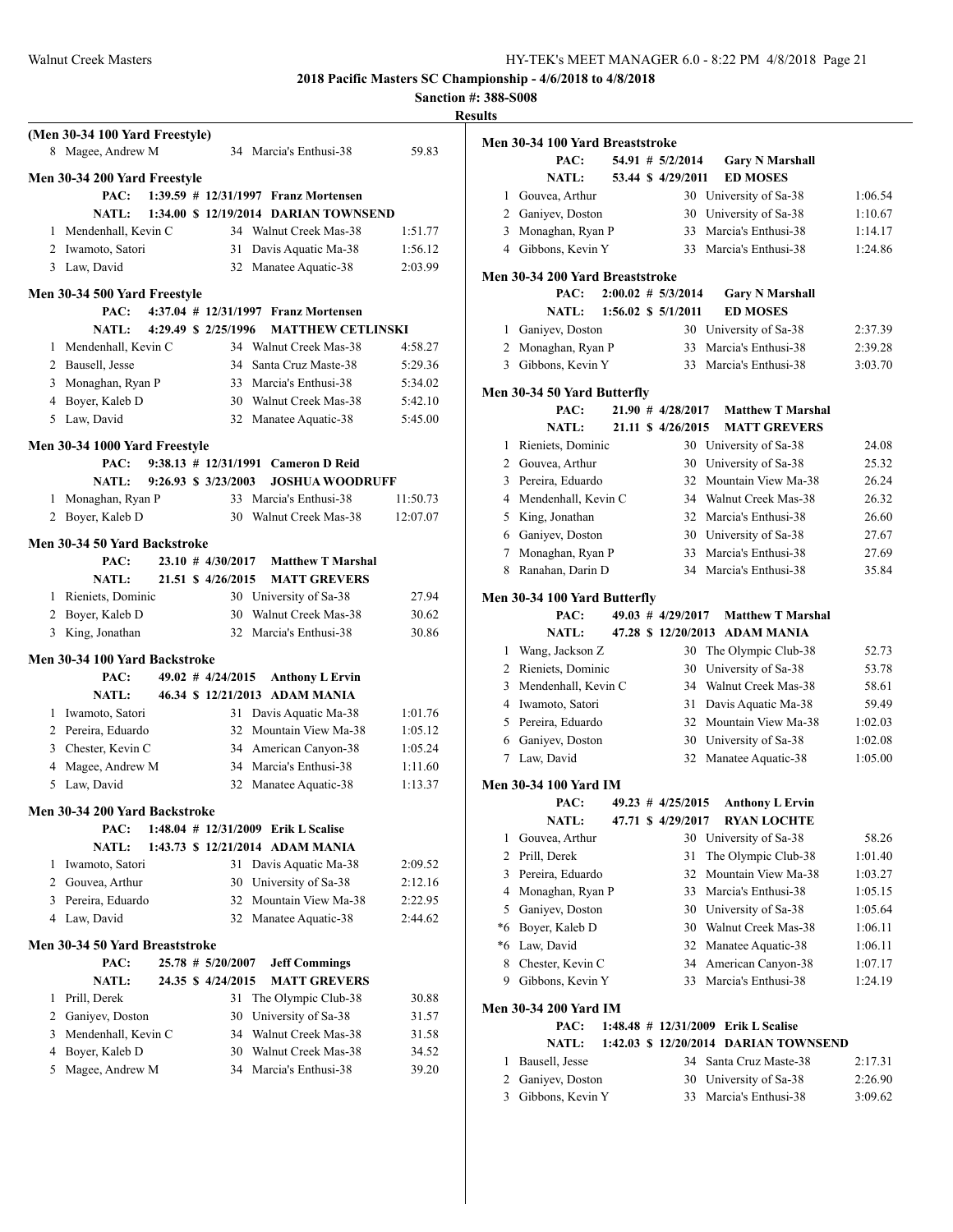# **Sanction #: 388-S008**

|          | Men 30-34 400 Yard IM                   |  |                      |        |                                                  |                    |
|----------|-----------------------------------------|--|----------------------|--------|--------------------------------------------------|--------------------|
|          | PAC:                                    |  |                      |        | 3:54.11 # 12/31/2009 Erik L Scalise              |                    |
|          | <b>NATL:</b>                            |  |                      |        | 3:40.98 \$ 12/19/2014 DARIAN TOWNSEND            |                    |
| 1        | Iwamoto, Satori                         |  |                      |        | 31 Davis Aquatic Ma-38                           | 4:48.57            |
|          | Men 35-39 50 Yard Freestyle             |  |                      |        |                                                  |                    |
|          | PAC:                                    |  |                      |        | 20.81 # 12/31/2009 Lee G Wanie                   |                    |
|          | <b>NATL:</b>                            |  | 20.14 \$ 5/4/2008    |        | <b>JOSH DAVIS</b>                                |                    |
| 1        | Nonaka, Andy J                          |  | 38                   |        | Walnut Creek Mas-38                              | 23.61              |
| 2        | Fuzellier, Matthieu                     |  |                      |        | 38 University of Sa-38                           | 23.64              |
| 3        | Samotyj, John                           |  |                      |        | 37 University of Sa-38                           | 24.21              |
| 4        | Carroll, Duncan R                       |  |                      |        | 36 Marcia's Enthusi-38                           | 24.31              |
| 5        | Dunlap, Ryan                            |  |                      |        | 35 Manatee Aquatic-38                            | 24.77              |
| 6        | Clingan, Christopher S                  |  |                      |        | 36 Walnut Creek Mas-38                           | 25.88              |
| 7        | Ramirez, Brent                          |  |                      |        | 37 Marcia's Enthusi-38                           | 26.40              |
| 8        | Clingan, Jonathan M                     |  |                      |        | 36 UC38-38                                       | 26.63              |
| 9        | Waterson, Kevin                         |  |                      |        | 38 Davis Aquatic Ma-38                           | 27.47              |
| 10       | Gonzales, Victor                        |  |                      |        | 38 Marcia's Enthusi-38                           | 28.78              |
| 11       | Bucy, John S                            |  |                      |        | 39 University of Sa-38                           | 29.96              |
| 12       | Efe, Mark J                             |  |                      |        | 35 American Canyon-38                            | 30.76              |
| 13       | Perrone, Paul J                         |  | 35                   |        | Club Hot Tub-38                                  | 34.71              |
| 14       | Wang, Hai H                             |  | 38                   |        | Albany Armada Aq-38                              | 47.18              |
|          |                                         |  |                      |        |                                                  |                    |
|          | Men 35-39 100 Yard Freestyle<br>PAC:    |  | $45.61$ # $4/9/2017$ |        |                                                  |                    |
|          | <b>NATL:</b>                            |  | 44.24 \$4/20/2009    |        | <b>Tamas Kerekjarto</b><br><b>VLAD PYSHNENKO</b> |                    |
|          | 2 Song, James C                         |  |                      |        | 35 Marcia's Enthusi-38                           | 59.77              |
|          |                                         |  |                      |        |                                                  |                    |
|          | Men 35-39 100 Yard Freestyle            |  |                      |        |                                                  |                    |
|          | PAC:                                    |  | $45.61$ # $4/9/2017$ |        | <b>Tamas Kerekjarto</b>                          |                    |
|          | <b>NATL:</b>                            |  | 44.24 \$ 4/20/2009   |        | VLAD PYSHNENKO                                   |                    |
| 1        | Samotyj, John                           |  | 37                   |        | University of Sa-38                              | 49.89              |
| 2        | Dunlap, Ryan                            |  | 35                   |        | Manatee Aquatic-38                               | 53.18              |
| 3        | Carroll, Duncan R                       |  |                      |        | 36 Marcia's Enthusi-38                           | 53.73              |
|          | 4 Lemke, Zebron J                       |  | 37 UN-3              |        |                                                  | 54.44              |
| 5        | Winfield, Matthew                       |  | 37                   |        | San Francisco Ts-38                              | 55.60              |
| 6<br>7   | Clingan, Christopher S<br>Song, James C |  |                      |        | 36 Walnut Creek Mas-38<br>35 Marcia's Enthusi-38 | 58.96              |
|          |                                         |  |                      |        |                                                  | 1:01.35            |
| 8        | Ramirez, Brent                          |  |                      |        | 37 Marcia's Enthusi-38<br>36 UC38-38             | 1:01.54            |
|          | 9 Clingan, Jonathan M<br>Bucy, John S   |  |                      |        |                                                  | 1:01.68            |
| 10       |                                         |  |                      |        | 39 University of Sa-38<br>38 Marcia's Enthusi-38 | 1:06.33            |
| 11       | Gonzales, Victor<br>Efe, Mark J         |  |                      |        |                                                  | 1:06.62            |
| 12<br>13 | Perrone, Paul J                         |  | 35                   |        | 35 American Canyon-38<br>Club Hot Tub-38         | 1:09.72<br>1:18.17 |
|          |                                         |  |                      |        |                                                  |                    |
|          | Men 35-39 200 Yard Freestyle            |  |                      |        |                                                  |                    |
|          | PAC:                                    |  | 1:41.20 # 12/31/1999 |        | <b>Franz Mortensen</b>                           |                    |
|          | <b>NATL:</b>                            |  | 1:36.56 \$ 5/4/2008  |        | <b>JOSH DAVIS</b>                                |                    |
| 1        | Samotyj, John                           |  | 37                   |        | University of Sa-38                              | 1:55.06            |
| 2        | Dunlap, Ryan                            |  | 35                   |        | Manatee Aquatic-38                               | 1:58.63            |
| 3<br>4   | Roper, Matt                             |  | 37                   |        | Davis Aquatic Ma-38<br>Marcia's Enthusi-38       | 2:04.71            |
|          | Gonzales, Victor                        |  | 38                   |        |                                                  | 2:31.23            |
|          | Men 35-39 500 Yard Freestyle            |  |                      |        |                                                  |                    |
|          | PAC:                                    |  |                      |        | 4:36.80 # 12/31/1999 Franz Mortensen             |                    |
|          | <b>NATL:</b>                            |  | 4:33.97 \$ 5/17/2002 |        | <b>RONALD KARNAUGH</b>                           |                    |
| 1        | Nonaka, Andy J                          |  | 38                   |        | Walnut Creek Mas-38                              | 4:58.18            |
| 2        | Lemke, Zebron J                         |  | 37                   | $UN-3$ |                                                  | 5:12.28            |
| 3        | Halliday, Derek J                       |  | 36                   |        | Temescal Aquatic-38                              | 5:21.20            |

| 4<br>Roper, Matt<br>37<br>5<br>Dunlap, Ryan<br>35<br>6<br>Ford, Jesse D<br>35<br>7<br>Tofanelli, Chris J<br>Gonzales, Victor<br>8<br>38<br>9<br>Ramirez, Brent<br>37<br>10<br>Perrone, Paul J<br>35<br>9:41.12 # 12/31/1999 Franz Mortensen<br>PAC:<br>$9:27.97$ \$ $5/20/2010$<br><b>NATL:</b><br>Nonaka, Andy J<br>1<br>2<br>Lemke, Zebron J<br>37<br>$UN-3$<br>Roper, Matt<br>3<br>37<br>4<br>Song, James C<br>35<br>Tofanelli, Chris J<br>5<br>Perrone, Paul J<br>6<br>35<br>PAC: 16:34.36 # 12/31/1991 Tim Harvey<br>NATL: 15:53.88 \$ 5/18/2003<br>37 UN-3<br>Lemke, Zebron J<br>1<br>Tofanelli, Chris J<br>2<br>36<br>3<br>Gonzales, Victor<br>38<br>PAC:<br>$24.58$ # $5/20/2007$<br><b>NATL:</b><br>22.62 \$ 4/29/2017<br>Marshall, Matthew T<br>35<br>1<br>2<br>Wang, Timothy J<br>35<br>Ignatov, Alex<br>36<br>3<br>4 Carroll, Duncan R<br>36<br>5 Waterson, Kevin<br>38<br>PAC:<br>$51.81$ # $12/31/2002$<br>47.86 \$4/30/2017<br><b>NATL:</b><br>Fuzellier, Matthieu<br>38<br>1<br>2<br>Roper, Matt<br>37<br>3<br>Carroll, Duncan R<br>Ford, Jesse D<br>4<br>5<br>Waterson, Kevin<br>38<br>Clingan, Jonathan M<br><b>UC38-38</b><br>6<br>36<br>$1:54.18$ # $5/2/2014$<br>PAC:<br>1:47.72 \$ 5/4/2008<br><b>NATL:</b><br>Roper, Matt<br>37<br>1<br>2<br>Ford, Jesse D<br>35<br>Waterson, Kevin<br>3<br>38 | Davis Aquatic Ma-38<br>5:25.59<br>Manatee Aquatic-38<br>5:34.08<br>Cal Maritime Aca-38<br>5:42.86<br>36 Club Hot Tub-38<br>6:24.43<br>Marcia's Enthusi-38<br>6:43.62<br>Marcia's Enthusi-38<br>7:01.68<br>Club Hot Tub-38<br>8:47.55<br><b>ERIC CHRISTENSEN</b><br>38 Walnut Creek Mas-38<br>10:22.17<br>10:45.58<br>Davis Aquatic Ma-38<br>11:22.18<br>Marcia's Enthusi-38<br>13:10.68<br>36 Club Hot Tub-38<br>13:19.53<br>Club Hot Tub-38<br>18:46.16<br><b>JEFF ERWIN</b><br>18:03.98<br>Club Hot Tub-38<br>22:31.14 |
|-----------------------------------------------------------------------------------------------------------------------------------------------------------------------------------------------------------------------------------------------------------------------------------------------------------------------------------------------------------------------------------------------------------------------------------------------------------------------------------------------------------------------------------------------------------------------------------------------------------------------------------------------------------------------------------------------------------------------------------------------------------------------------------------------------------------------------------------------------------------------------------------------------------------------------------------------------------------------------------------------------------------------------------------------------------------------------------------------------------------------------------------------------------------------------------------------------------------------------------------------------------------------------------------------------------------------|--------------------------------------------------------------------------------------------------------------------------------------------------------------------------------------------------------------------------------------------------------------------------------------------------------------------------------------------------------------------------------------------------------------------------------------------------------------------------------------------------------------------------|
|                                                                                                                                                                                                                                                                                                                                                                                                                                                                                                                                                                                                                                                                                                                                                                                                                                                                                                                                                                                                                                                                                                                                                                                                                                                                                                                       |                                                                                                                                                                                                                                                                                                                                                                                                                                                                                                                          |
|                                                                                                                                                                                                                                                                                                                                                                                                                                                                                                                                                                                                                                                                                                                                                                                                                                                                                                                                                                                                                                                                                                                                                                                                                                                                                                                       |                                                                                                                                                                                                                                                                                                                                                                                                                                                                                                                          |
|                                                                                                                                                                                                                                                                                                                                                                                                                                                                                                                                                                                                                                                                                                                                                                                                                                                                                                                                                                                                                                                                                                                                                                                                                                                                                                                       |                                                                                                                                                                                                                                                                                                                                                                                                                                                                                                                          |
|                                                                                                                                                                                                                                                                                                                                                                                                                                                                                                                                                                                                                                                                                                                                                                                                                                                                                                                                                                                                                                                                                                                                                                                                                                                                                                                       |                                                                                                                                                                                                                                                                                                                                                                                                                                                                                                                          |
| Men 35-39 1000 Yard Freestyle<br>Men 35-39 1650 Yard Freestyle<br>Men 35-39 50 Yard Backstroke<br>Men 35-39 100 Yard Backstroke<br>Men 35-39 200 Yard Backstroke<br>Men 35-39 50 Yard Breaststroke                                                                                                                                                                                                                                                                                                                                                                                                                                                                                                                                                                                                                                                                                                                                                                                                                                                                                                                                                                                                                                                                                                                    |                                                                                                                                                                                                                                                                                                                                                                                                                                                                                                                          |
|                                                                                                                                                                                                                                                                                                                                                                                                                                                                                                                                                                                                                                                                                                                                                                                                                                                                                                                                                                                                                                                                                                                                                                                                                                                                                                                       |                                                                                                                                                                                                                                                                                                                                                                                                                                                                                                                          |
|                                                                                                                                                                                                                                                                                                                                                                                                                                                                                                                                                                                                                                                                                                                                                                                                                                                                                                                                                                                                                                                                                                                                                                                                                                                                                                                       |                                                                                                                                                                                                                                                                                                                                                                                                                                                                                                                          |
|                                                                                                                                                                                                                                                                                                                                                                                                                                                                                                                                                                                                                                                                                                                                                                                                                                                                                                                                                                                                                                                                                                                                                                                                                                                                                                                       |                                                                                                                                                                                                                                                                                                                                                                                                                                                                                                                          |
|                                                                                                                                                                                                                                                                                                                                                                                                                                                                                                                                                                                                                                                                                                                                                                                                                                                                                                                                                                                                                                                                                                                                                                                                                                                                                                                       |                                                                                                                                                                                                                                                                                                                                                                                                                                                                                                                          |
|                                                                                                                                                                                                                                                                                                                                                                                                                                                                                                                                                                                                                                                                                                                                                                                                                                                                                                                                                                                                                                                                                                                                                                                                                                                                                                                       |                                                                                                                                                                                                                                                                                                                                                                                                                                                                                                                          |
|                                                                                                                                                                                                                                                                                                                                                                                                                                                                                                                                                                                                                                                                                                                                                                                                                                                                                                                                                                                                                                                                                                                                                                                                                                                                                                                       |                                                                                                                                                                                                                                                                                                                                                                                                                                                                                                                          |
|                                                                                                                                                                                                                                                                                                                                                                                                                                                                                                                                                                                                                                                                                                                                                                                                                                                                                                                                                                                                                                                                                                                                                                                                                                                                                                                       |                                                                                                                                                                                                                                                                                                                                                                                                                                                                                                                          |
|                                                                                                                                                                                                                                                                                                                                                                                                                                                                                                                                                                                                                                                                                                                                                                                                                                                                                                                                                                                                                                                                                                                                                                                                                                                                                                                       |                                                                                                                                                                                                                                                                                                                                                                                                                                                                                                                          |
|                                                                                                                                                                                                                                                                                                                                                                                                                                                                                                                                                                                                                                                                                                                                                                                                                                                                                                                                                                                                                                                                                                                                                                                                                                                                                                                       |                                                                                                                                                                                                                                                                                                                                                                                                                                                                                                                          |
|                                                                                                                                                                                                                                                                                                                                                                                                                                                                                                                                                                                                                                                                                                                                                                                                                                                                                                                                                                                                                                                                                                                                                                                                                                                                                                                       |                                                                                                                                                                                                                                                                                                                                                                                                                                                                                                                          |
|                                                                                                                                                                                                                                                                                                                                                                                                                                                                                                                                                                                                                                                                                                                                                                                                                                                                                                                                                                                                                                                                                                                                                                                                                                                                                                                       |                                                                                                                                                                                                                                                                                                                                                                                                                                                                                                                          |
|                                                                                                                                                                                                                                                                                                                                                                                                                                                                                                                                                                                                                                                                                                                                                                                                                                                                                                                                                                                                                                                                                                                                                                                                                                                                                                                       |                                                                                                                                                                                                                                                                                                                                                                                                                                                                                                                          |
|                                                                                                                                                                                                                                                                                                                                                                                                                                                                                                                                                                                                                                                                                                                                                                                                                                                                                                                                                                                                                                                                                                                                                                                                                                                                                                                       |                                                                                                                                                                                                                                                                                                                                                                                                                                                                                                                          |
|                                                                                                                                                                                                                                                                                                                                                                                                                                                                                                                                                                                                                                                                                                                                                                                                                                                                                                                                                                                                                                                                                                                                                                                                                                                                                                                       |                                                                                                                                                                                                                                                                                                                                                                                                                                                                                                                          |
|                                                                                                                                                                                                                                                                                                                                                                                                                                                                                                                                                                                                                                                                                                                                                                                                                                                                                                                                                                                                                                                                                                                                                                                                                                                                                                                       |                                                                                                                                                                                                                                                                                                                                                                                                                                                                                                                          |
|                                                                                                                                                                                                                                                                                                                                                                                                                                                                                                                                                                                                                                                                                                                                                                                                                                                                                                                                                                                                                                                                                                                                                                                                                                                                                                                       |                                                                                                                                                                                                                                                                                                                                                                                                                                                                                                                          |
|                                                                                                                                                                                                                                                                                                                                                                                                                                                                                                                                                                                                                                                                                                                                                                                                                                                                                                                                                                                                                                                                                                                                                                                                                                                                                                                       | Marcia's Enthusi-38<br>23:39.90                                                                                                                                                                                                                                                                                                                                                                                                                                                                                          |
|                                                                                                                                                                                                                                                                                                                                                                                                                                                                                                                                                                                                                                                                                                                                                                                                                                                                                                                                                                                                                                                                                                                                                                                                                                                                                                                       |                                                                                                                                                                                                                                                                                                                                                                                                                                                                                                                          |
|                                                                                                                                                                                                                                                                                                                                                                                                                                                                                                                                                                                                                                                                                                                                                                                                                                                                                                                                                                                                                                                                                                                                                                                                                                                                                                                       | <b>Lance Bohlman</b>                                                                                                                                                                                                                                                                                                                                                                                                                                                                                                     |
|                                                                                                                                                                                                                                                                                                                                                                                                                                                                                                                                                                                                                                                                                                                                                                                                                                                                                                                                                                                                                                                                                                                                                                                                                                                                                                                       | <b>JEFF NATALIZIO</b>                                                                                                                                                                                                                                                                                                                                                                                                                                                                                                    |
|                                                                                                                                                                                                                                                                                                                                                                                                                                                                                                                                                                                                                                                                                                                                                                                                                                                                                                                                                                                                                                                                                                                                                                                                                                                                                                                       | The Olympic Club-38<br>23.39#                                                                                                                                                                                                                                                                                                                                                                                                                                                                                            |
|                                                                                                                                                                                                                                                                                                                                                                                                                                                                                                                                                                                                                                                                                                                                                                                                                                                                                                                                                                                                                                                                                                                                                                                                                                                                                                                       | The Olympic Club-38<br>26.03                                                                                                                                                                                                                                                                                                                                                                                                                                                                                             |
|                                                                                                                                                                                                                                                                                                                                                                                                                                                                                                                                                                                                                                                                                                                                                                                                                                                                                                                                                                                                                                                                                                                                                                                                                                                                                                                       | Temescal Aquatic-38<br>27.83                                                                                                                                                                                                                                                                                                                                                                                                                                                                                             |
|                                                                                                                                                                                                                                                                                                                                                                                                                                                                                                                                                                                                                                                                                                                                                                                                                                                                                                                                                                                                                                                                                                                                                                                                                                                                                                                       | Marcia's Enthusi-38<br>28.81                                                                                                                                                                                                                                                                                                                                                                                                                                                                                             |
|                                                                                                                                                                                                                                                                                                                                                                                                                                                                                                                                                                                                                                                                                                                                                                                                                                                                                                                                                                                                                                                                                                                                                                                                                                                                                                                       | Davis Aquatic Ma-38<br>32.03                                                                                                                                                                                                                                                                                                                                                                                                                                                                                             |
|                                                                                                                                                                                                                                                                                                                                                                                                                                                                                                                                                                                                                                                                                                                                                                                                                                                                                                                                                                                                                                                                                                                                                                                                                                                                                                                       |                                                                                                                                                                                                                                                                                                                                                                                                                                                                                                                          |
|                                                                                                                                                                                                                                                                                                                                                                                                                                                                                                                                                                                                                                                                                                                                                                                                                                                                                                                                                                                                                                                                                                                                                                                                                                                                                                                       | <b>John Keppeler</b>                                                                                                                                                                                                                                                                                                                                                                                                                                                                                                     |
|                                                                                                                                                                                                                                                                                                                                                                                                                                                                                                                                                                                                                                                                                                                                                                                                                                                                                                                                                                                                                                                                                                                                                                                                                                                                                                                       | <b>JEFF NATALIZIO</b>                                                                                                                                                                                                                                                                                                                                                                                                                                                                                                    |
|                                                                                                                                                                                                                                                                                                                                                                                                                                                                                                                                                                                                                                                                                                                                                                                                                                                                                                                                                                                                                                                                                                                                                                                                                                                                                                                       | University of Sa-38<br>57.33                                                                                                                                                                                                                                                                                                                                                                                                                                                                                             |
|                                                                                                                                                                                                                                                                                                                                                                                                                                                                                                                                                                                                                                                                                                                                                                                                                                                                                                                                                                                                                                                                                                                                                                                                                                                                                                                       | Davis Aquatic Ma-38<br>1:00.28                                                                                                                                                                                                                                                                                                                                                                                                                                                                                           |
|                                                                                                                                                                                                                                                                                                                                                                                                                                                                                                                                                                                                                                                                                                                                                                                                                                                                                                                                                                                                                                                                                                                                                                                                                                                                                                                       | 36 Marcia's Enthusi-38<br>1:01.54                                                                                                                                                                                                                                                                                                                                                                                                                                                                                        |
|                                                                                                                                                                                                                                                                                                                                                                                                                                                                                                                                                                                                                                                                                                                                                                                                                                                                                                                                                                                                                                                                                                                                                                                                                                                                                                                       | 35 Cal Maritime Aca-38<br>1:02.40                                                                                                                                                                                                                                                                                                                                                                                                                                                                                        |
|                                                                                                                                                                                                                                                                                                                                                                                                                                                                                                                                                                                                                                                                                                                                                                                                                                                                                                                                                                                                                                                                                                                                                                                                                                                                                                                       | Davis Aquatic Ma-38<br>1:10.37                                                                                                                                                                                                                                                                                                                                                                                                                                                                                           |
|                                                                                                                                                                                                                                                                                                                                                                                                                                                                                                                                                                                                                                                                                                                                                                                                                                                                                                                                                                                                                                                                                                                                                                                                                                                                                                                       | 1:12.98                                                                                                                                                                                                                                                                                                                                                                                                                                                                                                                  |
|                                                                                                                                                                                                                                                                                                                                                                                                                                                                                                                                                                                                                                                                                                                                                                                                                                                                                                                                                                                                                                                                                                                                                                                                                                                                                                                       |                                                                                                                                                                                                                                                                                                                                                                                                                                                                                                                          |
|                                                                                                                                                                                                                                                                                                                                                                                                                                                                                                                                                                                                                                                                                                                                                                                                                                                                                                                                                                                                                                                                                                                                                                                                                                                                                                                       | <b>Erik L Scalise</b>                                                                                                                                                                                                                                                                                                                                                                                                                                                                                                    |
|                                                                                                                                                                                                                                                                                                                                                                                                                                                                                                                                                                                                                                                                                                                                                                                                                                                                                                                                                                                                                                                                                                                                                                                                                                                                                                                       | <b>JOSH DAVIS</b>                                                                                                                                                                                                                                                                                                                                                                                                                                                                                                        |
|                                                                                                                                                                                                                                                                                                                                                                                                                                                                                                                                                                                                                                                                                                                                                                                                                                                                                                                                                                                                                                                                                                                                                                                                                                                                                                                       | Davis Aquatic Ma-38<br>2:10.37                                                                                                                                                                                                                                                                                                                                                                                                                                                                                           |
|                                                                                                                                                                                                                                                                                                                                                                                                                                                                                                                                                                                                                                                                                                                                                                                                                                                                                                                                                                                                                                                                                                                                                                                                                                                                                                                       | Cal Maritime Aca-38<br>2:17.92                                                                                                                                                                                                                                                                                                                                                                                                                                                                                           |
|                                                                                                                                                                                                                                                                                                                                                                                                                                                                                                                                                                                                                                                                                                                                                                                                                                                                                                                                                                                                                                                                                                                                                                                                                                                                                                                       | Davis Aquatic Ma-38<br>2:31.63                                                                                                                                                                                                                                                                                                                                                                                                                                                                                           |
|                                                                                                                                                                                                                                                                                                                                                                                                                                                                                                                                                                                                                                                                                                                                                                                                                                                                                                                                                                                                                                                                                                                                                                                                                                                                                                                       |                                                                                                                                                                                                                                                                                                                                                                                                                                                                                                                          |
| PAC:<br>26.99 # 12/31/2000 Brian P Scottolin                                                                                                                                                                                                                                                                                                                                                                                                                                                                                                                                                                                                                                                                                                                                                                                                                                                                                                                                                                                                                                                                                                                                                                                                                                                                          |                                                                                                                                                                                                                                                                                                                                                                                                                                                                                                                          |
| <b>NATL:</b><br>25.35 \$ 5/21/2010                                                                                                                                                                                                                                                                                                                                                                                                                                                                                                                                                                                                                                                                                                                                                                                                                                                                                                                                                                                                                                                                                                                                                                                                                                                                                    | <b>STEVE WEST</b>                                                                                                                                                                                                                                                                                                                                                                                                                                                                                                        |
| 1<br>Ignatov, Alex<br>36                                                                                                                                                                                                                                                                                                                                                                                                                                                                                                                                                                                                                                                                                                                                                                                                                                                                                                                                                                                                                                                                                                                                                                                                                                                                                              | Temescal Aquatic-38<br>29.33                                                                                                                                                                                                                                                                                                                                                                                                                                                                                             |
| $\overline{2}$<br>Winfield, Matthew<br>37                                                                                                                                                                                                                                                                                                                                                                                                                                                                                                                                                                                                                                                                                                                                                                                                                                                                                                                                                                                                                                                                                                                                                                                                                                                                             | San Francisco Ts-38<br>30.62                                                                                                                                                                                                                                                                                                                                                                                                                                                                                             |
| Song, James C<br>3<br>35                                                                                                                                                                                                                                                                                                                                                                                                                                                                                                                                                                                                                                                                                                                                                                                                                                                                                                                                                                                                                                                                                                                                                                                                                                                                                              |                                                                                                                                                                                                                                                                                                                                                                                                                                                                                                                          |
|                                                                                                                                                                                                                                                                                                                                                                                                                                                                                                                                                                                                                                                                                                                                                                                                                                                                                                                                                                                                                                                                                                                                                                                                                                                                                                                       | Marcia's Enthusi-38<br>32.51                                                                                                                                                                                                                                                                                                                                                                                                                                                                                             |
| 4                                                                                                                                                                                                                                                                                                                                                                                                                                                                                                                                                                                                                                                                                                                                                                                                                                                                                                                                                                                                                                                                                                                                                                                                                                                                                                                     | 35 Cal Maritime Aca-38<br>33.35                                                                                                                                                                                                                                                                                                                                                                                                                                                                                          |
| Ford, Jesse D<br>Waterson, Kevin<br>5<br>38                                                                                                                                                                                                                                                                                                                                                                                                                                                                                                                                                                                                                                                                                                                                                                                                                                                                                                                                                                                                                                                                                                                                                                                                                                                                           | Davis Aquatic Ma-38<br>35.58                                                                                                                                                                                                                                                                                                                                                                                                                                                                                             |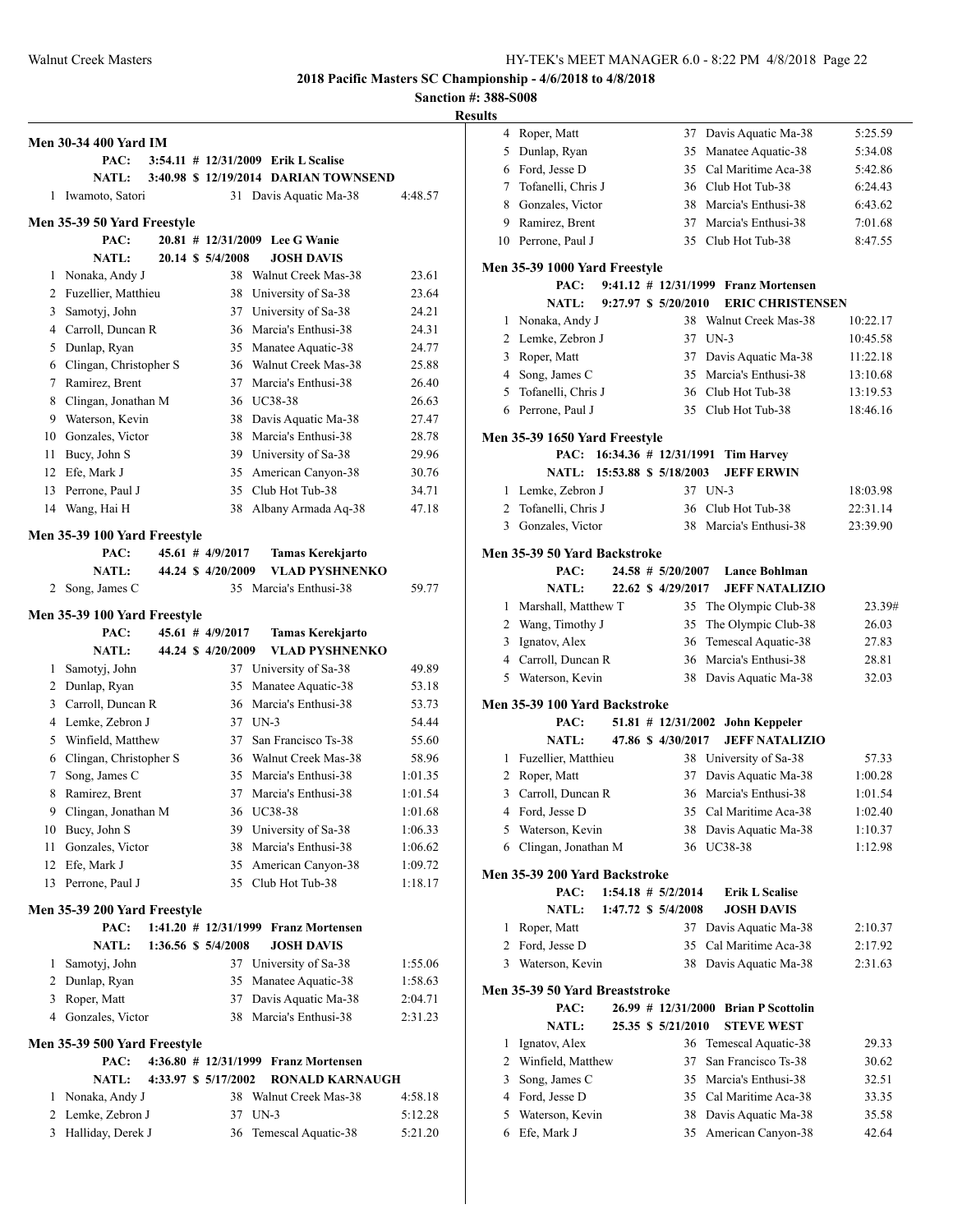**Sanction #: 388-S008**

|                | Men 35-39 100 Yard Breaststroke |  |                        |                                |         |
|----------------|---------------------------------|--|------------------------|--------------------------------|---------|
|                | PAC:                            |  | $55.29$ # $4/28/2017$  | <b>Gary N Marshall</b>         |         |
|                | NATL:                           |  | 54.98 \$ 3/28/2015     | <b>JAMES SHEEHAN</b>           |         |
|                | 1 Ignatov, Alex                 |  |                        | 36 Temescal Aquatic-38         | 1:04.69 |
|                | 2 Winfield, Matthew             |  | 37                     | San Francisco Ts-38            | 1:07.53 |
|                | 3 Daene, Markus                 |  | 39                     | Tri Valley Maste-38            | 1:10.04 |
|                | 4 Song, James C                 |  | 35                     | Marcia's Enthusi-38            | 1:12.06 |
|                | 5 Waterson, Kevin               |  | 38                     | Davis Aquatic Ma-38            | 1:20.58 |
|                | Men 35-39 200 Yard Breaststroke |  |                        |                                |         |
|                | PAC:                            |  | $2:00.56$ # 4/29/2017  | <b>Gary N Marshall</b>         |         |
|                | <b>NATL:</b>                    |  | 1:59.23 \$ 12/16/2001  | <b>RON KARNAUGH</b>            |         |
| 1              | Nonaka, Andy J                  |  | 38                     | Walnut Creek Mas-38            | 2:27.48 |
|                | 2 Daene, Markus                 |  | 39                     | Tri Valley Maste-38            | 2:30.07 |
| 3              | Song, James C                   |  | 35                     | Marcia's Enthusi-38            | 2:33.69 |
|                | 4 Ford, Jesse D                 |  |                        | 35 Cal Maritime Aca-38         | 2:34.22 |
| 5              | Waterson, Kevin                 |  | 38                     | Davis Aquatic Ma-38            | 2:55.79 |
|                |                                 |  |                        |                                |         |
|                | Men 35-39 50 Yard Butterfly     |  |                        |                                |         |
|                | PAC:                            |  | $22.90$ # $5/4/2014$   | <b>Adam M Conway</b>           |         |
|                | <b>NATL:</b>                    |  | 22.05 \$ 1/20/2018     | <b>MATTHEW MARSHALL</b>        |         |
| 1              | Samotyj, John                   |  | 37                     | University of Sa-38            | 24.64   |
|                | 2 Nonaka, Andy J                |  | 38                     | Walnut Creek Mas-38            | 26.96   |
| 3              | Tofanelli, Chris J              |  |                        | 36 Club Hot Tub-38             | 28.62   |
|                | 4 Gonzales, Victor              |  | 38                     | Marcia's Enthusi-38            | 33.19   |
| $\overline{a}$ | Wang, Timothy J                 |  | 35                     | The Olympic Club-38            | DQ      |
|                | Men 35-39 100 Yard Butterfly    |  |                        |                                |         |
|                | PAC:                            |  | $50.20$ # $3/11/2017$  | <b>Tamas Kerekjarto</b>        |         |
|                | <b>NATL:</b>                    |  | 49.02 \$4/29/2017      | <b>MARIO MARSHALL</b>          |         |
|                | 1 Marshall, Matthew T           |  |                        | 35 The Olympic Club-38         | 49.66#  |
|                | 2 Samotyj, John                 |  | 37                     | University of Sa-38            | 54.91   |
| 3              | Dunlap, Ryan                    |  | 35                     | Manatee Aquatic-38             | 1:03.27 |
|                | 4 Daene, Markus                 |  | 39                     | Tri Valley Maste-38            | 1:03.91 |
|                | Men 35-39 200 Yard Butterfly    |  |                        |                                |         |
|                | PAC:                            |  | $1:51.09$ # $4/9/2017$ | <b>Tamas Kerekjarto</b>        |         |
|                | NATL:                           |  | 1:50.74 \$ 5/16/1999   | <b>BOBBY PATTEN</b>            |         |
| 1              | Lemke, Zebron J                 |  | 37 UN-3                |                                | 2:17.39 |
|                | 2 Daene, Markus                 |  | 39                     | Tri Valley Maste-38            | 2:27.04 |
|                |                                 |  |                        |                                |         |
|                | Men 35-39 100 Yard IM           |  |                        |                                |         |
|                | PAC:                            |  |                        | 51.78 # 12/31/2009 Lee G Wanie |         |
|                | <b>NATL:</b>                    |  | 49.01 \$ 4/29/2017     | <b>JEFF NATALIZIO</b>          |         |
| 1              | Ignatov, Alex                   |  | 36                     | Temescal Aquatic-38            | 58.13   |
| 2              | Samotyj, John                   |  | 37                     | University of Sa-38            | 58.41   |
| 3              | Fuzellier, Matthieu             |  | 38                     | University of Sa-38            | 59.26   |
| 4              | Carroll, Duncan R               |  | 36                     | Marcia's Enthusi-38            | 1:01.51 |
| 5              | Roper, Matt                     |  | 37                     | Davis Aquatic Ma-38            | 1:02.03 |
| 6              | Winfield, Matthew               |  | 37                     | San Francisco Ts-38            | 1:02.94 |
| 7              | Lemke, Zebron J                 |  | 37                     | $UN-3$                         | 1:03.31 |
| 8              | Dunlap, Ryan                    |  | 35                     | Manatee Aquatic-38             | 1:04.19 |
| 9              | Daene, Markus                   |  | 39                     | Tri Valley Maste-38            | 1:05.10 |
| 10             | Clingan, Christopher S          |  | 36                     | Walnut Creek Mas-38            | 1:07.90 |
| 11             | Bucy, John S                    |  | 39                     | University of Sa-38            | 1:19.66 |
|                |                                 |  |                        |                                |         |

|    | <b>Men 35-39 200 Yard IM</b>           |  |  |                        |  |                                           |         |  |  |
|----|----------------------------------------|--|--|------------------------|--|-------------------------------------------|---------|--|--|
|    | PAC:                                   |  |  |                        |  | 1:56.47 # 12/31/1999 Cameron D Reid       |         |  |  |
|    | <b>NATL:</b>                           |  |  |                        |  | 1:48.74 \$ 12/22/2002 RONALD KARNAUGH     |         |  |  |
| 1  | Ignatov, Alex                          |  |  | 36                     |  | Temescal Aquatic-38                       | 2:04.85 |  |  |
|    | 2 Nonaka, Andy J                       |  |  | 38                     |  | Walnut Creek Mas-38                       | 2:08.53 |  |  |
| 3  | Dunlap, Ryan                           |  |  |                        |  | 35 Manatee Aquatic-38                     | 2:19.83 |  |  |
| 4  | Daene, Markus                          |  |  |                        |  | 39 Tri Valley Maste-38                    | 2:22.06 |  |  |
|    | 5 Carroll, Duncan R                    |  |  |                        |  | 36 Marcia's Enthusi-38                    | 2:23.12 |  |  |
|    | 6 Song, James C                        |  |  |                        |  | 35 Marcia's Enthusi-38                    | 2:35.75 |  |  |
| 7  | Ramirez, Brent                         |  |  |                        |  | 37 Marcia's Enthusi-38                    | 2:53.61 |  |  |
|    | 8 Gonzales, Victor                     |  |  |                        |  | 38 Marcia's Enthusi-38                    | 2:55.52 |  |  |
|    |                                        |  |  |                        |  |                                           |         |  |  |
|    | <b>Men 35-39 400 Yard IM</b>           |  |  |                        |  |                                           |         |  |  |
|    | PAC:                                   |  |  | $4:04.90$ # $4/9/2006$ |  | <b>Roque J Santos</b>                     |         |  |  |
|    | <b>NATL:</b>                           |  |  | 3:56.76 \$ 12/16/2001  |  | <b>RON KARNAUGH</b>                       |         |  |  |
| 1  | Nonaka, Andy J                         |  |  |                        |  | 38 Walnut Creek Mas-38                    | 4:29.01 |  |  |
|    | 2 Lemke, Zebron J                      |  |  | 37 UN-3                |  |                                           | 4:40.75 |  |  |
|    | 3 Roper, Matt                          |  |  |                        |  | 37 Davis Aquatic Ma-38                    | 4:52.62 |  |  |
|    | 4 Daene, Markus                        |  |  | 39                     |  | Tri Valley Maste-38                       | 5:10.88 |  |  |
|    |                                        |  |  |                        |  |                                           |         |  |  |
|    | Men 40-44 50 Yard Freestyle            |  |  |                        |  |                                           |         |  |  |
|    | PAC:                                   |  |  | $21.51$ # $4/30/2016$  |  | David C Cole                              |         |  |  |
|    | <b>NATL:</b>                           |  |  |                        |  | 20.67 \$12/20/2014 JOSH DAVIS             |         |  |  |
| 1  | Boden, Alexander M                     |  |  |                        |  | 44 Manatee Aquatic-38                     | 23.40   |  |  |
|    | 2 Nisenbaum, Adam                      |  |  | 40                     |  | Manatee Aquatic-38                        | 23.74   |  |  |
| 3  | Flakoll, Jonathan D                    |  |  |                        |  | 43 Walnut Creek Mas-38                    | 24.12   |  |  |
|    | 4 Seeley, Victor A                     |  |  |                        |  | 44 Swim Fremont Gle-38                    | 24.24   |  |  |
| 5  | Parkinson, Kaley R                     |  |  |                        |  | 44 Walnut Creek Mas-38                    | 24.45   |  |  |
|    | 6 Selinger, Ili R                      |  |  |                        |  | 44 Walnut Creek Mas-38                    | 24.67   |  |  |
| 7  | Fearn, Jonathan K                      |  |  |                        |  | 43 Marcia's Enthusi-38                    | 26.35   |  |  |
| 8  | McAlister, Mitchell A                  |  |  |                        |  | 42 Marcia's Enthusi-38                    | 26.85   |  |  |
| 9  | Wright, Eric                           |  |  |                        |  | 44 UC38-38                                | 26.92   |  |  |
|    | 10 Davidson, Jeremy S                  |  |  | 43                     |  | Temescal Aquatic-38                       | 28.26   |  |  |
| 11 | Slakey, Andrew                         |  |  | 42                     |  | Marcia's Enthusi-38                       | 29.33   |  |  |
|    | 12 Lehnert, Ahren E                    |  |  |                        |  | 44 Marcia's Enthusi-38                    | 31.98   |  |  |
|    | 13 Acosta, Michael                     |  |  | 42                     |  | American Canyon-38                        | 35.40   |  |  |
|    | Men 40-44 100 Yard Freestyle           |  |  |                        |  |                                           |         |  |  |
|    | PAC:                                   |  |  |                        |  | 47.36 # 12/31/2002 David E Boatwrigh      |         |  |  |
|    | <b>NATL:</b>                           |  |  | 45.15 \$ 5/3/2014      |  | <b>JOSH DAVIS</b>                         |         |  |  |
|    |                                        |  |  |                        |  | Stevenson, Tedder P 44 California Gold-38 |         |  |  |
|    |                                        |  |  |                        |  |                                           | 49.66   |  |  |
| 2  | Flakoll, Jonathan D<br>Nisenbaum, Adam |  |  | 43                     |  | Walnut Creek Mas-38                       | 52.14   |  |  |
| 3  |                                        |  |  | 40                     |  | Manatee Aquatic-38                        | 52.20   |  |  |
| 4  | Parkinson, Kaley R                     |  |  | 44                     |  | Walnut Creek Mas-38                       | 52.81   |  |  |
| 5  | Selinger, Ili R                        |  |  | 44                     |  | Walnut Creek Mas-38                       | 52.98   |  |  |
| 6  | Greene, Brett                          |  |  | 40                     |  | Club Hot Tub-38                           | 55.08   |  |  |
| 7  | Wright, Eric                           |  |  | 44                     |  | UC38-38                                   | 57.40   |  |  |
| 8  | Hyodo, Junichi                         |  |  | 43                     |  | Santa Clara Swim-38                       | 58.04   |  |  |
| 9  | Hatch, Eric                            |  |  | 43                     |  | Sierra Nevada Ma-38                       | 58.09   |  |  |
| 10 | McAlister, Mitchell A                  |  |  | 42                     |  | Marcia's Enthusi-38                       | 58.56   |  |  |
| 11 | Fearn, Jonathan K                      |  |  | 43                     |  | Marcia's Enthusi-38                       | 59.23   |  |  |
| 12 | Kellenback, Michael                    |  |  | 42                     |  | Temescal Aquatic-38                       | 1:04.24 |  |  |
| 13 | Slakey, Andrew                         |  |  | 42                     |  | Marcia's Enthusi-38                       | 1:05.52 |  |  |
| 14 | Lehnert, Ahren E                       |  |  | 44                     |  | Marcia's Enthusi-38                       | 1:12.39 |  |  |
| 15 | Jorgensen, Ryan                        |  |  | 44                     |  | Walnut Creek Mas-38                       | 1:12.85 |  |  |
| 16 | Sanchez, Juan M                        |  |  | 44                     |  | Marcia's Enthusi-38                       | 1:14.18 |  |  |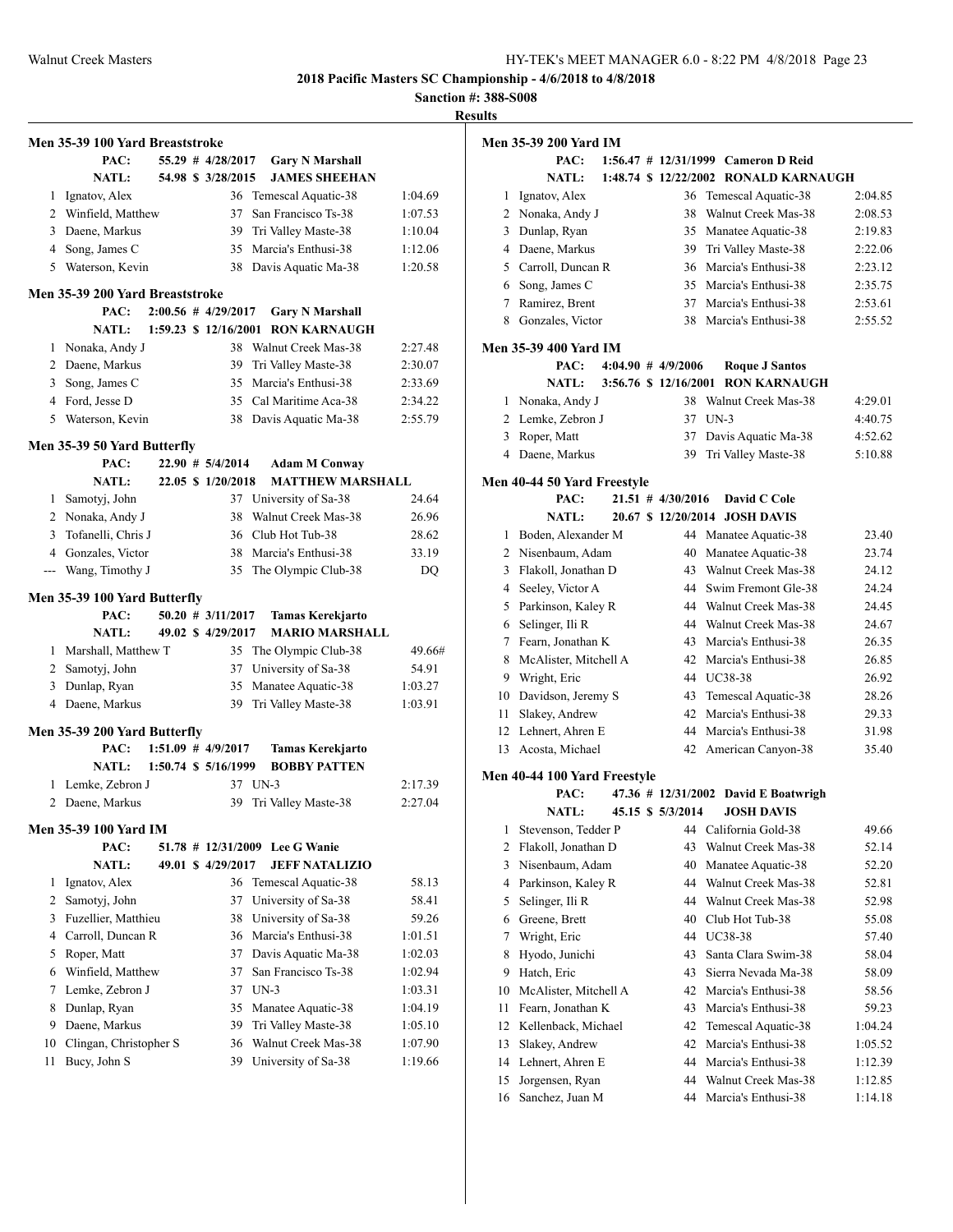**Sanction #: 388-S008**

**Results**

|                               | Men 40-44 200 Yard Freestyle  |                            |  |                      |  |                                                        |          |  |
|-------------------------------|-------------------------------|----------------------------|--|----------------------|--|--------------------------------------------------------|----------|--|
|                               | PAC:                          |                            |  |                      |  | 1:44.90 # 12/31/2003 David E Boatwrigh                 |          |  |
|                               | <b>NATL:</b>                  |                            |  | 1:38.23 \$ 4/24/2015 |  | <b>JOSH DAVIS</b>                                      |          |  |
| 1                             | Selinger, Ili R               |                            |  |                      |  | 44 Walnut Creek Mas-38                                 | 1:56.78  |  |
|                               | 2 Muir, Scott                 |                            |  |                      |  | 44 Davis Aquatic Ma-38                                 | 2:10.60  |  |
|                               | 3 Davidson, Jeremy S          |                            |  |                      |  | 43 Temescal Aquatic-38                                 | 2:16.38  |  |
|                               | 4 Fearn, Jonathan K           |                            |  | 43                   |  | Marcia's Enthusi-38                                    | 2:19.56  |  |
|                               | 5 Lehnert, Ahren E            |                            |  |                      |  | 44 Marcia's Enthusi-38                                 | 2:44.94  |  |
|                               |                               |                            |  |                      |  |                                                        |          |  |
|                               | Men 40-44 500 Yard Freestyle  |                            |  |                      |  |                                                        |          |  |
|                               | PAC:<br><b>NATL:</b>          |                            |  | 4:33.36 \$4/25/2015  |  | 4:39.86 # 12/31/2010 Alex Kostich<br><b>JOSH DAVIS</b> |          |  |
|                               |                               |                            |  |                      |  | 44 Walnut Creek Mas-38                                 |          |  |
| 1                             | Selinger, Ili R               |                            |  | 43                   |  | Sierra Nevada Ma-38                                    | 5:19.58  |  |
|                               | 2 Hatch, Eric                 |                            |  |                      |  |                                                        | 5:38.60  |  |
|                               | 3 Bolz, Brian J               |                            |  |                      |  | 40 Davis Aquatic Ma-38                                 | 5:41.67  |  |
|                               | 4 Bentley, Orin W             |                            |  | 40                   |  | Temescal Aquatic-38                                    | 5:43.89  |  |
|                               | 5 Mc Donough, Patrick D       |                            |  |                      |  | 44 Walnut Creek Mas-38                                 | 5:53.55  |  |
|                               | 6 Hertzer, Keith              |                            |  |                      |  | 44 Marcia's Enthusi-38                                 | 5:58.26  |  |
| $7^{\circ}$                   | Best, Matthew B               |                            |  |                      |  | 43 UC38-38                                             | 5:58.41  |  |
|                               | 8 Lehnert, Ahren E            |                            |  |                      |  | 44 Marcia's Enthusi-38                                 | 7:17.57  |  |
|                               | Men 40-44 1000 Yard Freestyle |                            |  |                      |  |                                                        |          |  |
|                               | PAC:                          |                            |  |                      |  | $9:32.66$ # 12/31/2010 Alex Kostich                    |          |  |
|                               | <b>NATL:</b>                  |                            |  | 9:32.66 \$ 5/7/2010  |  | <b>ALEX KOSTICH</b>                                    |          |  |
|                               | 1 Hatch, Eric                 |                            |  | 43                   |  | Sierra Nevada Ma-38                                    | 11:45.92 |  |
|                               | 2 Bentley, Orin W             |                            |  | 40                   |  | Temescal Aquatic-38                                    | 12:02.20 |  |
|                               | 3 Seeley, Victor A            |                            |  | 44                   |  | Swim Fremont Gle-38                                    | 12:03.54 |  |
|                               | 4 Hertzer, Keith              |                            |  |                      |  | 44 Marcia's Enthusi-38                                 | 12:25.83 |  |
|                               | 5 Lehnert, Ahren E            |                            |  |                      |  | 44 Marcia's Enthusi-38                                 | 15:16.19 |  |
|                               | 6 Mullin, Joseph              |                            |  | 41                   |  | Marcia's Enthusi-38                                    | 20:38.40 |  |
| Men 40-44 1650 Yard Freestyle |                               |                            |  |                      |  |                                                        |          |  |
|                               |                               |                            |  |                      |  | PAC: 15:51.52 # 12/31/2010 Alex Kostich                |          |  |
|                               |                               | NATL: 15:51.52 \$ 5/9/2010 |  |                      |  | <b>ALEX KOSTICH</b>                                    |          |  |
|                               | 1 Bentley, Orin W             |                            |  | 40                   |  | Temescal Aquatic-38                                    | 20:21.62 |  |
|                               | 2 Davidson, Jeremy S          |                            |  | 43                   |  | Temescal Aquatic-38                                    | 22:40.56 |  |
| 3                             | Jorgensen, Ryan               |                            |  | 44                   |  | Walnut Creek Mas-38                                    | 27:33.55 |  |
|                               | Men 40-44 50 Yard Backstroke  |                            |  |                      |  |                                                        |          |  |
|                               | PAC:                          |                            |  |                      |  | 23.93 # 12/31/2009 Rick Gould                          |          |  |
|                               | NATL:                         |                            |  | 22.77 \$4/26/2009    |  | <b>MICHAEL ROSS</b>                                    |          |  |
| 1                             | Flakoll, Jonathan D           |                            |  |                      |  | 43 Walnut Creek Mas-38                                 | 27.71    |  |
| $\overline{c}$                | Greene, Brett                 |                            |  | 40                   |  | Club Hot Tub-38                                        | 31.14    |  |
|                               | 3 Muir, Scott                 |                            |  |                      |  | 44 Davis Aquatic Ma-38                                 | 31.58    |  |
| 4                             | Sabatini, Greg                |                            |  |                      |  | 42 Richmond Plunge-38                                  | 32.04    |  |
| 5                             | Wright, Eric                  |                            |  |                      |  | 44 UC38-38                                             | 32.14    |  |
| 6                             | Durbin, Timothy D             |                            |  | 41                   |  | Marcia's Enthusi-38                                    | 33.00    |  |
| 7                             | Davidson, Jeremy S            |                            |  | 43                   |  | Temescal Aquatic-38                                    | 33.60    |  |
| 8                             | Sanchez, Juan M               |                            |  | 44                   |  | Marcia's Enthusi-38                                    | 37.64    |  |
|                               |                               |                            |  |                      |  |                                                        |          |  |
|                               | Men 40-44 100 Yard Backstroke |                            |  |                      |  |                                                        |          |  |
|                               | PAC:                          |                            |  |                      |  | 51.87 # 12/31/2009 Rick Gould                          |          |  |
|                               | <b>NATL:</b>                  |                            |  | 48.49 \$ 4/26/2009   |  | <b>MICHAEL ROSS</b>                                    |          |  |
| 1                             | Stevenson, Tedder P           |                            |  |                      |  | 44 California Gold-38                                  | 56.96    |  |
|                               | 2 Hatch, Eric                 |                            |  | 43                   |  | Sierra Nevada Ma-38                                    | 1:06.58  |  |
|                               | 3 McAlister, Mitchell A       |                            |  |                      |  | 42 Marcia's Enthusi-38                                 | 1:10.38  |  |
| 4                             | Davidson, Jeremy S            |                            |  | 43                   |  | Temescal Aquatic-38                                    | 1:11.31  |  |
| 5                             | Wright, Eric                  |                            |  | 44                   |  | <b>UC38-38</b>                                         | 1:11.38  |  |
| 6                             | Sanchez, Juan M               |                            |  | 44                   |  | Marcia's Enthusi-38                                    | 1:24.04  |  |

|    | Men 40-44 200 Yard Backstroke   |  |                         |                               |         |
|----|---------------------------------|--|-------------------------|-------------------------------|---------|
|    | PAC:                            |  | $1:52.32 \# 12/31/2009$ | <b>Rick Gould</b>             |         |
|    | <b>NATL:</b>                    |  | $1:50.09$ \$ $5/4/2008$ | <b>MICHAEL ROSS</b>           |         |
| 1  | Hatch, Eric                     |  | 43                      | Sierra Nevada Ma-38           | 2:21.78 |
|    | 2 Muir, Scott                   |  | 44                      | Davis Aquatic Ma-38           | 2:26.10 |
| 3  | Sabatini, Greg                  |  | 42                      | Richmond Plunge-38            | 2:34.81 |
|    | 4 Davidson, Jeremy S            |  | 43                      | Temescal Aquatic-38           | 2:35.33 |
|    | 5 Durbin, Timothy D             |  | 41                      | Marcia's Enthusi-38           | 2:39.82 |
|    | 6 Sanchez, Juan M               |  |                         | 44 Marcia's Enthusi-38        | 3:10.83 |
|    | Men 40-44 50 Yard Breaststroke  |  |                         |                               |         |
|    | PAC:                            |  | $26.67$ # 12/31/2010    | <b>Roque J Santos</b>         |         |
|    | <b>NATL:</b>                    |  | 25.02 \$ 3/12/2016      | <b>JARROD MARRS</b>           |         |
| 1  | Menna, Greg                     |  | 40                      | Davis Aquatic Ma-38           | 29.05   |
| 2  | Flakoll, Jonathan D             |  | 43                      | Walnut Creek Mas-38           | 31.43   |
| 3  | Wright, Eric                    |  |                         | 44 UC38-38                    | 33.70   |
|    | 4 Greene, Brett                 |  |                         | 40 Club Hot Tub-38            | 34.38   |
| 5. | Hertzer, Keith                  |  |                         | 44 Marcia's Enthusi-38        | 34.68   |
|    | 6 Hyodo, Junichi                |  | 43                      | Santa Clara Swim-38           | 34.96   |
|    | 7 McAlister, Mitchell A         |  |                         | 42 Marcia's Enthusi-38        | 36.14   |
| 8  | Kellenback, Michael             |  | 42                      | Temescal Aquatic-38           | 37.42   |
|    | 9 Acosta, Michael               |  | 42                      | American Canyon-38            | 52.98   |
|    | Men 40-44 100 Yard Breaststroke |  |                         |                               |         |
|    | PAC:                            |  | $57.23$ # $12/31/2010$  | <b>Roque J Santos</b>         |         |
|    | NATL:                           |  | 55.37 \$ 4/25/2015      | <b>JEFF COMMINGS</b>          |         |
|    | 1 Stevenson, Tedder P           |  |                         | 44 California Gold-38         | 1:03.55 |
|    | 2 Menna, Greg                   |  | 40                      | Davis Aquatic Ma-38           | 1:04.22 |
|    | 3 Hertzer, Keith                |  | 44                      | Marcia's Enthusi-38           | 1:15.67 |
|    | 4 Hatch, Eric                   |  | 43                      | Sierra Nevada Ma-38           | 1:17.53 |
| 5  | Hyodo, Junichi                  |  | 43                      | Santa Clara Swim-38           | 1:18.84 |
|    | 6 McAlister, Mitchell A         |  |                         | 42 Marcia's Enthusi-38        | 1:20.25 |
|    |                                 |  |                         |                               |         |
|    | Men 40-44 200 Yard Breaststroke |  |                         |                               |         |
|    | PAC:                            |  | $2:03.31 \# 12/31/2009$ | <b>Roque J Santos</b>         |         |
|    | NATL:                           |  | 2:00.53 \$ 5/3/2014     | <b>STEVE WEST</b>             |         |
|    | 1 Stevenson, Tedder P           |  |                         | 44 California Gold-38         | 2:19.31 |
|    | 2 Sway, David A                 |  |                         | 44 Walnut Creek Mas-38        | 2:39.32 |
| 3  | Muir, Scott                     |  | 44                      | Davis Aquatic Ma-38           | 2:40.94 |
| 4  | Hertzer, Keith                  |  | 44                      | Marcia's Enthusi-38           | 2:50.78 |
| 5  | Lehnert, Ahren E                |  | 44                      | Marcia's Enthusi-38           | 3:16.97 |
| 6  | Sanchez, Juan M                 |  | 44                      | Marcia's Enthusi-38           | 3:25.31 |
|    | Men 40-44 50 Yard Butterfly     |  |                         |                               |         |
|    | PAC:                            |  | 22.61 \$4/26/2009       | 23.69 # 12/31/2010 Matt Jones |         |
|    | <b>NATL:</b>                    |  |                         | <b>MICHAEL ROSS</b>           |         |
| 1  | Flakoll, Jonathan D             |  | 43                      | Walnut Creek Mas-38           | 26.09   |
|    | 2 Greene, Brett                 |  | 40                      | Club Hot Tub-38               | 26.65   |
| 3  | Selinger, Ili R                 |  |                         | 44 Walnut Creek Mas-38        | 26.85   |
| 4  | Sway, David A                   |  |                         | 44 Walnut Creek Mas-38        | 28.13   |
| 5  | Bolz, Brian J                   |  | 40                      | Davis Aquatic Ma-38           | 29.18   |
| 6  | Durbin, Timothy D               |  | 41                      | Marcia's Enthusi-38           | 29.39   |
| 7  | Hertzer, Keith                  |  | 44                      | Marcia's Enthusi-38           | 31.61   |

#### **Men 40-44 100 Yard Butterfly**

| PAC:                  |  | 52.33 $\#$ 4/10/2016 Tedder P Stevenso |       |
|-----------------------|--|----------------------------------------|-------|
| NATL:                 |  | 49.27 \$ 5/4/2008 MICHAEL ROSS         |       |
| 1 Stevenson, Tedder P |  | 44 California Gold-38                  | 54.23 |

Wright, Eric 44 UC38-38 31.78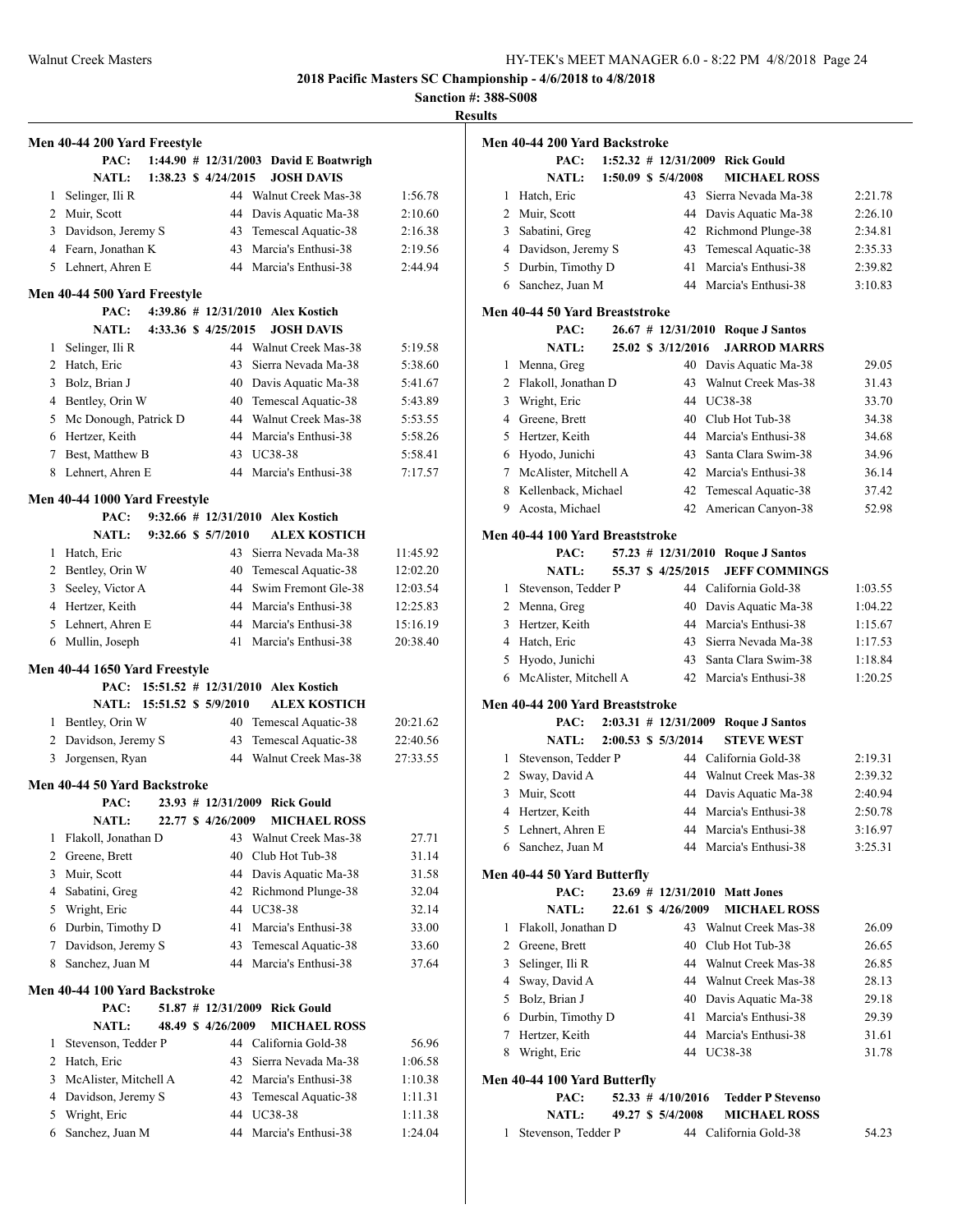**Sanction #: 388-S008 Results**

|                |                                |  |                          |                                      | oan     |
|----------------|--------------------------------|--|--------------------------|--------------------------------------|---------|
|                | (Men 40-44 100 Yard Butterfly) |  |                          |                                      |         |
| 2              | Seeley, Victor A               |  | 44                       | Swim Fremont Gle-38                  | 58.35   |
| 3              | Flakoll, Jonathan D            |  | 43                       | Walnut Creek Mas-38                  | 58.77   |
| 4              | Sway, David A                  |  | 44                       | Walnut Creek Mas-38                  | 59.60   |
| 5              | Bentley, Orin W                |  | 40                       | Temescal Aquatic-38                  | 1:01.41 |
|                | 6 Bolz, Brian J                |  | 40                       | Davis Aquatic Ma-38                  | 1:03.54 |
| 7              | Mc Donough, Patrick D          |  | 44                       | Walnut Creek Mas-38                  | 1:05.34 |
| 8              | Hatch, Eric                    |  | 43                       | Sierra Nevada Ma-38                  | 1:09.32 |
|                |                                |  |                          |                                      |         |
|                | Men 40-44 200 Yard Butterfly   |  |                          |                                      |         |
|                | PAC:                           |  | $1:56.79$ # $12/31/2009$ | <b>Roque J Santos</b>                |         |
|                | <b>NATL:</b>                   |  | $1:50.61$ \$ $4/14/2002$ | <b>DENNIS BAKER</b>                  |         |
| 1              | Sway, David A                  |  |                          | 44 Walnut Creek Mas-38               | 2:16.16 |
| $\overline{2}$ | Bentley, Orin W                |  | 40                       | Temescal Aquatic-38                  | 2:20.65 |
| 3              | Cheung, Casey D                |  | 44                       | San Francisco Ts-38                  | 2:45.66 |
|                | <b>Men 40-44 100 Yard IM</b>   |  |                          |                                      |         |
|                | PAC:                           |  | $52.58$ # 12/31/2010     | <b>Roque J Santos</b>                |         |
|                | <b>NATL:</b>                   |  | 51.07 \$ 4/25/2015       | <b>JEFF COMMINGS</b>                 |         |
| 1              | Stevenson, Tedder P            |  |                          | 44 California Gold-38                | 56.02   |
|                | 2 Menna, Greg                  |  |                          | 40 Davis Aquatic Ma-38               | 56.59   |
| 3              | Flakoll, Jonathan D            |  | 43                       | Walnut Creek Mas-38                  | 1:00.09 |
| 4              | Selinger, Ili R                |  |                          | 44 Walnut Creek Mas-38               | 1:00.69 |
| 5              | Greene, Brett                  |  |                          | 40 Club Hot Tub-38                   | 1:03.08 |
| 6              | Boden, Alexander M             |  |                          | 44 Manatee Aquatic-38                | 1:05.31 |
| 7              | Hyodo, Junichi                 |  | 43                       | Santa Clara Swim-38                  | 1:10.54 |
| 8              | Cheung, Casey D                |  | 44                       | San Francisco Ts-38                  | 1:12.53 |
| 9              | Davidson, Jeremy S             |  | 43                       | Temescal Aquatic-38                  | 1:12.89 |
| 10             | Kellenback, Michael            |  | 42                       | Temescal Aquatic-38                  | 1:13.19 |
| 11             | Sanchez, Juan M                |  | 44                       | Marcia's Enthusi-38                  | 1:23.74 |
| 12             | Acosta, Michael                |  | 42                       | American Canyon-38                   | 1:47.97 |
|                | Men 40-44 200 Yard IM          |  |                          |                                      |         |
|                | PAC:                           |  | $1:53.59$ # $12/31/2009$ | <b>Roque J Santos</b>                |         |
|                | <b>NATL:</b>                   |  | $1:51.85$ \$ $4/26/2009$ | <b>MICHAEL ROSS</b>                  |         |
| 1              | Stevenson, Tedder P            |  |                          | 44 California Gold-38                | 2:02.98 |
| $\overline{2}$ | Selinger, Ili R                |  |                          | 44 Walnut Creek Mas-38               | 2:16.44 |
| 3              | Bentley, Orin W                |  | 40                       | Temescal Aquatic-38                  | 2:22.48 |
| 4              | Bolz, Brian J                  |  | 40                       | Davis Aquatic Ma-38                  | 2:27.49 |
|                |                                |  |                          |                                      |         |
|                | Men 40-44 400 Yard IM          |  |                          |                                      |         |
|                | PAC:                           |  |                          | 4:01.87 # 12/31/2009 Roque J Santos  |         |
|                | <b>NATL:</b>                   |  | 4:01.87 \$ 4/19/2009     | <b>ROQUE SANTOS</b>                  |         |
| 1              | Seeley, Victor A               |  |                          | 44 Swim Fremont Gle-38               | 5:04.63 |
|                | Men 45-49 50 Yard Freestyle    |  |                          |                                      |         |
|                | PAC:                           |  |                          | 21.87 # 12/31/2009 David E Boatwrigh |         |
|                | <b>NATL:</b>                   |  | 21.06 \$ 5/21/2010       | <b>RICHARD HUGHEY</b>                |         |
| 1              | Gibson, Ben                    |  |                          | 49 Almaden Masters-38                | 24.11   |
| $\overline{2}$ | Wood, Brent                    |  | 48                       | Synergy Health C-38                  | 24.27   |
| 3              | Jegers, Daniel R               |  |                          | 48 Marcia's Enthusi-38               | 25.30   |
| 4              | Harrington, Matt               |  |                          | 46 University of Sa-38               | 26.83   |
|                | 5 Wehmann, Todd                |  |                          | 45 Marcia's Enthusi-38               | 27.03   |
| 6              | Rachwald, Robert R             |  | 48                       | Temescal Aquatic-38                  | 28.30   |
| 7              | Banks, David W                 |  | 49                       | American Canyon-38                   | 31.51   |
|                |                                |  |                          |                                      |         |
|                |                                |  |                          |                                      |         |
|                |                                |  |                          |                                      |         |

|   | Men 45-49 100 Yard Freestyle         |  |                       |                                        |          |
|---|--------------------------------------|--|-----------------------|----------------------------------------|----------|
|   | PAC:                                 |  |                       | 46.72 # 12/31/2009 Rich Saeger         |          |
|   | <b>NATL:</b>                         |  | 46.21 \$ 4/26/2015    | <b>NICOLAS GRANGER</b>                 |          |
|   | 1 Wood, Brent                        |  |                       | 48 Synergy Health C-38                 | 53.54    |
|   | 2 Jegers, Daniel R                   |  |                       | 48 Marcia's Enthusi-38                 | 56.74    |
|   | 3 Harrington, Matt                   |  |                       | 46 University of Sa-38                 | 57.74    |
|   | 4 Wehmann, Todd                      |  |                       | 45 Marcia's Enthusi-38                 | 1:00.59  |
|   | 5 Rachwald, Robert R                 |  |                       | 48 Temescal Aquatic-38                 | 1:02.59  |
|   | 6 Dooley, Paul D                     |  |                       | 49 Marcia's Enthusi-38                 | 1:02.85  |
|   | 7 Ngo, Minh                          |  |                       | 46 Marcia's Enthusi-38                 | 1:10.44  |
|   | Men 45-49 100 Yard Freestyle         |  |                       |                                        |          |
|   | PAC:                                 |  |                       | 46.72 # 12/31/2009 Rich Saeger         |          |
|   | <b>NATL:</b>                         |  | 46.21 \$4/26/2015     | <b>NICOLAS GRANGER</b>                 |          |
|   | 1 Gordon, Mark                       |  |                       | 49 Santa Rosa Maste-38                 | 56.12    |
|   | Men 45-49 200 Yard Freestyle         |  |                       |                                        |          |
|   | PAC:                                 |  |                       | 1:45.35 # 12/31/2009 David E Boatwrigh |          |
|   | NATL:                                |  | 1:41.69 \$ 5/21/2010  | <b>DAVID SIMS</b>                      |          |
|   | 1 Poggemann, Felix G                 |  |                       | 45 Spare Time Ameri-38                 | 2:03.07  |
|   | 2 Vitols, Andris                     |  |                       | 48 San Ramon Valley-38                 | 2:45.86  |
|   |                                      |  |                       |                                        |          |
|   | Men 45-49 500 Yard Freestyle<br>PAC: |  | $4:54.53 \# 5/4/2014$ | <b>Chip L Hobson</b>                   |          |
|   | NATL: 4:39.10 \$ 5/20/2007           |  |                       | <b>DENNIS BAKER</b>                    |          |
|   | 1 Atchison, Dean T                   |  |                       | 47 Marcia's Enthusi-38                 | 5:23.33  |
|   | 2 Dooley, Paul D                     |  |                       | 49 Marcia's Enthusi-38                 | 6:22.55  |
|   | 3 Carter, Paul A                     |  |                       | 49 Walnut Creek Mas-38                 | 7:13.70  |
|   | 4 El-Awady, Khalid A                 |  |                       | 47 University of Sa-38                 | 8:07.98  |
|   |                                      |  |                       |                                        |          |
|   | Men 45-49 1000 Yard Freestyle        |  |                       |                                        |          |
|   | PAC: $10:06.08 \# 5/1/2014$          |  |                       | <b>Chip L Hobson</b>                   |          |
|   | NATL: 9:43.93 \$ 5/20/2010           |  |                       | <b>KEITH SWITZER</b>                   |          |
|   | 1 Harrington, Matt                   |  |                       | 46 University of Sa-38                 | 11:22.39 |
|   | 2 Wehmann, Todd                      |  |                       | 45 Marcia's Enthusi-38                 | 13:05.39 |
|   | 3 Dooley, Paul D                     |  |                       | 49 Marcia's Enthusi-38                 | 13:09.39 |
|   | Men 45-49 50 Yard Backstroke         |  |                       |                                        |          |
|   | PAC:                                 |  |                       | 24.34 # 5/4/2014 Rick Gould            |          |
|   | NATL:                                |  | 23.58 \$4/26/2015     | <b>MICHAEL ROSS</b>                    |          |
| 1 | Gordon, Mark                         |  |                       | 49 Santa Rosa Maste-38                 | 30.26    |
| 2 | Jegers, Daniel R                     |  |                       | 48 Marcia's Enthusi-38                 | 31.03    |
|   | 3 Burger, John                       |  |                       | 48 Club Hot Tub-38                     | 33.35    |
|   | 4 Dooley, Paul D                     |  |                       | 49 Marcia's Enthusi-38                 | 35.69    |
|   | 5 El-Awady, Khalid A                 |  |                       | 47 University of Sa-38                 | 45.81    |
|   | Men 45-49 100 Yard Backstroke        |  |                       |                                        |          |
|   | PAC:                                 |  | 52.84 # 5/4/2014      | <b>Rick Gould</b>                      |          |
|   | <b>NATL:</b>                         |  | 51.55 \$ 4/30/2011    | <b>CHRIS STEVENSON</b>                 |          |
|   | 1 Wehmann, Todd                      |  |                       | 45 Marcia's Enthusi-38                 | 1:12.26  |
|   | 2 Ngo, Minh                          |  |                       | 46 Marcia's Enthusi-38                 | 1:32.66  |
|   | Men 45-49 200 Yard Backstroke        |  |                       |                                        |          |
|   | PAC:                                 |  | $1:55.35 \# 5/2/2014$ | <b>Rick Gould</b>                      |          |
|   | <b>NATL:</b>                         |  | 1:53.97 \$ 5/13/2011  | <b>GRANGER\SAEGER</b>                  |          |
|   | 1 Gordon, Mark                       |  |                       | 49 Santa Rosa Maste-38                 | 2:22.11  |
|   | 2 Atchison, Dean T                   |  |                       | 47 Marcia's Enthusi-38                 | 2:25.43  |
|   | 3 Wallace, Michael P                 |  |                       | 49 Club Hot Tub-38                     | 2:59.79  |
|   | 4 Ngo, Minh                          |  |                       | 46 Marcia's Enthusi-38                 | 3:19.84  |
| 5 | Mai, Ping                            |  |                       | 48 University of Sa-38                 | 3:34.36  |
|   |                                      |  |                       |                                        |          |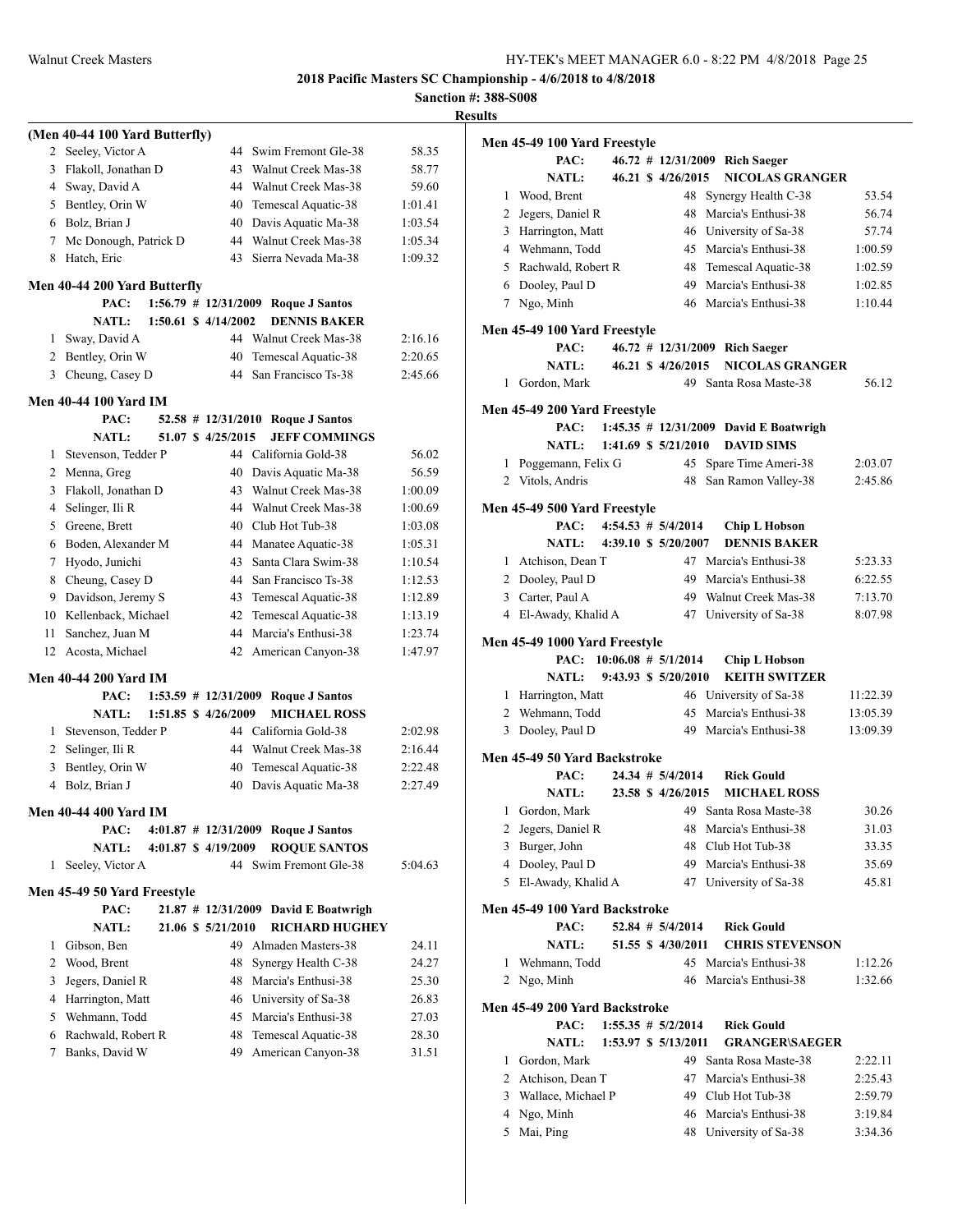|   | (Men 45-49 200 Yard Backstroke)      |                        |                                               |                    |
|---|--------------------------------------|------------------------|-----------------------------------------------|--------------------|
|   | 6 El-Awady, Khalid A                 |                        | 47 University of Sa-38                        | 3:52.78            |
|   | Men 45-49 50 Yard Breaststroke       |                        |                                               |                    |
|   | PAC:                                 |                        | 27.65 # 12/31/2002 Lee A Rider                |                    |
|   | <b>NATL:</b>                         | 26.05 \$ 4/30/2017     | <b>STEVE WEST</b>                             |                    |
|   | 1 Collazos, Daniel F                 |                        | 48 Marcia's Enthusi-38                        | 28.91              |
|   | 2 Morton, Tim                        |                        | 48 Synergy Health C-38                        | 33.20              |
| 3 | Mc Bride, Patrick F                  |                        | 48 University of Sa-38                        | 34.43              |
|   | 4 Harrington, Matt                   |                        | 46 University of Sa-38                        | 35.51              |
|   | 5 Carter, Paul A                     |                        | 49 Walnut Creek Mas-38                        | 38.94              |
|   | 6 Banks, David W                     |                        | 49 American Canyon-38                         | 40.63              |
|   | Men 45-49 100 Yard Breaststroke      |                        |                                               |                    |
|   | PAC:                                 |                        | $1:00.65 \# 12/31/2003$ Lee A Rider           |                    |
|   | <b>NATL:</b>                         | 56.30 \$ 4/28/2017     | <b>STEVE WEST</b>                             |                    |
|   | 1 Collazos, Daniel F                 |                        | 48 Marcia's Enthusi-38                        | 1:02.33            |
|   | 2 Wood, Brent                        |                        | 48 Synergy Health C-38                        | 1:08.71            |
| 3 | Morton, Tim                          |                        | 48 Synergy Health C-38                        | 1:15.01            |
|   | 4 Mc Bride, Patrick F                |                        | 48 University of Sa-38                        | 1:16.77            |
|   | 5 Carter, Paul A                     |                        | 49 Walnut Creek Mas-38                        | 1:27.54            |
|   | 6 Mai, Ping                          |                        | 48 University of Sa-38                        | 1:31.79            |
|   | Men 45-49 200 Yard Breaststroke      |                        |                                               |                    |
|   | PAC:                                 | $2:11.89$ # $5/3/2014$ | <b>Sergey Mariniuk</b>                        |                    |
|   | <b>NATL:</b>                         | 2:02.42 \$ 4/29/2017   | <b>STEVE WEST</b>                             |                    |
|   | 1 Collazos, Daniel F                 |                        | 48 Marcia's Enthusi-38                        | 2:20.49            |
|   | 2 Wood, Brent                        |                        | 48 Synergy Health C-38                        | 2:30.07            |
| 3 | Mc Bride, Patrick F                  |                        | 48 University of Sa-38                        | 2:41.25            |
|   | 4 Ngo, Minh                          |                        | 46 Marcia's Enthusi-38                        | 3:25.42            |
|   | Men 45-49 50 Yard Butterfly          |                        |                                               |                    |
|   | PAC:                                 |                        | 24.00 # 12/31/2012 Matt Jones                 |                    |
|   | <b>NATL:</b>                         | 22.67 \$ 5/4/2008      | <b>PAUL SMITH</b>                             |                    |
|   | 1 Gibson, Ben                        |                        | 49 Almaden Masters-38                         | 25.70              |
|   | 2 Collazos, Daniel F                 |                        | 48 Marcia's Enthusi-38                        | 25.74              |
|   | 3 Wood, Brent                        |                        | 48 Synergy Health C-38                        | 26.95              |
| 4 | Jegers, Daniel R                     |                        | 48 Marcia's Enthusi-38                        | 27.19              |
|   | 5 Burger, John                       |                        | 48 Club Hot Tub-38                            | 30.84              |
| 6 | Rachwald, Robert R                   |                        | 48 Temescal Aquatic-38                        | 30.89              |
| 7 | Carter, Paul A                       | 49                     | Walnut Creek Mas-38                           | 33.88              |
| 8 | Mai, Ping                            |                        | 48 University of Sa-38                        | 41.11              |
|   | Men 45-49 100 Yard Butterfly         |                        |                                               |                    |
|   | PAC:                                 | 52.96 # 12/31/2012     | <b>Matt Jones</b>                             |                    |
|   | <b>NATL:</b>                         | 50.90 \$ 5/21/2010     | <b>DAVID SIMS</b>                             |                    |
| 1 | Collazos, Daniel F                   |                        | 48 Marcia's Enthusi-38                        | 55.61              |
|   | 2 Gibson, Ben                        |                        | 49 Almaden Masters-38                         | 56.77              |
|   | 3 Jegers, Daniel R                   |                        | 48 Marcia's Enthusi-38                        | 1:04.81            |
|   | 4 Mc Bride, Patrick F                |                        | 48 University of Sa-38                        | 1:06.64            |
|   |                                      |                        |                                               |                    |
|   | Men 45-49 200 Yard Butterfly         |                        |                                               |                    |
|   | PAC:                                 | $2:00.35 \# 5/3/2014$  | <b>Michael W De Bois</b>                      |                    |
|   | <b>NATL:</b><br>1 Collazos, Daniel F | 1:50.73 \$ 12/6/2008   | <b>DENNIS BAKER</b><br>48 Marcia's Enthusi-38 |                    |
|   | 2 Mc Bride, Patrick F                |                        | 48 University of Sa-38                        | 2:12.52            |
| 3 | Jegers, Daniel R                     | 48                     | Marcia's Enthusi-38                           | 2:39.37<br>2:40.78 |
| 4 | Mai, Ping                            | 48                     | University of Sa-38                           | 3:40.81            |
|   |                                      |                        |                                               |                    |

| uits |                              |  |                        |                                     |                    |
|------|------------------------------|--|------------------------|-------------------------------------|--------------------|
|      | <b>Men 45-49 100 Yard IM</b> |  |                        |                                     |                    |
|      | PAC:                         |  | 55.47 # 5/3/2014       | <b>Michael W De Bois</b>            |                    |
|      | <b>NATL:</b>                 |  | 52.14 \$ 5/23/2010     | <b>RICHARD HUGHEY</b>               |                    |
| 1    | Gibson, Ben                  |  |                        | 49 Almaden Masters-38               | 1:00.83            |
|      | 2 Harrington, Matt           |  |                        | 46 University of Sa-38              | 1:06.31            |
|      | 3 Wehmann, Todd              |  |                        | 45 Marcia's Enthusi-38              | 1:12.51            |
|      | 4 Rachwald, Robert R         |  |                        | 48 Temescal Aquatic-38              | 1:13.13            |
|      | 5 Carter, Paul A             |  |                        | 49 Walnut Creek Mas-38              | 1:17.91            |
| 6    | Ngo, Minh                    |  |                        | 46 Marcia's Enthusi-38              | 1:24.70            |
|      |                              |  |                        |                                     |                    |
|      | <b>Men 45-49 200 Yard IM</b> |  |                        |                                     |                    |
|      | PAC:                         |  | $1:58.59$ # $5/4/2014$ | <b>Sergey Mariniuk</b>              |                    |
|      | <b>NATL:</b>                 |  | 1:51.44 \$ 4/26/2015   | <b>NICOLAS GRANGER</b>              |                    |
|      | 1 Wood, Brent                |  | 48                     | Synergy Health C-38                 | 2:15.92            |
|      | 2 Mc Bride, Patrick F        |  | 48                     | University of Sa-38                 | 2:33.58            |
|      | 3 Ngo, Minh                  |  |                        | 46 Marcia's Enthusi-38              | 3:03.00            |
|      | <b>Men 45-49 400 Yard IM</b> |  |                        |                                     |                    |
|      | PAC:                         |  | $4:13.02 \# 5/2/2014$  | <b>Sergey Mariniuk</b>              |                    |
|      | <b>NATL:</b>                 |  | 4:01.32 \$ 4/24/2015   | <b>NICOLAS GRANGER</b>              |                    |
| 1    | Jegers, Daniel R             |  |                        | 48 Marcia's Enthusi-38              | 5:28.33            |
|      | 2 Mc Bride, Patrick F        |  | 48                     | University of Sa-38                 | 5:34.17            |
|      | 3 Ngo, Minh                  |  | 46                     | Marcia's Enthusi-38                 | 6:54.29            |
|      |                              |  |                        |                                     |                    |
|      | Men 50-54 50 Yard Freestyle  |  |                        |                                     |                    |
|      | PAC:                         |  | 22.45 # 12/31/2009     | <b>John Oberto</b>                  |                    |
|      | <b>NATL:</b>                 |  | 21.36 \$ 4/29/2011     | <b>ROWDY GAINES</b>                 |                    |
| 1    | Stanley, Grant               |  |                        | 52 Menlo Masters-38                 | 24.69              |
|      | 2 Keating, Kevin             |  | 54                     | Sebastopol Maste-38                 | 25.40              |
| 3    | Sarrafzadeh, David A         |  | 52                     | University of Sa-38                 | 27.05              |
|      | 4 Narter, Todd               |  | 54                     | Temescal Aquatic-38                 | 29.56              |
|      | 5 Foster, Jeffrey M          |  | 51                     | Marcia's Enthusi-38                 | 29.97              |
|      | 6 Ardourel, Franck S         |  |                        | 53 Marcia's Enthusi-38              | 30.28              |
| 7    | France, Kermit               |  | 51                     | Walnut Creek Mas-38                 | 30.58              |
| 8    | Wu, Long                     |  |                        | 52 San Francisco Ts-38              | 38.26              |
| 9    | McMillan, Bret M             |  |                        | 50 Mountain View Ma-38              | 39.52              |
|      | Men 50-54 100 Yard Freestyle |  |                        |                                     |                    |
|      | PAC:                         |  |                        | 49.08 # 12/31/2008 Peter Nunan      |                    |
|      | NATL:                        |  | 46.59 \$ 5/10/2009     | <b>ROWDY GAINES</b>                 |                    |
| 1    | Hamilton, Rick M             |  | 50                     | Manatee Aquatic-38                  | 51.80              |
| 2    | Stanley, Grant               |  | 52                     | Menlo Masters-38                    | 54.58              |
| 3    | Keating, Kevin               |  | 54                     | Sebastopol Maste-38                 | 55.70              |
| 4    | Sherry, Steve K              |  | 51                     | Club Hot Tub-38                     | 57.88              |
| 5    | Gronert, Karsten             |  | 52                     | Walnut Creek Mas-38                 | 58.13              |
| 6    | Krovetz, Ted                 |  | 51                     | Davis Aquatic Ma-38                 | 58.39              |
| 7    | Sarrafzadeh, David A         |  | 52                     | University of Sa-38                 | 59.00              |
| 8    | Endres, Paul D               |  | 54                     | Walnut Creek Mas-38                 | 59.76              |
| 9    | Narter, Todd                 |  | 54                     | Temescal Aquatic-38                 | 1:03.20            |
| 10   | Foster, Jeffrey M            |  | 51                     | Marcia's Enthusi-38                 |                    |
| 11   | France, Kermit               |  | 51                     | Walnut Creek Mas-38                 | 1:04.58<br>1:08.64 |
|      |                              |  | 50                     | Mountain View Ma-38                 |                    |
| 12   | McMillan, Bret M             |  |                        |                                     | 1:24.23            |
|      | Men 50-54 200 Yard Freestyle |  |                        |                                     |                    |
|      | PAC:                         |  |                        | 1:48.26 $\#$ 12/31/2008 Peter Nunan |                    |
|      | NATL:                        |  | 1:43.76 \$ 5/10/2009   | <b>ROWDY GAINES</b>                 |                    |
| 1    | Hamilton, Rick M             |  |                        | 50 Manatee Aquatic-38               | 1:55.67            |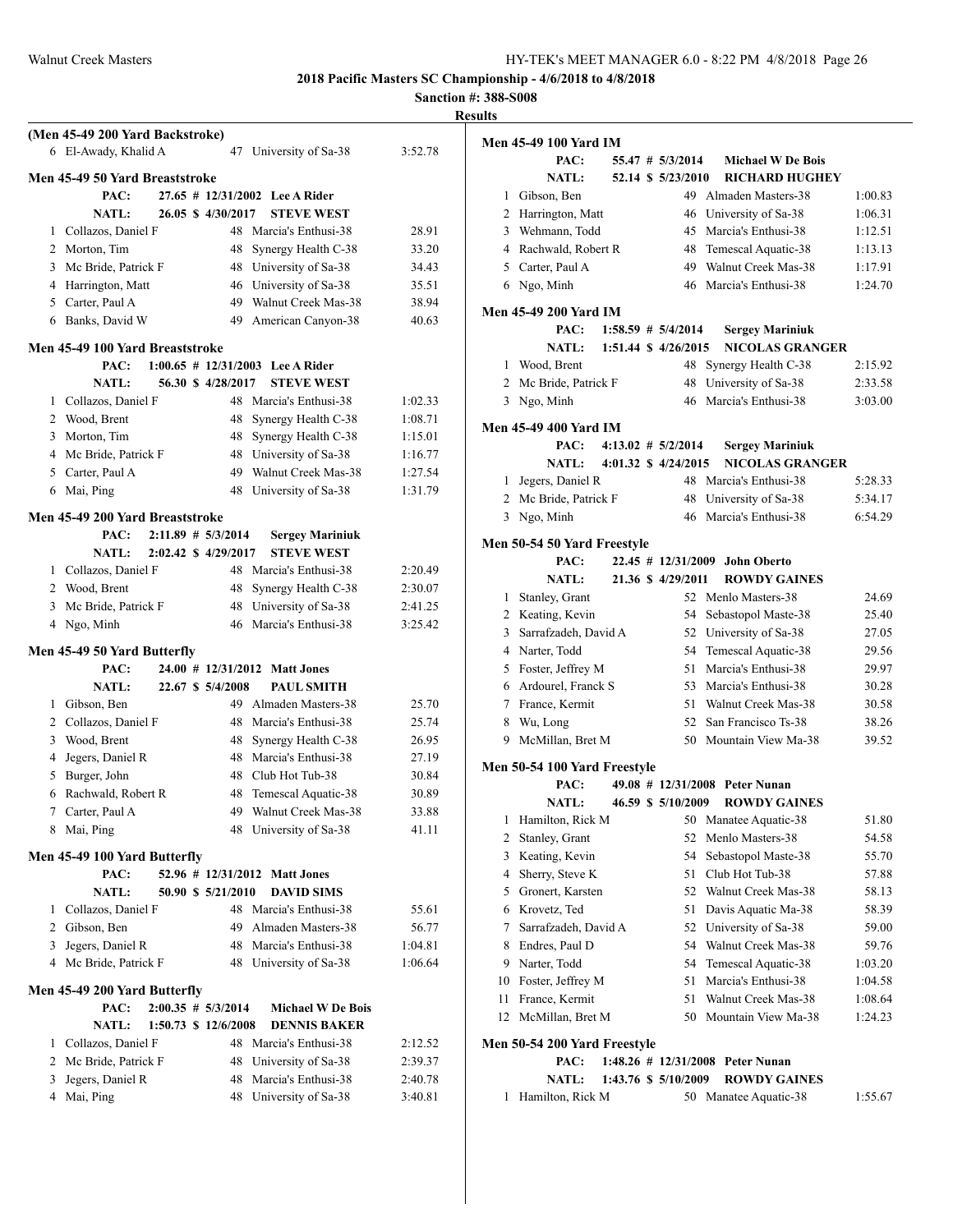| Results |
|---------|
|---------|

|                | Men 50-54 200 Yard Freestyle         |  |                                |                                            |                |
|----------------|--------------------------------------|--|--------------------------------|--------------------------------------------|----------------|
|                | PAC:                                 |  |                                | 1:48.26 # 12/31/2008 Peter Nunan           |                |
|                | <b>NATL:</b>                         |  | 1:43.76 \$ 5/10/2009           | <b>ROWDY GAINES</b>                        |                |
| 1              | Krovetz, Ted                         |  | 51                             | Davis Aquatic Ma-38                        | 2:07.11        |
|                | 2 Keating, Kevin                     |  | 54                             | Sebastopol Maste-38                        | 2:10.86        |
|                | 3 Endres, Paul D                     |  | 54                             | Walnut Creek Mas-38                        | 2:15.39        |
|                | 4 Narter, Todd                       |  | 54                             | Temescal Aquatic-38                        | 2:15.86        |
|                | 5 Foster, Jeffrey M                  |  | 51                             | Marcia's Enthusi-38                        | 2:28.72        |
| 6              | Boeger, Jack                         |  | 50                             | Marcia's Enthusi-38                        | 2:31.98        |
| 7              | Ardourel, Franck S                   |  | 53                             | Marcia's Enthusi-38                        | 2:45.78        |
|                |                                      |  |                                |                                            |                |
|                | Men 50-54 500 Yard Freestyle<br>PAC: |  | $4:57.96 \# 5/4/2014$          | Darren D Phalen                            |                |
|                | <b>NATL:</b>                         |  | 4:47.57 \$ 5/20/2001           | <b>JIM MCCONICA</b>                        |                |
| 1              | Kays, David E                        |  | 50                             | Puget Sound Mast-36                        | 5:12.70        |
|                | 2 Kelly, Tom                         |  | 54                             | San Ramon Valley-38                        | 5:40.04        |
|                | 3 Eason, Bill P                      |  | 50                             | Marcia's Enthusi-38                        | 5:54.52        |
|                | 4 Bohm, Eric C                       |  | 51                             | Walnut Creek Mas-38                        | 6:09.38        |
| 5              | Sherry, Steve K                      |  | 51                             | Club Hot Tub-38                            | 6:12.20        |
|                | 6 Lopez, David                       |  | 52                             | Marcia's Enthusi-38                        | 6:21.68        |
|                | 7 Foster, Jeffrey M                  |  | 51                             | Marcia's Enthusi-38                        | 6:38.66        |
| 8              | Potter, Donald R                     |  | 52                             | Walnut Creek Mas-38                        | 7:09.66        |
|                | 9 McMillan, Bret M                   |  | 50                             | Mountain View Ma-38                        | 8:17.42        |
|                |                                      |  |                                |                                            |                |
|                | Men 50-54 1000 Yard Freestyle        |  |                                |                                            |                |
|                |                                      |  | PAC: $10:22.62 \neq 3/30/2014$ | Darren D Phalen                            |                |
|                | <b>NATL:</b>                         |  | 9:55.84 \$ 4/6/2013            | <b>KEITH SWITZER</b>                       |                |
|                | 1 Endres, Paul D                     |  |                                | 54 Walnut Creek Mas-38                     | 11:53.64       |
|                | 2 Narter, Todd                       |  | 54                             | Temescal Aquatic-38                        | 12:42.43       |
|                | 3 Eason, Bill P                      |  | 50                             | Marcia's Enthusi-38                        | 12:43.71       |
|                | 4 Lopez, David                       |  | 52                             | Marcia's Enthusi-38                        | 13:33.11       |
|                | 5 Foster, Jeffrey M                  |  | 51                             | Marcia's Enthusi-38                        | 13:51.92       |
| 6              | McMillan, Bret M                     |  | 50                             | Mountain View Ma-38                        | 17:09.02       |
|                | Men 50-54 1650 Yard Freestyle        |  |                                |                                            |                |
|                |                                      |  |                                | PAC: 17:15.00 # 12/31/2002 Jim Clemmons    |                |
|                | NATL: 16:28.77 \$ 4/23/2015          |  |                                | <b>JEFF ERWIN</b>                          |                |
| 1              | Kays, David E                        |  | 50                             | Puget Sound Mast-36                        | 18:06.15       |
| $\overline{2}$ | Londeree, Joe                        |  | 50                             | Walnut Creek Mas-38                        | 19:29.18       |
| 3              | Eason, Bill P                        |  | 50                             | Marcia's Enthusi-38                        | 21:11.74       |
| 4              | Narter, Todd                         |  | 54                             | Temescal Aquatic-38                        | 21:26.43       |
| 5              | Bohm, Eric C                         |  | 51                             | Walnut Creek Mas-38                        | 21:28.21       |
|                | 6 Lopez, David                       |  | 52                             | Marcia's Enthusi-38                        | 22:21.02       |
| 7              | Cooperman, Jeff                      |  | 50                             | North Bay Aquati-38                        | 22:54.06       |
|                | Men 50-54 50 Yard Backstroke         |  |                                |                                            |                |
|                | PAC:                                 |  |                                | 26.37 # 12/31/1998 Dick W Thomas           |                |
|                | <b>NATL:</b>                         |  | 24.57 \$ 5/4/2014              | <b>FRITZ BEDFORD</b>                       |                |
| 1              | Hamilton, Rick M                     |  |                                | 50 Manatee Aquatic-38                      | 27.24          |
|                |                                      |  |                                |                                            |                |
|                | Men 50-54 50 Yard Backstroke         |  |                                |                                            |                |
|                | PAC:                                 |  | 26.37 # 12/31/1998             | <b>Dick W Thomas</b>                       |                |
|                | <b>NATL:</b>                         |  | 24.57 \$ 5/4/2014              | <b>FRITZ BEDFORD</b>                       |                |
| 1              | Hamilton, Rick M                     |  | 50                             | Manatee Aquatic-38                         | 27.07          |
| 2              | Chao, Hector                         |  | 54                             | Walnut Creek Mas-38                        | 29.24          |
| 3              | Eason, Bill P                        |  | 50                             | Marcia's Enthusi-38                        | 29.27          |
|                | 4 Keating, Kevin<br>Wilson, Todd     |  | 54                             | Sebastopol Maste-38<br>Santa Rosa Maste-38 | 30.62          |
| 5<br>6         | Sarrafzadeh, David A                 |  | 53<br>52                       | University of Sa-38                        | 32.26<br>32.32 |
|                |                                      |  |                                |                                            |                |

|              | 7 Potter, Donald R              |  | 52                     | Walnut Creek Mas-38                   | 38.97   |
|--------------|---------------------------------|--|------------------------|---------------------------------------|---------|
|              | 8 Mikatarian, Doug              |  | 53                     | Club Hot Tub-38                       | 41.45   |
|              |                                 |  |                        |                                       |         |
|              | Men 50-54 100 Yard Backstroke   |  |                        |                                       |         |
|              | PAC:                            |  |                        | 57.26 # 12/31/2007 Philipp Djang      |         |
|              | <b>NATL:</b>                    |  | 52.72 \$ 3/21/2015     | <b>FRITZ BEDFORD</b>                  |         |
| 1            | Hamilton, Rick M                |  |                        | 50 Manatee Aquatic-38                 | 57.27   |
|              | 2 Eason, Bill P                 |  | 50                     | Marcia's Enthusi-38                   | 1:02.77 |
| 3            | Stanley, Grant                  |  |                        | 52 Menlo Masters-38                   | 1:03.26 |
| 4            | Duggan, Patrick M               |  |                        | 54 Walnut Creek Mas-38                | 1:05.72 |
| 5            | Sarrafzadeh, David A            |  |                        | 52 University of Sa-38                | 1:08.78 |
|              | Men 50-54 200 Yard Backstroke   |  |                        |                                       |         |
|              | PAC:                            |  | $2:02.84$ # $5/2/2014$ | <b>Stanley A Vela</b>                 |         |
|              | <b>NATL:</b>                    |  | 1:59.04 \$ 4/25/2015   | <b>JIM TUCHLER</b>                    |         |
| 1            | Hamilton, Rick M                |  |                        | 50 Manatee Aquatic-38                 | 2:04.83 |
| 2            | Chao, Hector                    |  | 54                     | Walnut Creek Mas-38                   | 2:11.21 |
| 3            | Eason, Bill P                   |  | 50                     | Marcia's Enthusi-38                   | 2:20.15 |
| 4            | Duggan, Patrick M               |  |                        | 54 Walnut Creek Mas-38                | 2:25.53 |
| 5            | Sarrafzadeh, David A            |  | 52                     | University of Sa-38                   | 2:29.37 |
| 6            | Smith, Curtice                  |  | 53                     | University of Sa-38                   | 2:38.47 |
|              | 7 Lopez, David                  |  | 52                     | Marcia's Enthusi-38                   | 2:50.86 |
|              |                                 |  |                        |                                       |         |
|              | Men 50-54 50 Yard Breaststroke  |  |                        |                                       |         |
|              | PAC:                            |  |                        | 27.82 # 12/31/2010 Gary L Patterson   |         |
|              | <b>NATL:</b>                    |  | 26.45 \$ 3/30/2014     | <b>DAVID GUTHRIE</b>                  |         |
| 1            | Gronert, Karsten                |  |                        | 52 Walnut Creek Mas-38                | 33.49   |
|              | 2 Wu, Long                      |  | 52                     | San Francisco Ts-38                   | 37.18   |
|              | 3 Narter, Todd                  |  | 54                     | Temescal Aquatic-38                   | 37.59   |
|              | 4 Ardourel, Franck S            |  | 53                     | Marcia's Enthusi-38                   | 38.55   |
|              | 5 Mikatarian, Doug              |  | 53                     | Club Hot Tub-38                       | 41.05   |
|              | 6 McMillan, Bret M              |  | 50                     | Mountain View Ma-38                   | 47.26   |
|              | Men 50-54 100 Yard Breaststroke |  |                        |                                       |         |
|              | PAC:                            |  |                        | 1:00.76 # 12/31/2010 Gary L Patterson |         |
|              | <b>NATL:</b>                    |  | 58.41 \$ 3/29/2014     | <b>DAVID GUTHRIE</b>                  |         |
| $\mathbf{1}$ | Duggan, Patrick M               |  |                        | 54 Walnut Creek Mas-38                | 1:11.73 |
|              | 2 Gronert, Karsten              |  | 52                     | Walnut Creek Mas-38                   | 1:13.07 |
| 3            | Narter, Todd                    |  | 54                     | Temescal Aquatic-38                   | 1:19.84 |
| 4            | Endres, Paul D                  |  | 54                     | Walnut Creek Mas-38                   | 1:20.47 |
| 5            | Wu, Long                        |  | 52                     | San Francisco Ts-38                   | 1:21.90 |
| 6            | Ardourel, Franck S              |  | 53                     | Marcia's Enthusi-38                   | 1:26.52 |
| 7            | Mikatarian, Doug                |  | 53                     | Club Hot Tub-38                       | 1:28.31 |
| 8            | McMillan, Bret M                |  | 50                     | Mountain View Ma-38                   | 1:50.01 |
|              |                                 |  |                        |                                       |         |
|              | Men 50-54 200 Yard Breaststroke |  |                        |                                       |         |
|              | PAC:                            |  |                        | 2:17.16 # 12/31/1996 Robert Strand    |         |
|              | <b>NATL:</b>                    |  | 2:07.25 \$ 3/30/2014   | <b>DAVID GUTHRIE</b>                  |         |
| 1            | Kays, David E                   |  |                        | 50 Puget Sound Mast-36                | 2:27.77 |
| 2            | Duggan, Patrick M               |  | 54                     | Walnut Creek Mas-38                   | 2:33.78 |
| 3            | Kelly, Tom                      |  | 54                     | San Ramon Valley-38                   | 2:39.76 |
| 4            | Endres, Paul D                  |  | 54                     | Walnut Creek Mas-38                   | 2:49.34 |
| 5            | Wu, Long                        |  | 52                     | San Francisco Ts-38                   | 3:03.40 |
| 6            | Lopez, David                    |  | 52                     | Marcia's Enthusi-38                   | 3:07.04 |
| 7            | Foster, Jeffrey M               |  | 51                     | Marcia's Enthusi-38                   | 3:07.20 |
| 8            | France, Kermit                  |  | 51                     | Walnut Creek Mas-38                   | 3:19.30 |
| 9            | McMillan, Bret M                |  | 50                     | Mountain View Ma-38                   | 3:55.95 |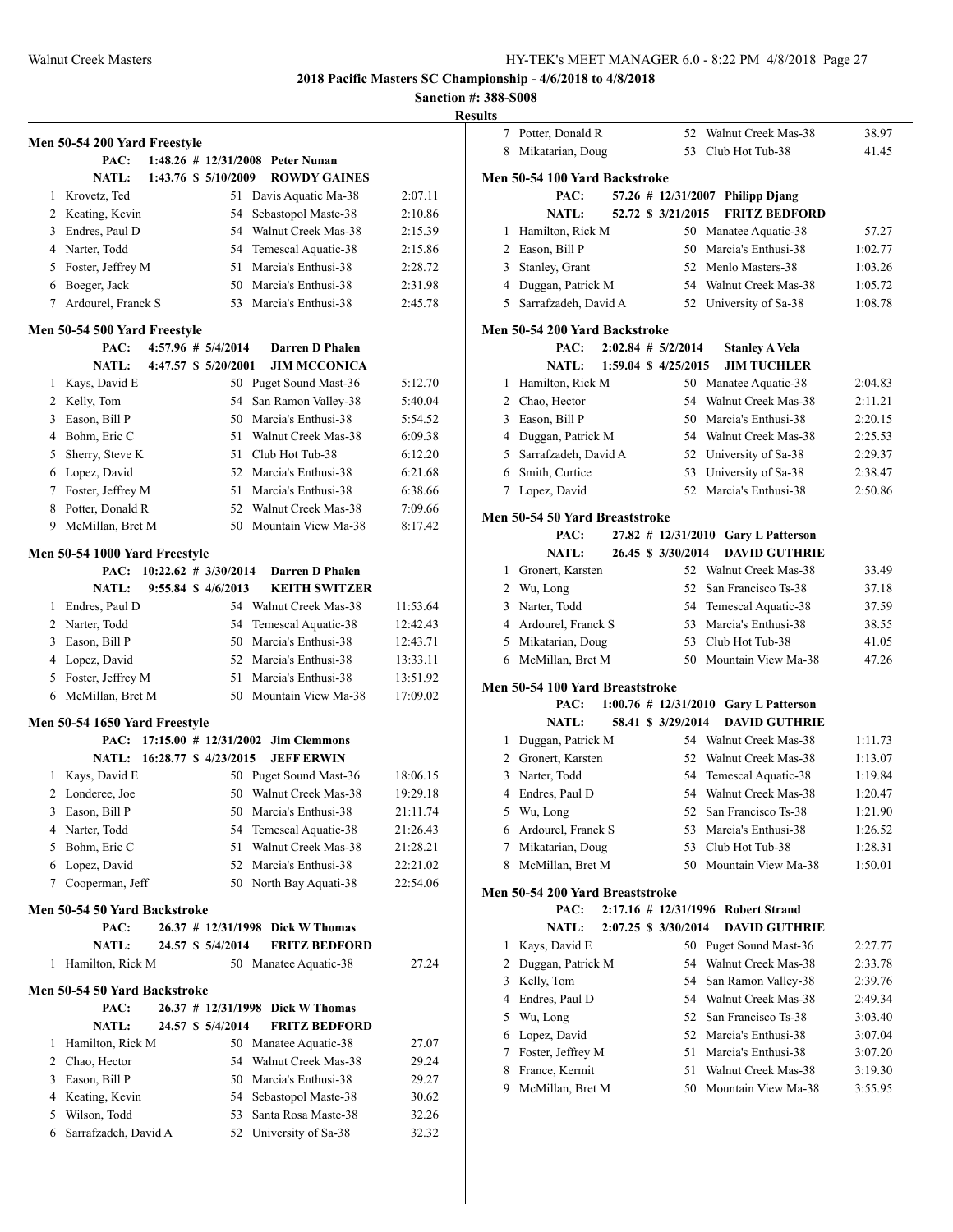**Sanction #: 388-S008**

|                | Men 50-54 50 Yard Butterfly          |  |                        |                                  |         |
|----------------|--------------------------------------|--|------------------------|----------------------------------|---------|
|                | PAC:                                 |  |                        | 23.52 # 12/31/2009 John Oberto   |         |
|                | <b>NATL:</b>                         |  | 23.19 \$4/25/2004      | <b>TRIP HEDRICK</b>              |         |
| 1              | Keating, Kevin                       |  | 54                     | Sebastopol Maste-38              | 26.37   |
|                | 2 Hamilton, Rick M                   |  | 50                     | Manatee Aquatic-38               | 26.51   |
|                | 3 Chao, Hector                       |  |                        | 54 Walnut Creek Mas-38           | 27.55   |
|                | 4 Brown, Michael L                   |  |                        | 53 Davis Aquatic Ma-38           | 28.08   |
|                | 5 Smith, Curtice                     |  |                        | 53 University of Sa-38           | 29.68   |
|                | 6 Wilson, Todd                       |  | 53                     | Santa Rosa Maste-38              | 30.44   |
| 7              | Mikatarian, Doug                     |  |                        | 53 Club Hot Tub-38               | 33.83   |
| 8              | Ardourel, Franck S                   |  |                        | 53 Marcia's Enthusi-38           | 39.34   |
|                |                                      |  |                        |                                  |         |
|                | Men 50-54 100 Yard Butterfly<br>PAC: |  |                        | 51.93 # 12/31/2008 Paul V Carter |         |
|                | <b>NATL:</b>                         |  | 51.73 \$ 5/12/2013     | <b>DAVID SIMS</b>                |         |
| $\mathbf{1}$   | Chao, Hector                         |  |                        | 54 Walnut Creek Mas-38           | 1:00.27 |
|                | 2 Keating, Kevin                     |  | 54                     | Sebastopol Maste-38              | 1:00.29 |
| 3              | Brown, Michael L                     |  | 53                     | Davis Aquatic Ma-38              | 1:04.95 |
|                |                                      |  |                        |                                  |         |
|                | Men 50-54 200 Yard Butterfly         |  |                        |                                  |         |
|                | PAC:                                 |  | $2:00.77$ # $5/3/2014$ | Darren D Phalen                  |         |
|                | NATL:                                |  | 1:58.49 \$ 4/29/2016   | <b>DAVID SIMS</b>                |         |
| 1              | Brown, Michael L                     |  |                        | 53 Davis Aquatic Ma-38           | 2:27.82 |
|                | 2 Lopez, David                       |  | 52                     | Marcia's Enthusi-38              | 3:03.60 |
|                | <b>Men 50-54 100 Yard IM</b>         |  |                        |                                  |         |
|                | PAC:                                 |  | 55.82 # 12/31/2009     | <b>John Oberto</b>               |         |
|                | <b>NATL:</b>                         |  | 53.60 \$4/29/2017      | <b>MIKE IRVIN</b>                |         |
| $\mathbf{1}$   | Hamilton, Rick M                     |  | 50 -                   | Manatee Aquatic-38               | 58.62   |
|                | 2 Chao, Hector                       |  | 54                     | Walnut Creek Mas-38              | 1:01.36 |
|                | 3 Duggan, Patrick M                  |  |                        | 54 Walnut Creek Mas-38           | 1:04.81 |
|                | 4 Eason, Bill P                      |  |                        | 50 Marcia's Enthusi-38           | 1:04.82 |
|                | 5 Brown, Michael L                   |  |                        | 53 Davis Aquatic Ma-38           | 1:05.33 |
|                | 6 Keating, Kevin                     |  | 54                     | Sebastopol Maste-38              | 1:05.74 |
| 7              | Kerr, Jeffrey D                      |  |                        | 54 Quick Silver Swi-38           | 1:09.50 |
| 8              | Potter, Donald R                     |  |                        | 52 Walnut Creek Mas-38           | 1:15.96 |
|                | 9 Foster, Jeffrey M                  |  | 51                     | Marcia's Enthusi-38              | 1:18.63 |
| 10             | Mikatarian, Doug                     |  |                        | 53 Club Hot Tub-38               | 1:19.74 |
| 11             | Ardourel, Franck S                   |  |                        | 53 Marcia's Enthusi-38           | 1:21.98 |
|                |                                      |  |                        |                                  |         |
|                | Men 50-54 200 Yard IM                |  |                        |                                  |         |
|                | PAC:                                 |  | $2:00.66 \# 5/4/2014$  | Darren D Phalen                  |         |
|                | <b>NATL:</b>                         |  | 1:58.19 \$ 3/11/2017   | <b>MIKE IRVIN</b>                |         |
| 1              | King, Phillip J                      |  | 51<br>54               | Temescal Aquatic-38              | 2:17.34 |
|                | 2 Duggan, Patrick M                  |  |                        | Walnut Creek Mas-38              | 2:19.99 |
|                | 3 Krovetz, Ted                       |  | 51                     | Davis Aquatic Ma-38              | 2:26.66 |
|                | 4 Endres, Paul D                     |  |                        | 54 Walnut Creek Mas-38           | 2:34.07 |
| 5              | Smith, Curtice                       |  |                        | 53 University of Sa-38           | 2:34.20 |
|                | Men 50-54 400 Yard IM                |  |                        |                                  |         |
|                | PAC:                                 |  | $4:16.57$ # $5/2/2014$ | <b>Darren D Phalen</b>           |         |
|                | <b>NATL:</b>                         |  | 4:16.57 \$ 5/2/2014    | <b>DARREN PHELAN</b>             |         |
| 1              | Hamilton, Rick M                     |  | 50                     | Manatee Aquatic-38               | 4:41.27 |
| $\overline{2}$ | Kays, David E                        |  | 50                     | Puget Sound Mast-36              | 4:45.99 |
| 3              | Duggan, Patrick M                    |  | 54                     | Walnut Creek Mas-38              | 5:02.89 |
| 4              | Kelly, Tom                           |  | 54                     | San Ramon Valley-38              | 5:08.87 |
| 5              | Lopez, David                         |  | 52                     | Marcia's Enthusi-38              | 5:56.25 |
|                |                                      |  |                        |                                  |         |

|                | Men 55-59 50 Yard Freestyle          |  |                        |                                                          |                    |
|----------------|--------------------------------------|--|------------------------|----------------------------------------------------------|--------------------|
|                | PAC:                                 |  | 22.79 # 5/4/2008       | <b>Jim Griffith</b>                                      |                    |
|                | <b>NATL:</b>                         |  | 21.82 \$ 4/30/2000     | <b>RICHARD ABRAHAMS</b>                                  |                    |
| 1              | Remmert, Greg A                      |  | 55                     | Walnut Creek Mas-38                                      | 24.43              |
| $\overline{2}$ | Gothberg, Brad A                     |  | 55                     | Walnut Creek Mas-38                                      | 26.08              |
| 3              | Wygant, Matthew D                    |  | 56                     | Los Gatos Master-38                                      | 26.32              |
| 4              | Pettibone, Chip                      |  |                        | 56 Santa Rosa Maste-38                                   | 26.69              |
| 5              | Knudtson, Kevin S                    |  | 59                     | Temescal Aquatic-38                                      | 28.13              |
|                | 6 Gustavson, Jeff A                  |  | 56                     | Burlingame Aquat-38                                      | 28.65              |
| 7              | Hess, Bart R                         |  | 57                     | Manatee Aquatic-38                                       | 30.86              |
| 8              | Heil, Duane A                        |  | 56                     | Marcia's Enthusi-38                                      | 31.36              |
|                | 9 Lundgren, Steven T                 |  |                        | 59 University of Sa-38                                   | 32.34              |
|                | 10 Mahoney, Garrett A                |  | 56                     | Marcia's Enthusi-38                                      | 33.99              |
| 11             | Ricketts, Jason L                    |  | 56                     | San Ramon Valley-38                                      | 34.18              |
| 12             | Cramer, James P                      |  | 58                     | Marcia's Enthusi-38                                      | 36.31              |
|                | Men 55-59 100 Yard Freestyle         |  |                        |                                                          |                    |
|                | PAC:                                 |  |                        | 50.21 # 12/31/2008 Jim Griffith                          |                    |
|                | <b>NATL:</b>                         |  | 48.37 \$ 4/30/2000     | <b>RICHARD ABRAHAMS</b>                                  |                    |
| 1              | Remmert, Greg A                      |  | 55                     | Walnut Creek Mas-38                                      | 53.46              |
|                | 2 Gothberg, Brad A                   |  | 55                     | Walnut Creek Mas-38                                      | 54.89              |
| 3              | Wygant, Matthew D                    |  | 56                     | Los Gatos Master-38                                      | 58.21              |
|                | 4 Gregor, Eugene C                   |  | 57                     | University of Sa-38                                      | 58.66              |
| 5              | King, Ian E                          |  | 55                     | Walnut Creek Mas-38                                      | 58.68              |
|                | 6 Coombs, Craig J                    |  | 57                     | Marcia's Enthusi-38                                      | 1:00.26            |
| 7              | Pettibone, Chip                      |  | 56                     | Santa Rosa Maste-38                                      | 1:00.98            |
| 8              | Knudtson, Kevin S                    |  | 59                     | Temescal Aquatic-38                                      | 1:01.01            |
| 9              | Heil, Duane A                        |  | 56                     | Marcia's Enthusi-38                                      | 1:09.95            |
| 10             | Hess, Bart R                         |  | 57                     | Manatee Aquatic-38                                       | 1:11.30            |
| 11             | Lundgren, Steven T                   |  | 59                     | University of Sa-38                                      | 1:19.65            |
| 12             | Ricketts, Jason L                    |  | 56                     | San Ramon Valley-38                                      | 1:22.48            |
| 13             | Cramer, James P                      |  | 58                     | Marcia's Enthusi-38                                      | 1:24.07            |
|                | Men 55-59 200 Yard Freestyle         |  |                        |                                                          |                    |
|                | PAC:                                 |  | $1:51.58$ # $4/7/2017$ | David E Boatwrigh                                        |                    |
|                | <b>NATL:</b>                         |  | 1:48.79 \$ 4/10/2010   | <b>MICHAEL MANN</b>                                      |                    |
| 1              | Remmert, Greg A                      |  | 55                     | Walnut Creek Mas-38                                      | 2:01.03            |
|                | 2 Gothberg, Brad A                   |  | 55                     | Walnut Creek Mas-38                                      | 2:02.96            |
|                | 3 Cool, David S                      |  | 57                     | Walnut Creek Mas-38                                      | 2:05.63            |
| 4              | Gregor, Eugene C                     |  | 57                     | University of Sa-38                                      | 2:14.98            |
| 5              | Campbell, Chris                      |  | 57                     | Mountain View Ma-38                                      | 2:28.51            |
| 6              | Gustavson, Jeff A                    |  | 56                     | Burlingame Aquat-38                                      | 2:31.78            |
| 7              | Ettinger, Yossi                      |  | 58                     | University of Sa-38                                      | 2:37.90            |
| 8              | Inchausti, Robert                    |  | 55                     | Marcia's Enthusi-38                                      | 2:42.46            |
|                |                                      |  |                        |                                                          |                    |
|                | Men 55-59 500 Yard Freestyle         |  |                        |                                                          |                    |
|                | PAC:<br><b>NATL:</b>                 |  | 4:56.82 \$ 4/11/2010   | 5:09.48 # 12/31/2005 Jim Clemmons<br><b>MICHAEL MANN</b> |                    |
|                |                                      |  |                        |                                                          |                    |
| 1<br>2         | Remmert, Greg A<br>Notaro, Michael R |  | 55<br>55               | Walnut Creek Mas-38<br>Manatee Aquatic-38                | 5:30.86<br>5:55.19 |
| 3              | Gustavson, Jeff A                    |  | 56                     | Burlingame Aquat-38                                      | 6:47.16            |
| 4              | Coad, David                          |  | 59                     | University of Sa-38                                      | 6:51.19            |
| 5              | Campbell, Chris                      |  | 57                     | Mountain View Ma-38                                      | 6:55.37            |
|                |                                      |  |                        |                                                          |                    |
| 6<br>7         | Walker, Byron<br>Inchausti, Robert   |  | 58<br>55               | Modesto Area Aqu-38<br>Marcia's Enthusi-38               | 6:56.57<br>7:12.85 |
| 8              | Hess, Bart R                         |  | 57                     | Manatee Aquatic-38                                       | 7:48.94            |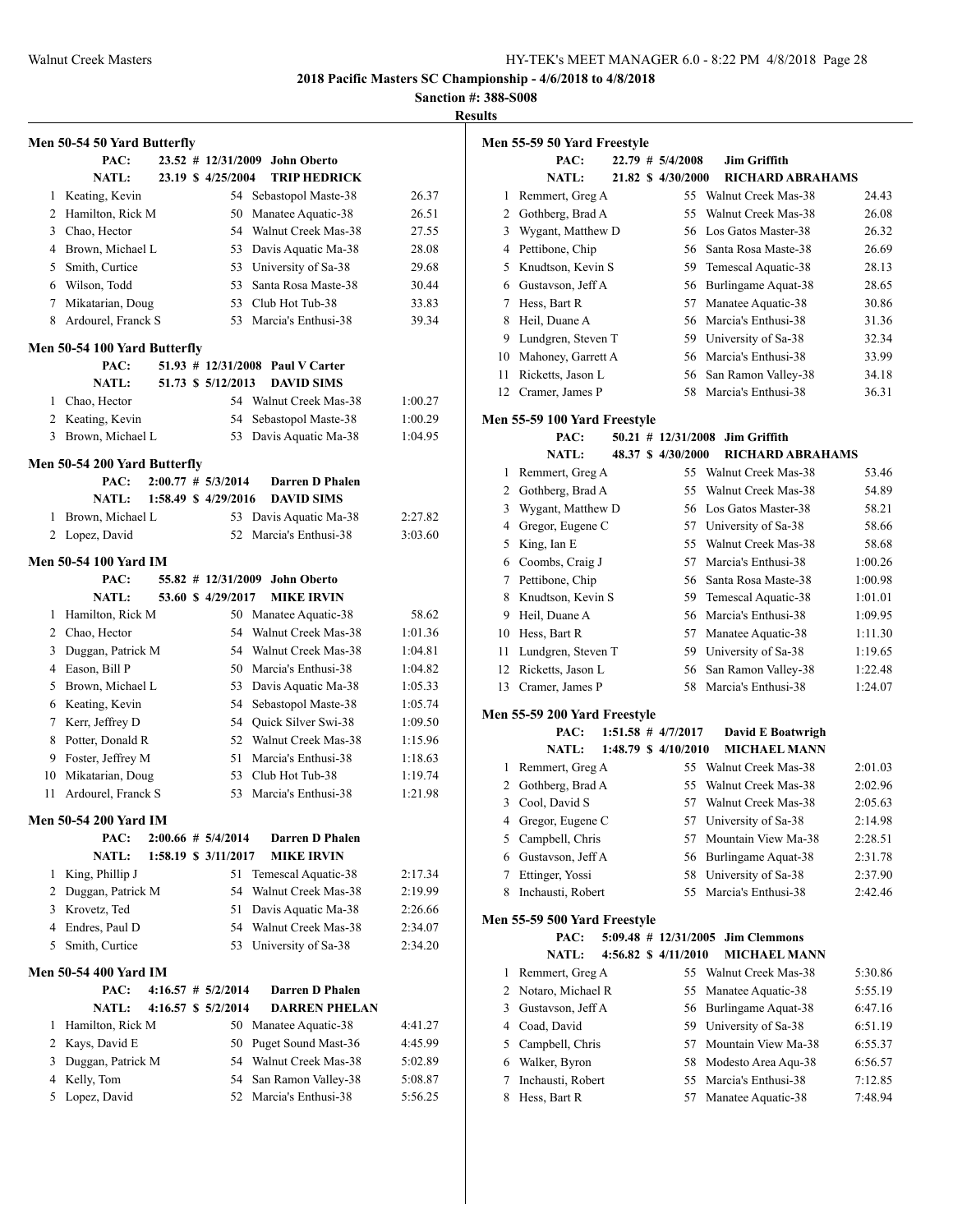**Sanction #: 388-S008**

|   | Men 55-59 1000 Yard Freestyle  |                             |                       |                                    |          |
|---|--------------------------------|-----------------------------|-----------------------|------------------------------------|----------|
|   | PAC:                           | $10:33.13$ # $12/31/2005$   |                       | <b>Jim Clemmons</b>                |          |
|   | <b>NATL:</b>                   | 10:07.36 \$ 5/14/2006       |                       | <b>JIM MC CONICA</b>               |          |
| 1 | Justeson, Jeff A               |                             |                       | 59 Club Hot Tub-38                 | 12:37.62 |
|   | 2 Coombs, Craig J              |                             | 57                    | Marcia's Enthusi-38                | 13:37.76 |
|   | 3 Campbell, Chris              |                             | 57                    | Mountain View Ma-38                | 14:00.72 |
| 4 | Gustavson, Jeff A              |                             | 56                    | Burlingame Aquat-38                | 14:07.68 |
|   | Men 55-59 1650 Yard Freestyle  |                             |                       |                                    |          |
|   | PAC:                           |                             |                       | 17:40.12 # 12/31/2005 Jim Clemmons |          |
|   |                                | NATL: 17:11.12 \$ 5/20/2007 |                       | <b>JIM MC CONICA</b>               |          |
| 1 | Gothberg, Brad A               |                             |                       | 55 Walnut Creek Mas-38             | 19:53.42 |
|   | 2 Gregor, Eugene C             |                             | 57                    | University of Sa-38                | 21:50.40 |
| 3 | Coombs, Craig J                |                             | 57                    | Marcia's Enthusi-38                | 23:21.25 |
|   | 4 Gustavson, Jeff A            |                             | 56                    | Burlingame Aquat-38                | 23:41.67 |
| 5 | Ettinger, Yossi                |                             | 58                    | University of Sa-38                | 23:42.08 |
|   | 6 Coad, David                  |                             |                       | 59 University of Sa-38             | 24:08.22 |
| 7 | Walker, Byron                  |                             | 58                    | Modesto Area Aqu-38                | 24:26.88 |
| 8 | Inchausti, Robert              |                             | 55                    | Marcia's Enthusi-38                | 24:40.11 |
|   | Men 55-59 50 Yard Backstroke   |                             |                       |                                    |          |
|   | PAC:                           |                             | $26.62 \pm 6/30/2011$ | <b>Philipp Djang</b>               |          |
|   | <b>NATL:</b>                   |                             | 25.66 \$ 4/10/2016    | <b>STEVE WOOD</b>                  |          |
| 1 | Taylor, Ron A                  |                             | 57                    | Richmond Plunge-38                 | 29.66    |
|   | 2 Ottati, Dean                 |                             | 57                    | Walnut Creek Mas-38                | 30.76    |
| 3 | Laudenslager, Greg L           |                             | 56                    | Rolling Hills Mu-38                | 32.98    |
| 4 | Campbell, Chris                |                             | 57                    | Mountain View Ma-38                | 39.33    |
|   | Men 55-59 100 Yard Backstroke  |                             |                       |                                    |          |
|   | PAC:                           |                             | $58.01$ # $6/30/2011$ | <b>Philipp Djang</b>               |          |
|   | <b>NATL:</b>                   |                             | 53.81 \$ 2/25/2017    | <b>STEVE WOOD</b>                  |          |
| 1 | Taylor, Ron A                  |                             |                       | 57 Richmond Plunge-38              | 1:04.73  |
|   | 2 Ottati, Dean                 |                             | 57                    | Walnut Creek Mas-38                | 1:08.33  |
| 3 | Justeson, Jeff A               |                             | 59                    | Club Hot Tub-38                    | 1:09.68  |
| 4 | Laudenslager, Greg L           |                             | 56                    | Rolling Hills Mu-38                | 1:10.22  |
| 5 | Gregor, Eugene C               |                             | 57                    | University of Sa-38                | 1:10.33  |
| 6 | King, Ian E                    |                             | 55                    | Walnut Creek Mas-38                | 1:14.24  |
| 7 | Campbell, Chris                |                             | 57                    | Mountain View Ma-38                | 1:29.82  |
| 8 | Lundgren, Steven T             |                             | 59                    | University of Sa-38                | 1:41.44  |
|   | Men 55-59 200 Yard Backstroke  |                             |                       |                                    |          |
|   | PAC:                           |                             |                       | 2:07.54 # 12/31/2004 R Tod Spieker |          |
|   | <b>NATL:</b>                   |                             | 2:03.14 \$ 3/31/2012  | <b>TOM BARTON</b>                  |          |
| 1 | Laudenslager, Greg L           |                             |                       | 56 Rolling Hills Mu-38             | 2:32.91  |
|   | 2 Gustavson, Jeff A            |                             | 56                    | Burlingame Aquat-38                | 3:03.50  |
|   | 3 Campbell, Chris              |                             | 57                    | Mountain View Ma-38                | 3:10.82  |
| 4 | Inchausti, Robert              |                             | 55                    | Marcia's Enthusi-38                | 3:24.62  |
|   | Men 55-59 50 Yard Breaststroke |                             |                       |                                    |          |
|   | PAC:                           |                             | 28.71 # 12/31/2003    | Don Mc Kenzie                      |          |
|   | <b>NATL:</b>                   |                             | 27.59 \$ 3/26/2017    | <b>DAVID GUTHRIE</b>               |          |
| 1 | Laudenslager, Greg L           |                             | 56                    | Rolling Hills Mu-38                | 32.56    |
| 2 | Pettibone, Chip                |                             | 56                    | Santa Rosa Maste-38                | 33.26    |
| 3 | Gothberg, Brad A               |                             | 55                    | Walnut Creek Mas-38                | 33.51    |
| 4 | Ewing, Jack                    |                             | 57                    | University of Sa-38                | 35.43    |
| 5 | Cramer, James P                |                             | 58                    | Marcia's Enthusi-38                | 44.92    |
|   |                                |                             |                       |                                    |          |

|   | Men 55-59 100 Yard Breaststroke      |  |                          |                                      |         |
|---|--------------------------------------|--|--------------------------|--------------------------------------|---------|
|   | PAC:                                 |  | $1:03.22$ # $12/31/2001$ | <b>Robert Strand</b>                 |         |
|   | <b>NATL:</b>                         |  | 1:00.13 \$ 3/26/2017     | <b>DAVID GUTHRIE</b>                 |         |
| 1 | Laudenslager, Greg L                 |  |                          | 56 Rolling Hills Mu-38               | 1:12.32 |
| 2 | Pettibone, Chip                      |  | 56                       | Santa Rosa Maste-38                  | 1:14.32 |
| 3 | Cool, David S                        |  |                          | 57 Walnut Creek Mas-38               | 1:15.44 |
| 4 | Gregor, Eugene C                     |  |                          | 57 University of Sa-38               | 1:15.84 |
| 5 | Taylor, Ron A                        |  | 57                       | Richmond Plunge-38                   | 1:16.90 |
|   | 6 Coombs, Craig J                    |  | 57                       | Marcia's Enthusi-38                  | 1:17.94 |
|   | 7 Ewing, Jack                        |  | 57                       | University of Sa-38                  | 1:21.63 |
| 8 | Conner, Christopher P                |  | 57                       | Walnut Creek Mas-38                  | 1:27.50 |
|   | 9 Cramer, James P                    |  | 58                       | Marcia's Enthusi-38                  | 1:44.78 |
|   | Men 55-59 200 Yard Breaststroke      |  |                          |                                      |         |
|   | PAC:                                 |  |                          | 2:20.49 # 12/31/2001 Robert Strand   |         |
|   | NATL:                                |  | 2:11.95 \$ 4/10/2016     | <b>DAVID GUTHRIE</b>                 |         |
| 1 | Laudenslager, Greg L                 |  | 56                       | Rolling Hills Mu-38                  | 2:39.86 |
| 2 | Pettibone, Chip                      |  | 56                       | Santa Rosa Maste-38                  | 2:41.70 |
| 3 | Coombs, Craig J                      |  |                          | 57 Marcia's Enthusi-38               | 2:49.54 |
|   | 4 Notaro, Michael R                  |  |                          | 55 Manatee Aquatic-38                | 2:54.96 |
| 5 | Walker, Byron                        |  | 58                       | Modesto Area Aqu-38                  | 3:21.16 |
| 6 | Campbell, Chris                      |  | 57                       | Mountain View Ma-38                  | 3:23.02 |
| 7 | Inchausti, Robert                    |  | 55                       | Marcia's Enthusi-38                  | 3:29.21 |
|   | Men 55-59 50 Yard Butterfly          |  |                          |                                      |         |
|   | PAC:                                 |  | $24.39$ # $5/1/2016$     | <b>Paul V Carter</b>                 |         |
|   | <b>NATL:</b>                         |  | 24.00 \$ 5/1/2016        | <b>BRUCE KONE</b>                    |         |
| 1 | Tittle, Kenneth W                    |  |                          | 55 Walnut Creek Mas-38               | 25.85   |
| 2 | Remmert, Greg A                      |  |                          | 55 Walnut Creek Mas-38               | 28.00   |
| 3 | Wygant, Matthew D                    |  |                          | 56 Los Gatos Master-38               | 29.74   |
| 4 | King, Ian E                          |  | 55                       | Walnut Creek Mas-38                  | 30.26   |
| 5 | Justeson, Jeff A                     |  | 59                       | Club Hot Tub-38                      | 30.36   |
|   | Men 55-59 100 Yard Butterfly         |  |                          |                                      |         |
|   | PAC:                                 |  | 53.90 # 5/12/2013        | <b>Paul V Carter</b>                 |         |
|   | <b>NATL:</b>                         |  | 53.90 \$ 5/12/2013       | <b>PAUL CARTER</b>                   |         |
| 1 | Tittle, Kenneth W                    |  |                          | 55 Walnut Creek Mas-38               | 58.61   |
| 2 | Justeson, Jeff A                     |  | 59                       | Club Hot Tub-38                      | 1:06.15 |
| 3 | King, Ian E                          |  | 55                       | Walnut Creek Mas-38                  | 1:10.01 |
|   |                                      |  |                          |                                      |         |
|   | Men 55-59 200 Yard Butterfly<br>PAC: |  |                          | $2:11.66 \# 12/31/2008$ Jim Griffith |         |
|   | <b>NATL:</b>                         |  | 2:03.18 \$ 5/23/2010     | <b>BRAD HORNER</b>                   |         |
| 1 | Tittle, Kenneth W                    |  |                          | 55 Walnut Creek Mas-38               | 2:22.06 |
|   | Men 55-59 100 Yard IM                |  |                          |                                      |         |
|   | PAC:                                 |  | $58.23 \# 4/29/2017$     | Paul V Carter                        |         |
|   | <b>NATL:</b>                         |  | 55.85 \$4/9/2016         | <b>STEVE WOOD</b>                    |         |
|   | 1 Cool, David S                      |  |                          | 57 Walnut Creek Mas-38               | 1:05.05 |
|   | 2 Gregor, Eugene C                   |  |                          | 57 University of Sa-38               | 1:08.09 |
|   | 3 Pettibone, Chip                    |  |                          | 56 Santa Rosa Maste-38               | 1:12.07 |
|   | 4 Hess, Bart R                       |  |                          | 57 Manatee Aquatic-38                | 1:29.16 |
|   | 5 Mahoney, Garrett A                 |  |                          | 56 Marcia's Enthusi-38               | 1:32.16 |
|   | --- Lundgren, Steven T               |  |                          | 59 University of Sa-38               | DQ      |
|   |                                      |  |                          |                                      |         |
|   | Men 55-59 200 Yard IM<br>PAC:        |  | $2:08.65 \# 4/28/2017$   | Paul V Carter                        |         |
|   | <b>NATL:</b>                         |  | 2:04.09 \$ 5/4/2008      | <b>TIMOTHY SHEAD</b>                 |         |
|   | 1 Cool, David S                      |  |                          | 57 Walnut Creek Mas-38               | 2:23.27 |
|   |                                      |  |                          |                                      |         |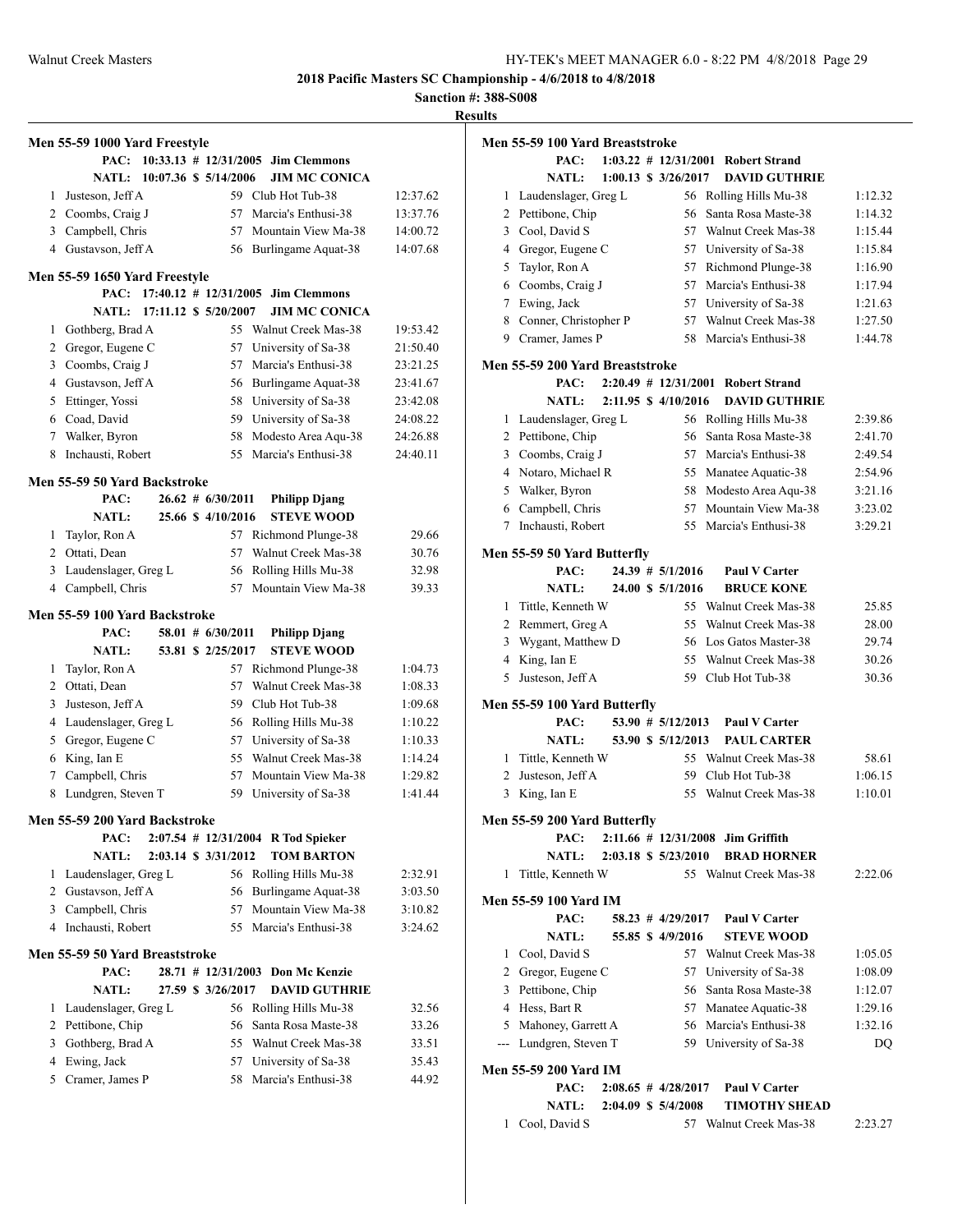|                                                         |      |  |                        |                                            |                | R |
|---------------------------------------------------------|------|--|------------------------|--------------------------------------------|----------------|---|
| (Men 55-59 200 Yard IM)                                 |      |  |                        |                                            |                |   |
| Taylor, Ron A<br>2                                      |      |  | 57                     | Richmond Plunge-38                         | 2:25.44        |   |
| 3<br>Coombs, Craig J                                    |      |  | 57                     | Marcia's Enthusi-38                        | 2:40.40        |   |
| Inchausti, Robert<br>4                                  |      |  | 55                     | Marcia's Enthusi-38                        | 3:21.12        |   |
| <b>Men 55-59 400 Yard IM</b>                            |      |  |                        |                                            |                |   |
|                                                         | PAC: |  |                        | $4:40.84$ # $12/31/2005$ Jim Clemmons      |                |   |
| <b>NATL:</b>                                            |      |  | 4:28.66 \$ 5/2/2014    | <b>JIM SAUER</b>                           |                |   |
| Laudenslager, Greg L<br>1                               |      |  |                        | 56 Rolling Hills Mu-38                     | 5:29.20        |   |
| 2 Gregor, Eugene C                                      |      |  | 57                     | University of Sa-38                        | 5:34.98        |   |
| Inchausti, Robert<br>3                                  |      |  | 55                     | Marcia's Enthusi-38                        | 7:08.04        |   |
| Men 60-64 50 Yard Freestyle                             |      |  |                        |                                            |                |   |
|                                                         | PAC: |  | 23.74 # 5/2/2014       | <b>James M Griffith</b>                    |                |   |
| <b>NATL:</b>                                            |      |  | 22.30 \$ 5/22/2005     | <b>RICHARD ABRAHAMS</b>                    |                |   |
| Helm, Jim<br>1                                          |      |  | 62                     | Salinas Valley A-38                        | 24.23          |   |
| 2 Druz, Loren                                           |      |  | 62                     | Walnut Creek Mas-38                        | 24.62          |   |
| 3 Evans, Mark E                                         |      |  |                        | 60 Davis Aquatic Ma-38                     | 24.88          |   |
| 4 Heath, Robert H                                       |      |  |                        | 61 Manatee Aquatic-38                      | 25.13          |   |
| Spellberg, Geoff<br>5                                   |      |  |                        | 62 North Bay Aquati-38                     | 25.70          |   |
| 6 Van Boer, Eric D                                      |      |  | 63                     | Rolling Hills Mu-38                        | 26.00          |   |
| 7<br>Cutting, Steve                                     |      |  | 60                     | Manatee Aquatic-38                         | 26.05          |   |
| Patocchi, Robert J<br>8<br>9 Glenn, Tim P               |      |  | 62                     | Cal Maritime Aca-38                        | 26.07          |   |
| Lloyd, John R<br>10                                     |      |  |                        | 62 Off Piste Aquati-32<br>63 UC38-38       | 27.71<br>28.19 |   |
| Cramer, Steven J<br>11                                  |      |  | 60                     | Marcia's Enthusi-38                        | 29.80          |   |
| 12<br>Hektner, Eric W                                   |      |  | 60                     | Tri Valley Maste-38                        | 29.94          |   |
|                                                         |      |  |                        |                                            |                |   |
| Men 60-64 100 Yard Freestyle                            |      |  |                        |                                            |                |   |
|                                                         | PAC: |  | $53.05$ # 4/10/2016    | Jim Helm                                   |                |   |
| <b>NATL:</b>                                            |      |  | 49.14 \$ 5/22/2005     | <b>RICHARD ABRAHAMS</b>                    |                |   |
| Druz, Loren<br>1                                        |      |  | 61                     | 62 Walnut Creek Mas-38                     | 54.89          |   |
| Jones, Brian K<br>$\overline{2}$<br>3<br>Cutting, Steve |      |  | 60                     | Modesto Area Aqu-38<br>Manatee Aquatic-38  | 55.51<br>55.85 |   |
| 4 Heath, Robert H                                       |      |  | 61                     | Manatee Aquatic-38                         | 56.03          |   |
| 5<br>Van Boer, Eric D                                   |      |  | 63                     | Rolling Hills Mu-38                        | 57.44          |   |
| Spellberg, Geoff<br>6                                   |      |  | 62                     | North Bay Aquati-38                        | 58.31          |   |
| Glenn, Tim P<br>$7^{\circ}$                             |      |  | 62                     | Off Piste Aquati-32                        | 1:00.98        |   |
| O'Brien, Kerry L<br>8                                   |      |  | 61                     | Walnut Creek Mas-38                        | 1:01.17        |   |
| Woodruff, David L<br>9                                  |      |  |                        | 61 Davis Aquatic Ma-38                     | 1:01.54        |   |
| Hektner, Eric W<br>10                                   |      |  | 60                     | Tri Valley Maste-38                        | 1:05.15        |   |
| Chew, Thomas C<br>11                                    |      |  | 60                     | Marcia's Enthusi-38                        | 1:10.06        |   |
| Gass, Matthew E<br>12                                   |      |  | 60                     | Tuolumne County-38                         | 1:14.57        |   |
|                                                         |      |  | 61                     | San Francisco Ts-38                        | 1:40.24        |   |
| Diers, Phil J<br>13                                     |      |  |                        |                                            |                |   |
| Men 60-64 200 Yard Freestyle                            |      |  |                        |                                            |                |   |
|                                                         | PAC: |  | $1:55.25$ # $5/1/2011$ | <b>Tim Broderick</b>                       |                |   |
| NATL:                                                   |      |  | 1:51.08 \$ 4/24/2015   | <b>RICK COLELLA</b>                        |                |   |
| Evans, Mark E<br>1                                      |      |  | 60                     | Davis Aquatic Ma-38                        | 2:00.80        |   |
| Morales, John R<br>2                                    |      |  | 60                     | Santa Rosa Maste-38                        | 2:05.74        |   |
| Cutting, Steve<br>3                                     |      |  | 60                     | Manatee Aquatic-38                         | 2:06.25        |   |
| O'Brien, Kerry L<br>4                                   |      |  | 61                     | Walnut Creek Mas-38                        | 2:08.09        |   |
| Heath, Robert H<br>5                                    |      |  | 61                     | Manatee Aquatic-38                         | 2:11.09        |   |
| Woodruff, David L<br>6                                  |      |  | 61                     | Davis Aquatic Ma-38                        | 2:22.37        |   |
| Tsugawa, Peter<br>7                                     |      |  | 60                     | Marcia's Enthusi-38                        | 2:40.28        |   |
| Chew, Thomas C<br>8                                     |      |  | 60                     | Marcia's Enthusi-38                        | 2:54.91        |   |
| Morreale, Vincent J<br>9<br>Aikele, Mark<br>$---$       |      |  | 62<br>62               | University of Sa-38<br>Marcia's Enthusi-38 | 3:32.66<br>DQ  |   |

| <b>desults</b>                  |                                              |          |
|---------------------------------|----------------------------------------------|----------|
| Men 60-64 500 Yard Freestyle    |                                              |          |
| PAC:                            | 5:13.68 # 12/31/2010 Jim Clemmons            |          |
| <b>NATL:</b>                    | 5:11.17 \$ 4/29/2012<br><b>JIM MC CONICA</b> |          |
| Morales, John R<br>$\mathbf{1}$ | 60 Santa Rosa Maste-38                       | 5:29.63  |
| 2 Evans, Mark E                 | 60 Davis Aquatic Ma-38                       | 5:31.15  |
| 3 Nelson, John P                | 64<br>Jellies Aquatic-38                     | 5:51.88  |
| 4 Mitchell, David               | 60 University of Sa-38                       | 7:33.33  |
| 5 Bauer, David L                | 62 Marcia's Enthusi-38                       | 8:06.85  |
| Men 60-64 1000 Yard Freestyle   |                                              |          |
|                                 | PAC: 10:48.43 # 12/31/2010 Jim Clemmons      |          |
| NATL: 10:42.16 \$ 4/23/2015     | <b>MICHAEL MANN</b>                          |          |
| 1 Morales, John R               | 60 Santa Rosa Maste-38                       | 11:24.11 |
| 2 Ferroggiaro, Fred             | 64<br>The Olympic Club-38                    | 11:57.58 |
| 3 Pinto, Harlan A               | Menlo Masters-38<br>60                       | 13:43.62 |
| 4 Cramer, Steven J              | 60 Marcia's Enthusi-38                       | 15:37.47 |
| Men 60-64 1650 Yard Freestyle   |                                              |          |
| PAC:                            | $17:59.55$ # $12/31/2010$ Jim Clemmons       |          |
| NATL: 17:59.55 \$ 5/20/2010     | <b>JIM CLEMMONS</b>                          |          |
| 1 Evans, Mark E                 | 60 Davis Aquatic Ma-38                       | 19:16.52 |
| 2 Satterfield, Jon              | 60 Oakdale Aquatics-38                       | 20:52.57 |
| 3 Woodruff, David L             | Davis Aquatic Ma-38<br>61                    | 22:08.76 |
| 4 Pinto, Harlan A               | 60 Menlo Masters-38                          | 23:26.87 |
| Morreale, Vincent J<br>5.       | 62 University of Sa-38                       | 30:33.02 |
| Men 60-64 50 Yard Backstroke    |                                              |          |
| PAC:                            | $27.64$ # $5/1/2011$<br><b>Hugh Wilder</b>   |          |
| <b>NATL:</b>                    | 26.70 \$ 4/29/2017<br><b>PHILIPP DJANG</b>   |          |
| 1 Cutting, Steve                | 60 Manatee Aquatic-38                        | 30.59    |
| Men 60-64 50 Yard Backstroke    |                                              |          |
| PAC:                            | $27.64$ # $5/1/2011$<br><b>Hugh Wilder</b>   |          |
| <b>NATL:</b>                    | 26.70 \$ 4/29/2017<br>PHILIPP DJANG          |          |
| 1 Heath, Robert H               | 61 Manatee Aquatic-38                        | 29.40    |
| 2 Cutting, Steve                | 60<br>Manatee Aquatic-38                     | 29.84    |
| 3 Van Boer, Eric D              | Rolling Hills Mu-38<br>63                    | 30.33    |
| Ford, Kent P<br>$\overline{4}$  | 64<br>University of Sa-38                    | 31.31    |
| 5<br>Bridges, Daniel T          | Walnut Creek Mas-38<br>64                    | 32.11    |
| 6 Gass, Matthew E               | 60 Tuolumne County-38                        | 32.71    |
| 7 Schindler, Tom H              | 61 Club Hot Tub-38                           | 33.23    |
| Men 60-64 100 Yard Backstroke   |                                              |          |
| PAC:                            | $1:01.40 \# 12/31/2004$ Richard Burns        |          |
| <b>NATL:</b>                    | 57.46 \$4/30/2016<br><b>TOM BARTON</b>       |          |
| Cutting, Steve<br>1             | 60 Manatee Aquatic-38                        | 1:04.77  |
| 2 Heath, Robert H               | 61<br>Manatee Aquatic-38                     | 1:05.03  |
| 3 Bridges, Daniel T             | Walnut Creek Mas-38<br>64                    | 1:06.92  |
| 4 Van Boer, Eric D              | Rolling Hills Mu-38<br>63                    | 1:08.01  |
| 5<br>O'Brien, Kerry L           | Walnut Creek Mas-38<br>61                    | 1:08.27  |
| 6 Patocchi, Robert J            | Cal Maritime Aca-38<br>62                    | 1:09.24  |
| Gass, Matthew E<br>7            | 60<br>Tuolumne County-38                     | 1:12.91  |
| 8 Chew, Thomas C                | Marcia's Enthusi-38<br>60                    | 1:26.98  |
| Bauer, David L<br>9.            | Marcia's Enthusi-38<br>62                    | 1:29.02  |
| Men 60-64 200 Yard Backstroke   |                                              |          |
| PAC:                            | $2:13.13 \# 12/31/2009$ Tim A Birnie         |          |
| <b>NATL:</b>                    | <b>TOM BARTON</b><br>2:07.91 \$ 5/1/2016     |          |
| Morales, John R<br>1            | 60 Santa Rosa Maste-38                       | 2:18.51  |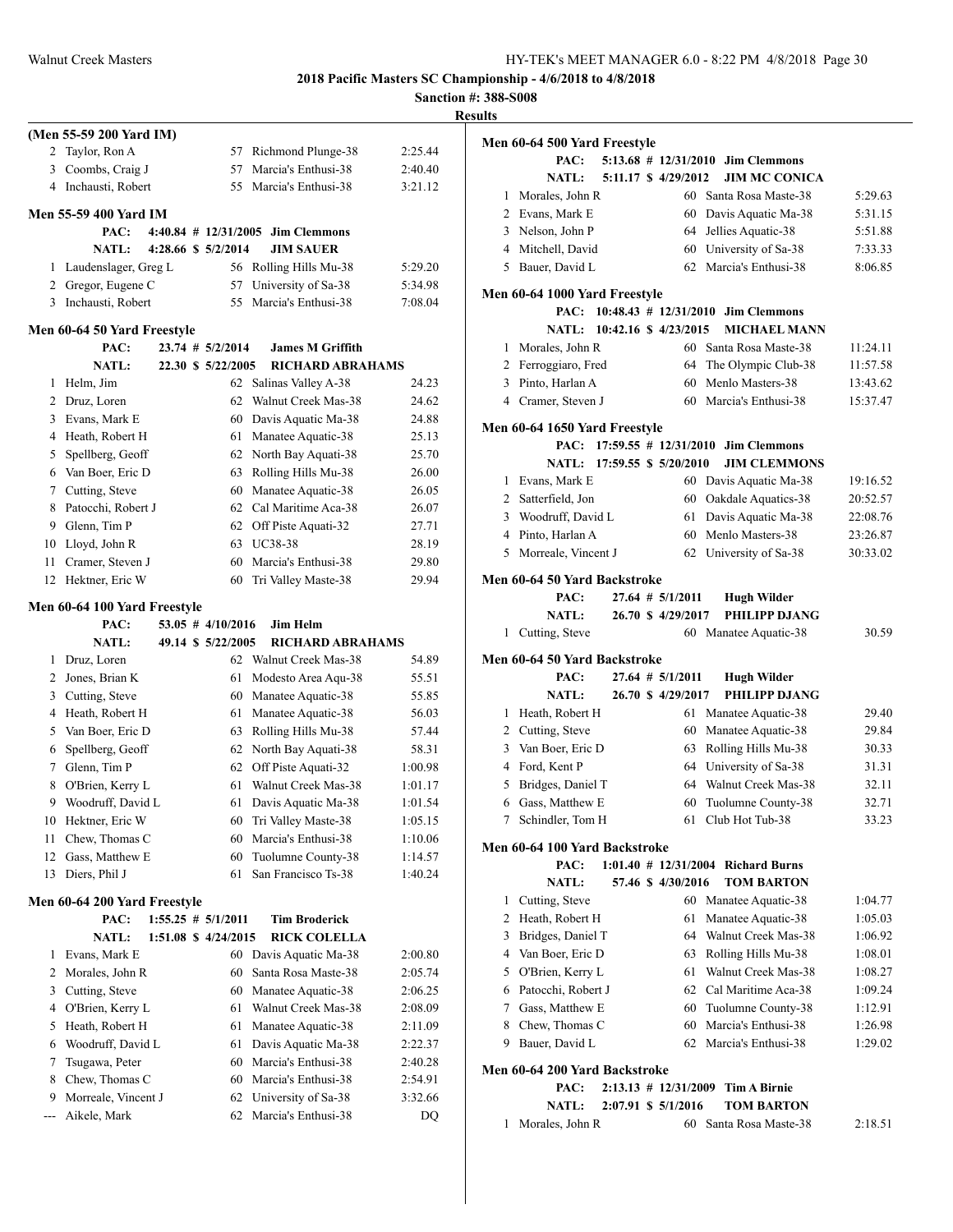**Sanction #: 388-S008 Results**

|                |                                 |  |                          |                        | R       |
|----------------|---------------------------------|--|--------------------------|------------------------|---------|
|                | (Men 60-64 200 Yard Backstroke) |  |                          |                        |         |
| 2              | Cutting, Steve                  |  | 60                       | Manatee Aquatic-38     | 2:19.14 |
| 3              | Volpp, Bryan D                  |  | 60                       | Walnut Creek Mas-38    | 2:19.72 |
| 4              | Ford, Kent P                    |  |                          | 64 University of Sa-38 | 2:31.35 |
| 5              | Van Boer, Eric D                |  | 63                       | Rolling Hills Mu-38    | 2:32.08 |
| 6              | Gass, Matthew E                 |  | 60                       | Tuolumne County-38     | 2:42.87 |
| 7              | Bauer, David L                  |  | 62                       | Marcia's Enthusi-38    | 3:11.59 |
|                | Men 60-64 50 Yard Breaststroke  |  |                          |                        |         |
|                | PAC:                            |  | $29.32$ # 12/31/2006     | <b>Robert Strand</b>   |         |
|                | <b>NATL:</b>                    |  | 28.30 \$ 2/11/2018       | <b>BRUCE KONE</b>      |         |
| 1              | Volpp, Bryan D                  |  | 60                       | Walnut Creek Mas-38    | 31.35   |
| 2              | Van Boer, Eric D                |  | 63                       | Rolling Hills Mu-38    | 33.76   |
| 3              | Swenor, Gary D                  |  | 63                       | Davis Aquatic Ma-38    | 34.19   |
| 4              | Druz, Loren                     |  | 62                       | Walnut Creek Mas-38    | 35.93   |
| 5              | Woodruff, David L               |  |                          | 61 Davis Aquatic Ma-38 | 36.08   |
| 6              | Spellberg, Geoff                |  |                          | 62 North Bay Aquati-38 | 36.66   |
| 7              | Pinto, Harlan A                 |  |                          | 60 Menlo Masters-38    | 36.68   |
| 8              | Hektner, Eric W                 |  |                          | 60 Tri Valley Maste-38 | 36.72   |
| 9              | Cramer, Steven J                |  | 60                       | Marcia's Enthusi-38    | 39.96   |
| 10             | Chew, Thomas C                  |  | 60                       | Marcia's Enthusi-38    | 42.01   |
|                | Men 60-64 100 Yard Breaststroke |  |                          |                        |         |
|                | PAC:                            |  | $1:05.46$ # $12/31/2006$ | <b>Robert Strand</b>   |         |
|                | <b>NATL:</b>                    |  | $1:02.61$ \$ $5/2/2014$  | <b>RICK COLELLA</b>    |         |
| 1              | Volpp, Bryan D                  |  | 60                       | Walnut Creek Mas-38    | 1:09.51 |
| 2              | Bridges, Daniel T               |  | 64                       | Walnut Creek Mas-38    | 1:15.08 |
| 3              | Swenor, Gary D                  |  |                          | 63 Davis Aquatic Ma-38 | 1:15.14 |
| 4              | Hektner, Eric W                 |  |                          | 60 Tri Valley Maste-38 | 1:19.58 |
| 5              | Spellberg, Geoff                |  |                          | 62 North Bay Aquati-38 | 1:19.79 |
| 6              | Pinto, Harlan A                 |  |                          | 60 Menlo Masters-38    | 1:21.09 |
| 7              | Chew, Thomas C                  |  | 60                       | Marcia's Enthusi-38    | 1:34.17 |
| 8              | Tsugawa, Peter                  |  | 60                       | Marcia's Enthusi-38    | 1:35.32 |
| 9              | Diers, Phil J                   |  | 61                       | San Francisco Ts-38    | 2:03.43 |
|                | Men 60-64 200 Yard Breaststroke |  |                          |                        |         |
|                | PAC:                            |  | $2:24.68$ # 12/31/2006   | <b>Robert Strand</b>   |         |
|                | <b>NATL:</b>                    |  | 2:16.71 \$ 5/3/2014      | <b>RICK COLELLA</b>    |         |
| 1              | Volpp, Bryan D                  |  |                          | 60 Walnut Creek Mas-38 | 2:34.10 |
|                | 2 Swenor, Gary D                |  |                          | 63 Davis Aquatic Ma-38 | 2:48.79 |
| 3              | Hektner, Eric W                 |  | 60                       | Tri Valley Maste-38    | 2:55.60 |
| 4              | Woodruff, David L               |  | 61                       | Davis Aquatic Ma-38    | 2:58.58 |
| 5              | Pinto, Harlan A                 |  | 60                       | Menlo Masters-38       | 3:09.24 |
| 6              | Mitchell, David                 |  | 60                       | University of Sa-38    | 3:35.87 |
|                | Men 60-64 50 Yard Butterfly     |  |                          |                        |         |
|                | PAC:                            |  | $26.25 \# 6/6/2015$      | <b>Steve Baxter</b>    |         |
|                | <b>NATL:</b>                    |  | 24.36 \$ 2/10/2018       | <b>BRUCE KONE</b>      |         |
| 1              | Carter, Paul V                  |  | 60                       | The Olympic Club-38    | 25.39#  |
| $\overline{2}$ | Helm, Jim                       |  | 62                       | Salinas Valley A-38    | 26.62   |
| 3              | Heath, Robert H                 |  | 61                       | Manatee Aquatic-38     | 27.30   |
| 4              | Evans, Mark E                   |  | 60                       | Davis Aquatic Ma-38    | 27.40   |
| 5              | Druz, Loren                     |  | 62                       | Walnut Creek Mas-38    | 27.86   |
| 6              | Bridges, Daniel T               |  | 64                       | Walnut Creek Mas-38    | 28.45   |
| 7              | O'Brien, Kerry L                |  | 61                       | Walnut Creek Mas-38    | 28.59   |
| 8              | Van Boer, Eric D                |  | 63                       | Rolling Hills Mu-38    | 29.25   |
| 9              | Burnett, David B                |  | 62                       | Walnut Creek Mas-38    | 31.22   |
| 10             | Gass, Matthew E                 |  | 60                       | Tuolumne County-38     | 32.53   |
|                |                                 |  |                          |                        |         |

| 11 | Ford, Kent P                 |  | 64                       | University of Sa-38                    | 33.13   |
|----|------------------------------|--|--------------------------|----------------------------------------|---------|
| 12 | Aikele, Mark                 |  | 62                       | Marcia's Enthusi-38                    | 42.95   |
|    |                              |  |                          |                                        |         |
|    | Men 60-64 100 Yard Butterfly |  |                          |                                        |         |
|    | PAC:                         |  | 55.43 # 5/22/2017        | Paul V Carter                          |         |
|    | <b>NATL:</b>                 |  | 54.92 \$ 5/22/2005       | <b>RICHARD ABRAHAMS</b>                |         |
| 1  | Carter, Paul V               |  | 60                       | The Olympic Club-38                    | 56.98   |
| 2  | Morales, John R              |  | 60                       | Santa Rosa Maste-38                    | 1:01.89 |
| 3  | O'Brien, Kerry L             |  | 61                       | Walnut Creek Mas-38                    | 1:02.54 |
| 4  | Heath, Robert H              |  | 61                       | Manatee Aquatic-38                     | 1:04.35 |
| 5  | Ford, Kent P                 |  | 64                       | University of Sa-38                    | 1:13.63 |
| 6  | Gass, Matthew E              |  | 60                       | Tuolumne County-38                     | 1:15.01 |
| 7  | Tsugawa, Peter               |  | 60                       | Marcia's Enthusi-38                    | 1:27.17 |
| 8  | Bauer, David L               |  | 62                       | Marcia's Enthusi-38                    | 1:33.72 |
| 9. | Aikele, Mark                 |  | 62                       | Marcia's Enthusi-38                    | 1:45.89 |
|    | Men 60-64 200 Yard Butterfly |  |                          |                                        |         |
|    | PAC:                         |  | $2:15.73$ # $12/31/2010$ | <b>Jim Clemmons</b>                    |         |
|    | <b>NATL:</b>                 |  | 2:07.49 \$ 4/30/2017     | <b>JIM SAUER</b>                       |         |
| 1  | Evans, Mark E                |  | 60                       | Davis Aquatic Ma-38                    | 2:20.29 |
| 2  | Morales, John R              |  | 60                       | Santa Rosa Maste-38                    | 2:20.48 |
| 3  | Gass, Matthew E              |  | 60                       | Tuolumne County-38                     | 2:58.87 |
| 4  | Woodruff, David L            |  | 61                       | Davis Aquatic Ma-38                    | 3:05.52 |
| 5  | Andow, Larry T               |  | 64                       | UC38-38                                | 3:06.64 |
| 6  | Tsugawa, Peter               |  | 60                       | Marcia's Enthusi-38                    | 3:23.50 |
| 7  | Bauer, David L               |  | 62                       | Marcia's Enthusi-38                    | 3:38.28 |
|    | <b>Men 60-64 100 Yard IM</b> |  |                          |                                        |         |
|    | PAC:                         |  |                          | $1:00.10$ # $12/31/2008$ Robert Strand |         |
|    | NATL:                        |  | 57.23 \$ 5/11/2013       | <b>RICK COLELLA</b>                    |         |
| 1  | Volpp, Bryan D               |  | 60                       | Walnut Creek Mas-38                    | 1:02.71 |
| 2  | Bridges, Daniel T            |  | 64                       | Walnut Creek Mas-38                    | 1:05.42 |
| 3  | Spellberg, Geoff             |  | 62                       | North Bay Aquati-38                    | 1:10.15 |
| 4  | Kahn, Stuart L               |  | 64                       | Davis Aquatic Ma-38                    | 1:12.56 |
| 5  | Swenor, Gary D               |  | 63                       | Davis Aquatic Ma-38                    | 1:13.86 |
| 6  | Glenn, Tim P                 |  | 62                       | Off Piste Aquati-32                    | 1:14.71 |
| 7  | Cramer, Steven J             |  | 60                       | Marcia's Enthusi-38                    | 1:22.10 |
| 8  | Tsugawa, Peter               |  | 60                       | Marcia's Enthusi-38                    | 1:23.52 |
| 9  | Chew, Thomas C               |  | 60                       | Marcia's Enthusi-38                    | 1:24.45 |
|    | 10 Bauer, David L            |  | 62                       | Marcia's Enthusi-38                    | 1:30.36 |
|    | 11 Diers, Phil J             |  | 61                       | San Francisco Ts-38                    | 2:12.19 |
|    | Men 60-64 200 Yard IM        |  |                          |                                        |         |
|    | PAC:                         |  | $2:10.85 \# 5/1/2011$    | <b>Tim Broderick</b>                   |         |
|    | <b>NATL:</b>                 |  | 2:03.26 \$ 5/4/2014      | <b>RICK COLELLA</b>                    |         |
| 1  | Volpp, Bryan D               |  |                          | 60 Walnut Creek Mas-38                 | 2:17.54 |
| 2  | Bridges, Daniel T            |  | 64                       | Walnut Creek Mas-38                    | 2:24.50 |
| 3  | O'Brien, Kerry L             |  | 61                       | Walnut Creek Mas-38                    | 2:34.32 |
| 4  | Swenor, Gary D               |  | 63                       | Davis Aquatic Ma-38                    | 2:47.72 |
| 5  | Pinto, Harlan A              |  | 60                       | Menlo Masters-38                       | 2:51.67 |
| 6  | Tsugawa, Peter               |  |                          | 60 Marcia's Enthusi-38                 | 3:08.18 |
| 7  | Bauer, David L               |  |                          | 62 Marcia's Enthusi-38                 | 3:12.11 |
| 8  | Aikele, Mark                 |  |                          | 62 Marcia's Enthusi-38                 | 3:52.99 |
|    |                              |  |                          |                                        |         |
|    | <b>Men 60-64 400 Yard IM</b> |  |                          |                                        |         |
|    | PAC:                         |  | $4:45.65 \# 12/31/2010$  | <b>Jim Clemmons</b>                    |         |
|    | <b>NATL:</b>                 |  | 4:24.24 \$ 5/2/2014      | <b>RICK COLELLA</b>                    |         |
| 1  | Volpp, Bryan D               |  |                          | 60 Walnut Creek Mas-38                 | 4:53.90 |
| 2  | Morales, John R              |  | 60                       | Santa Rosa Maste-38                    | 4:59.28 |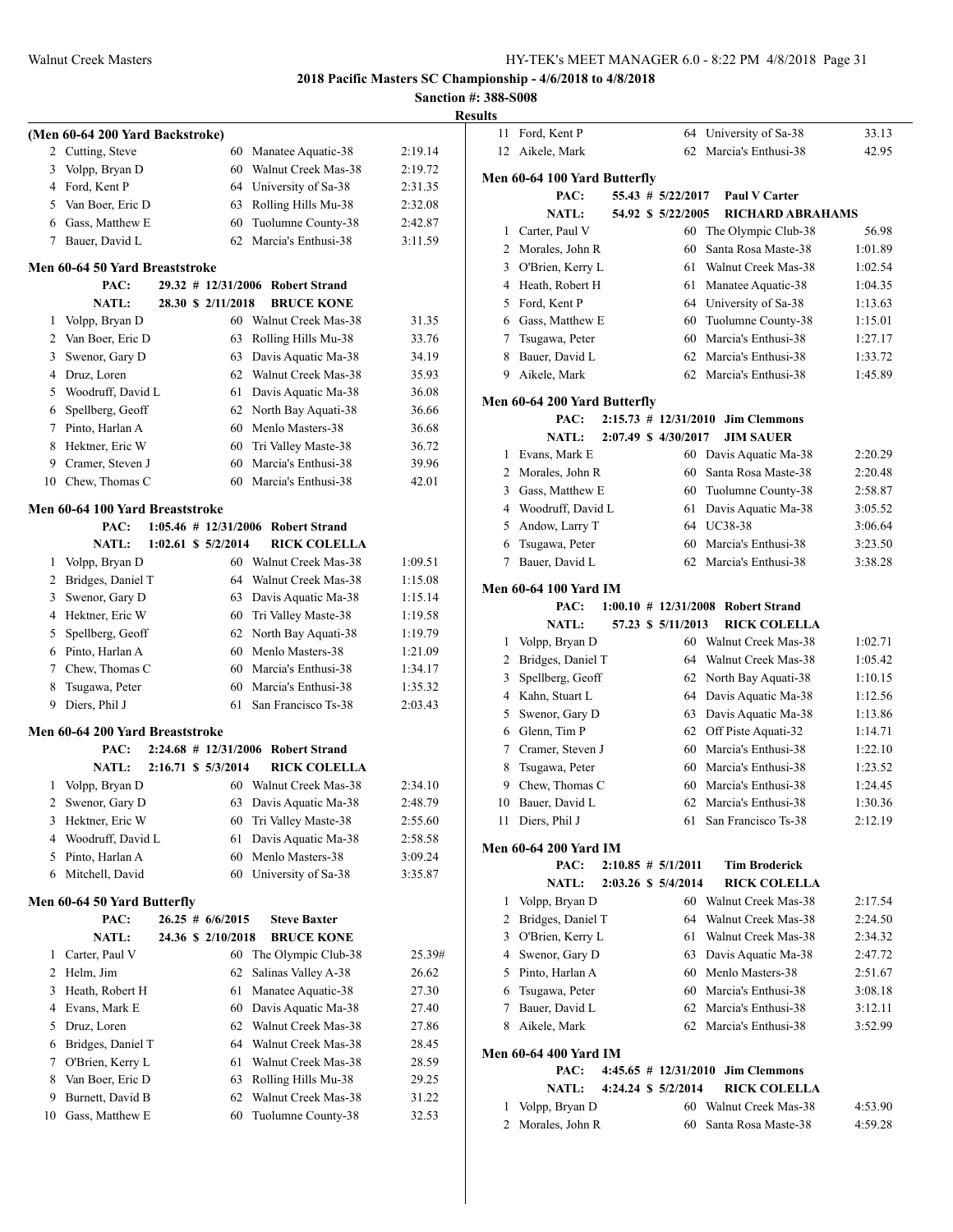**Sanction #: 388-S008**

|                     |                              |                      |                                        |          | <b>Results</b> |
|---------------------|------------------------------|----------------------|----------------------------------------|----------|----------------|
|                     | (Men 60-64 400 Yard IM)      |                      |                                        |          | Mer            |
|                     | 3 Woodruff, David L          | 61                   | Davis Aquatic Ma-38                    | 5:52.48  |                |
| 4                   | Swenor, Gary D               |                      | 63 Davis Aquatic Ma-38                 | 6:18.84  |                |
|                     | 5 Pinto, Harlan A            |                      | 60 Menlo Masters-38                    | 6:23.71  |                |
| 6                   | Tsugawa, Peter               |                      | 60 Marcia's Enthusi-38                 | 6:53.10  |                |
| 7                   | Chew, Thomas C               |                      | 60 Marcia's Enthusi-38                 | 7:40.12  |                |
|                     |                              |                      |                                        |          |                |
|                     | Men 65-69 50 Yard Freestyle  |                      |                                        |          |                |
|                     | PAC:                         |                      | 24.01 # 12/31/2009 James E Elder       |          |                |
|                     | <b>NATL:</b>                 | 22.10 \$ 5/23/2010   | <b>RICHARD ABRAHAMS</b>                |          |                |
| 1                   | Holt, Tate                   |                      | 66 Tamalpais Aquati-38                 | 24.81    | Mer            |
| $\mathbf{2}$        | Foote, John T                | 67                   | Tamalpais Aquati-38                    | 26.06    |                |
| 3                   | Sapirstein, Julian B         |                      | 68 University of Sa-38                 | 28.41    |                |
|                     | 4 Alderson, Tom R            |                      | 66 Manatee Aquatic-38                  | 28.45    |                |
|                     | 5 Crane, John K              |                      | 66 Club Hot Tub-38                     | 29.87    |                |
|                     | 6 Winterrowd, Dan            |                      | 67 Sierra Marlins M-38                 | 32.84    |                |
| 7                   | Young, Brent E               |                      | 67 Rocklin Aquatics-38                 | 33.71    |                |
| 8                   | Maxwell, Irving E            |                      | 68 Marcia's Enthusi-38                 | 44.66    |                |
|                     | Men 65-69 100 Yard Freestyle |                      |                                        |          | Mer            |
|                     | PAC:                         | 53.66 # 12/31/2009   | <b>James E Elder</b>                   |          |                |
|                     | <b>NATL:</b>                 | 49.42 \$ 5/22/2010   | <b>RICHARD ABRAHAMS</b>                |          |                |
| 1                   | Holt, Tate                   |                      | 66 Tamalpais Aquati-38                 | 57.77    |                |
| $\overline{2}$      | Foote, John T                | 67                   | Tamalpais Aquati-38                    | 59.36    |                |
| 3                   | Sapirstein, Julian B         |                      | 68 University of Sa-38                 | 1:01.72  |                |
|                     | 4 Alderson, Tom R            |                      | 66 Manatee Aquatic-38                  | 1:02.33  |                |
| 5                   | Mange, Kenneth C             |                      | 65 Petaluma Salty K-38                 | 1:03.17  |                |
| 6                   | Small, Stephen A             |                      | 65 Marcia's Enthusi-38                 | 1:03.73  |                |
| 7                   | Crane, John K                |                      | 66 Club Hot Tub-38                     | 1:05.83  | Mer            |
| 8                   | Upshaw, Bob B                |                      | 68 Walnut Creek Mas-38                 | 1:10.78  |                |
|                     | 9 Winterrowd, Dan            |                      | 67 Sierra Marlins M-38                 | 1:11.67  |                |
| 10                  | Young, Brent E               |                      | 67 Rocklin Aquatics-38                 | 1:16.79  |                |
| 11                  | Maxwell, Irving E            |                      | 68 Marcia's Enthusi-38                 | 1:54.06  |                |
|                     |                              |                      |                                        |          |                |
|                     | Men 65-69 200 Yard Freestyle |                      |                                        |          |                |
|                     | PAC:                         |                      | $2:04.19$ # $12/31/2010$ Richard Burns |          |                |
|                     | <b>NATL:</b>                 | 1:52.57 \$ 4/30/2017 | <b>RICK COLELLA</b>                    |          |                |
| 1                   | Williams, Michael J          |                      | 68 Walnut Creek Mas-38                 | 2:19.58  |                |
| 2                   | Sapirstein, Julian B         |                      | 68 University of Sa-38                 | 2:23.12  |                |
|                     | 3 Upshaw, Bob B              |                      | 68 Walnut Creek Mas-38                 | 2:33.58  | Mer            |
|                     | 4 Moore, Michael W           | 67                   | University of Sa-38                    | 3:31.53  |                |
| 5                   | Gelfond, Michael             | 67                   | University of Sa-38                    | 3:43.60  |                |
|                     | Men 65-69 500 Yard Freestyle |                      |                                        |          |                |
|                     | PAC:                         | 5:36.76 # 4/23/2015  | <b>Jim Clemmons</b>                    |          |                |
|                     | <b>NATL:</b>                 | 5:05.44 \$ 4/9/2017  | <b>RICK COLELLA</b>                    |          |                |
|                     | Virtue, Paul A               | 66                   |                                        |          |                |
| 1<br>$\overline{2}$ | Crane, John K                | 66                   | University of Sa-38<br>Club Hot Tub-38 | 6:14.99  |                |
|                     |                              |                      |                                        | 6:38.13  |                |
| 3                   | Sapirstein, Julian B         | 68                   | University of Sa-38                    | 6:44.25  |                |
| 4                   | Winterrowd, Dan              | 67                   | Sierra Marlins M-38                    | 6:52.08  | Mer            |
| 5                   | Cort, Doug A                 |                      | 68 Cal Maritime Aca-38                 | 7:14.77  |                |
| 6                   | Moore, Michael W             |                      | 67 University of Sa-38                 | 8:46.54  |                |
| 7                   | Gelfond, Michael             | 67                   | University of Sa-38                    | 9:20.56  |                |
| 8                   | Murray, Ed                   | 68                   | University of Sa-38                    | 10:38.38 |                |
| 9                   | Maxwell, Irving E            | 68                   | Marcia's Enthusi-38                    | 11:41.79 |                |

| ults |                                |                          |                       |                         |          |
|------|--------------------------------|--------------------------|-----------------------|-------------------------|----------|
|      | Men 65-69 1000 Yard Freestyle  |                          |                       |                         |          |
|      | PAC:                           | $11:31.93$ # $4/23/2015$ |                       | <b>Jim Clemmons</b>     |          |
|      | <b>NATL:</b>                   |                          | 11:23.13 \$ 4/16/2016 | <b>JIM MC CONICA</b>    |          |
| 1    | Bell, Gordon E                 |                          | 65                    | Walnut Creek Mas-38     | 12:22.53 |
|      | 2 Virtue, Paul A               |                          | 66                    | University of Sa-38     | 12:38.53 |
| 3    | Sapirstein, Julian B           |                          |                       | 68 University of Sa-38  | 13:56.38 |
|      | 4 Crane, John K                |                          |                       | 66 Club Hot Tub-38      | 14:16.14 |
|      | 5 Winterrowd, Dan              |                          | 67                    | Sierra Marlins M-38     | 14:23.77 |
|      | 6 Maxwell, Irving E            |                          | 68                    | Marcia's Enthusi-38     | 27:28.00 |
|      |                                |                          |                       |                         |          |
|      | Men 65-69 1650 Yard Freestyle  |                          |                       |                         |          |
|      | PAC:                           | $19:07.81$ # $4/23/2015$ |                       | <b>Jim Clemmons</b>     |          |
|      | <b>NATL:</b>                   | 19:07.81 \$ 4/23/2015    |                       | <b>JIM CLEMMONS</b>     |          |
|      | 1 Virtue, Paul A               |                          |                       | 66 University of Sa-38  | 21:26.05 |
| 2    | Winterrowd, Dan                |                          | 67                    | Sierra Marlins M-38     | 23:49.75 |
| 3    | Moore, Michael W               |                          | 67                    | University of Sa-38     | 30:24.84 |
|      | 4 Gelfond, Michael             |                          | 67                    | University of Sa-38     | 31:56.57 |
|      |                                |                          |                       |                         |          |
|      | Men 65-69 50 Yard Backstroke   |                          |                       |                         |          |
|      | PAC:                           |                          | 27.84 # 12/31/2009    | <b>Richard Burns</b>    |          |
|      | <b>NATL:</b>                   |                          | 27.74 \$ 5/23/2010    | <b>RICHARD ABRAHAMS</b> |          |
| 1    | Dahlin, Duke                   |                          |                       | 69 University of Sa-38  | 33.97    |
|      | 2 Williams, Michael J          |                          | 68                    | Walnut Creek Mas-38     | 35.21    |
|      | 3 Crane, John K                |                          |                       | 66 Club Hot Tub-38      | 36.82    |
|      | 4 Upshaw, Bob B                |                          |                       | 68 Walnut Creek Mas-38  | 37.32    |
| 5    | Sapirstein, Julian B           |                          |                       | 68 University of Sa-38  | 41.39    |
|      | 6 Cort, Doug A                 |                          | 68                    | Cal Maritime Aca-38     | 42.40    |
|      | Men 65-69 100 Yard Backstroke  |                          |                       |                         |          |
|      | PAC:                           |                          | $59.62$ # $5/9/2013$  | <b>Hugh Wilder</b>      |          |
|      | <b>NATL:</b>                   |                          | 59.62 \$ 5/12/2013    | <b>HUGH WILDER</b>      |          |
|      | 1 Williams, Michael J          |                          | 68                    | Walnut Creek Mas-38     | 1:12.73  |
| 2    | Dahlin, Duke                   |                          | 69                    | University of Sa-38     | 1:15.53  |
| 3    | Small, Stephen A               |                          | 65                    | Marcia's Enthusi-38     | 1:18.50  |
|      | 4 Upshaw, Bob B                |                          |                       | 68 Walnut Creek Mas-38  | 1:18.71  |
| 5    | Mange, Kenneth C               |                          | 65                    | Petaluma Salty K-38     | 1:20.54  |
| 6    | Crane, John K                  |                          | 66                    | Club Hot Tub-38         | 1:20.59  |
| 7    | Andrews, Bryan W               |                          | 66                    | University of Sa-38     | 1:29.31  |
|      |                                |                          |                       |                         |          |
|      | Men 65-69 200 Yard Backstroke  |                          |                       |                         |          |
|      | PAC:                           |                          | $2:16.72 \# 5/9/2013$ | <b>Hugh Wilder</b>      |          |
|      | <b>NATL:</b>                   |                          | 2:15.61 \$ 1/14/2018  | <b>LAWRENCE DAY</b>     |          |
| 1    | Upshaw, Bob B                  |                          | 68                    | Walnut Creek Mas-38     | 2:41.83  |
| 2    | Dahlin, Duke                   |                          | 69                    | University of Sa-38     | 2:43.32  |
| 3    | Small, Stephen A               |                          | 65                    | Marcia's Enthusi-38     | 2:49.29  |
| 4    | King, Edward V                 |                          | 66                    | The Olympic Club-38     | 2:57.18  |
| 5    | Andrews, Bryan W               |                          | 66                    | University of Sa-38     | 3:27.42  |
| 6    | Benjamin, David L              |                          | 68                    | Marcia's Enthusi-38     | 3:29.05  |
|      | Men 65-69 50 Yard Breaststroke |                          |                       |                         |          |
|      | PAC:                           |                          | 31.32 # 12/31/2009    | David R Gildea          |          |
|      | <b>NATL:</b>                   |                          | 29.10 \$ 4/8/2017     | <b>RICK COLELLA</b>     |          |
| 1    | Haufler, Steven E              |                          | 65                    | Orinda Country C-38     | 33.15    |
| 2    | McClelland, Mac D              |                          | 69                    | Manatee Aquatic-38      | 35.99    |
| 3    | Foote, John T                  |                          | 67                    | Tamalpais Aquati-38     | 37.66    |
| 4    | Kennedy, James B               |                          | 66                    | Cal Maritime Aca-38     | 40.44    |
|      |                                |                          |                       |                         |          |
| 5    | Sapirstein, Julian B           |                          | 68                    | University of Sa-38     | 42.04    |

7 Maxwell, Irving E 68 Marcia's Enthusi-38 1:13.24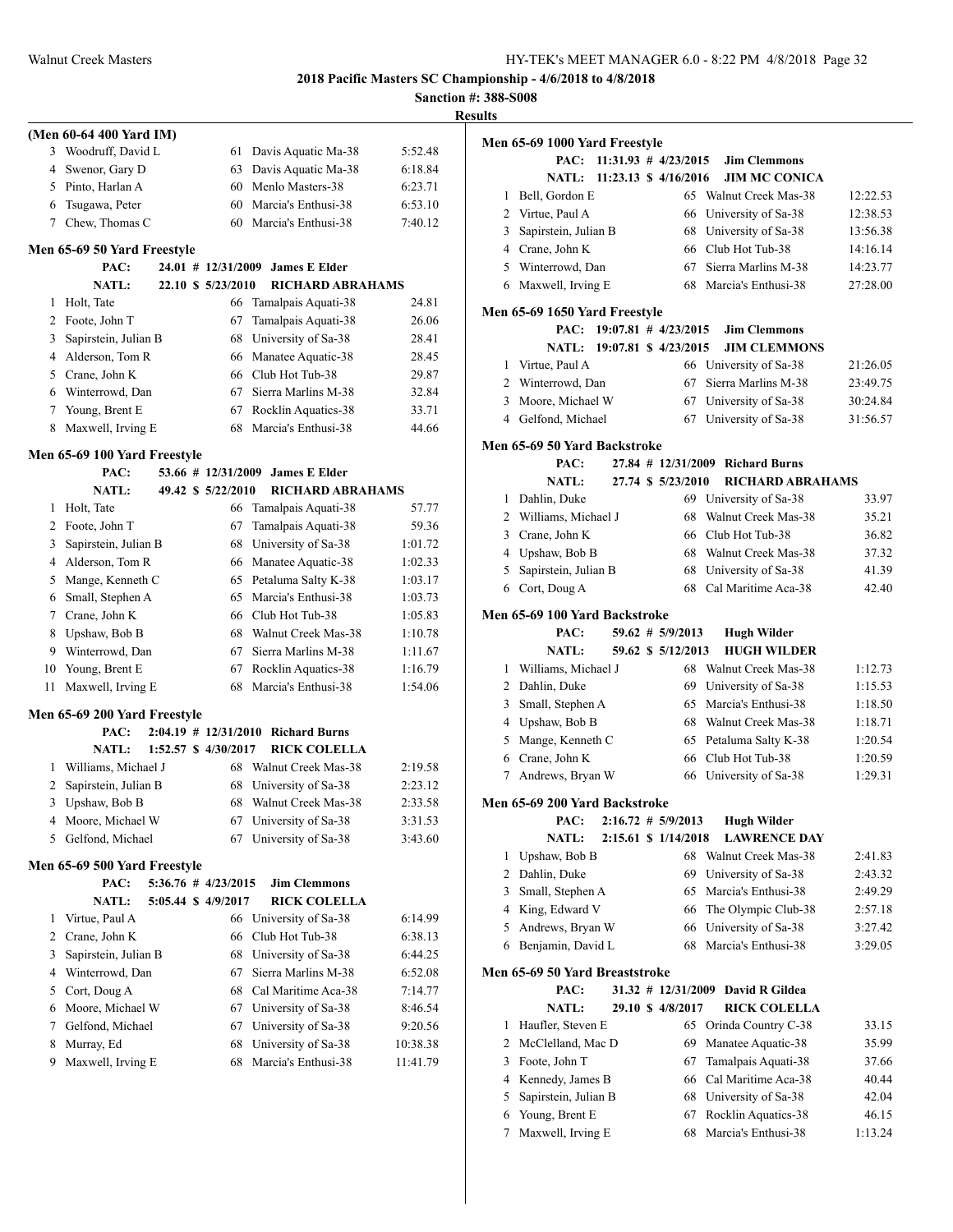| Results |
|---------|
|---------|

|    | Men 65-69 100 Yard Breaststroke |  |                          |                                        |         |
|----|---------------------------------|--|--------------------------|----------------------------------------|---------|
|    | PAC:                            |  | $1:08.19 \# 12/31/2009$  | David R Gildea                         |         |
|    | <b>NATL:</b>                    |  | 1:02.75 \$ 4/28/2017     | <b>RICK COLELLA</b>                    |         |
| 1  | Haufler, Steven E               |  | 65                       | Orinda Country C-38                    | 1:13.29 |
|    | 2 Williams, Michael J           |  | 68                       | Walnut Creek Mas-38                    | 1:20.90 |
|    | 3 Small, Stephen A              |  | 65                       | Marcia's Enthusi-38                    | 1:21.47 |
|    | 4 Upshaw, Bob B                 |  | 68                       | Walnut Creek Mas-38                    |         |
|    |                                 |  |                          | 66 Cal Maritime Aca-38                 | 1:31.27 |
|    | 5 Kennedy, James B              |  |                          |                                        | 1:32.21 |
| 6  | Andrews, Bryan W                |  | 66                       | University of Sa-38                    | 1:58.64 |
|    | Men 65-69 200 Yard Breaststroke |  |                          |                                        |         |
|    | PAC:                            |  | $2:34.01$ # $4/26/2015$  | <b>Jim Clemmons</b>                    |         |
|    | <b>NATL:</b>                    |  | 2:16.70 \$ 4/29/2017     | <b>RICK COLELLA</b>                    |         |
| 1  | Haufler, Steven E               |  | 65                       | Orinda Country C-38                    | 2:43.06 |
|    | 2 Bell, Gordon E                |  | 65                       | Walnut Creek Mas-38                    | 2:54.66 |
|    | 3 Small, Stephen A              |  | 65                       | Marcia's Enthusi-38                    | 2:59.10 |
|    | 4 Kennedy, James B              |  | 66                       | Cal Maritime Aca-38                    | 3:16.99 |
|    | 5 Upshaw, Bob B                 |  | 68                       | Walnut Creek Mas-38                    | 3:18.24 |
|    |                                 |  |                          |                                        |         |
|    | Men 65-69 50 Yard Butterfly     |  |                          |                                        |         |
|    | PAC:                            |  | $26.65$ # 12/31/2009     | <b>James E Elder</b>                   |         |
|    | NATL:                           |  | 24.94 \$ 5/22/2010       | <b>RICHARD ABRAHAMS</b>                |         |
|    | 1 Foote, John T                 |  | 67                       | Tamalpais Aquati-38                    | 28.00   |
|    | 2 Holt, Tate                    |  | 66                       | Tamalpais Aquati-38                    | 28.33   |
| 3  | Haufler, Steven E               |  | 65                       | Orinda Country C-38                    | 28.45   |
|    | 4 Mange, Kenneth C              |  | 65                       | Petaluma Salty K-38                    | 29.53   |
|    | 5 Pence, Brad                   |  | 66                       | CoastSide Tiger-38                     | 29.61   |
|    | 6 Williams, Michael J           |  | 68                       | Walnut Creek Mas-38                    | 30.04   |
|    | 7 Alderson, Tom R               |  | 66                       | Manatee Aquatic-38                     | 30.52   |
|    | 8 Crane, John K                 |  |                          | 66 Club Hot Tub-38                     | 34.40   |
|    | 9 Kennedy, James B              |  |                          | 66 Cal Maritime Aca-38                 | 36.65   |
| 10 | Murray, Ed                      |  | 68                       | University of Sa-38                    | 1:01.07 |
| 11 | Maxwell, Irving E               |  | 68                       | Marcia's Enthusi-38                    | 1:07.51 |
|    |                                 |  |                          |                                        |         |
|    | Men 65-69 100 Yard Butterfly    |  |                          |                                        |         |
|    | PAC:                            |  | $1:02.64$ # $12/31/2009$ | <b>Richard Burns</b>                   |         |
|    | <b>NATL:</b>                    |  | 56.36 \$ 5/21/2010       | <b>RICHARD ABRAHAMS</b>                |         |
| 1  | Haufler, Steven E               |  | 65                       | Orinda Country C-38                    | 1:04.69 |
| 2  | Alderson, Tom R                 |  | 66                       | Manatee Aquatic-38                     | 1:10.16 |
| 3  | Pence, Brad                     |  | 66                       | CoastSide Tiger-38                     | 1:10.43 |
| 4  | Mange, Kenneth C                |  | 65                       | Petaluma Salty K-38                    | 1:15.06 |
| 5  | Cort, Doug A                    |  | 68                       | Cal Maritime Aca-38                    | 1:30.47 |
|    | 6 King, Edward V                |  | 66                       | The Olympic Club-38                    | 1:34.15 |
| 7  | Murray, Ed                      |  | 68                       | University of Sa-38                    | 2:17.47 |
|    | Men 65-69 200 Yard Butterfly    |  |                          |                                        |         |
|    | PAC:                            |  | 2:32.39 # 3/30/2014      | <b>Alek I Shestakov</b>                |         |
|    | <b>NATL:</b>                    |  | 2:08.94 \$ 4/9/2017      | <b>RICK COLELLA</b>                    |         |
| 1  | Dahlin. Duke                    |  | 69                       | University of Sa-38                    | 2:59.90 |
| 2  | Kennedy, James B                |  | 66                       | Cal Maritime Aca-38                    | 3:18.74 |
|    |                                 |  |                          |                                        |         |
|    | <b>Men 65-69 100 Yard IM</b>    |  |                          |                                        |         |
|    | PAC:                            |  |                          | $1:02.26$ # $12/31/2009$ Richard Burns |         |
|    | <b>NATL:</b>                    |  | 57.45 \$4/29/2017        | <b>RICK COLELLA</b>                    |         |
| 1  | Haufler, Steven E               |  | 65                       | Orinda Country C-38                    | 1:05.88 |
| 2  | Foote, John T                   |  | 67                       | Tamalpais Aquati-38                    | 1:09.52 |
| 3  | Williams, Michael J             |  | 68                       | Walnut Creek Mas-38                    | 1:11.28 |
| 4  | Dahlin, Duke                    |  | 69                       | University of Sa-38                    | 1:13.21 |
| 5  | Mange, Kenneth C                |  | 65                       | Petaluma Salty K-38                    | 1:14.15 |
|    |                                 |  |                          |                                        |         |

| 6      | McClelland, Mac D                        |  | 69                      | Manatee Aquatic-38                            | 1:19.99            |
|--------|------------------------------------------|--|-------------------------|-----------------------------------------------|--------------------|
| 7      | Young, Brent E                           |  | 67                      | Rocklin Aquatics-38                           | 1:34.39            |
| 8      | Maxwell, Irving E                        |  | 68                      | Marcia's Enthusi-38                           | 2:11.08            |
|        |                                          |  |                         |                                               |                    |
|        | Men 65-69 200 Yard IM<br>PAC:            |  | $2:17.03$ # 4/9/2016    | <b>Tim Broderick</b>                          |                    |
|        | <b>NATL:</b>                             |  | 2:03.63 \$ 4/28/2017    | <b>RICK COLELLA</b>                           |                    |
| 1      |                                          |  |                         |                                               |                    |
| 2      | Haufler, Steven E<br>Williams, Michael J |  | 68                      | 65 Orinda Country C-38<br>Walnut Creek Mas-38 | 2:27.33            |
|        |                                          |  | 65                      | Marcia's Enthusi-38                           | 2:35.49<br>2:41.46 |
| 3      | Small, Stephen A                         |  |                         |                                               |                    |
| 4<br>5 | Mange, Kenneth C                         |  | 65                      | Petaluma Salty K-38                           | 2:49.49            |
|        | Virtue, Paul A                           |  | 66<br>68                | University of Sa-38<br>Cal Maritime Aca-38    | 2:57.10            |
| 6      | Cort, Doug A                             |  | 66                      | Cal Maritime Aca-38                           | 3:00.75            |
| 8      | 7 Kennedy, James B                       |  | 66                      |                                               | 3:06.56            |
| 9      | Andrews, Bryan W                         |  |                         | University of Sa-38                           | 3:25.73            |
|        | Murray, Ed                               |  | 68                      | University of Sa-38                           | 5:10.67            |
|        | <b>Men 65-69 400 Yard IM</b>             |  |                         |                                               |                    |
|        | PAC:                                     |  | $4:57.17$ # $5/2/2014$  | <b>Alek I Shestakov</b>                       |                    |
|        | <b>NATL:</b>                             |  | 4:32.37 \$ 4/8/2017     | <b>RICK COLELLA</b>                           |                    |
| 1      | Dahlin, Duke                             |  |                         | 69 University of Sa-38                        | 6:08.89            |
| 2      | Small, Stephen A                         |  | 65                      | Marcia's Enthusi-38                           | 6:15.45            |
| 3      | Mange, Kenneth C                         |  | 65                      | Petaluma Salty K-38                           | 6:36.39            |
| 4      | King, Edward V                           |  | 66                      | The Olympic Club-38                           | 6:38.57            |
| 5      | Andrews, Bryan W                         |  | 66                      | University of Sa-38                           | 7:49.20            |
|        | Men 70-74 50 Yard Freestyle              |  |                         |                                               |                    |
|        | PAC:                                     |  | $24.81$ # $5/2/2014$    | <b>James E Elder</b>                          |                    |
|        | <b>NATL:</b>                             |  | 24.13 \$ 5/4/2008       | <b>JEFF FARRELL</b>                           |                    |
| 1      | McPherson, Andrew M                      |  | 71                      | Davis Aquatic Ma-38                           | 26.71              |
|        | 2 DeLacy, James R                        |  | 71                      | Walnut Creek Mas-38                           | 27.02              |
| 3      | Knopf, Thomas H                          |  | 70                      | The Olympic Club-38                           | 27.93              |
| 4      | Ennis, Richard C                         |  | 73                      | Rocklin Aquatics-38                           | 29.56              |
|        | Men 70-74 100 Yard Freestyle             |  |                         |                                               |                    |
|        | PAC:                                     |  | $56.43$ # $4/30/2017$   | <b>Andrew M McPherso</b>                      |                    |
|        | <b>NATL:</b>                             |  | 54.58 \$4/26/2015       | <b>RICHARD ABRAHAMS</b>                       |                    |
| 1      | McPherson, Andrew M                      |  | 71                      | Davis Aquatic Ma-38                           | 59.34              |
| 2      | DeLacy, James R                          |  | 71                      | Walnut Creek Mas-38                           | 1:00.09            |
| 3      | Burns, Richard                           |  | 74                      | Tamalpais Aquati-38                           | 1:01.40            |
| 4      | Smyers, Jesse B                          |  | 71                      | Walnut Creek Mas-38                           | 1:06.32            |
| 5      | Fitschen, Gary T                         |  | 72                      | Manatee Aquatic-38                            | 1:12.42            |
| 6      | Sanchez, David W                         |  | 74                      | Clovis Swim Club-38                           | 1:27.14            |
| 7      | Woodruff, Michael                        |  | 72                      | Berkeley (Ca) Aq-38                           | 1:34.15            |
|        |                                          |  |                         |                                               |                    |
|        | Men 70-74 200 Yard Freestyle<br>PAC:     |  | $2:12.26$ # $4/30/2017$ | <b>James R DeLacy</b>                         |                    |
|        | <b>NATL:</b>                             |  | 2:06.63 \$ 5/8/2015     | <b>DAVID QUIGGIN</b>                          |                    |
| 1      | DeLacy, James R                          |  | 71                      | Walnut Creek Mas-38                           | 2:15.99            |
| 2      | Burns, Richard                           |  | 74                      | Tamalpais Aquati-38                           | 2:20.98            |
| 3      | Dennis, D Craig                          |  | 71                      | Walnut Creek Mas-38                           | 2:33.06            |
| 4      | Woodruff, Michael                        |  | 72                      | Berkeley (Ca) Aq-38                           | 3:25.66            |
| 5      | Sanchez, David W                         |  | 74                      | Clovis Swim Club-38                           | 3:29.00            |
| 6      | Wiscomb, Lance                           |  | 72                      | University of Sa-38                           | 3:44.01            |
| 7      | Freeman, Dale C                          |  | 74                      | University of Sa-38                           | 4:09.19            |
| 8      | Ensor, Richard E                         |  | 70                      | University of Sa-38                           | 4:48.41            |
| 9      | Snape, William J                         |  | 74                      | University of Sa-38                           | 5:02.59            |
|        |                                          |  |                         |                                               |                    |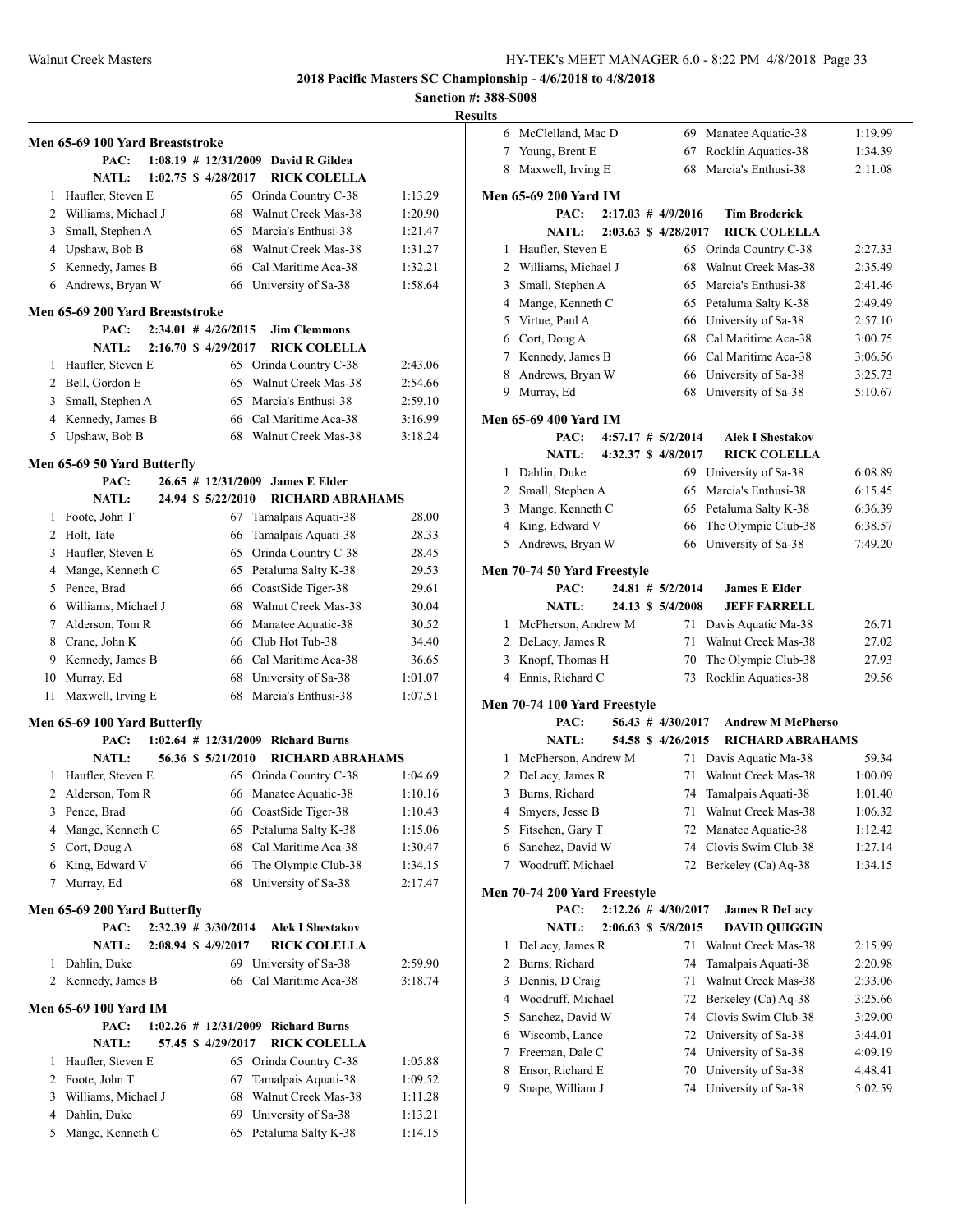**Sanction #: 388-S008**

## **Results**

|     | Men 70-74 500 Yard Freestyle          |                            |                         |                        |          |
|-----|---------------------------------------|----------------------------|-------------------------|------------------------|----------|
|     | PAC:                                  |                            | $6:07.03$ # $1/26/2014$ | <b>Richard Burns</b>   |          |
|     | NATL:                                 |                            | 5:48.21 \$ 5/9/2015     | <b>DAVID QUIGGIN</b>   |          |
| 1   | Rudloff Jr., Edward                   |                            |                         | 70 The Olympic Club-38 | 6:19.07  |
|     | 2 Powers, Patrick V                   |                            | 73                      | University of Sa-38    | 8:52.86  |
|     | 3 Woodruff, Michael                   |                            | 72                      | Berkeley (Ca) Aq-38    | 9:06.71  |
|     |                                       |                            |                         |                        |          |
|     | Men 70-74 1000 Yard Freestyle         |                            |                         |                        |          |
|     | PAC:                                  | $13:40.60$ # $3/15/2014$   |                         | <b>Bill Dawson</b>     |          |
|     |                                       | NATL: 12:09.40 \$ 5/7/2015 |                         | <b>DAVID OUIGGIN</b>   |          |
| 1   | Knopf, Thomas H                       |                            | 70                      | The Olympic Club-38    | 14:00.68 |
|     | 2 Gildea, David R                     |                            | 74                      | Menlo Masters-38       | 15:16.16 |
|     | 3 Woodruff, Michael                   |                            | 72                      | Berkeley (Ca) Aq-38    | 18:08.36 |
|     | 4 Freeman, Dale C                     |                            | 74                      | University of Sa-38    | 21:45.37 |
|     | Men 70-74 1650 Yard Freestyle         |                            |                         |                        |          |
|     | PAC:                                  | $22:53.47$ # $5/1/2014$    |                         | Dan Willert            |          |
|     | <b>NATL:</b>                          | 20:29.18 \$ 5/20/2001      |                         | <b>GRAHAM JOHNSTON</b> |          |
| 1   | Piazza, Michael S                     |                            |                         | 72 Walnut Creek Mas-38 | 26:07.07 |
|     | 2 Powers, Patrick V                   |                            |                         | 73 University of Sa-38 | 30:58.35 |
|     | 3 Wiscomb, Lance                      |                            |                         | 72 University of Sa-38 | 32:47.34 |
|     | 4 Freeman, Dale C                     |                            |                         | 74 University of Sa-38 | 35:39.45 |
| 5   | Ensor, Richard E                      |                            | 70                      | University of Sa-38    | 40:36.58 |
|     |                                       |                            |                         |                        |          |
|     | <b>Men 70-74 50 Yard Backstroke</b>   |                            |                         |                        |          |
|     | PAC:                                  |                            | $29.72$ # $4/26/2015$   | <b>Richard Burns</b>   |          |
|     | <b>NATL:</b>                          |                            | 29.72 \$ 4/26/2015      | <b>RICHARD BURNS</b>   |          |
| 1   | McPherson, Andrew M                   |                            | 71                      | Davis Aquatic Ma-38    | 31.67    |
|     | 2 Burns, Richard                      |                            | 74                      | Tamalpais Aquati-38    | 32.18    |
|     | 3 Ennis, Richard C                    |                            | 73                      | Rocklin Aquatics-38    | 35.41    |
|     | 4 Knopf, Thomas H                     |                            | 70                      | The Olympic Club-38    | 35.68    |
|     | 5 Pierce, Donald A                    |                            |                         | 72 Rolling Hills Mu-38 | 38.40    |
|     | 6 Powers, Patrick V                   |                            | 73                      | University of Sa-38    | 42.10    |
| 7   | Snape, William J                      |                            | 74                      | University of Sa-38    | 1:17.11  |
|     |                                       |                            |                         |                        |          |
|     | Men 70-74 100 Yard Backstroke<br>PAC: |                            | $1:05.42 \# 4/24/2015$  | <b>Richard Burns</b>   |          |
|     | <b>NATL:</b>                          |                            | 1:05.42 \$ 4/24/2015    | <b>RICHARD BURNS</b>   |          |
| 1   | Burns, Richard                        |                            | 74                      | Tamalpais Aquati-38    | 1:08.94  |
| 2   | Ennis, Richard C                      |                            | 73                      | Rocklin Aquatics-38    | 1:20.56  |
|     | Rust, David J                         |                            |                         | Santa Rosa Maste-38    | 1:42.76  |
|     |                                       |                            | 71                      |                        |          |
|     | Men 70-74 200 Yard Backstroke         |                            |                         |                        |          |
|     | PAC:                                  |                            | $2:23.68$ # $5/2/2014$  | <b>Richard Burns</b>   |          |
|     | <b>NATL:</b>                          |                            | 2:23.68 \$ 5/2/2014     | <b>RICHARD BURNS</b>   |          |
| 1   | Burns, Richard                        |                            | 74                      | Tamalpais Aquati-38    | 2:31.93  |
|     | 2 Gildea, David R                     |                            |                         | 74 Menlo Masters-38    | 3:07.28  |
|     | 3 Pierce, Donald A                    |                            |                         | 72 Rolling Hills Mu-38 | 3:18.65  |
|     | 4 Powers, Patrick V                   |                            | 73                      | University of Sa-38    | 3:40.63  |
| --- | Sanchez, David W                      |                            |                         | 74 Clovis Swim Club-38 | DQ       |
|     | Men 70-74 50 Yard Breaststroke        |                            |                         |                        |          |
|     |                                       |                            |                         |                        |          |
|     | PAC:                                  |                            | 32.86 # 9/29/2013       | David R Gildea         |          |
|     | <b>NATL:</b>                          |                            | 31.70 \$ 4/30/2016      | <b>ROBERT STRAND</b>   |          |
| 1   | Knopf, Thomas H                       |                            | 70                      | The Olympic Club-38    | 36.40    |
|     | 2 Fitschen, Gary T                    |                            | 72                      | Manatee Aquatic-38     | 37.12    |
|     | 3 Smyers, Jesse B                     |                            | 71                      | Walnut Creek Mas-38    | 37.52    |
| 4   | DeLacy, James R                       |                            | 71                      | Walnut Creek Mas-38    | 37.84    |
| 5   | Rust, David J                         |                            | 71                      | Santa Rosa Maste-38    | 48.51    |
|     |                                       |                            |                         |                        |          |

| . | 6 Freeman, Dale C               |  |                         | 74 University of Sa-38   | 54.54   |
|---|---------------------------------|--|-------------------------|--------------------------|---------|
|   | Men 70-74 100 Yard Breaststroke |  |                         |                          |         |
|   | PAC:                            |  | $1:11.75$ # 9/29/2013   | David R Gildea           |         |
|   | <b>NATL:</b>                    |  | 1:09.47 \$ 5/1/2016     | <b>ROBERT STRAND</b>     |         |
|   | 1 Gildea, David R               |  |                         | 74 Menlo Masters-38      | 1:19.43 |
|   | 2 Fitschen, Gary T              |  |                         | 72 Manatee Aquatic-38    | 1:20.56 |
|   | 3 Smyers, Jesse B               |  |                         | 71 Walnut Creek Mas-38   | 1:26.09 |
|   | 4 Rust, David J                 |  |                         | 71 Santa Rosa Maste-38   | 1:47.14 |
|   | 5 Freeman, Dale C               |  |                         | 74 University of Sa-38   | 1:59.49 |
|   | Men 70-74 200 Yard Breaststroke |  |                         |                          |         |
|   | PAC:                            |  | $2:43.16$ # $4/26/2015$ | <b>Kenneth A Frost</b>   |         |
|   | <b>NATL:</b>                    |  | 2:35.66 \$4/29/2016     | <b>ROBERT STRAND</b>     |         |
|   | 1 Fitschen, Gary T              |  | 72                      | Manatee Aquatic-38       | 2:58.72 |
|   | 2 Rust, David J                 |  | 71                      | Santa Rosa Maste-38      | 4:11.67 |
|   | Men 70-74 50 Yard Butterfly     |  |                         |                          |         |
|   | PAC:                            |  | $27.81$ # $5/4/2014$    | <b>James E Elder</b>     |         |
|   | <b>NATL:</b>                    |  | 26.92 \$ 4/26/2015      | <b>RICHARD ABRAHAMS</b>  |         |
|   | 1 Knopf, Thomas H               |  |                         | 70 The Olympic Club-38   | 29.23   |
|   | 2 McPherson, Andrew M           |  |                         | 71 Davis Aquatic Ma-38   | 29.29   |
|   | 3 DeLacy, James R               |  |                         | 71 Walnut Creek Mas-38   | 29.89   |
|   | 4 Ennis, Richard C              |  |                         | 73 Rocklin Aquatics-38   | 31.93   |
|   | 5 Gildea, David R               |  |                         | 74 Menlo Masters-38      | 34.59   |
|   | 6 Pierce, Donald A              |  | 72                      | Rolling Hills Mu-38      | 39.40   |
|   | Men 70-74 100 Yard Butterfly    |  |                         |                          |         |
|   | PAC:                            |  | $1:02.96$ # $4/30/2017$ | <b>Andrew M McPherso</b> |         |
|   | <b>NATL:</b>                    |  | 1:00.77 \$ 4/24/2015    | <b>RICHARD ABRAHAMS</b>  |         |
|   | 1 McPherson, Andrew M           |  |                         | 71 Davis Aquatic Ma-38   | 1:05.94 |
|   | 2 Burns, Richard                |  | 74                      | Tamalpais Aquati-38      | 1:10.07 |
|   | 3 Rudloff Jr., Edward           |  | 70                      | The Olympic Club-38      | 1:16.93 |
|   | Men 70-74 200 Yard Butterfly    |  |                         |                          |         |
|   | PAC:                            |  | $2:39.37$ # $5/3/2014$  | <b>Paul Boggs</b>        |         |
|   | NATL:                           |  | 2:34.31 \$ 1/26/2014    | <b>ROBERT POILETMAN</b>  |         |
| 1 | Gildea, David R                 |  |                         | 74 Menlo Masters-38      | 3:19.09 |
|   | Men 70-74 100 Yard IM           |  |                         |                          |         |
|   | PAC:                            |  | $1:04.77$ # $4/30/2017$ | <b>Andrew M McPherso</b> |         |
|   | <b>NATL:</b>                    |  | 1:04.77 \$ 4/29/2017    | ANDREW MCPHERSON         |         |
| 1 | McPherson, Andrew M             |  | 71                      | Davis Aquatic Ma-38      | 1:07.91 |
| 2 | Burns, Richard                  |  | 74                      | Tamalpais Aquati-38      | 1:10.42 |
|   | 3 Gildea, David R               |  | 74                      | Menlo Masters-38         | 1:17.39 |
|   | 4 Smyers, Jesse B               |  | 71                      | Walnut Creek Mas-38      | 1:18.55 |
| 5 | Rust, David J                   |  | 71                      | Santa Rosa Maste-38      | 1:39.52 |
|   | <b>Men 70-74 200 Yard IM</b>    |  |                         |                          |         |
|   | PAC:                            |  | $2:30.22 \# 5/18/2014$  | <b>Richard Burns</b>     |         |
|   | <b>NATL:</b>                    |  | 2:26.42 \$ 4/30/2016    | <b>ROBERT STRAND</b>     |         |
| 1 | McPherson, Andrew M             |  | 71                      | Davis Aquatic Ma-38      | 2:39.04 |
| 2 | Rudloff Jr., Edward             |  | 70                      | The Olympic Club-38      | 2:46.36 |
|   | 3 Gildea, David R               |  | 74                      | Menlo Masters-38         | 2:50.98 |
|   | 4 Powers, Patrick V             |  | 73                      | University of Sa-38      | 4:03.62 |
| 5 | Rust, David J                   |  | 71                      | Santa Rosa Maste-38      | 4:04.32 |
|   | <b>Men 70-74 400 Yard IM</b>    |  |                         |                          |         |
|   | PAC:                            |  | $5:34.77$ # $3/15/2014$ | <b>Richard Burns</b>     |         |
|   | <b>NATL:</b>                    |  | 5:28.47 \$ 6/5/2017     | <b>DOUGLAS SPRINGER</b>  |         |

1 Dennis, D Craig 71 Walnut Creek Mas-38 6:22.34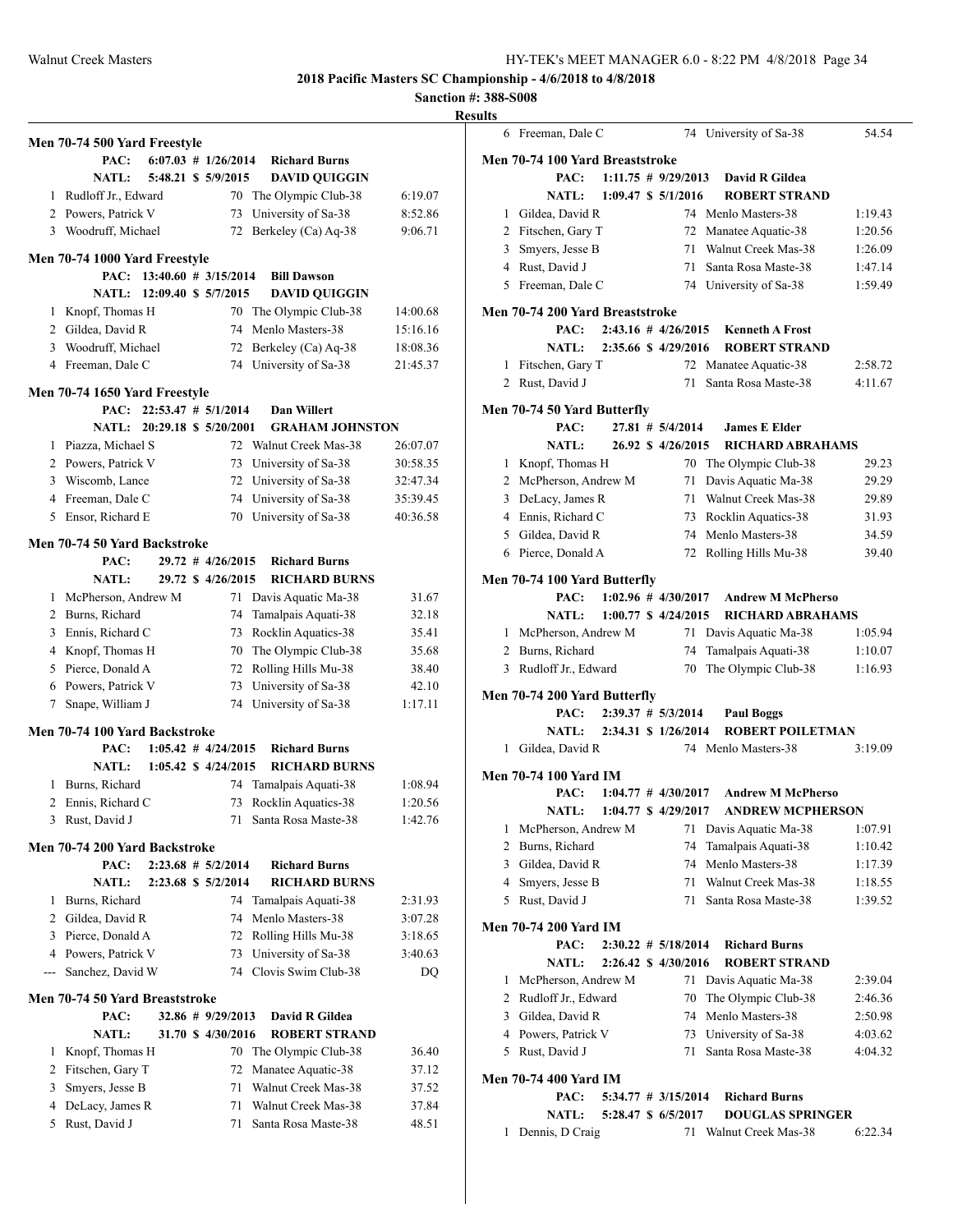|                                 |                         |                    |                                                                        |          | <b>Results</b> |
|---------------------------------|-------------------------|--------------------|------------------------------------------------------------------------|----------|----------------|
| (Men 70-74 400 Yard IM)         |                         |                    |                                                                        |          | Me             |
| 2 Powers, Patrick V             |                         |                    | 73 University of Sa-38                                                 | 8:48.68  |                |
| 3 Rust, David J                 |                         |                    | 71 Santa Rosa Maste-38                                                 | 9:51.89  |                |
| Men 75-79 50 Yard Freestyle     |                         |                    |                                                                        |          |                |
| PAC:                            |                         |                    | 28.73 # 5/2/2014 William G Van Hor                                     |          |                |
| <b>NATL:</b>                    | 25.58 \$ 3/4/2012       |                    | <b>JEFF FARRELL</b>                                                    |          |                |
| 1 Carey, George L               |                         |                    | 75 San Diego Swim M-44                                                 | 33.28    |                |
| 2 Bledsoe, Dennis R             |                         |                    | 78 Walnut Creek Mas-38                                                 | 33.50    | Me             |
| 3 Lane, Ed V                    |                         |                    | 78 Walnut Creek Mas-38                                                 | 39.03    |                |
| 4 Boscovich, Harold O           |                         |                    | 75 Walnut Creek Mas-38                                                 | 42.25    |                |
| Men 75-79 100 Yard Freestyle    |                         |                    |                                                                        |          |                |
| PAC:                            |                         |                    | $1:06.93 \# 4/9/2017$ Richard T Todd                                   |          | Me             |
| <b>NATL:</b>                    |                         |                    | 58.68 \$ 5/10/2009 DAVID RADCLIFF                                      |          |                |
| 1 Carey, George L               |                         |                    | 75 San Diego Swim M-44                                                 | 1:14.27  |                |
| 2 Bledsoe, Dennis R             |                         |                    | 78 Walnut Creek Mas-38                                                 | 1:17.78  |                |
| 3 Lane, Ed V                    |                         |                    | 78 Walnut Creek Mas-38                                                 | 1:24.31  |                |
|                                 |                         |                    |                                                                        |          | Me             |
| Men 75-79 500 Yard Freestyle    |                         |                    |                                                                        |          |                |
| PAC:                            | $6:59.81$ # $5/22/2016$ |                    | Murray L McLachla                                                      |          |                |
| NATL: 6:03.87 \$ 5/8/2010       |                         |                    | <b>DAVID RADCLIFF</b>                                                  |          |                |
| 1 Carey, George L               |                         |                    | 75 San Diego Swim M-44 7:36.55                                         |          |                |
| 2 Bakke, Peter L                |                         |                    | 76 Berkeley (Ca) Aq-38                                                 | 10:08.95 |                |
| 3 Scovel, Tom S                 |                         |                    | 79 Walnut Creek Mas-38                                                 | 11:47.68 |                |
| Men 75-79 1000 Yard Freestyle   |                         |                    |                                                                        |          | Me             |
|                                 |                         |                    | PAC: 14:14.46 # 12/31/1995 Ray Taft                                    |          |                |
| NATL: 12:20.59 \$ 5/10/2009     |                         |                    | <b>DAVID RADCLIFF</b>                                                  |          |                |
| 1 Scovel, Tom S                 |                         |                    | 79 Walnut Creek Mas-38                                                 | 23:35.35 |                |
|                                 |                         |                    |                                                                        |          | Me             |
| Men 75-79 50 Yard Backstroke    |                         |                    |                                                                        |          |                |
| PAC:                            | 32.11 \$ 4/19/2009      |                    | 34.84 # 12/31/1995 Ray Taft<br>YOSHI OYAKAWA                           |          |                |
| <b>NATL:</b>                    |                         |                    |                                                                        | 41.41    |                |
| 1 Bledsoe, Dennis R             |                         |                    | 78 Walnut Creek Mas-38<br>2 Boscovich, Harold O 75 Walnut Creek Mas-38 | 58.95    | Me             |
|                                 |                         |                    |                                                                        |          |                |
| Men 75-79 100 Yard Backstroke   |                         |                    |                                                                        |          |                |
|                                 |                         |                    | PAC: $1:17.67 \# 12/31/1995$ Ray Taft                                  |          |                |
| NATL: 1:08.55 \$ 4/19/2009      |                         |                    | <b>BURWELL JONES</b>                                                   |          |                |
| 1 Carey, George L               |                         |                    | 75 San Diego Swim M-44                                                 | 1:31.96  |                |
| 2 Bledsoe, Dennis R             |                         |                    | 78 Walnut Creek Mas-38                                                 | 1:37.53  | Me             |
| Men 75-79 50 Yard Breaststroke  |                         |                    |                                                                        |          |                |
| PAC:                            |                         | $37.28$ # 4/9/2017 | <b>Richard T Todd</b>                                                  |          |                |
| <b>NATL:</b>                    |                         | 34.58 \$ 3/5/2017  | <b>MIKE FRESHLEY</b>                                                   |          |                |
| 1 Lane, Ed V                    |                         |                    | 78 Walnut Creek Mas-38                                                 | 51.38    |                |
| 2 Bledsoe, Dennis R             |                         |                    | 78 Walnut Creek Mas-38                                                 | 51.61    | Me             |
|                                 |                         |                    |                                                                        |          |                |
| Men 75-79 200 Yard Breaststroke |                         |                    |                                                                        |          |                |
| PAC:                            |                         |                    | $2:59.45$ # $4/8/2017$ Richard T Todd                                  |          |                |
| <b>NATL:</b>                    | 2:45.33 \$ 4/29/2016    |                    | <b>MIKE FRESHLEY</b>                                                   |          |                |
| 1 Fabian, Richard G             |                         |                    | 75 University of Sa-38                                                 | 5:26.13  | Me             |
| Men 75-79 50 Yard Butterfly     |                         |                    |                                                                        |          |                |
| PAC:                            |                         |                    | 32.89 # 12/31/2007 Ashley K Jones                                      |          |                |
| <b>NATL:</b>                    |                         | 28.99 \$ 1/14/2017 | <b>MIKE FRESHLEY</b>                                                   |          |                |
| 1 Carey, George L               |                         |                    | 75 San Diego Swim M-44                                                 | 37.62    | Me             |
| 2 Bledsoe, Dennis R             |                         |                    | 78 Walnut Creek Mas-38                                                 | 39.87    |                |
|                                 |                         |                    |                                                                        |          |                |
|                                 |                         |                    |                                                                        |          |                |
|                                 |                         |                    |                                                                        |          |                |

| Men 75-79 100 Yard IM               |  |                   |                                                 |                      |
|-------------------------------------|--|-------------------|-------------------------------------------------|----------------------|
| PAC:                                |  |                   | 1:16.12 # 12/31/1995 Ray Taft                   |                      |
| NATL: 1:08.68 \$9/18/2016           |  |                   | <b>MIKE FRESHLEY</b>                            |                      |
| 1 Carey, George L                   |  |                   | 75 San Diego Swim M-44                          | 1:24.45              |
| 2 Bledsoe, Dennis R                 |  |                   | 78 Walnut Creek Mas-38                          | 1:34.85              |
| 3 Silvey, Rick                      |  |                   | 76 Walnut Creek Mas-38                          | 1:58.92              |
|                                     |  |                   |                                                 |                      |
| Men 75-79 200 Yard IM<br>PAC:       |  |                   | $2:54.67$ # 12/31/1995 Ray Taft                 |                      |
| NATL: 2:35.67 \$ 4/30/2016          |  |                   | <b>MIKE FRESHLEY</b>                            |                      |
| 1 Carey, George L                   |  |                   | 75 San Diego Swim M-44                          | 3:12.63              |
|                                     |  |                   |                                                 |                      |
| Men 80-84 50 Yard Freestyle         |  |                   |                                                 |                      |
| PAC:                                |  |                   | 32.00 # 12/31/1998 Aldo da Rosa                 |                      |
| <b>NATL:</b>                        |  | 28.68 \$4/28/2017 | <b>FARRELL\FARRELL</b>                          |                      |
| 1 Young, Ronald P                   |  |                   | 80 Tamalpais Aquati-38                          | 45.16                |
| 2 Galvin, Barry T                   |  |                   | 84 Marcia's Enthusi-38                          | 48.18                |
| Men 80-84 100 Yard Freestyle        |  |                   |                                                 |                      |
|                                     |  |                   | PAC: 1:10.76 # 12/31/2000 Ray Taft              |                      |
| NATL: 1:04.60 \$ 5/3/2014           |  |                   | <b>DAVID RADCLIFF</b>                           |                      |
| 1 Mayo, Robert W                    |  |                   | 84 Walnut Creek Mas-38                          | 1:33.20              |
| 2 Young, Ronald P                   |  |                   | 80 Tamalpais Aquati-38                          | 1:48.03              |
| 3 Galvin, Barry T                   |  |                   | 84 Marcia's Enthusi-38                          | 1:51.82              |
|                                     |  |                   |                                                 |                      |
| <b>Men 80-84 200 Yard Freestyle</b> |  |                   |                                                 |                      |
|                                     |  |                   | PAC: 2:42.10 # 12/31/2000 Ray Taft              |                      |
|                                     |  |                   | NATL: 2:23.60 \$4/12/2015 DAVID RADCLIFF        |                      |
| 1 Mayo, Robert W                    |  |                   | 84 Walnut Creek Mas-38                          | 3:30.18              |
| Men 80-84 500 Yard Freestyle        |  |                   |                                                 |                      |
|                                     |  |                   | PAC: 7:20.34 # 12/31/1999 Ray Taft              |                      |
| NATL: 6:27.81 \$ 5/1/2014           |  |                   | <b>DAVID RADCLIFF</b>                           |                      |
| 1 Mayo, Robert W                    |  |                   | 84 Walnut Creek Mas-38                          | 9:29.05              |
|                                     |  |                   |                                                 |                      |
| Men 80-84 1000 Yard Freestyle       |  |                   |                                                 |                      |
| NATL: 13:10.14 \$ 5/1/2014          |  |                   | PAC: 15:30.69 # 12/31/2000 Ray Taft             |                      |
| 1 Mayo, Robert W                    |  |                   | <b>DAVID RADCLIFF</b><br>84 Walnut Creek Mas-38 |                      |
|                                     |  |                   | 83 Walnut Creek Mas-38                          | 19:19.78<br>20:38.56 |
| 2 Morner, Stan F                    |  |                   |                                                 |                      |
| Men 80-84 1650 Yard Freestyle       |  |                   |                                                 |                      |
|                                     |  |                   | PAC: 26:14.62 # 12/31/2000 Ray Taft             |                      |
| NATL: 21:54.87 \$ 5/1/2014          |  |                   | <b>DAVID RADCLIFF</b>                           |                      |
| 1 Fasbender, Barry A                |  |                   | 80 Oregon Masters-37                            | 28:42.79             |
| 2 Mayo, Robert W                    |  |                   | 84 Walnut Creek Mas-38                          | 31:37.65             |
| Men 80-84 50 Yard Backstroke        |  |                   |                                                 |                      |
| PAC:                                |  |                   | 37.39 # 12/31/2000 Ray Taft                     |                      |
|                                     |  |                   | NATL: 34.49 \$ 4/29/2016 YOSHI OYAKAWA          |                      |
| 1 Galvin, Barry T                   |  |                   | 84 Marcia's Enthusi-38                          | 1:03.28              |
|                                     |  |                   |                                                 |                      |
| Men 80-84 100 Yard Backstroke       |  |                   |                                                 |                      |
|                                     |  |                   | PAC: 1:24.23 # 12/31/2000 Ray Taft              |                      |
|                                     |  |                   | NATL: 1:15.69 \$ 3/11/2017 DAVID COSTILL        |                      |
| 1 Mayo, Robert W                    |  |                   | 84 Walnut Creek Mas-38                          | 1:40.44              |
| Men 80-84 200 Yard Backstroke       |  |                   |                                                 |                      |
|                                     |  |                   | PAC: 3:06.53 # 12/31/2000 Ray Taft              |                      |
|                                     |  |                   | NATL: 2:48.59 \$ 3/23/2013 BURWELL JONES        |                      |
| 1 Mayo, Robert W                    |  |                   | 84 Walnut Creek Mas-38                          | 3:45.66              |
|                                     |  |                   |                                                 |                      |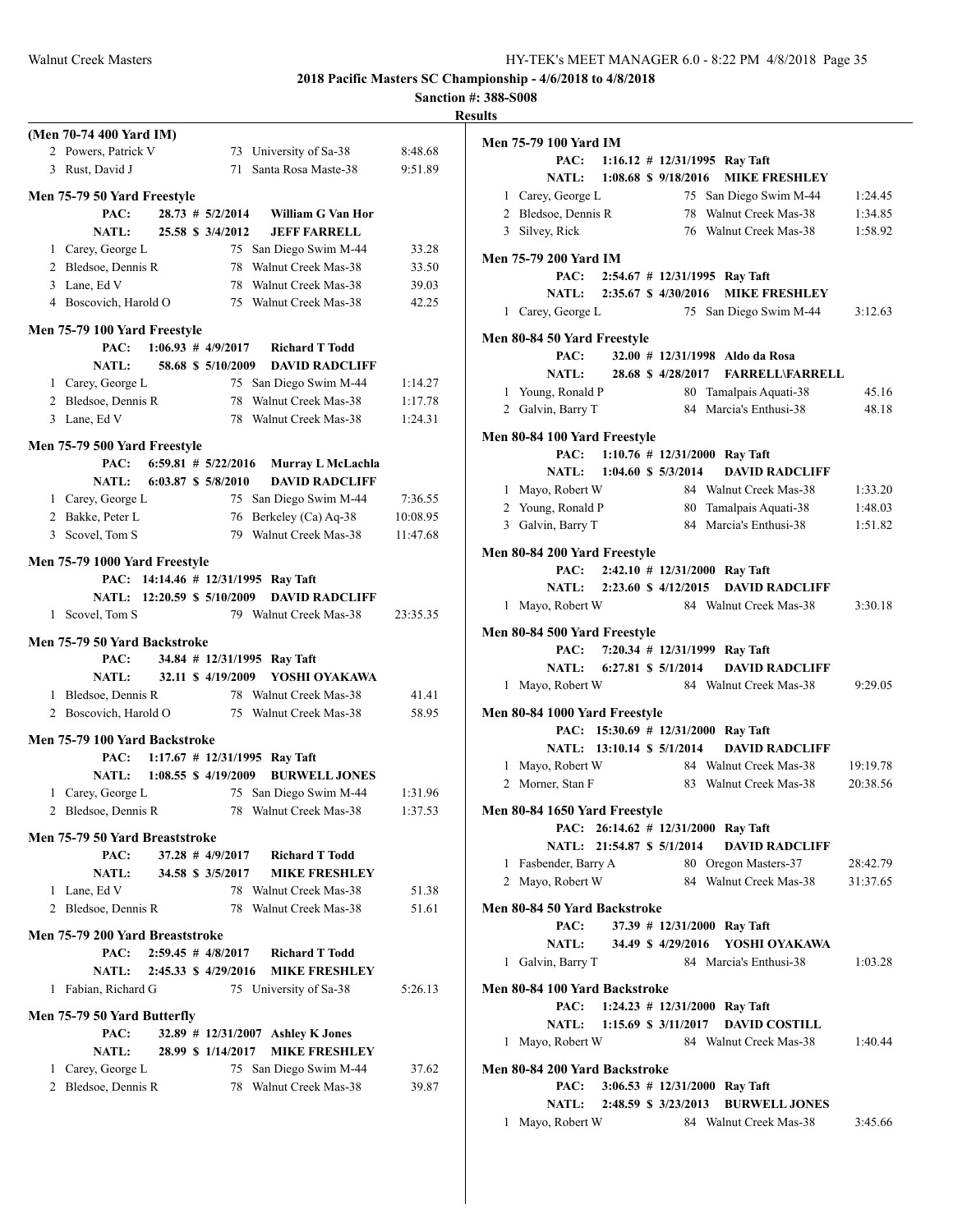| esuits<br>٦.<br>n |
|-------------------|
|-------------------|

|                                | Men 80-84 50 Yard Breaststroke                                            |  |                              |                                                  |          |
|--------------------------------|---------------------------------------------------------------------------|--|------------------------------|--------------------------------------------------|----------|
|                                | PAC:                                                                      |  |                              | 41.30 # 12/31/1998 Aldo da Rosa                  |          |
|                                |                                                                           |  |                              | NATL: 37.74 \$ 3/12/2016 DAVID COSTILL           |          |
|                                | 1 Galvin, Barry T                                                         |  |                              | 84 Marcia's Enthusi-38                           | 1:01.00  |
|                                |                                                                           |  |                              |                                                  |          |
|                                | Men 80-84 100 Yard Breaststroke<br>PAC: 1:32.85 # 12/31/1998 Aldo da Rosa |  |                              |                                                  |          |
|                                |                                                                           |  |                              | NATL: 1:24.10 \$ 2/14/2016 DAVID COSTILL         |          |
|                                |                                                                           |  |                              | 84 Marcia's Enthusi-38                           | 2:20.26  |
|                                | 1 Galvin, Barry T                                                         |  |                              |                                                  |          |
|                                | Men 80-84 200 Yard Breaststroke                                           |  |                              |                                                  |          |
|                                |                                                                           |  |                              | PAC: 3:27.06 # 12/31/2012 Ashley K Jones         |          |
|                                | NATL: 3:09.84 \$ 3/12/2016                                                |  |                              | <b>DAVID COSTILL</b>                             |          |
|                                | 1 Galvin, Barry T                                                         |  |                              | 84 Marcia's Enthusi-38                           | 5:08.32  |
|                                | <b>Men 80-84 200 Yard IM</b>                                              |  |                              |                                                  |          |
|                                | PAC: 3:11.79 # 12/31/2000 Ray Taft                                        |  |                              |                                                  |          |
|                                |                                                                           |  |                              | NATL: 2:53.98 \$ 2/21/2016 DAVID COSTILL         |          |
|                                | 1 Braly, Mark                                                             |  |                              | 82 Davis Aquatic Ma-38                           | 6:49.55  |
|                                |                                                                           |  |                              |                                                  |          |
|                                | <b>Men 80-84 400 Yard IM</b>                                              |  |                              |                                                  |          |
|                                | PAC: 7:03.09 # 12/31/1998 Aldo da Rosa                                    |  |                              |                                                  |          |
|                                |                                                                           |  |                              | NATL: 6:26.09 \$ 2/20/2016 DAVID COSTILL         |          |
|                                | 1 Fasbender, Barry A 80 Oregon Masters-37                                 |  |                              |                                                  | 8:06.02  |
|                                | Men 85-89 50 Yard Freestyle                                               |  |                              |                                                  |          |
|                                | PAC:                                                                      |  |                              | 35.77 # 12/31/2004 William Johnston              |          |
|                                | <b>NATL:</b>                                                              |  | 31.92 \$ 3/7/2010            | <b>FRANK PIEMME</b>                              |          |
|                                | 1 Stupfel, Norman E                                                       |  |                              |                                                  | 40.07    |
|                                | 2 Danielson, Bob D                                                        |  |                              | 85 Santa Rosa Maste-38<br>88 University of Sa-38 | 54.38    |
|                                | 3 Nieman, Frank B                                                         |  |                              | 85 Walnut Creek Mas-38                           | 1:07.42  |
|                                |                                                                           |  |                              |                                                  |          |
|                                | Men 85-89 100 Yard Freestyle                                              |  |                              |                                                  |          |
|                                | PAC:                                                                      |  |                              | $1:29.20$ # $12/31/2004$ William Johnston        |          |
|                                | NATL: 1:10.92 \$4/18/2010                                                 |  |                              | <b>FRANK PIEMME</b>                              |          |
|                                | 1 Stupfel, Norman E 85 Santa Rosa Maste-38                                |  |                              |                                                  | 1:37.26  |
|                                | 2 Nieman, Frank B                                                         |  |                              | 85 Walnut Creek Mas-38 2:25.32                   |          |
|                                | Men 85-89 200 Yard Freestyle                                              |  |                              |                                                  |          |
|                                | PAC: 3:19.24 # 12/31/2004 Aldo da Rosa                                    |  |                              |                                                  |          |
|                                | NATL: 2:50.54 \$ 5/8/2010                                                 |  |                              | <b>FRANK PIEMME</b>                              |          |
|                                | 1 Stupfel, Norman E                                                       |  |                              | 85 Santa Rosa Maste-38                           | 3:41.08  |
|                                | 2 Nieman, Frank B                                                         |  |                              | 85 Walnut Creek Mas-38                           | 5:11.27  |
|                                |                                                                           |  |                              |                                                  |          |
|                                | Men 85-89 500 Yard Freestyle                                              |  |                              |                                                  |          |
|                                | PAC:                                                                      |  |                              | 9:37.15 # 12/31/2005 Richard T Smith             |          |
|                                | <b>NATL:</b>                                                              |  | 7:37.47 \$ 2/5/2017          | <b>WALLIE JEFFRIES</b>                           |          |
|                                | 1 Nieman, Frank B                                                         |  |                              | 85 Walnut Creek Mas-38                           | 14:12.90 |
| Men 85-89 100 Yard Backstroke  |                                                                           |  |                              |                                                  |          |
|                                | PAC:                                                                      |  |                              | $1:36.99$ # $12/31/2003$ Aldo da Rosa            |          |
|                                | <b>NATL:</b>                                                              |  | $1:36.02 \text{ } $5/8/2010$ | <b>FRANK PIEMME</b>                              |          |
|                                | 1 Soroka, Donald                                                          |  |                              | 85 Rolling Hills Mu-38                           | 2:10.62  |
|                                | 2 Danielson, Bob D                                                        |  | 88                           | University of Sa-38                              | 2:22.87  |
|                                |                                                                           |  |                              |                                                  |          |
| Men 85-89 50 Yard Breaststroke |                                                                           |  |                              |                                                  |          |
|                                | PAC:                                                                      |  |                              | 43.56 # 12/31/2003 Aldo da Rosa                  |          |
|                                | <b>NATL:</b>                                                              |  | 42.72 \$ 3/7/2010            | <b>FRANK PIEMME</b>                              |          |
| 1                              | Danielson, Bob D                                                          |  |                              | 88 University of Sa-38                           | 1:07.50  |
|                                | 2 Nieman, Frank B                                                         |  | 85                           | Walnut Creek Mas-38                              | 1:09.31  |

| PAC:<br>1:42.86 $\#$ 12/31/2003 Aldo da Rosa<br>NATL:<br>1:34.67 \$ 4/18/2010<br><b>FRANK PIEMME</b><br>85 Santa Rosa Maste-38<br>1 Stupfel, Norman E<br>1:58.63<br>2 Nieman, Frank B<br>85 Walnut Creek Mas-38<br>2:37.59<br>3 Danielson, Bob D<br>88 University of Sa-38<br>2:51.09<br>Men 85-89 200 Yard Breaststroke<br>PAC:<br>$3:55.05$ # $12/31/2003$ Aldo da Rosa<br>$3:46.18 \text{ } $3/20/2010$<br><b>FRANK PIEMME</b><br>NATL:<br>Stupfel, Norman E<br>85 Santa Rosa Maste-38<br>4:40.68<br>1<br>2 Nieman, Frank B<br>85 Walnut Creek Mas-38<br>5:29.86<br><b>Men 85-89 100 Yard IM</b><br>PAC:<br>$1:42.15$ # $12/31/2009$ Edward Rudloff<br>NATL: 1:28.37 \$ 3/7/2010<br><b>FRANK PIEMME</b><br>1 Danielson, Bob D<br>88 University of Sa-38<br>2:41.67<br>Women 18+200 Yard Freestyle Relay<br>$1:37.05$ # $4/18/2010$<br>PAC:<br><b>TOC</b><br>K A Lyons, E P Reilly, F O'Donnell-McCa, M Gill<br><b>NATL:</b><br>1:35.66 \$4/30/2016 CLUB TRIBE ALUM<br>G MIZERAK, S SHANER, C HURTUBISE, K GRIER<br>1 University of Sa-38<br>1:59.29<br>A<br>1) McNamara, Kathleen A W58<br>2) Juson, Justine W49<br>3) Torres, Erika W24<br>4) Schachter, Amelia B W23<br>2 Marcia's Enthusi-38<br>A<br>2:13.05<br>1) Laszlo, Nora A W19<br>2) Soltane, Farah W27<br>3) Doyle, Nia B W37<br>4) Ruebner-Petersen, Trine Buhr W.<br>Women 18+400 Yard Freestyle Relay<br>$3:41.06$ # $4/8/2017$<br>PAC:<br><b>MEMO</b><br>C Breed, P Yamauchi, T Choy, A Sims<br><b>NATL:</b><br>3:35.45 \$4/10/2016<br><b>CLUB TRIBE ALUM</b><br>C HURTUBISE, K GRIER, G MIZERAK, S SHANER<br>1 University of Sa-38<br>4:07.85<br>A<br>1) Petrakis, Kristina W28<br>2) Harding, Martha S W18<br>3) Walecka, Sallie S W25<br>4) Petrakis, Danae W25<br>2 Marcia's Enthusi-38<br>A<br>5:03.85<br>1) Laszlo, Nora A W19<br>2) Ruebner-Petersen, Trine Buhr W.<br>3) Soltane, Farah W27<br>4) Doyle, Nia B W37<br>Women 18+800 Yard Freestyle Relay<br>8:07.90 # 12/31/1994 USF<br>PAC:<br>Franklin, Jennifer Hinshaw, Anne Hauer, Welch<br><b>NATL:</b><br>7:55.34 \$ 3/29/2009<br><b>RED TIDE OF NYC</b><br>K MOUGHTY, S UPTON, J KELSEY, K GARY<br>University of Sa-38<br>1<br>A<br>10:07.00 | Men 85-89 100 Yard Breaststroke |  |  |  |
|-------------------------------------------------------------------------------------------------------------------------------------------------------------------------------------------------------------------------------------------------------------------------------------------------------------------------------------------------------------------------------------------------------------------------------------------------------------------------------------------------------------------------------------------------------------------------------------------------------------------------------------------------------------------------------------------------------------------------------------------------------------------------------------------------------------------------------------------------------------------------------------------------------------------------------------------------------------------------------------------------------------------------------------------------------------------------------------------------------------------------------------------------------------------------------------------------------------------------------------------------------------------------------------------------------------------------------------------------------------------------------------------------------------------------------------------------------------------------------------------------------------------------------------------------------------------------------------------------------------------------------------------------------------------------------------------------------------------------------------------------------------------------------------------------------------------------------------------------------------------------------------------------------------------------------------------------------------------------------------------------------------------------------------------------------------------------------------------------------------------------------------------------------------------------------|---------------------------------|--|--|--|
|                                                                                                                                                                                                                                                                                                                                                                                                                                                                                                                                                                                                                                                                                                                                                                                                                                                                                                                                                                                                                                                                                                                                                                                                                                                                                                                                                                                                                                                                                                                                                                                                                                                                                                                                                                                                                                                                                                                                                                                                                                                                                                                                                                               |                                 |  |  |  |
|                                                                                                                                                                                                                                                                                                                                                                                                                                                                                                                                                                                                                                                                                                                                                                                                                                                                                                                                                                                                                                                                                                                                                                                                                                                                                                                                                                                                                                                                                                                                                                                                                                                                                                                                                                                                                                                                                                                                                                                                                                                                                                                                                                               |                                 |  |  |  |
|                                                                                                                                                                                                                                                                                                                                                                                                                                                                                                                                                                                                                                                                                                                                                                                                                                                                                                                                                                                                                                                                                                                                                                                                                                                                                                                                                                                                                                                                                                                                                                                                                                                                                                                                                                                                                                                                                                                                                                                                                                                                                                                                                                               |                                 |  |  |  |
|                                                                                                                                                                                                                                                                                                                                                                                                                                                                                                                                                                                                                                                                                                                                                                                                                                                                                                                                                                                                                                                                                                                                                                                                                                                                                                                                                                                                                                                                                                                                                                                                                                                                                                                                                                                                                                                                                                                                                                                                                                                                                                                                                                               |                                 |  |  |  |
|                                                                                                                                                                                                                                                                                                                                                                                                                                                                                                                                                                                                                                                                                                                                                                                                                                                                                                                                                                                                                                                                                                                                                                                                                                                                                                                                                                                                                                                                                                                                                                                                                                                                                                                                                                                                                                                                                                                                                                                                                                                                                                                                                                               |                                 |  |  |  |
|                                                                                                                                                                                                                                                                                                                                                                                                                                                                                                                                                                                                                                                                                                                                                                                                                                                                                                                                                                                                                                                                                                                                                                                                                                                                                                                                                                                                                                                                                                                                                                                                                                                                                                                                                                                                                                                                                                                                                                                                                                                                                                                                                                               |                                 |  |  |  |
|                                                                                                                                                                                                                                                                                                                                                                                                                                                                                                                                                                                                                                                                                                                                                                                                                                                                                                                                                                                                                                                                                                                                                                                                                                                                                                                                                                                                                                                                                                                                                                                                                                                                                                                                                                                                                                                                                                                                                                                                                                                                                                                                                                               |                                 |  |  |  |
|                                                                                                                                                                                                                                                                                                                                                                                                                                                                                                                                                                                                                                                                                                                                                                                                                                                                                                                                                                                                                                                                                                                                                                                                                                                                                                                                                                                                                                                                                                                                                                                                                                                                                                                                                                                                                                                                                                                                                                                                                                                                                                                                                                               |                                 |  |  |  |
|                                                                                                                                                                                                                                                                                                                                                                                                                                                                                                                                                                                                                                                                                                                                                                                                                                                                                                                                                                                                                                                                                                                                                                                                                                                                                                                                                                                                                                                                                                                                                                                                                                                                                                                                                                                                                                                                                                                                                                                                                                                                                                                                                                               |                                 |  |  |  |
|                                                                                                                                                                                                                                                                                                                                                                                                                                                                                                                                                                                                                                                                                                                                                                                                                                                                                                                                                                                                                                                                                                                                                                                                                                                                                                                                                                                                                                                                                                                                                                                                                                                                                                                                                                                                                                                                                                                                                                                                                                                                                                                                                                               |                                 |  |  |  |
|                                                                                                                                                                                                                                                                                                                                                                                                                                                                                                                                                                                                                                                                                                                                                                                                                                                                                                                                                                                                                                                                                                                                                                                                                                                                                                                                                                                                                                                                                                                                                                                                                                                                                                                                                                                                                                                                                                                                                                                                                                                                                                                                                                               |                                 |  |  |  |
|                                                                                                                                                                                                                                                                                                                                                                                                                                                                                                                                                                                                                                                                                                                                                                                                                                                                                                                                                                                                                                                                                                                                                                                                                                                                                                                                                                                                                                                                                                                                                                                                                                                                                                                                                                                                                                                                                                                                                                                                                                                                                                                                                                               |                                 |  |  |  |
|                                                                                                                                                                                                                                                                                                                                                                                                                                                                                                                                                                                                                                                                                                                                                                                                                                                                                                                                                                                                                                                                                                                                                                                                                                                                                                                                                                                                                                                                                                                                                                                                                                                                                                                                                                                                                                                                                                                                                                                                                                                                                                                                                                               |                                 |  |  |  |
|                                                                                                                                                                                                                                                                                                                                                                                                                                                                                                                                                                                                                                                                                                                                                                                                                                                                                                                                                                                                                                                                                                                                                                                                                                                                                                                                                                                                                                                                                                                                                                                                                                                                                                                                                                                                                                                                                                                                                                                                                                                                                                                                                                               |                                 |  |  |  |
|                                                                                                                                                                                                                                                                                                                                                                                                                                                                                                                                                                                                                                                                                                                                                                                                                                                                                                                                                                                                                                                                                                                                                                                                                                                                                                                                                                                                                                                                                                                                                                                                                                                                                                                                                                                                                                                                                                                                                                                                                                                                                                                                                                               |                                 |  |  |  |
|                                                                                                                                                                                                                                                                                                                                                                                                                                                                                                                                                                                                                                                                                                                                                                                                                                                                                                                                                                                                                                                                                                                                                                                                                                                                                                                                                                                                                                                                                                                                                                                                                                                                                                                                                                                                                                                                                                                                                                                                                                                                                                                                                                               |                                 |  |  |  |
|                                                                                                                                                                                                                                                                                                                                                                                                                                                                                                                                                                                                                                                                                                                                                                                                                                                                                                                                                                                                                                                                                                                                                                                                                                                                                                                                                                                                                                                                                                                                                                                                                                                                                                                                                                                                                                                                                                                                                                                                                                                                                                                                                                               |                                 |  |  |  |
|                                                                                                                                                                                                                                                                                                                                                                                                                                                                                                                                                                                                                                                                                                                                                                                                                                                                                                                                                                                                                                                                                                                                                                                                                                                                                                                                                                                                                                                                                                                                                                                                                                                                                                                                                                                                                                                                                                                                                                                                                                                                                                                                                                               |                                 |  |  |  |
|                                                                                                                                                                                                                                                                                                                                                                                                                                                                                                                                                                                                                                                                                                                                                                                                                                                                                                                                                                                                                                                                                                                                                                                                                                                                                                                                                                                                                                                                                                                                                                                                                                                                                                                                                                                                                                                                                                                                                                                                                                                                                                                                                                               |                                 |  |  |  |
|                                                                                                                                                                                                                                                                                                                                                                                                                                                                                                                                                                                                                                                                                                                                                                                                                                                                                                                                                                                                                                                                                                                                                                                                                                                                                                                                                                                                                                                                                                                                                                                                                                                                                                                                                                                                                                                                                                                                                                                                                                                                                                                                                                               |                                 |  |  |  |
|                                                                                                                                                                                                                                                                                                                                                                                                                                                                                                                                                                                                                                                                                                                                                                                                                                                                                                                                                                                                                                                                                                                                                                                                                                                                                                                                                                                                                                                                                                                                                                                                                                                                                                                                                                                                                                                                                                                                                                                                                                                                                                                                                                               |                                 |  |  |  |
|                                                                                                                                                                                                                                                                                                                                                                                                                                                                                                                                                                                                                                                                                                                                                                                                                                                                                                                                                                                                                                                                                                                                                                                                                                                                                                                                                                                                                                                                                                                                                                                                                                                                                                                                                                                                                                                                                                                                                                                                                                                                                                                                                                               |                                 |  |  |  |
|                                                                                                                                                                                                                                                                                                                                                                                                                                                                                                                                                                                                                                                                                                                                                                                                                                                                                                                                                                                                                                                                                                                                                                                                                                                                                                                                                                                                                                                                                                                                                                                                                                                                                                                                                                                                                                                                                                                                                                                                                                                                                                                                                                               |                                 |  |  |  |
|                                                                                                                                                                                                                                                                                                                                                                                                                                                                                                                                                                                                                                                                                                                                                                                                                                                                                                                                                                                                                                                                                                                                                                                                                                                                                                                                                                                                                                                                                                                                                                                                                                                                                                                                                                                                                                                                                                                                                                                                                                                                                                                                                                               |                                 |  |  |  |
|                                                                                                                                                                                                                                                                                                                                                                                                                                                                                                                                                                                                                                                                                                                                                                                                                                                                                                                                                                                                                                                                                                                                                                                                                                                                                                                                                                                                                                                                                                                                                                                                                                                                                                                                                                                                                                                                                                                                                                                                                                                                                                                                                                               |                                 |  |  |  |
|                                                                                                                                                                                                                                                                                                                                                                                                                                                                                                                                                                                                                                                                                                                                                                                                                                                                                                                                                                                                                                                                                                                                                                                                                                                                                                                                                                                                                                                                                                                                                                                                                                                                                                                                                                                                                                                                                                                                                                                                                                                                                                                                                                               |                                 |  |  |  |
|                                                                                                                                                                                                                                                                                                                                                                                                                                                                                                                                                                                                                                                                                                                                                                                                                                                                                                                                                                                                                                                                                                                                                                                                                                                                                                                                                                                                                                                                                                                                                                                                                                                                                                                                                                                                                                                                                                                                                                                                                                                                                                                                                                               |                                 |  |  |  |
|                                                                                                                                                                                                                                                                                                                                                                                                                                                                                                                                                                                                                                                                                                                                                                                                                                                                                                                                                                                                                                                                                                                                                                                                                                                                                                                                                                                                                                                                                                                                                                                                                                                                                                                                                                                                                                                                                                                                                                                                                                                                                                                                                                               |                                 |  |  |  |
|                                                                                                                                                                                                                                                                                                                                                                                                                                                                                                                                                                                                                                                                                                                                                                                                                                                                                                                                                                                                                                                                                                                                                                                                                                                                                                                                                                                                                                                                                                                                                                                                                                                                                                                                                                                                                                                                                                                                                                                                                                                                                                                                                                               |                                 |  |  |  |
|                                                                                                                                                                                                                                                                                                                                                                                                                                                                                                                                                                                                                                                                                                                                                                                                                                                                                                                                                                                                                                                                                                                                                                                                                                                                                                                                                                                                                                                                                                                                                                                                                                                                                                                                                                                                                                                                                                                                                                                                                                                                                                                                                                               |                                 |  |  |  |
|                                                                                                                                                                                                                                                                                                                                                                                                                                                                                                                                                                                                                                                                                                                                                                                                                                                                                                                                                                                                                                                                                                                                                                                                                                                                                                                                                                                                                                                                                                                                                                                                                                                                                                                                                                                                                                                                                                                                                                                                                                                                                                                                                                               |                                 |  |  |  |
|                                                                                                                                                                                                                                                                                                                                                                                                                                                                                                                                                                                                                                                                                                                                                                                                                                                                                                                                                                                                                                                                                                                                                                                                                                                                                                                                                                                                                                                                                                                                                                                                                                                                                                                                                                                                                                                                                                                                                                                                                                                                                                                                                                               |                                 |  |  |  |
|                                                                                                                                                                                                                                                                                                                                                                                                                                                                                                                                                                                                                                                                                                                                                                                                                                                                                                                                                                                                                                                                                                                                                                                                                                                                                                                                                                                                                                                                                                                                                                                                                                                                                                                                                                                                                                                                                                                                                                                                                                                                                                                                                                               |                                 |  |  |  |
|                                                                                                                                                                                                                                                                                                                                                                                                                                                                                                                                                                                                                                                                                                                                                                                                                                                                                                                                                                                                                                                                                                                                                                                                                                                                                                                                                                                                                                                                                                                                                                                                                                                                                                                                                                                                                                                                                                                                                                                                                                                                                                                                                                               |                                 |  |  |  |
|                                                                                                                                                                                                                                                                                                                                                                                                                                                                                                                                                                                                                                                                                                                                                                                                                                                                                                                                                                                                                                                                                                                                                                                                                                                                                                                                                                                                                                                                                                                                                                                                                                                                                                                                                                                                                                                                                                                                                                                                                                                                                                                                                                               |                                 |  |  |  |
|                                                                                                                                                                                                                                                                                                                                                                                                                                                                                                                                                                                                                                                                                                                                                                                                                                                                                                                                                                                                                                                                                                                                                                                                                                                                                                                                                                                                                                                                                                                                                                                                                                                                                                                                                                                                                                                                                                                                                                                                                                                                                                                                                                               |                                 |  |  |  |
|                                                                                                                                                                                                                                                                                                                                                                                                                                                                                                                                                                                                                                                                                                                                                                                                                                                                                                                                                                                                                                                                                                                                                                                                                                                                                                                                                                                                                                                                                                                                                                                                                                                                                                                                                                                                                                                                                                                                                                                                                                                                                                                                                                               |                                 |  |  |  |
|                                                                                                                                                                                                                                                                                                                                                                                                                                                                                                                                                                                                                                                                                                                                                                                                                                                                                                                                                                                                                                                                                                                                                                                                                                                                                                                                                                                                                                                                                                                                                                                                                                                                                                                                                                                                                                                                                                                                                                                                                                                                                                                                                                               |                                 |  |  |  |
|                                                                                                                                                                                                                                                                                                                                                                                                                                                                                                                                                                                                                                                                                                                                                                                                                                                                                                                                                                                                                                                                                                                                                                                                                                                                                                                                                                                                                                                                                                                                                                                                                                                                                                                                                                                                                                                                                                                                                                                                                                                                                                                                                                               |                                 |  |  |  |
|                                                                                                                                                                                                                                                                                                                                                                                                                                                                                                                                                                                                                                                                                                                                                                                                                                                                                                                                                                                                                                                                                                                                                                                                                                                                                                                                                                                                                                                                                                                                                                                                                                                                                                                                                                                                                                                                                                                                                                                                                                                                                                                                                                               |                                 |  |  |  |
|                                                                                                                                                                                                                                                                                                                                                                                                                                                                                                                                                                                                                                                                                                                                                                                                                                                                                                                                                                                                                                                                                                                                                                                                                                                                                                                                                                                                                                                                                                                                                                                                                                                                                                                                                                                                                                                                                                                                                                                                                                                                                                                                                                               |                                 |  |  |  |
|                                                                                                                                                                                                                                                                                                                                                                                                                                                                                                                                                                                                                                                                                                                                                                                                                                                                                                                                                                                                                                                                                                                                                                                                                                                                                                                                                                                                                                                                                                                                                                                                                                                                                                                                                                                                                                                                                                                                                                                                                                                                                                                                                                               |                                 |  |  |  |
|                                                                                                                                                                                                                                                                                                                                                                                                                                                                                                                                                                                                                                                                                                                                                                                                                                                                                                                                                                                                                                                                                                                                                                                                                                                                                                                                                                                                                                                                                                                                                                                                                                                                                                                                                                                                                                                                                                                                                                                                                                                                                                                                                                               |                                 |  |  |  |
|                                                                                                                                                                                                                                                                                                                                                                                                                                                                                                                                                                                                                                                                                                                                                                                                                                                                                                                                                                                                                                                                                                                                                                                                                                                                                                                                                                                                                                                                                                                                                                                                                                                                                                                                                                                                                                                                                                                                                                                                                                                                                                                                                                               |                                 |  |  |  |
|                                                                                                                                                                                                                                                                                                                                                                                                                                                                                                                                                                                                                                                                                                                                                                                                                                                                                                                                                                                                                                                                                                                                                                                                                                                                                                                                                                                                                                                                                                                                                                                                                                                                                                                                                                                                                                                                                                                                                                                                                                                                                                                                                                               |                                 |  |  |  |
| 1) Chu, Christine W24<br>2) Maze, Ghislaine W43                                                                                                                                                                                                                                                                                                                                                                                                                                                                                                                                                                                                                                                                                                                                                                                                                                                                                                                                                                                                                                                                                                                                                                                                                                                                                                                                                                                                                                                                                                                                                                                                                                                                                                                                                                                                                                                                                                                                                                                                                                                                                                                               |                                 |  |  |  |
| 3) Ogilvie, Carol M W62<br>4) Roeca, Wesleigh E W34                                                                                                                                                                                                                                                                                                                                                                                                                                                                                                                                                                                                                                                                                                                                                                                                                                                                                                                                                                                                                                                                                                                                                                                                                                                                                                                                                                                                                                                                                                                                                                                                                                                                                                                                                                                                                                                                                                                                                                                                                                                                                                                           |                                 |  |  |  |
| 2 Marcia's Enthusi-38<br>A<br>10:29.77                                                                                                                                                                                                                                                                                                                                                                                                                                                                                                                                                                                                                                                                                                                                                                                                                                                                                                                                                                                                                                                                                                                                                                                                                                                                                                                                                                                                                                                                                                                                                                                                                                                                                                                                                                                                                                                                                                                                                                                                                                                                                                                                        |                                 |  |  |  |
| 1) Ruebner-Petersen, Trine Buhr W. 2) Doyle, Nia B W37                                                                                                                                                                                                                                                                                                                                                                                                                                                                                                                                                                                                                                                                                                                                                                                                                                                                                                                                                                                                                                                                                                                                                                                                                                                                                                                                                                                                                                                                                                                                                                                                                                                                                                                                                                                                                                                                                                                                                                                                                                                                                                                        |                                 |  |  |  |
| 3) Clarke, Sunne A W43<br>4) de la Torre, Yasuko W47                                                                                                                                                                                                                                                                                                                                                                                                                                                                                                                                                                                                                                                                                                                                                                                                                                                                                                                                                                                                                                                                                                                                                                                                                                                                                                                                                                                                                                                                                                                                                                                                                                                                                                                                                                                                                                                                                                                                                                                                                                                                                                                          |                                 |  |  |  |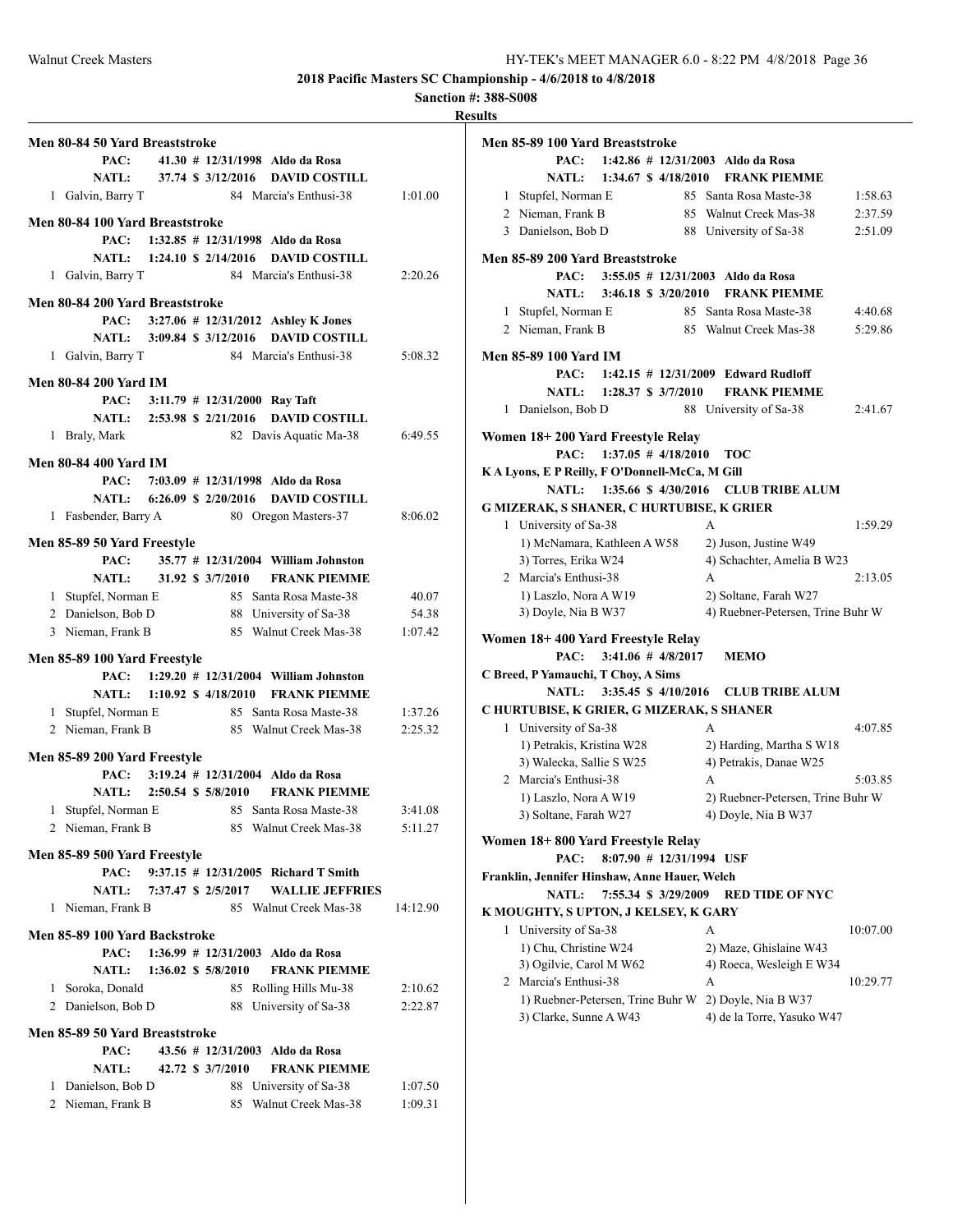**2018 band ionship - 4/6/2018 to 4/8/2018** 

| <b>Walnut Creek Masters</b>                      | 2018 Pacific Masters SC Championship - |         | HY-TI<br><b>Sanction #: 388-S008</b> |
|--------------------------------------------------|----------------------------------------|---------|--------------------------------------|
|                                                  |                                        |         | <b>Results</b>                       |
| Women 18+200 Yard Medley Relay                   |                                        |         | Women 25                             |
| PAC: $1:48.25 \# 5/9/2013$                       | <b>TOC</b>                             |         |                                      |
| N Watanabe, K Houston, K Raatz, F O'Donnell-McCa |                                        |         | <b>S</b> Marshall                    |
| NATL:<br>$1:45.34$ \$ $4/24/2015$                | THE OLYMPIC CLU                        |         |                                      |
| A SENKO, K MCGRAW, K KASTES, K MURPHY            |                                        |         | <b>LOBERST</b>                       |
| 1 University of Sa-38                            | A                                      | 2:13.76 | 1 Wal                                |
| 1) McNamara, Kathleen A W58                      | 2) Juson, Justine W49                  |         | $1)$ T                               |
| 3) Torres, Erika W24                             | 4) Schachter, Amelia B W23             |         | $3)$ G                               |
| 2 Marcia's Enthusi-38                            | $\mathsf{A}$                           | 2:32.03 | 2<br>Mar                             |
| 1) Laszlo, Nora A W19                            | 2) Soltane, Farah W27                  |         | 1)V                                  |
| 3) Lapalme, Iris F W37                           | 4) Doyle, Nia B W37                    |         | $3)$ A                               |
| Women 18+400 Yard Medley Relay                   |                                        |         | Women 25                             |
| PAC: $3:56.63 \# 4/8/2017$                       | <b>MEMO</b>                            |         |                                      |
| T Choy, P Yamauchi, A Sims, C Breed              |                                        |         | Rothkopf,                            |
| NATL: 3:56.63 \$4/8/2017                         | <b>MARCIA'S ENTHUS</b>                 |         |                                      |
| T CHOY, P YAMAUCHI, A SIMS, C BREED              |                                        |         | <b>A CZAPLI</b>                      |
| 1 University of Sa-38                            | A                                      | 4:43.89 | 1 Mar                                |
| 1) Harding, Martha S W18                         | 2) Petrakis Danae W25                  |         | $1 \vee C$                           |

#### **T CHOY, P YAMAUCHI, A SIMS** 1 University of Sa-38

| 1 University of Sa-38    |                                    | 4.43.89 |
|--------------------------|------------------------------------|---------|
| 1) Harding, Martha S W18 | 2) Petrakis, Danae W25             |         |
| 3) Walecka, Sallie S W25 | 4) Petrakis, Kristina W28          |         |
| 2 Marcia's Enthusi-38    | А                                  | 6:27.73 |
| 1) Laszlo, Nora A W19    | 2) Ruebner-Petersen, Trine Buhr W. |         |
| 3) Chaiyasane, Koung W33 | 4) Doyle, Nia B W37                |         |
|                          |                                    |         |

# **Women 25+ 200 Yard Freestyle Relay**

**PAC: 1:40.01 # 12/31/1993 WCM**

#### **Roemer, McDonough, Henry, Shand NATL: 1:35.01 \$ 4/25/2015 THE OLYMPIC CLU**

## **O'DONNELL-MCCARTH, K KASTES, M GILL, K RAATZ**

| Walnut Creek Mas-38      | А                           | 1:54.23 |
|--------------------------|-----------------------------|---------|
| 1) Hwang, Jenn W26       | 2) Moore, Megan W40         |         |
| 3) Tiernan, Heather W34  | 4) Gaudinier, Lindsay E W28 |         |
| 2 Marcia's Enthusi-38    | А                           | 2:30.86 |
| 1) Cohen, Rivkah W29     | 2) Koo, Constance W33       |         |
| 3) Robinson, Heather W34 | 4) Encina, Emily W33        |         |
|                          |                             |         |

# **Women 25+ 400 Yard Freestyle Relay**

**PAC: 3:37.75 # 12/31/1991 WCM Lewis, Paula Roemer, Wendy Ingraham, Shaw**

# **NATL: 3:37.75 \$ 4/14/1991 WALNUT CREEK MA**

**C LEWIS, P ROEMER, W INGRAHAM, S SHAND** 1 Marcia's Enthusi-38 A 4:03.81

| магсіа у Епшим-эо           |                         | 4.03.01 |
|-----------------------------|-------------------------|---------|
| 1) Wyant, Becca W W27       | 2) Magee, Kathryn D W34 |         |
| 3) Johnson, Clare B W28     | 4) Condon, Laura M W32  |         |
| 2 Marcia's Enthusi-38       | В                       | 5:06.64 |
| 1) O'Brien, Mackenzie M W30 | 2) Te, Paula M W28      |         |
| 3) Koo, Constance W33       | 4) Cohen, Rivkah W29    |         |
|                             |                         |         |

#### **Women 25+ 800 Yard Freestyle Relay**

**PAC: 7:59.38 # 12/31/1996 WCM**

# **L, W Ingraham, M Ghiggeri, S Shand**

#### **NATL: 7:43.29 \$ 2/23/2013 RED TIDE OF NYC B O'CONNOR, W SPRAGUE, K GARY, K VANDEN**

| 'CONNOR. W SPRAGUE. K GARY. K VANDENBERG |                          |          |  |  |
|------------------------------------------|--------------------------|----------|--|--|
| 1 Marcia's Enthusi-38                    | А                        | 13:30.30 |  |  |
| 1) Krause, Kim J W55                     | 2) Chaiyasane, Koung W33 |          |  |  |
| 3) Koo, Constance W33                    | 4) Agocs, Melissa W41    |          |  |  |

| <b>UILJ</b> |                                                                    |                           |         |
|-------------|--------------------------------------------------------------------|---------------------------|---------|
|             | Women 25+200 Yard Medley Relay                                     |                           |         |
|             | PAC:<br>$1:46.15 \# 12/31/2009$ WCM                                |                           |         |
|             | S Marshall, K Beckman, K Price, K Arneson                          |                           |         |
|             | <b>NATL:</b><br>1:45.01 \$ 5/4/2008                                | <b>SOUTHERN METHOD</b>    |         |
|             | L OBERSTAR-BROWN, K MCCLELLAND, L HOLT, D DIEZI                    |                           |         |
| 1           | Walnut Creek Mas-38                                                | A                         | 2:12.00 |
|             | 1) Tiernan, Heather W34                                            | 2) Hwang, Jenn W26        |         |
|             | 3) Gaudinier, Lindsay E W28                                        | 4) Hunter, Missy L W49    |         |
|             | 2 Marcia's Enthusi-38                                              | А                         | 2:51.18 |
|             | 1) Vernon, Rachel V W31                                            | 2) Encina, Emily W33      |         |
|             | 3) Agocs, Melissa W41                                              | 4) Cohen, Rivkah W29      |         |
|             |                                                                    |                           |         |
|             | Women 25+400 Yard Medley Relay<br>$4:09.85$ # $12/31/1992$<br>PAC: | USF                       |         |
|             | Rothkopf, Lambert, Soffe, Asplund                                  |                           |         |
|             | <b>NATL:</b><br>4:00.63 \$ $4/8/2017$                              | <b>CLUB TRIBE</b>         |         |
|             | A CZAPLICKI, K HARRIS, M FALCONE, K GRIER                          |                           |         |
|             | 1 Marcia's Enthusi-38                                              | A                         | 4:31.05 |
|             | 1) Condon, Laura M W32                                             | 2) Magee, Kathryn D W34   |         |
|             | 3) Wyant, Becca W W27                                              | 4) Johnson, Clare B W28   |         |
|             | 2 Marcia's Enthusi-38                                              | B                         | 5:34.59 |
|             | 1) Lapalme, Iris F W37                                             | 2) Te, Paula M W28        |         |
|             | 3) O'Brien, Mackenzie M W30                                        | 4) Cohen, Rivkah W29      |         |
|             |                                                                    |                           |         |
|             | Women 35+200 Yard Freestyle Relay                                  |                           |         |
|             | $1:40.89$ # 12/31/2004 MELO<br>PAC:                                |                           |         |
|             | Liernan, Jasek, Basile, Strauss                                    |                           |         |
|             | <b>NATL:</b><br>$1:36.42 \text{ } $2/1/2015$                       | <b>NCMS</b>               |         |
|             | K LINDAUER, A UHL, J STRINGER, E BRAUN                             |                           |         |
| 1           | Marcia's Enthusi-38                                                | A                         | 1:58.62 |
|             | 1) Reilly, Marley O W35                                            | 2) Flynn, Elizabeth A W38 |         |
|             | 3) Schley, Kelly W38                                               | 4) Stretch, Sarah K W38   |         |
|             | 2 Temescal Aquatic-38                                              | A                         | 2:05.76 |
|             | 1) Prezzano, Calley J W35                                          | 2) Kennedy, Erin W44      |         |
|             | 3) Coggshall, Kathleen T W35                                       | 4) Wiener, Jocelyn W40    |         |
|             | 3 Marcia's Enthusi-38                                              | R                         | 2:23.66 |
|             | 1) Lapalme, Iris F W37                                             | 2) Ramirez, Millie W37    |         |
|             | 3) Agocs, Melissa W41                                              | 4) Lindahl, Sarah W41     |         |
|             | Women 35+400 Yard Freestyle Relay                                  |                           |         |
|             | 3:47.02 # 12/31/1999 WCM<br>PAC:                                   |                           |         |
|             | Caryn McNamara, Paula Roemer, Leach, Laura Vidal                   |                           |         |

# **NATL: 3:34.28 \$ 3/29/2014 NORTH CAROLINA**

## **K LINDAUER, J STRINGER, A UHL, E BRAUN** 1 Marcia's Enthusi-38 A 4:31.27 1) Reilly, Marley O W35 2) Flynn, Elizabeth A W38

| 3) Schley, Kelly W38              | 4) Readal, Stacy L W41 |
|-----------------------------------|------------------------|
| Women 35+800 Yard Freestyle Relay |                        |

# **PAC: 8:29.55 # 12/31/2012 WCM**

**A Zamanian, S Coate, D Santos, A Salmeen**

- **NATL: 7:58.40 \$ 1/31/2015 NCMS**
- **E BRAUN, J STRINGER, A UHL, K LINDAUER**

|  | 1 Marcia's Enthusi-38   |                           | 9:57.23 |
|--|-------------------------|---------------------------|---------|
|  | 1) Readal, Stacy L W41  | 2) Flynn, Elizabeth A W38 |         |
|  | 3) Reilly, Marley O W35 | 4) Stretch, Sarah K W38   |         |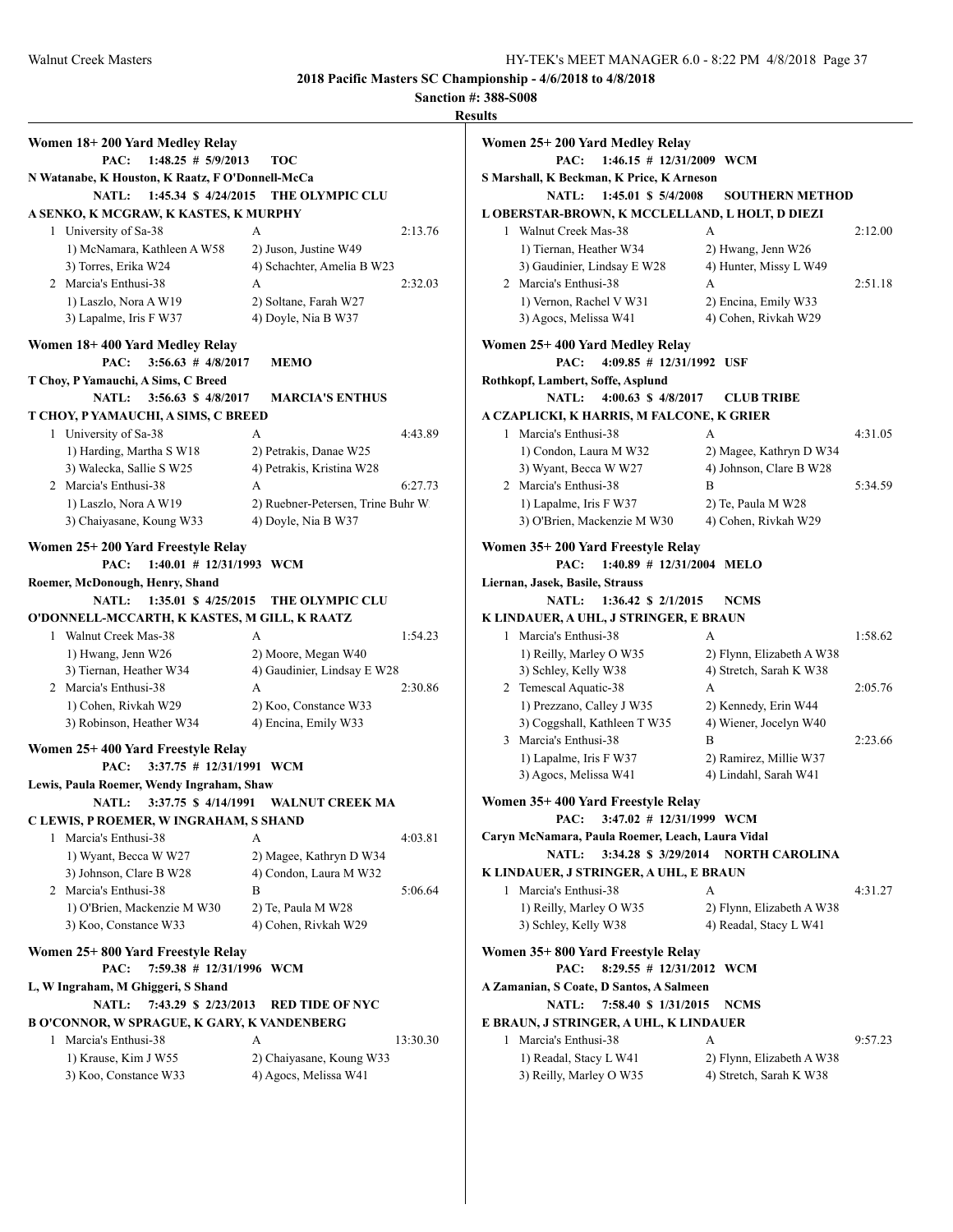$5:15.95$ 

3:03.44

6:57.29

1) Carroll, Leah A W56 2) Nip, Carol J W60 3) Field, Lessly W W50 4) Pabon, Elizabeth W58

**2018 Pacific Masters SC Championship - 4/6/2018 to 4/8/2018**

|                                                    |                                            |         | <b>Results</b>                                     |                                     |          |
|----------------------------------------------------|--------------------------------------------|---------|----------------------------------------------------|-------------------------------------|----------|
| Women 35+200 Yard Medley Relay                     |                                            |         | Women 45+400 Yard Freestyle Relay                  |                                     |          |
| PAC: 1:52.67 # 12/31/2009 WCM                      |                                            |         | PAC: 4:05.51 # 12/31/2005 WCM                      |                                     |          |
| J Fusari, D Santos, L Ward, A Zamanian             |                                            |         | S Heim-Bowen, O Moore, P Landers, C O'Brien        |                                     |          |
|                                                    | NATL: 1:48.55 \$ 5/14/2006 COLORADO MASTER |         | NATL: 3:53.33 \$ 5/9/2015                          | <b>SARASOTA YMCA</b>                |          |
| S HART, S VON DER LIPPE, E CAMPBELL, K GARNIER     |                                            |         | S BUXTON, L CARMICHAEL, J TAFUTO, S TAORMINA       |                                     |          |
| 1 Marcia's Enthusi-38                              | A                                          | 2:17.39 | 1 Walnut Creek Mas-38                              | A                                   | 4:31.32  |
| 1) Stretch, Sarah K W38                            | 2) Flynn, Elizabeth A W38                  |         | 1) Ward, Lisa A W54                                | 2) Cannon, Lindsey A W52            |          |
| 3) Schley, Kelly W38                               | 4) Reilly, Marley O W35                    |         | 3) Strong, Susan D W46                             | 4) Zamanian, Alison H W47           |          |
| 2 Walnut Creek Mas-38                              | A                                          | 2:20.23 | 2 Marcia's Enthusi-38                              | А                                   | 4:32.50  |
| 1) Darling, Colleen M W43                          | 2) Moore, Megan W40                        |         | 1) Burger, Clare P W50                             | 2) Ayora, Clara W51                 |          |
| 3) Lawrence, Laura A W38                           | 4) Ongerth, Ann Michelle W43               |         | 3) Shu, Vicki W49                                  | 4) Worthman, Catha A W49            |          |
| 3 Temescal Aquatic-38                              | А                                          | 2:21.56 | 3 Davis Aquatic Ma-38                              | А                                   | 5:15.95  |
| 1) Coggshall, Kathleen T W35                       | 2) Kennedy, Erin W44                       |         | 1) Russell, Jane E W54                             | 2) Bourne, Beth Y W48               |          |
| 3) Wiener, Jocelyn W40                             | 4) Prezzano, Calley J W35                  |         | 3) Gill, Kathy W64                                 | 4) Phalen, Jennifer R W53           |          |
| Women 35+400 Yard Medley Relay                     |                                            |         | Women 45+800 Yard Freestyle Relay                  |                                     |          |
| PAC: 4:21.26 # 12/31/1996 STAN                     |                                            |         | 8:39.13 # 12/31/2008 WCM<br>PAC:                   |                                     |          |
| Kim Carlisle, Eileen Wall, Lloyd, Lewis            |                                            |         | M Curran, L Vidal, L Sullivan, C O'Brien           |                                     |          |
| <b>NATL:</b><br>4:04.48 \$ $2/1/2015$              | <b>NCMS</b>                                |         | <b>NATL:</b>                                       | 8:39.13 \$4/13/2008 WALNUT CREEK MA |          |
| J STRINGER, K LINDAUER, A UHL, E BRAUN             |                                            |         | M CURRAN, L VIDAL, L SULLIVAN, C O'BRIEN           |                                     |          |
| 1 Davis Aquatic Ma-38                              | А                                          | 5:15.65 | 1 Marcia's Enthusi-38                              | A                                   | 16:05.01 |
| 1) Chow, Jackie I W39                              | 2) Garforth, Emma W50                      |         | 1) Espinosa, Rebecca W47                           | 2) Boeger, Kari L W51               |          |
| 3) Belluomini, Melanie C W40                       | 4) Bourne, Beth Y W48                      |         | 3) McCormick, Ann W54                              | 4) Bennett, Sue W55                 |          |
| 2 Marcia's Enthusi-38                              | A                                          | 5:22.50 | Women 45+ 200 Yard Medley Relay                    |                                     |          |
| 1) Schley, Kelly W38                               | 2) Flynn, Elizabeth A W38                  |         | PAC: 1:58.18 # 12/31/2009 WCM                      |                                     |          |
| 3) Readal, Stacy L W41                             | 4) Reilly, Marley O W35                    |         | P Roemer, S Sotelo-Osborne, S Heim-Bowen, M Curran |                                     |          |
| 3 Walnut Creek Mas-38                              | A                                          | 5:53.50 | NATL: 1:52.93 \$ 5/1/2011                          | <b>COLORADO MASTER</b>              |          |
| 1) Darling, Colleen M W43                          | 2) Abbott, Bridget W36                     |         | C SAPPEY, K CROUCH, S VON DER LIPPE, A SCOTT-KUBE  |                                     |          |
| 3) Ongerth, Ann Michelle W43                       | 4) Stone, Alice W49                        |         | 1 Manatee Aquatic-38                               | A                                   | 2:16.21  |
| Women 45+200 Yard Freestyle Relay                  |                                            |         | 1) Cox, Juliet E W50                               | 2) Rublein, Susanne P W47           |          |
| PAC:<br>$1:47.42 \# 12/31/2007$ WCM                |                                            |         | 3) Perry, Rebecca R W53                            | 4) Palmer, Teddy W63                |          |
| Roemer, McNamara, Crittenden, O'Brien              |                                            |         | 2 Marcia's Enthusi-38                              | A                                   | 2:18.55  |
|                                                    | NATL: 1:40.44 \$ 4/30/2011 COLORADO MASTER |         | 1) Moll, Jessica E W45                             | 2) Worthman, Catha A W49            |          |
| K GARNIER, C SAPPEY, A SCOTT-KUBE, S VON DER LIPPE |                                            |         | 3) Shu, Vicki W49                                  | 4) de la Torre, Yasuko W47          |          |
| 1 Santa Rosa Maste-38                              | A                                          | 1:59.76 | 3 Walnut Creek Mas-38                              | A                                   | 2:29.18  |
| 1) Walts, Merrie E W57                             | 2) Bulman, Robin A W52                     |         | 1) Williams, Mary V W54                            | 2) Kelly Smethurst, Andrea E W50    |          |
| 3) Nelson, Sheila W49                              | 4) Jones, Sara H W49                       |         | 3) Conner, Mary M W51                              | 4) Stone, Alice W49                 |          |
| 2 Walnut Creek Mas-38                              | A                                          | 2:04.28 | 4 Walnut Creek Mas-38                              | B                                   | 2:34.36  |
| 1) Ward, Lisa A W54                                | 2) Miller, Janet H W45                     |         | 1) Dibley, Allison M W56                           | 2) Taylor, Catherine W W55          |          |
| 3) Harvey, Leeann B W48                            | 4) Conner, Mary M W51                      |         | 3) Strong, Susan D W46                             | 4) Miller, Janet H W45              |          |
| 3 Manatee Aquatic-38                               | А                                          | 2:06.06 | 5 Marcia's Enthusi-38                              | B                                   | 3:03.44  |
| 1) Perry, Rebecca R W53                            | 2) Chachkin, Myra W49                      |         | 1) Espinosa, Rebecca W47                           | 2) Huse, Green W50                  |          |
| 3) Cox, Juliet E W50                               | 4) Rublein, Susanne P W47                  |         | 3) Anderson, Meredith C W54                        | 4) O'Keefe, Kimberley F W53         |          |
| 4 Davis Aquatic Ma-38                              | A                                          | 2:14.00 |                                                    |                                     |          |
| 1) Bourne, Beth Y W48                              | 2) Crow, Joan A W53                        |         | Women 45+400 Yard Medley Relay                     |                                     |          |
| 3) Phalen, Jennifer R W53                          | 4) Russell, Jane E W54                     |         | PAC:<br>4:26.14 # $12/31/2008$ WCM                 |                                     |          |
| 5 Marcia's Enthusi-38                              | B                                          | 3:27.43 | L Vidal, S Sotelo-Osborne, S, P Roemer             |                                     |          |
| 1) O'Keefe, Kimberley F W53                        | 2) Heath, Jennifer A W54                   |         | <b>NATL:</b><br>4:12.53 \$ $4/11/2010$             | OREGON REIGN MA                     |          |
| 3) Armstrong, Judy K W70                           | 4) Jacobs, Lois A W74                      |         | V JENKINS, C CRABBE, A DELMAGE, K ANDRUS-HUGHES    |                                     |          |
| Marcia's Enthusi-38<br>$---$                       | A                                          | DQ      | 1 Walnut Creek Mas-38                              | A                                   | 4:47.48  |
| 1) Moll, Jessica E W45                             | 2) Shu, Vicki W49                          |         | 1) Ward, Lisa A W54                                | 2) Duggan, Karen L W47              |          |
| 3) Burger, Clare P W50                             | 4) Worthman, Catha A W49                   |         | 3) Zamanian, Alison H W47                          | 4) Strong, Susan D W46              |          |
|                                                    |                                            |         | 2 Marcia's Enthusi-38                              | A                                   | 5:03.97  |
|                                                    |                                            |         | 1) Ayora, Clara W51                                | 2) Worthman, Catha A W49            |          |
|                                                    |                                            |         | 3) Shu, Vicki W49                                  | 4) Burger, Clare P W50              |          |
|                                                    |                                            |         | 3 Albany Armada Aq-38                              | A                                   | 6:57.29  |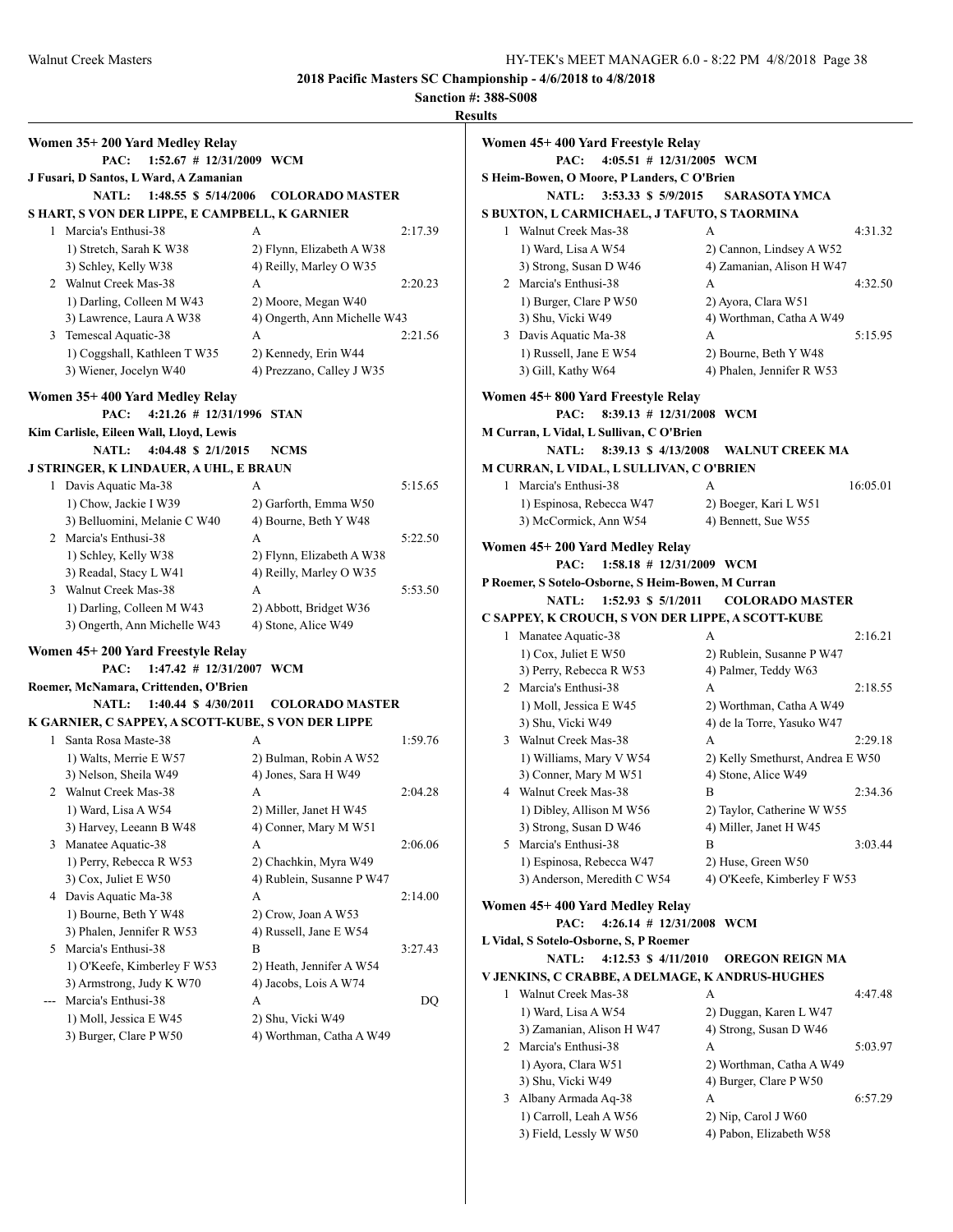#### **Sanction #: 388-S008**

Walnut Creek Masters **HY-TEK's MEET MANAGER 6.0 - 8:22 PM 4/8/2018** Page 39 **Results Women 55+ 200 Yard Freestyle Relay PAC: 2:06.36 # 12/31/2007 WCM B, K Harms, M Alexander, K Tukua NATL: 1:45.60 \$ 4/29/2017 PALM BEACH MAST K PIPES, E JONES, K TREIBLE SLATON, C WENZEL** 1 Walnut Creek Mas-38 A 1:55.19# 1) Heim-Bowen, Suzanne M W59 2) Taylor, Catherine W W55 3) Bilich, Bonnie M W60 4) Dewey, Vicky S W55 2 Marcia's Enthusi-38 A 2:19.59 1) Rafkin, Louise W59 2) Johnson, Julie M W60 3) Breiter, Carol A W62 4) Haufler, Susan L W60 3 Walnut Creek Mas-38 B 2:42.45 1) Johnson, Marta W62 2) Fox-Yoder, Kimberly W62 3) Taub, Pamela A W67 4) Sotelo, Sophia S W56 4 Marcia's Enthusi-38 B 2:54.11 1) Krause, Kim J W55 2) Bennett, Sue W55 3) Breed, Robin H W57 4) Carboni, Lisa W56 5 Davis Aquatic Ma-38 A 3:01.63 1) Sprouse, Cecily W61 2) Iwamoto, Mizuho W70 3) Westergaard, Leslie M W75 4) Munn, Susan L W79 --- Albany Armada Aq-38 A DQ 1) Pabon, Elizabeth W58 2) Greene-Janse, Judith W57 3) Carroll, Leah A W56 4) Mehler, Kate A W60 **Women 55+ 400 Yard Freestyle Relay PAC: 4:47.11 # 4/10/2011 WCM L L Silva, C Ottati, M A Alexander, N Albertson NATL: 4:04.74 \$ 2/13/2016 UCLA BRUIN MAST J HIRSTY, C CIRAULO, J COOK, V HIBBEN** 1 Walnut Creek Mas-38 A 5:33.33 1) Albertson, Nay W63 2) Johnson, Marta W62 3) Dibley, Allison M W56 4) Adler, Felicia M W55 2 Marcia's Enthusi-38 A 5:37.34 1) Breiter, Carol A W62 2) Johnson, Julie M W60 3) Ruymaker, Danielle W63 4) Benjamin, Marcia S W61 3 Marcia's Enthusi-38 B 7:12.71 1) Carboni, Lisa W56 2) Armstrong, Judy K W70 3) Breed, Robin H W57 4) Bennett, Sue W55 **Women 55+ 800 Yard Freestyle Relay PAC: 11:01.54 # 4/7/2017 WCM P Newacheck, K Griest, S Heim-Bowen, L Silva NATL: 9:04.47 \$ 4/28/2013 UCLA BRUIN MAST V HIBBEN, K EINSIDLER, C CIRAULO, J COOK** 1 Walnut Creek Mas-38 A 10:58.82# 1) Alwan, Mary Ann N W55 2) O'Brien, Charlene A W61 3) Adler, Felicia M W55 4) Taylor, Catherine W W55 2 Marcia's Enthusi-38 A 11:35.58 1) Haufler, Susan L W60 2) Breiter, Carol A W62 3) Ruymaker, Danielle W63 4) Rafkin, Louise W59 3 University of Sa-38 A x16:39.00 1) Niccolls, Dorothy J W64 2) Cobble, Michele W55

3) Dunn, Audrey J W64  $\qquad$  4) Spaulding, Denise M W62

**Women 55+ 200 Yard Medley Relay PAC: 2:24.50 # 12/31/2009 WCM Brittingham, Harms, Alexander, Karen Tukua NATL: 1:59.24 \$ 4/29/2017 PALM BEACH MAST K PIPES, C WENZEL, E JONES, K TREIBLE SLATON** 1 Walnut Creek Mas-38 A 2:09.66# 1) Bilich, Bonnie M W60 2) Fox-Yoder, Kimberly W62 3) Heim-Bowen, Suzanne M W59 4) Dewey, Vicky S W55 2 Marcia's Enthusi-38 A 2:39.28 1) Haufler, Susan L W60 2) Johnson, Julie M W60 3) Rafkin, Louise W59 4) Breiter, Carol A W62 3 Marcia's Enthusi-38 B 3:29.62 1) Bennett, Sue W55 2) Breed, Robin H W57 3) Carboni, Lisa W56 4) Krause, Kim J W55 **Women 55+ 400 Yard Medley Relay PAC: 5:31.27 # 4/18/2010 MELO M Armstrong, J E Schwartz, R A Pinto, J Strauss NATL: 4:38.48 \$ 4/26/2013 UCLA BRUIN MAST K EINSIDLER, J COOK, C CIRAULO, V HIBBEN** 1 Walnut Creek Mas-38 A 4:49.94# 1) Bilich, Bonnie M W60 2) Sotelo, Sophia S W56 3) O'Brien, Charlene A W61 4) Alwan, Mary Ann N W55 2 Marcia's Enthusi-38 A 6:33.76 1) Ruymaker, Danielle W63 2) Johnson, Julie M W60 3) Benjamin, Marcia S W61 4) Breiter, Carol A W62 3 Marcia's Enthusi-38 B 8:19.58 1) Armstrong, Judy K W70 2) Breed, Robin H W57 3) Carboni, Lisa W56 4) Bennett, Sue W55 **Women 65+ 200 Yard Freestyle Relay PAC: 2:54.93 # 4/9/2017 DAM B Dugan, N Farley, S Munn, L Westergaard NATL: 2:09.98 \$ 4/25/2015 PUGET SOUND MAS S PREISSLER, T LECLERCQ, K CARRUTHERS, S WELCH** 1 Walnut Creek Mas-38 A 2:40.32# 1) Patterson, Cheryl M W66 2) Collins, Susan M W68 3) Rothrock, Gretchen A W68 4) Scott, Stephanie I W71 **Women 65+ 400 Yard Freestyle Relay PAC: 5:38.60 # 4/13/2015 WCM S Collins, S Scott, M Hill, M Alexander NATL: 4:45.12 \$ 5/6/2017 VIRGINIA MASTER S LOFTUS-CHARLEY, K UMBDENSTOCK, B BOSLEGO, M BARR** 1 Walnut Creek Mas-38 A 7:08.00 1) Rothrock, Gretchen A W68 2) Taub, Pamela A W67 3) Thursby, Nancy L W70 4) Collins, Susan M W68 **Women 65+ 200 Yard Medley Relay PAC: 2:58.34 # 12/31/2009 DAM L Westergaard, R Norris, B Dugan, S Munn NATL: 2:28.14 \$ 2/4/2017 VIRGINIA MASTER M BARRY, B BOSLEGO, S LOFTUS-CHARLEY, K UMBDENSTOC** 1 Manatee Aquatic-38 A 2:56.11# 1) Mc Partland, Peg K W75 2) Caso, Susie A W71 3) Shaps, Ruth Y W70 4) Picchi, Teresa W66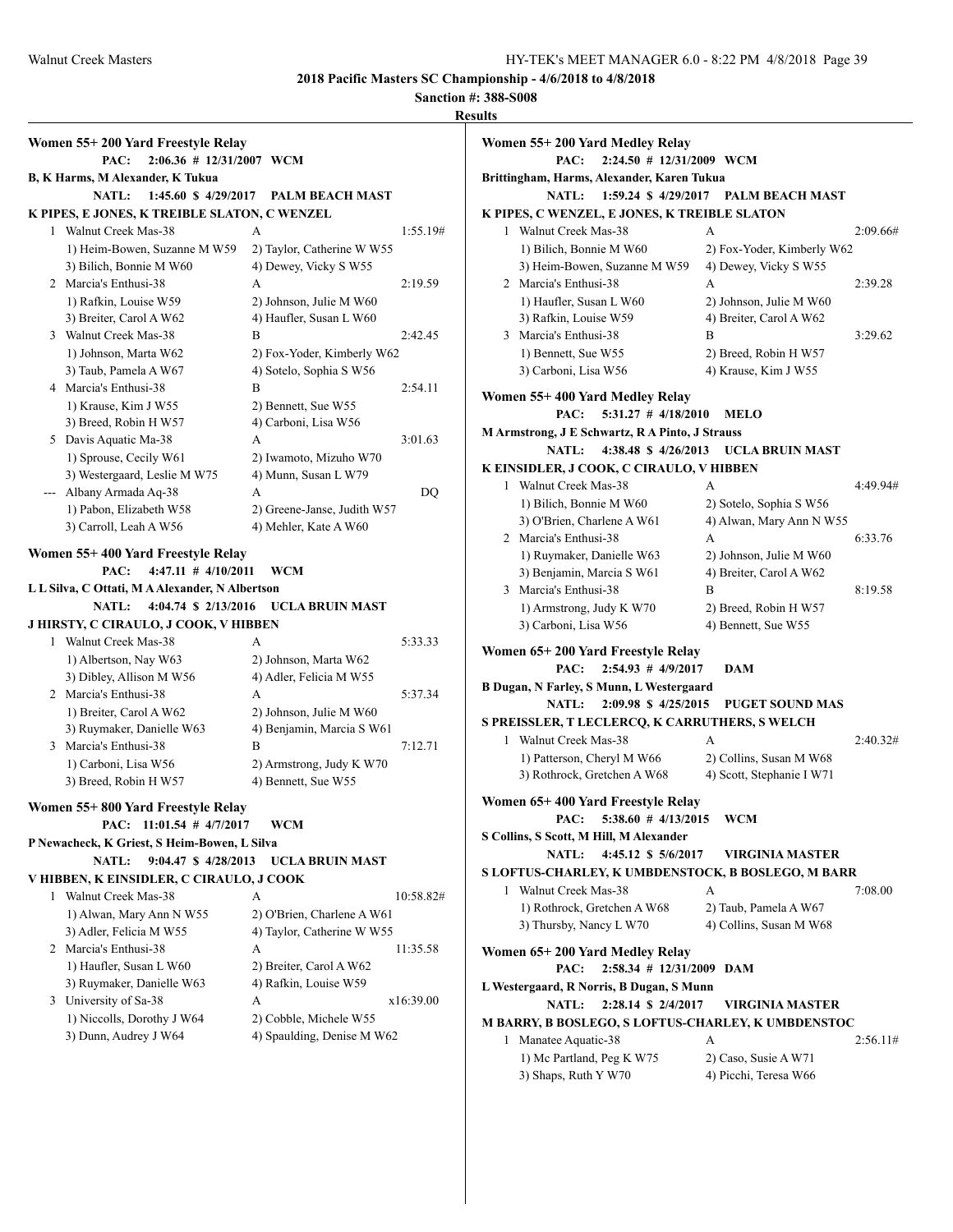**Sanction #: 388-S008 Results**

|                                                    |                                | K        |
|----------------------------------------------------|--------------------------------|----------|
| Women 65+400 Yard Medley Relay                     |                                |          |
| $6:27.30$ # 12/31/2012 DAM<br>PAC:                 |                                |          |
| L Westergaard, T Davison, S Munn, S Calnek-Morris  |                                |          |
| 5:27.83 \$ 5/6/2017<br><b>NATL:</b>                | <b>VIRGINIA MASTER</b>         |          |
| M BARRY, B BOSLEGO, S LOFTUS-CHARLEY, K UMBDENSTOC |                                |          |
| 1 Walnut Creek Mas-38                              | A                              | 8:03.34  |
| 1) Taub, Pamela A W67                              | 2) Collins, Susan M W68        |          |
| 3) Scott, Stephanie I W71                          | 4) Thursby, Nancy L W70        |          |
|                                                    |                                |          |
| Women 75+ 200 Yard Freestyle Relay                 |                                |          |
| 3:16.77 # 12/31/2009 WCM<br>PAC:                   |                                |          |
| J Howell, J Duncan, D Monroe, J Alexander          |                                |          |
| 2:41.53 \$ 4/29/2017<br><b>NATL:</b>               | <b>TAMALPAIS AQUAT</b>         |          |
| <b>B HANSEN, K JAFFE, E MOONEY, N RIDOUT</b>       |                                |          |
| 1 Walnut Creek Mas-38                              | A                              | 3:13.85# |
| 1) Hirsch, Ann M W87                               | 2) Remmert, Pat W80            |          |
| 3) Morton, Judith L W79                            | 4) Ackerman, Dolly J W76       |          |
| Men 18+200 Yard Freestyle Relay                    |                                |          |
| $1:24.45$ # $5/9/2013$<br>PAC:                     | TOC                            |          |
| K Feguson, G Lentz, J Taylor, A Cushing            |                                |          |
| NATL: 1:18.32 \$ 5/22/2010                         | <b>NORTH CAROLINA</b>          |          |
| N BRUNELLI, C JONES, N WESTBY, J SKUBA             |                                |          |
| 1 Marcia's Enthusi-38                              | A                              | 1:33.05  |
| 1) Smith, Zach A M24                               | 2) Condon, Patrick L M29       |          |
| 3) Gerry, Benjie M M28                             | 4) Ward, Roger W M27           |          |
| 2 University of Sa-38                              | A                              | 1:37.79  |
| 1) Leber, Nathan M25                               | 2) Liberman, David M24         |          |
| 3) Vu, Erin K M23                                  | 4) Brilhante, Andre M23        |          |
| 3 University of Sa-38                              | B                              | 1:47.87  |
| 1) Fuzellier, Matthieu M38                         | 2) Palabrica, Juan Pablo M M20 |          |
| 3) Samotyj, John M37                               | 4) Harrington, Matt M46        |          |
| Men 18+400 Yard Freestyle Relay                    |                                |          |
| $3:14.22 \# 12/31/2007$ SCAM<br>PAC:               |                                |          |
| Shiosaki, Kattchee, Moughamian, Ritter             |                                |          |
| <b>NATL:</b><br>3:01.60 \$ 2/13/2016               | <b>GOLDEN ROAD AQU</b>         |          |
| M MARSHALL, N KORTH, M JABEN, T COX                |                                |          |
| Marcia's Enthusi-38<br>1                           | A                              | 3:33.86  |
| 1) Condon, Patrick L M29                           | 2) Dunnigan, Sean M27          |          |
| 3) King, Jonathan M32                              | 4) Smith, Zach A M24           |          |
| 2 University of Sa-38                              | А                              | 3:34.96  |
| 1) Munoz, Kyle R M19                               | 2) Leber, Nathan M25           |          |
| 3) Vu, Erin K M23                                  | 4) Samotyj, John M37           |          |
| 3 Walnut Creek Mas-38                              | А                              | 3:48.49  |
| 1) Mefford, Jake E M23                             | 2) Boyer, Kaleb D M30          |          |
| 3) Duggan, Patrick M M54                           | 4) Bohm, Eric C M51            |          |
| 4 University of Sa-38                              | B                              | 4:16.66  |
| 1) Liberman, David M24                             | 2) Chu, Christopher A M18      |          |
| 3) Ganiyev, Doston M30                             | 4) Palabrica, Juan Pablo M M20 |          |
| Men 18+800 Yard Freestyle Relay                    |                                |          |
| PAC:<br>7:09.51 # 12/31/2004 DAM                   |                                |          |
| Callaghan, Zemke, Roper, Andy Nonaka               |                                |          |
| <b>NATL:</b><br>7:05.96 \$ 4/4/2004                | DAVIS AQUATIC M                |          |
| M CALLAGHAN, Z LEMKE, M ROPER, A NONAKA            |                                |          |
| --- University of Sa-38                            | А                              | DQ       |
|                                                    | 2) Liberman, David M24         |          |
| 1) Leber, Nathan M25<br>3) Mc Bride, Patrick F M48 | 4) Samotyj, John M37           |          |
|                                                    |                                |          |

|   | Men 18+ 200 Yard Medley Relay     |                                             |   |                                                 |         |
|---|-----------------------------------|---------------------------------------------|---|-------------------------------------------------|---------|
|   | PAC:                              | 1:33.46 # 12/31/1996 TOC                    |   |                                                 |         |
|   | Larson, Patrick, Budney, Herrmann |                                             |   |                                                 |         |
|   | <b>NATL:</b>                      | 1:26.71 \$ 5/2/2014                         |   | THE OLYMPIC CLU                                 |         |
|   |                                   | A SAETA, N KOON, N ADRIAN, A ERVIN          |   |                                                 |         |
|   | 1 University of Sa-38             |                                             | А |                                                 | 1:52.44 |
|   | 1) Leber, Nathan M25              |                                             |   | 2) Liberman, David M24                          |         |
|   | 3) Vu, Erin K M23                 |                                             |   | 4) Brilhante, Andre M23                         |         |
|   | 2 Marcia's Enthusi-38             |                                             | A |                                                 | 1:53.60 |
|   | 1) Smith, Zach A M24              |                                             |   | 2) Monaghan, Ryan P M33                         |         |
|   | 3) Hallman, Eric R M26            |                                             |   | 4) Fearn, Jonathan K M43                        |         |
|   | 3 University of Sa-38             |                                             | B |                                                 | 2:04.80 |
|   | 1) Fuzellier, Matthieu M38        |                                             |   | 2) Chu, Christopher A M18                       |         |
|   | 3) Harrington, Matt M46           |                                             |   | 4) Samotyj, John M37                            |         |
|   | Men 18+ 400 Yard Medley Relay     |                                             |   |                                                 |         |
|   | PAC:                              | 3:34.08 # 12/31/1992 USF                    |   |                                                 |         |
|   |                                   | Yang, Harlow, Fiorito, Greg Mackem          |   |                                                 |         |
|   | NATL:                             | 3:24.55 \$ 4/2/2016                         |   | <b>ARIZONA MASTERS</b>                          |         |
|   |                                   |                                             |   | D ADALSTEINSSON, D KNITTLE, B CREAGER, Z DALBY  |         |
| 1 | Marcia's Enthusi-38               |                                             | A |                                                 | 4:01.33 |
|   | 1) Smith, Zach A M24              |                                             |   | 2) Dunnigan, Sean M27                           |         |
|   | 3) Condon, Patrick L M29          |                                             |   | 4) King, Jonathan M32                           |         |
|   | 2 Santa Cruz Maste-38             |                                             | A |                                                 | 4:08.63 |
|   |                                   |                                             |   |                                                 |         |
|   | 1) Lamb, James B M25              |                                             |   | 2) Saunders, John M M24<br>4) Calhoun, Jack M28 |         |
|   | 3) Bausell, Jesse M34             |                                             |   |                                                 |         |
|   | 3 University of Sa-38             |                                             | A |                                                 | 4:17.53 |
|   | 1) Leber, Nathan M25              |                                             |   | 2) Liberman, David M24                          |         |
|   | 3) Vu, Erin K M23                 |                                             |   | 4) Munoz, Kyle R M19                            |         |
|   | 4 University of Sa-38             |                                             | B |                                                 | 5:28.62 |
|   | 1) El-Awady, Khalid A M47         |                                             |   | 2) Palabrica, Juan Pablo M M20                  |         |
|   | 3) Mc Bride, Patrick F M48        |                                             |   | 4) Chu, Christopher A M18                       |         |
|   |                                   | Men 25+ 200 Yard Freestyle Relay            |   |                                                 |         |
|   | PAC:                              | $1:22.28$ # $4/28/2012$                     |   | TOC                                             |         |
|   |                                   | T Holsman, C Talbott, J Dorr, S Greenwood   |   |                                                 |         |
|   | <b>NATL:</b>                      | $1:20.22 \text{ } $4/30/2016$               |   | <b>THE OLYMPIC CLU</b>                          |         |
|   |                                   | J LEOPOLD, S GREENWOOD, K FERGUSON, A SAETA |   |                                                 |         |
| 1 | Manatee Aquatic-38                |                                             | A |                                                 | 1:36.66 |
|   | 1) Law, David M32                 |                                             |   | 2) Dunlap, Ryan M35                             |         |
|   | 3) Boden, Alexander M M44         |                                             |   | 4) Nisenbaum, Adam M40                          |         |
| 2 | Temescal Aquatic-38               |                                             | B |                                                 | 1:39.71 |
|   | 1) Ignatov, Alex M36              |                                             |   | 2) Godbe, Andrew E M29                          |         |
|   | 3) Bentley, Orin W M40            |                                             |   | 4) Davidson, Jeremy S M43                       |         |
| 3 | Temescal Aquatic-38               |                                             | A |                                                 | 1:52.44 |
|   | 1) Kellenback, Michael M42        |                                             |   | 2) King, Phillip J M51                          |         |
|   | 3) Knudtson, Kevin S M59          |                                             |   | 4) Wilson, Fletcher T M34                       |         |
| 4 | American Canyon-38                |                                             | А |                                                 | 1:55.35 |
|   | 1) Acosta, Michael M42            |                                             |   | 2) Bumanlag, Mike M25                           |         |
|   | 3) Efe, Mark J M35                |                                             |   | 4) Chester, Kevin C M34                         |         |
| 5 | Mountain View Ma-38               |                                             | А |                                                 | 2:06.62 |
|   | 1) McMillan, Bret M M50           |                                             |   | 2) Green, Zachary Y M28                         |         |
|   | 3) Campbell, Chris M57            |                                             |   | 4) Pereira, Eduardo M32                         |         |
|   |                                   |                                             |   |                                                 |         |
|   |                                   |                                             |   |                                                 |         |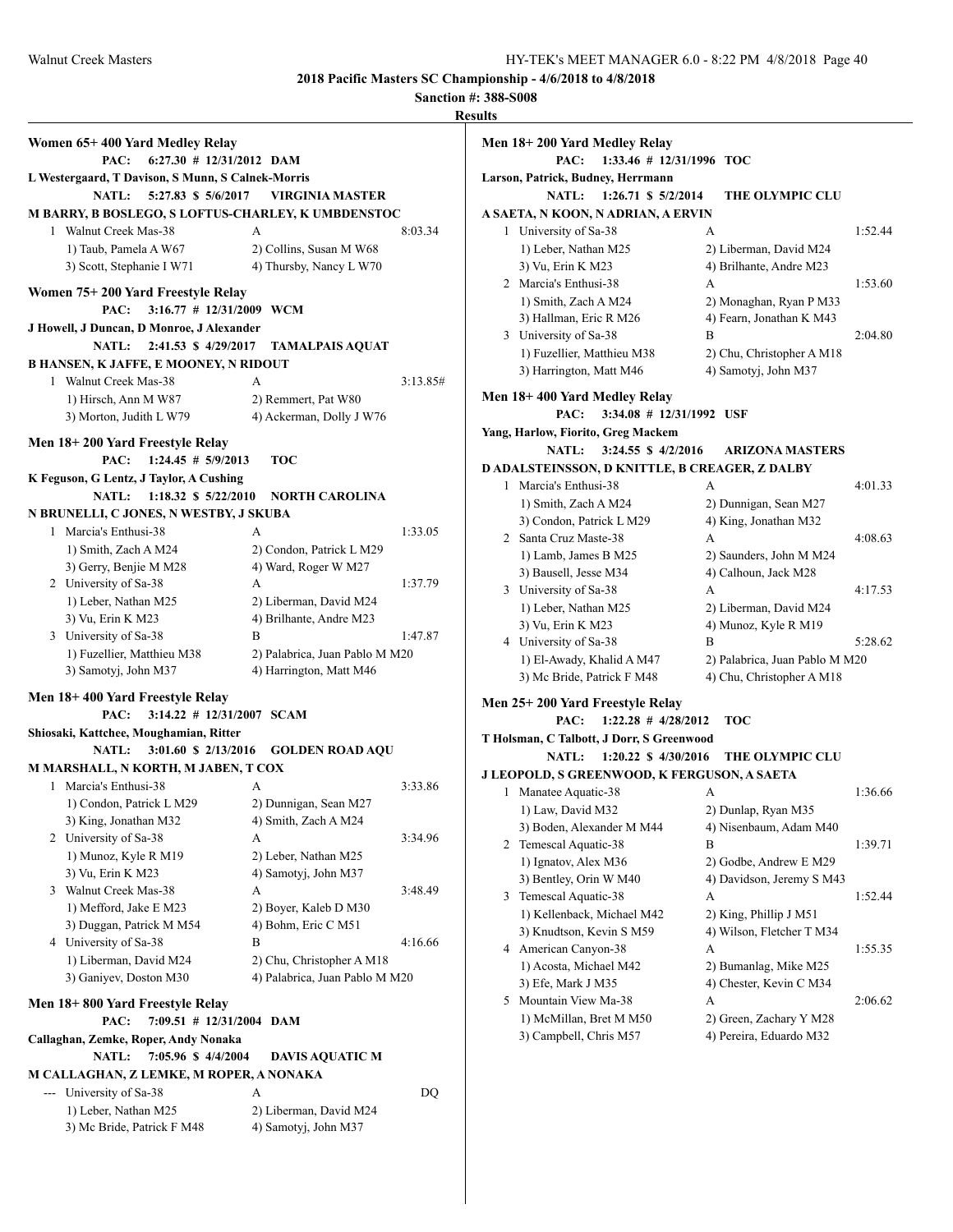**Sanction #: 388-S008 Results Men 25+ 400 Yard Freestyle Relay PAC: 3:14.18 # 12/31/1997 USF Cerizo, Dan Veatch, Monich, Matt Jones NATL: 3:06.20 \$ 4/10/2011 ILLINOIS MASTER D KINSELLA, T CARLSON, V ALLEGRA, D SIMS** 1 Marcia's Enthusi-38 A 3:38.12 1) Monaghan, Ryan P M33 2) Carroll, Duncan R M36 3) McAlister, Mitchell A M42 4) Zlotoff, Zachary M26 **Men 25+ 800 Yard Freestyle Relay PAC: 7:35.30 # 12/31/2010 DAM M Callaghan, D Miller, M Roper, B Fell NATL: 6:56.28 \$ 3/22/2014 NEW ENGLAND SWI T WORK, D MORAN, E NILSSON, M EMMONS** 1 Marcia's Enthusi-38 A 9:49.71 1) Ward, Roger W M27 2) Song, James C M35 3) Heil, Duane A M56 4) Ngo, Minh M46 **Men 25+ 200 Yard Medley Relay PAC: 1:32.93 # 12/31/2007 TOC Lee Wanie, Gary Marshall, Holsman, Scott Greenwood NATL: 1:27.81 \$ 4/29/2017 GOLDEN ROAD AQU R LOCHTE, M ALEXANDROV, T COX, L PECHMANN** 1 Manatee Aquatic-38 A 1:48.65 1) Hamilton, Rick M M50 2) Law, David M32 3) Dunlap, Ryan M35 4) Boden, Alexander M M44 2 Marcia's Enthusi-38 A 1:53.62 1) Zlotoff, Zachary M26 2) McAlister, Mitchell A M42 3) Condon, Patrick L M29 4) Gerry, Benjie M M28 3 Walnut Creek Mas-38 A 2:00.62 1) Boyer, Kaleb D M30 2) Carter, Paul A M49 3) Nonaka, Andy J M38 4) Remmert, Greg A M55 4 Temescal Aquatic-38 A 2:03.92 1) Wilson, Fletcher T M34 2) Godbe, Andrew E M29 3) Kellenback, Michael M42 4) Nibler, Vince M55 5 Mountain View Ma-38 A 2:16.59 1) Pereira, Eduardo M32 2) Green, Zachary Y M28 3) Campbell, Chris M57 4) McMillan, Bret M M50 --- American Canyon-38 A DQ 1) Efe, Mark J M35 2) Bumanlag, Mike M25 3) Chester, Kevin C M34 4) Banks, David W M49 **Men 25+ 400 Yard Medley Relay PAC: 3:33.48 # 4/8/2017 MEMO P Kline, R Ward, T Gregory, R Jones NATL: 3:25.49 \$ 4/21/2012 ILLINOIS MASTER C CUNNICK, T CARLSON, J CHILES, V ALLEGRA** 1 Walnut Creek Mas-38 A 4:08.86 1) Tiernan, Robert M M34 2) Nonaka, Andy J M38 3) Sway, David A M44 4 4) Flakoll, Jonathan D M43 2 Marcia's Enthusi-38 A 4:16.55 1) Carroll, Duncan R M36 2) Monaghan, Ryan P M33 3) Ward, Roger W M27 4) Zlotoff, Zachary M26

#### **Men 35+ 200 Yard Freestyle Relay PAC: 1:27.07 # 12/31/2001 SCSC Chris Cavanaugh, Nunan, Cavanaugh, Franz Mortensen NATL: 1:23.32 \$ 5/29/2010 LONGHORN AQUATI T BLESSING, M VAROZZA, B BAILEY, C ECKERMAN** 1 Davis Aquatic Ma-38 A 1:40.20 1) Menna, Greg M40 2) Roper, Matt M37 3) Waterson, Kevin M38 4) Brown, Michael L M53 2 Walnut Creek Mas-38 A 1:41.76 1) Clingan, Christopher S M36 2) Bohm, Eric C M51 3) Parkinson, Kaley R M44 4) Selinger, Ili R M44 3 Marcia's Enthusi-38 A 1:49.71 1) Gonzales, Victor M38 2) Song, James C M35 3) Ramirez, Brent M37 4) McAlister, Mitchell A M42 4 Marcia's Enthusi-38 B 2:01.56 1) Hertzer, Keith M44 2) Lehnert, Ahren E M44 3) Sanchez, Juan M M44  $\qquad$  4) Ngo, Minh M46 5 Club Hot Tub-38 A 2:06.06 1) Perrone, Paul J M35 2) Mikatarian, Doug M53 3) Crane, John K M66 4) Schindler, Tom H M61 **Men 35+ 400 Yard Freestyle Relay PAC: 3:24.79 # 12/31/1999 WCM John Ring, Baker, Kerry O'Brien, Pat Duggan NATL: 3:06.12 \$ 5/30/2010 LONGHORN AQUATI T BLESSING, M VAROZZA, B BAILEY, C ECKERMAN** 1 Temescal Aquatic-38 A 3:53.18 1) Bentley, Orin W M40 2) Rachwald, Robert R M48 3) Nibler, Vince  $M55$  4) King, Phillip J  $M51$ 2 Marcia's Enthusi-38 A 4:05.77 1) Song, James C M35 2) Ramirez, Brent M37 3) Durbin, Timothy D M41 4) Gonzales, Victor M38 3 Richmond Plunge-38 A 4:10.76 1) Solberg, Sean M40 2) Kneubuhler, Yann M45 3) Taylor, Ron A M57 4) Sabatini, Greg M42 **Men 35+ 800 Yard Freestyle Relay PAC: 7:35.96 # 12/31/1998 USF Waters, Richard Garrett, Dean Panzica, Harvey NATL: 6:56.69 \$ 5/4/2007 TEAM TYR D WEGNER, S HUBBARD, C BEACH, E HOCHSTEIN** 1 Walnut Creek Mas-38 A 9:26.07 1) O'Brien, Kerry L M61 2) Jorgensen, Ryan M44 3) Endres, Paul D M54 4) Romdhane, Bechir M54 2 Marcia's Enthusi-38 A 9:57.44 1) Gonzales, Victor M38 2) Fearn, Jonathan K M43 3) Lehnert, Ahren E M44 4) Durbin, Timothy D M41 **Men 35+ 200 Yard Medley Relay PAC: 1:38.89 # 12/31/2009 WCM R Santos, P Vanhoven, S Stahl, M Chen NATL: 1:34.16 \$ 5/10/2009 LONGHORN AQUATI T BLESSING, T BARTEE, B BAILEY, M VAROZZA** 1 Temescal Aquatic-38 A 1:52.87 1) Barta, Chis M50 2) Ignatov, Alex M36 3) Bentley, Orin W M40 4) Davidson, Jeremy S M43 2 Marcia's Enthusi-38 A 2:07.18 1) Slakey, Andrew M42 2) Song, James C M35

3) Gonzales, Victor M38 4) Ramirez, Brent M37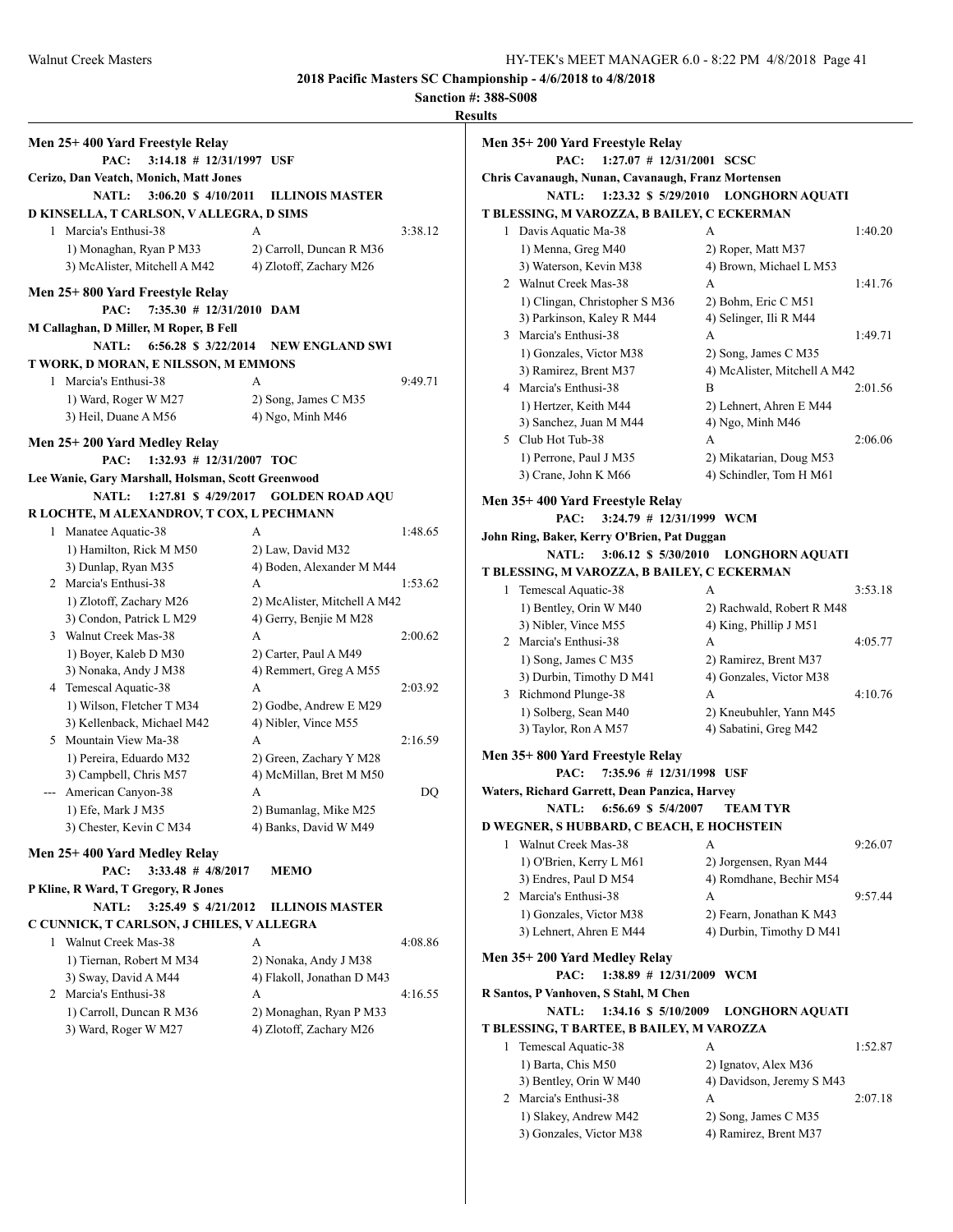|   | (Men 35+200 Yard Medley Relay)                    |                                           |         |
|---|---------------------------------------------------|-------------------------------------------|---------|
|   | 3 Club Hot Tub-38                                 | A                                         | 2:23.55 |
|   | 1) Crane, John K M66                              | 2) Mikatarian, Doug M53                   |         |
|   | 3) Burger, John M48                               | 4) Perrone, Paul J M35                    |         |
|   | 4 Marcia's Enthusi-38                             | B                                         | 2:34.59 |
|   | 1) Rentschler, Randy T M57                        | 2) Hertzer, Keith M44                     |         |
|   | 3) Mahoney, Garrett A M56                         | 4) Lehnert, Ahren E M44                   |         |
|   | Men 35+400 Yard Medley Relay                      |                                           |         |
|   | PAC:<br>$3:36.59$ # $4/18/2010$                   | <b>WCM</b>                                |         |
|   | H Chao, R J Santos, K W Tittle, R Busquets        |                                           |         |
|   | <b>NATL:</b><br>3:28.46 \$ 3/5/2009               | <b>LONGHORN AQUATI</b>                    |         |
|   | A RASMUSSEN, T BARTEE, T BLESSING, M VAROZZA      |                                           |         |
|   | 1 Davis Aquatic Ma-38                             | A                                         | 4:16.58 |
|   | 1) Roper, Matt M37                                | 2) Muir, Scott M44                        |         |
|   | 3) Brown, Michael L M53                           | 4) Krovetz, Ted M51                       |         |
|   | 2 Marcia's Enthusi-38                             | A                                         | 4:33.28 |
|   | 1) Durbin, Timothy D M41                          | 2) Song, James C M35                      |         |
|   | 3) Gonzales, Victor M38                           | 4) McAlister, Mitchell A M42              |         |
|   | 3 Richmond Plunge-38                              | A                                         | 4:41.68 |
|   | 1) Solberg, Sean M40                              | 2) Sabatini, Greg M42                     |         |
|   | 3) Kneubuhler, Yann M45                           | 4) Taylor, Ron A M57                      |         |
|   |                                                   |                                           |         |
|   | Men 45+200 Yard Freestyle Relay                   |                                           |         |
|   | PAC:<br>$1:31.98$ # $12/31/1997$ TOC              |                                           |         |
|   | R Strand, T Birnie, C Yourd, S Clark              |                                           |         |
|   | <b>NATL:</b><br>$1:27.70$ \$ $5/4/2008$           | <b>ARIZONA MASTERS</b>                    |         |
|   | JOHN SMITH, AL JAEGERS, PAUL HAFNER, PAUL SMITH   |                                           |         |
|   | 1 Walnut Creek Mas-38                             | A                                         | 1:43.08 |
|   | 1) Chao, Hector M54                               | 2) Gronert, Karsten M52                   |         |
|   | 3) Stahl, Stephen A M53                           | 4) Duggan, Patrick M M54                  |         |
|   | 2 Marcia's Enthusi-38                             | A                                         | 1:44.20 |
|   | 1) Wehmann, Todd M45                              | 2) Collazos, Daniel F M48                 |         |
|   | 3) Jegers, Daniel R M48                           | 4) Dooley, Paul D M49                     |         |
|   | 3 Club Hot Tub-38                                 | A                                         | 1:46.33 |
|   | 1) Justeson, Jeff A M59                           | 2) Burger, John M48                       |         |
|   | 3) Stuart, Dave M58                               | 4) Sherry, Steve K M51                    |         |
|   | 4 Walnut Creek Mas-38                             | В                                         | 1:50.34 |
|   | 1) Carter, Paul A M49                             | 2) O'Brien, Kerry L M61                   |         |
|   | 3) Endres, Paul D M54                             | 4) Heaney, Michael P M51                  |         |
| 5 | Temescal Aquatic-38                               | A                                         | 1:51.61 |
|   | 1) Rachwald, Robert R M48<br>3) Nibler, Vince M55 | 2) Narter, Todd M54<br>4) Barta, Chis M50 |         |
|   | 6 University of Sa-38                             | A                                         | 2:00.10 |
|   | 1) Mc Bride, Patrick F M48                        | 2) Lundgren, Steven T M59                 |         |
|   | 3) Mai, Ping M48                                  | 4) Sarrafzadeh, David A M52               |         |
|   |                                                   |                                           |         |
|   | Men 45+400 Yard Freestyle Relay                   |                                           |         |
|   | PAC:<br>$3:18.25 \# 12/31/2010$ WAMS              |                                           |         |
|   | A Jaegers, T Harvill, M Volzing, D Cunniff        |                                           |         |
|   | NATL:<br>3:18.25 \$ 5/7/2010                      | <b>WILDCAT ALUMNI</b>                     |         |
|   | A JAEGERS, T HARVILL, M VOLZING, D CUNNIFF        |                                           |         |
| 1 | Marcia's Enthusi-38                               | A                                         | 3:44.54 |
|   | 1) Collazos, Daniel F M48                         | 2) Eason, Bill P M50                      |         |
|   | 3) Atchison, Dean T M47                           | 4) Jegers, Daniel R M48                   |         |
|   | 2 Walnut Creek Mas-38                             | A                                         | 4:22.96 |
|   | 1) Carter, Paul A M49                             | 2) France, Kermit M51                     |         |
|   | 3) Endres, Paul D M54                             | 4) Romdhane, Bechir M54                   |         |
|   |                                                   |                                           |         |

|              | 3 Club Hot Tub-38                          | B                                                  | 4:28.69  |
|--------------|--------------------------------------------|----------------------------------------------------|----------|
|              | 1) Burger, John M48                        | 2) Schindler, Tom H M61                            |          |
|              | 3) Mikatarian, Doug M53                    | 4) Wallace, Michael P M49                          |          |
| $---$        | Club Hot Tub-38                            | А                                                  | DQ       |
|              | 1) Justeson, Jeff A M59                    | 2) Crane, John K M66                               |          |
|              | 3) Stuart, Dave M58                        | 4) Sherry, Steve K M51                             |          |
|              |                                            |                                                    |          |
|              | Men 45+800 Yard Freestyle Relay<br>PAC:    | 7:22.85 # 12/31/2010 WAMS                          |          |
|              | A Jaegers, S Trimble, M Volzing, D Cunniff |                                                    |          |
|              | 7:22.85 \$ 5/8/2010<br><b>NATL:</b>        | WILDCAT ALUMNI                                     |          |
|              | A JAEGERS, S TRIMBLE, M VOLZING, D CUNNIFF |                                                    |          |
|              | 1 Marcia's Enthusi-38                      | A                                                  | 9:55.56  |
|              | 1) Boeger, Jack M50                        | 2) Foster, Jeffrey M M51                           |          |
|              | 3) Ardourel, Franck S M53                  | 4) Lopez, David M52                                |          |
|              | 2 University of Sa-38                      | A                                                  | 12:42.05 |
|              | 1) Paris, Lorenzo M51                      | 2) Gelfond, Michael M67                            |          |
|              | 3) Freeman, Dale C M74                     | 4) Coad, David M59                                 |          |
|              |                                            |                                                    |          |
|              | Men 45+ 200 Yard Medley Relay              |                                                    |          |
|              | $1:41.19$ # $5/7/2010$<br>PAC:             | <b>WAMS</b>                                        |          |
|              | A Jaegers, S Trimble, T Harvill, M Volzing |                                                    |          |
|              | NATL:<br>1:36.56 \$ 5/23/2010              | <b>GEORGIA MASTERS</b>                             |          |
|              | E ERICSON, C WEISSMAN, B BUGG, M ELLISON   |                                                    |          |
| $\mathbf{1}$ | Marcia's Enthusi-38                        | А                                                  | 1:50.05  |
|              | 1) Eason, Bill P M50                       | 2) Collazos, Daniel F M48                          |          |
|              | 3) Jegers, Daniel R M48                    | 4) Wehmann, Todd M45                               |          |
|              | 2 Walnut Creek Mas-38                      | A                                                  | 1:55.35  |
|              | 1) Duggan, Patrick M M54                   | 2) Gronert, Karsten M52                            |          |
|              | 3) Chao, Hector M54                        | 4) Stahl, Stephen A M53                            |          |
|              | 3 Club Hot Tub-38                          | A                                                  | 2:04.43  |
|              | 1) Schindler, Tom H M61                    | 2) Stuart, Dave M58                                |          |
|              | 3) Justeson, Jeff A M59                    | 4) Sherry, Steve K M51                             |          |
|              | 4 University of Sa-38                      | А                                                  | 2:08.99  |
|              | 1) Sarrafzadeh, David A M52                | 2) Gregor, Eugene C M57                            |          |
|              | 3) Mc Bride, Patrick F M48                 | 4) Mai, Ping M48                                   |          |
| 5            | Temescal Aquatic-38                        | A                                                  | 2:09.39  |
|              | 1) King, Phillip J M51                     | 2) Narter, Todd M54                                |          |
|              | 3) Rachwald, Robert R M48                  | 4) Knudtson, Kevin S M59                           |          |
|              | Men 45+ 400 Yard Medley Relay              |                                                    |          |
|              | PAC: 3:44.04 # 12/31/2010 WAMS             |                                                    |          |
|              | A Jaegers, S Trimble, T Harvill, D Cunniff |                                                    |          |
|              | NATL:<br>3:38.41 \$ 4/10/2010              | <b>TEXAS LONGHORN</b>                              |          |
|              |                                            | N BREAZEALE, D GUTHRIE, A RASMUSSEN, M STINCHCOMBE |          |
| 1            | Marcia's Enthusi-38                        | А                                                  | 4:06.81  |
|              | 1) Eason, Bill P M50                       | 2) Collazos, Daniel F M48                          |          |
|              | 3) Jegers, Daniel R M48                    | 4) Atchison, Dean T M47                            |          |
| 2            | Walnut Creek Mas-38                        | А                                                  | 4:33.55  |
|              | 1) Chao, Hector M54                        | 2) Carter, Paul A M49                              |          |
|              | 3) O'Brien, Kerry L M61                    | 4) Heaney, Michael P M51                           |          |
| 3            | Club Hot Tub-38                            | А                                                  | 4:42.57  |
|              | 1) Schindler, Tom H M61                    | 2) Stuart, Dave M58                                |          |
|              | 3) Justeson, Jeff A M59                    | 4) Sherry, Steve K M51                             |          |
|              |                                            |                                                    |          |
|              |                                            |                                                    |          |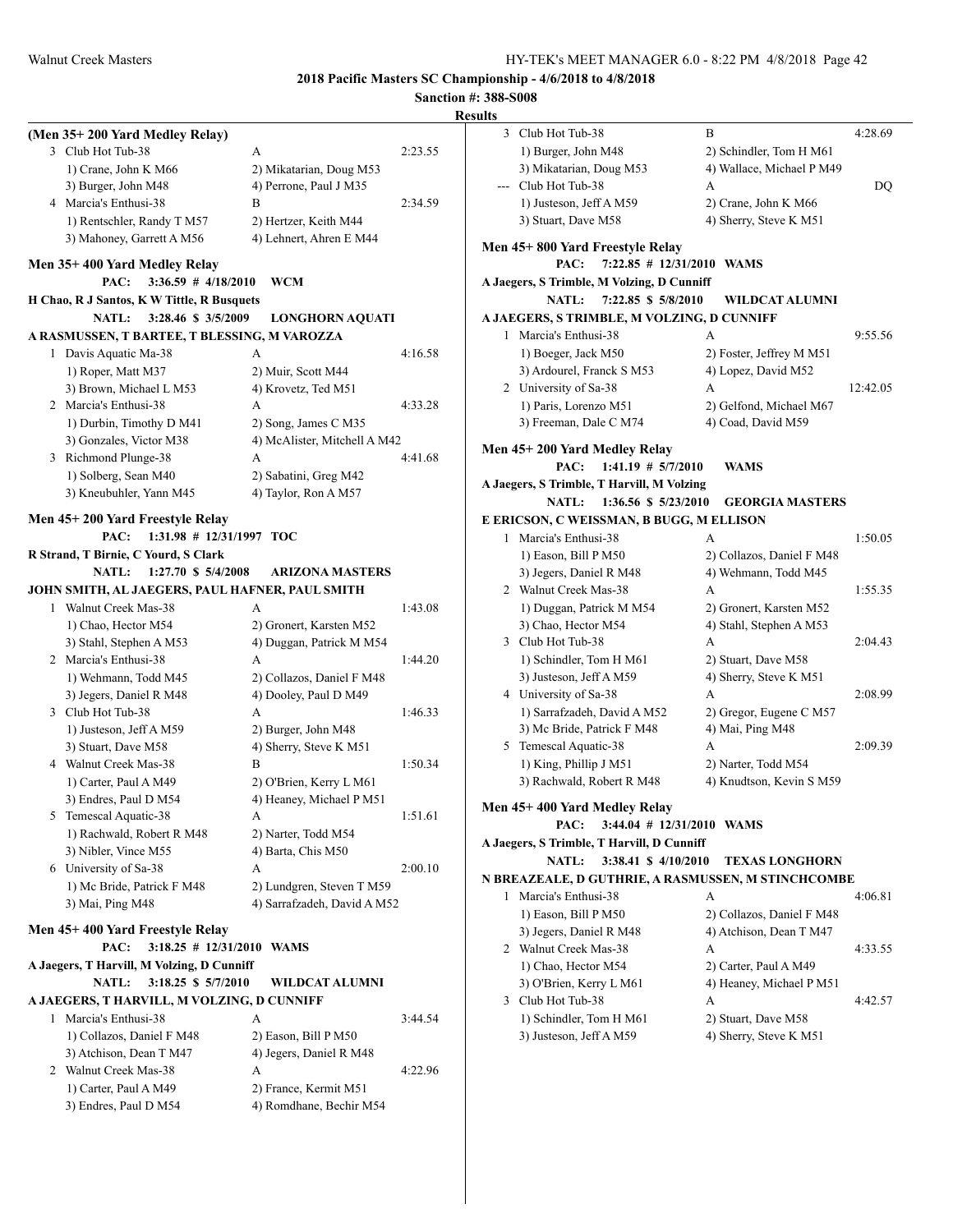|   | Men 55+200 Yard Freestyle Relay                |                            |         |
|---|------------------------------------------------|----------------------------|---------|
|   | $1:35.36 \# 5/19/2001$<br>PAC:                 | TOC                        |         |
|   | J Elder, T Birnie, R Strand, S Clark           |                            |         |
|   | <b>NATL:</b><br>$1:32.18 \text{ s } 4/11/2009$ | <b>OREGON MASTERS</b>      |         |
|   | M TENNANT, D BROCKBANK, W EDWARDS, L PHILBRICK |                            |         |
| 1 | Walnut Creek Mas-38                            | A                          | 1:41.84 |
|   | 1) Tittle, Kenneth W M55                       | 2) Burnett, David B M62    |         |
|   | 3) Remmert, Greg A M55                         | 4) Druz, Loren M62         |         |
|   | 2 Walnut Creek Mas-38                          | B                          | 1:42.65 |
|   | 1) Bridges, Daniel T M64                       | 2) Cool, David S M57       |         |
|   | 3) Volpp, Bryan D M60                          | 4) Gothberg, Brad A M55    |         |
|   | 3 Davis Aquatic Ma-38                          | A                          | 1:46.69 |
|   | 1) Evans, Mark E M60                           | 2) Kahn, Stuart L M64      |         |
|   | 3) Woodruff, David L M61                       | 4) McPherson, Andrew M M71 |         |
|   | 4 Manatee Aquatic-38                           | A                          | 1:49.37 |
|   | 1) Alderson, Tom R M66                         | 2) Hess, Bart R M57        |         |
|   | 3) Cutting, Steve M60                          | 4) Heath, Robert H M61     |         |
|   | 5 Marcia's Enthusi-38                          | A                          | 2:04.00 |
|   | 1) Tsugawa, Peter M60                          | 2) Cramer, Steven J M60    |         |
|   | 3) Bauer, David L M62                          | 4) Coombs, Craig J M57     |         |
|   | 6 Marcia's Enthusi-38                          | В                          | 2:10.98 |
|   | 1) Mahoney, Garrett A M56                      | 2) Heil, Duane A M56       |         |
|   | 3) Cramer, James P M58                         | 4) Chew, Thomas C M60      |         |
|   | Men 55+400 Yard Freestyle Relay                |                            |         |
|   | $3:48.89$ # $4/5/2013$<br>PAC:                 | <b>DAM</b>                 |         |
|   | M Evans, C Zais, W Henderson, A McPherson      |                            |         |
|   | NATL:<br>3:28.26 \$ 3/28/2015                  | <b>CMS</b>                 |         |
|   | K ANDERSON, M MANN, C PETERSEN, G SCOTT        |                            |         |
| 1 | Walnut Creek Mas-38                            | A                          | 3:51.42 |
|   | 1) Tittle, Kenneth W M55                       | 2) Cool, David S M57       |         |
|   | 3) Volpp, Bryan D M60                          | 4) Remmert, Greg A M55     |         |
|   | 2 Davis Aquatic Ma-38                          | A                          | 3:59.85 |
|   | 1) Evans, Mark E M60                           | 2) Kahn, Stuart L M64      |         |
|   | 3) Woodruff, David L M61                       | 4) McPherson, Andrew M M71 |         |
|   | 3 Walnut Creek Mas-38                          | B                          | 4:01.86 |
|   | 1) O'Brien, Kerry L M61                        | 2) King, Ian E M55         |         |
|   | 3) Ottati, Dean M57                            | 4) Bridges, Daniel T M64   |         |
|   | 4 Manatee Aquatic-38                           | А                          | 4:04.13 |
|   | 1) Notaro, Michael R M55                       | 2) Hess, Bart R M57        |         |
|   | 3) Heath, Robert H M61                         | 4) Cutting, Steve M60      |         |
|   | 5 Marcia's Enthusi-38                          | A                          | 5:06.18 |
|   | 1) Inchausti, Robert M55                       | 2) Aikele, Mark M62        |         |
|   | 3) Rentschler, Randy T M57                     | 4) Tsugawa, Peter M60      |         |
|   | Men 55+800 Yard Freestyle Relay                |                            |         |
|   | PAC:<br>$8:28.19$ # $4/7/2017$                 | WCM                        |         |
|   | D Cool, K O'Brien, D Boatwright, L Druz        |                            |         |
|   | 7:42.24 \$ 3/29/2015<br><b>NATL:</b>           | <b>CMS</b>                 |         |
|   | M MANN, C PETERSEN, G SCOTT, K ANDERSON        |                            |         |
| 1 | Walnut Creek Mas-38                            | A                          | 8:57.87 |
|   | 1) Gothberg, Brad A M55                        | 2) Cool, David S M57       |         |
|   | 3) Druz, Loren M62                             | 4) Volpp, Bryan D M60      |         |
|   | 2 Davis Aquatic Ma-38                          | A                          | 9:11.94 |
|   | 1) Evans, Mark E M60                           | 2) Woodruff, David L M61   |         |
|   | 3) Kahn, Stuart L M64                          | 4) McPherson, Andrew M M71 |         |
|   |                                                |                            |         |

|   | Men 55+ 200 Yard Medley Relay                                          |                              |          |
|---|------------------------------------------------------------------------|------------------------------|----------|
|   | PAC:<br>$1:47.32 \# 5/18/2001$<br>T Birnie, R Strand, J Elder, S Clark | <b>TOC</b>                   |          |
|   | <b>NATL:</b><br>$1:45.32 \text{ } $4/11/2009$                          | <b>OREGON MASTERS</b>        |          |
|   | W EDWARDS, A STARK, L PHILBRICK, M TENNANT                             |                              |          |
| 1 | Manatee Aquatic-38                                                     | A                            | 2:05.42  |
|   | 1) Cutting, Steve M60                                                  | 2) Hess, Bart R M57          |          |
|   | 3) Alderson, Tom R M66                                                 | 4) Heath, Robert H M61       |          |
| 2 | Walnut Creek Mas-38                                                    | A                            | 2:08.32  |
|   | 1) Ottati, Dean M57                                                    | 2) Conner, Christopher P M57 |          |
|   | 3) King, Ian E M55                                                     | 4) Cool, David S M57         |          |
|   | 3 Marcia's Enthusi-38                                                  | A                            | 2:18.99  |
|   | 1) Chew, Thomas C M60                                                  | 2) Coombs, Craig J M57       |          |
|   | 3) Tsugawa, Peter M60                                                  | 4) Cramer, Steven J M60      |          |
|   | 4 University of Sa-38                                                  | A                            | 2:51.77  |
|   | 1) Lundgren, Steven T M59                                              | 2) Ewing, Jack M57           |          |
|   | 3) Coad, David M59                                                     | 4) Danielson, Bob D M88      |          |
|   | Men 55+ 400 Yard Medley Relay                                          |                              |          |
|   | $4:17.31$ # $4/18/2010$<br>PAC:                                        | MAAC                         |          |
|   | D N Farrand, D L Ryerson, R R Jones, A Wickman                         |                              |          |
|   | NATL:<br>3:57.13 \$ 3/28/2015                                          | <b>CMS</b>                   |          |
|   | C PETERSEN, G SCOTT, M MANN, K ANDERSON                                |                              |          |
| 1 | Walnut Creek Mas-38                                                    | А                            | 4:15.90# |
|   | 1) Ottati, Dean M57                                                    | 2) Volpp, Bryan D M60        |          |
|   | 3) Tittle, Kenneth W M55                                               | 4) Cool, David S M57         |          |
|   | 2 Davis Aquatic Ma-38                                                  | A                            | 4:41.90  |
|   | 1) Kahn, Stuart L M64                                                  | 2) Swenor, Gary D M63        |          |
|   | 3) Evans, Mark E M60                                                   | 4) Woodruff, David L M61     |          |
|   | 3 Marcia's Enthusi-38                                                  | A                            | 6:08.16  |
|   | 1) Rentschler, Randy T M57                                             | 2) Inchausti, Robert M55     |          |
|   | 3) Tsugawa, Peter M60                                                  | 4) Aikele, Mark M62          |          |
|   | Men 65+ 200 Yard Freestyle Relay                                       |                              |          |
|   | $1:45.63$ # $4/1/2012$<br>PAC:                                         | <b>WCM</b>                   |          |
|   | J Smyers, R Olson, C Dennis, J DeLacy                                  |                              |          |
|   | <b>NATL:</b><br>$1:40.07 \text{ } $5/10/2009$                          | <b>SAN DIEGO SWIM</b>        |          |
|   | M FRESHLEY, PANDERSEN, V VAN BAALEN, K LODWIG                          |                              |          |
| 1 | Walnut Creek Mas-38                                                    | A                            | 1:58.93  |
|   | 1) Upshaw, Bob B M68                                                   | 2) Smyers, Jesse B M71       |          |
|   | 3) Williams, Michael J M68                                             | 4) DeLacy, James R M71       |          |
| 2 | Marcia's Enthusi-38                                                    | А                            | 2:37.76  |
|   | 1) Small, Stephen A M65                                                | 2) Benjamin, David L M68     |          |
|   | 3) Maxwell, Irving E M68                                               | 4) Galvin, Barry T M84       |          |
|   | Men 65+400 Yard Freestyle Relay                                        |                              |          |
|   | PAC:<br>$4:07.37$ # $4/5/2013$                                         | WCM                          |          |
|   | C Dennis, J Smyers, J DeLacy, M Piazza                                 |                              |          |
|   | 3:48.65 \$4/16/2016<br><b>NATL:</b>                                    | <b>VENTURA COUNTY</b>        |          |
|   | <b>G GRUBER, J MC CONICA, H KERNS, B ROLLINS</b>                       |                              |          |
| 1 | Walnut Creek Mas-38                                                    | A                            | 4:30.16  |
|   | 1) Bledsoe, Dennis R M78                                               | 2) Upshaw, Bob B M68         |          |
|   | 3) Bell, Gordon E M65                                                  | 4) DeLacy, James R M71       |          |
| 2 | The Olympic Club-38                                                    | А                            | 4:37.56  |
|   | 1) Rudloff Jr., Edward M70                                             | 2) Knopf, Thomas H M70       |          |
|   | 3) McCarty, Thomas E M72                                               | 4) King, Edward V M66        |          |
| 3 | University of Sa-38                                                    | А                            | 4:50.90  |
|   | 1) Dahlin, Duke M69                                                    | 2) Powers, Patrick V M73     |          |
|   | 3) Mortimer, Niland B M67                                              | 4) Sapirstein, Julian B M68  |          |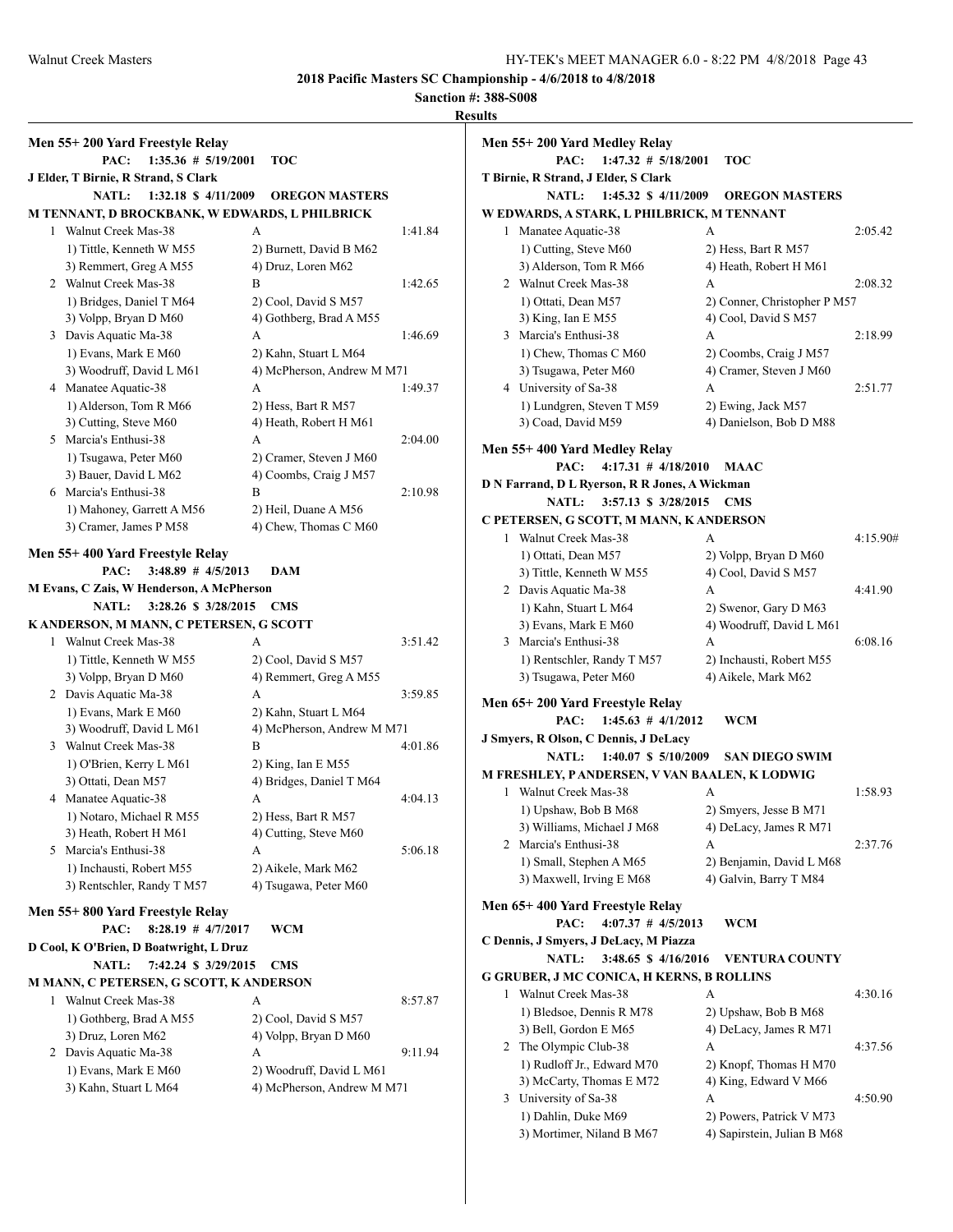|                                                  |                                     |           | <b>Sanction #: 388-S008</b>         |
|--------------------------------------------------|-------------------------------------|-----------|-------------------------------------|
|                                                  |                                     |           | <b>Results</b>                      |
| (Men 65+400 Yard Freestyle Relay)                |                                     |           | Men 75+200 Yard Medley Relay        |
| 4 Marcia's Enthusi-38                            | A                                   | 6:18.83   | PAC:<br>$2:49.11$ # 4/5             |
| 1) Small, Stephen A M65                          | 2) Benjamin, David L M68            |           | D Brown, N Stupfel, S Morner, S Pe  |
| 3) Maxwell, Irving E M68                         | 4) Galvin, Barry T M84              |           | <b>NATL:</b><br>$2:17.11$ \$ 4/1    |
| Men 65+800 Yard Freestyle Relay                  |                                     |           | <b>B JONES, M SANGUILY, J SMITH</b> |
| PAC: 11:10.42 # 12/31/2008 WCM                   |                                     |           | 1 Walnut Creek Mas-38               |
| Robert Mayo, Emory Haworth, Lane, Jim Perilman   |                                     |           | 1) Boscovich, Harold O M75          |
| <b>NATL:</b>                                     | 8:32.89 \$4/17/2016 VENTURA COUNTY  |           | 3) Bledsoe, Dennis R M78            |
| <b>J MC CONICA, B ROLLINS, H KERNS, G GRUBER</b> |                                     |           |                                     |
| 1 University of Sa-38                            | A                                   | 10:42.09# | Mixed 18+200 Yard Freestyle Re      |
| 1) Sapirstein, Julian B M68                      | 2) Virtue, Paul A M66               |           | PAC:<br>$1:29.92$ # 4/5             |
| 3) Powers, Patrick V M73                         | 4) Dahlin, Duke M69                 |           | M Malasky, F O'Donnell-McCa, K F    |
|                                                  |                                     |           | NATL:<br>1:24.76 \$ 5/2             |
| Men 65+200 Yard Medley Relay                     |                                     |           | N ADRIAN, K RAATZ, K KASTES         |
| PAC:<br>$2:05.82$ # $4/5/2013$                   | <b>WCM</b>                          |           | 1 University of Sa-38               |
| D Bledsoe, J Smyers, J DeLacy, C Dennis          |                                     |           | 1) Petrakis, Kristina W28           |
| NATL:<br>1:51.58 \$ 5/10/2009                    | <b>SAN DIEGO SWIM</b>               |           | 3) Petrakis, Danae W25              |
| V VAN BAALEN, PANDERSEN, K LODWIG, M FRESHLEY    |                                     |           | 2 Davis Aquatic Ma-38               |
| 1 Walnut Creek Mas-38                            | A                                   | 2:10.56   | 1) Iwamoto, Satori M31              |
| 1) Bell, Gordon E M65                            | 2) Smyers, Jesse B M71              |           | 3) Gentles, Melanie H W41           |
| 3) Williams, Michael J M68                       | 4) DeLacy, James R M71              |           | 3 Temescal Aquatic-38               |
| Men 65+400 Yard Medley Relay                     |                                     |           | 1) Langfield, Andrew M31            |
| PAC:<br>$4:42.13 \# 12/31/2012$ WCM              |                                     |           | 3) Bloch, Laurence W24              |
| C Dennis, J Smyers, J DeLacy, R Olson            |                                     |           | 4 University of Sa-38               |
| <b>NATL:</b><br>4:21.08 \$ 4/17/2016             | VENTURA COUNTY                      |           | 1) Niccolls, Dorothy J W64          |
| <b>J MC CONICA, B ROLLINS, H KERNS, G GRUBER</b> |                                     |           | 3) Chu, Christine W24               |
| 1 Walnut Creek Mas-38                            | A                                   | 4:57.72   | Mixed 18+400 Yard Freestyle Re      |
| 1) Upshaw, Bob B M68                             | 2) Williams, Michael J M68          |           | $3:25.18$ # 12<br>PAC:              |
| 3) Bell, Gordon E M65                            | 4) DeLacy, James R M71              |           | Greg Mackem, Sadler, Wicklund, Ya   |
| 2 University of Sa-38                            | A                                   | 5:10.00   | NATL:<br>3:14.92 \$ 4/2             |
| 1) Powers, Patrick V M73                         | 2) Mortimer, Niland B M67           |           | K GALLAGHER, K LOUGHRAN,            |
| 3) Dahlin, Duke M69                              | 4) Sapirstein, Julian B M68         |           | 1 Marcia's Enthusi-38               |
| 3 The Olympic Club-38                            | A                                   | 5:34.74   | 1) Pelton, Elizabeth W24            |
| 1) King, Edward V M66                            | 2) McCarty, Thomas E M72            |           | 3) Choy, Tammy H W28                |
| 3) Rudloff Jr., Edward M70                       | 4) Knopf, Thomas H M70              |           | 2 University of Sa-38               |
| 4 Marcia's Enthusi-38                            | A                                   | 7:11.22   | 1) Gouvea, Arthur M30               |
| 1) Benjamin, David L M68                         | 2) Galvin, Barry T M84              |           | 3) Torres, Erika W24                |
| 3) Small, Stephen A M65                          | 4) Maxwell, Irving E M68            |           | 3 Davis Aquatic Ma-38               |
|                                                  |                                     |           | 1) Blumberg, Marc M24               |
| Men 75+200 Yard Freestyle Relay                  |                                     |           | 3) Mohn, Jennifer L W26             |
| $2:13.83 \# 4/18/2010$<br>PAC:                   | <b>WCM</b>                          |           | 4 University of Sa-38               |
| D L Brown, N E Stupfel, S F Morner, R W Mayo     |                                     |           | 1) Chu, Christine W24               |
| NATL:                                            | 1:57.74 \$4/11/2014 GOLD COAST MAST |           | 3) Mc Bride, Patrick F M48          |
| A MORROW, D MCINTYRE, A HAMADA, D PAINTER        |                                     |           | 5 Davis Aquatic Ma-38               |
| 1 Walnut Creek Mas-38                            | A                                   | 2:41.27   | 1) Prim, Jeremy K M23               |
| 1) Boscovich, Harold O M75                       | 2) Silvey, Rick M76                 |           | 3) Chow, Jackie I W39               |
| 3) Lane, Ed V M78                                | 4) Bledsoe, Dennis R M78            |           |                                     |
|                                                  |                                     |           | Mixed 18+800 Yard Freestyle Re      |
| Men 75+400 Yard Freestyle Relay                  |                                     |           | PAC:<br>$7:42.36 \# 12$             |
| PAC:<br>$5:43.13$ # $4/5/2013$                   | <b>WCM</b>                          |           | K Petersen, A Conway, C Droubay, 1  |
| S F Morner, D Brown, R Mayo, N Stupfel           |                                     |           | NATL:<br>7:32.95 \$ 3/3             |
| NATL:<br>4:57.61 \$ 5/3/2008                     | <b>ILLINOIS MASTER</b>              |           | R LORENZ, P WORLAND, J EADI         |
| W LEENGRAN, F LEHMAN, S MULLINS, T BANFIELD      |                                     |           | 1 University of Sa-38               |
| 1 Walnut Creek Mas-38                            | A                                   | 7:56.02   | 1) Munoz, Kyle R M19                |
| 1) Nieman, Frank B M85                           | 2) Mayo, Robert W M84               |           | 3) Morreale, Vincent J M62          |
| 3) Scovel, Tom S M79                             | 4) Boscovich, Harold O M75          |           |                                     |

|              | МЕН 73+ 400 ТАГА МЕШЕУ КЕ1АУ                    |                               |          |
|--------------|-------------------------------------------------|-------------------------------|----------|
|              | PAC:<br>$2:49.11$ # $4/5/2013$                  | WCM                           |          |
|              | D Brown, N Stupfel, S Morner, S Pedder          |                               |          |
|              | 2:17.11 \$ 4/12/2014<br><b>NATL:</b>            | SARASOTA Y SHAR               |          |
|              | B JONES, M SANGUILY, J SMITH, T VERTH           |                               |          |
| 1            | Walnut Creek Mas-38                             | A                             | 3:20.08  |
|              | 1) Boscovich, Harold O M75                      | 2) Lane, Ed V M78             |          |
|              | 3) Bledsoe, Dennis R M78                        | 4) Morner, Stan F M83         |          |
|              |                                                 |                               |          |
|              | Mixed 18+ 200 Yard Freestyle Relay              |                               |          |
|              | $1:29.92 \# 4/5/2013$<br>PAC:                   | TOC                           |          |
|              | M Malasky, F O'Donnell-McCa, K Raatz, A Cushing |                               |          |
|              | 1:24.76 \$ 5/2/2014<br><b>NATL:</b>             | THE OLYMPIC CLU               |          |
|              | N ADRIAN, K RAATZ, K KASTES, A ERVIN            |                               |          |
| 1            | University of Sa-38                             | B                             | 1:41.63  |
|              | 1) Petrakis, Kristina W28                       | 2) Munoz, Kyle R M19          |          |
|              | 3) Petrakis, Danae W25                          | 4) Gouvea, Arthur M30         |          |
|              | 2 Davis Aquatic Ma-38                           | А                             | 1:48.28  |
|              | 1) Iwamoto, Satori M31                          | 2) Mohn, Jennifer L W26       |          |
|              | 3) Gentles, Melanie H W41                       | 4) Prim, Jeremy K M23         |          |
| 3            | Temescal Aquatic-38                             | A                             | 1:51.92  |
|              | 1) Langfield, Andrew M31                        | 2) McHugh, Anthony B M24      |          |
|              | 3) Bloch, Laurence W24                          | 4) Croteau, Dominique W44     |          |
|              | 4 University of Sa-38                           | А                             | 2:17.10  |
|              | 1) Niccolls, Dorothy J W64                      | 2) Ganiyev, Doston M30        |          |
|              | 3) Chu, Christine W24                           | 4) Bucy, John S M39           |          |
|              |                                                 |                               |          |
|              | Mixed 18+ 400 Yard Freestyle Relay              |                               |          |
|              | $3:25.18 \# 12/31/1992$ USF<br>PAC:             |                               |          |
|              |                                                 |                               |          |
|              | Greg Mackem, Sadler, Wicklund, Yang             |                               |          |
|              | 3:14.92 \$ 4/29/2016<br><b>NATL:</b>            | <b>CLUB TRIBE ALUM</b>        |          |
|              | K GALLAGHER, K LOUGHRAN, K GRIER, G MIZERAK     |                               |          |
| $\mathbf{1}$ | Marcia's Enthusi-38                             | А                             | 3:28.50  |
|              | 1) Pelton, Elizabeth W24                        | 2) Banks, David A M29         |          |
|              | 3) Choy, Tammy H W28                            | 4) Hallman, Eric R M26        |          |
|              | 2 University of Sa-38                           | A                             | 3:39.47  |
|              | 1) Gouvea, Arthur M30                           | 2) Schachter, Amelia B W23    |          |
|              | 3) Torres, Erika W24                            | 4) Brilhante, Andre M23       |          |
| 3            | Davis Aquatic Ma-38                             | A                             | 3:46.88  |
|              | 1) Blumberg, Marc M24                           | 2) Deer, LillyBelle K W24     |          |
|              | 3) Mohn, Jennifer L W26                         |                               |          |
|              |                                                 | 4) May, Alexander M M24<br>В  |          |
|              | 4 University of Sa-38                           |                               | 4:03.37  |
|              | 1) Chu, Christine W24                           | 2) Schallert, Lia W27         |          |
|              | 3) Mc Bride, Patrick F M48                      | 4) Rieniets, Dominic M30<br>B |          |
|              | 5 Davis Aquatic Ma-38                           |                               | 4:14.84  |
|              | 1) Prim, Jeremy K M23                           | 2) Brown, Michael L M53       |          |
|              | 3) Chow, Jackie I W39                           | 4) Belluomini, Melanie C W40  |          |
|              | Mixed 18+ 800 Yard Freestyle Relay              |                               |          |
|              | $7:42.36$ # $12/31/2009$<br>PAC:                | <b>TVM</b>                    |          |
|              | K Petersen, A Conway, C Droubay, L White        |                               |          |
|              | <b>NATL:</b><br>7:32.95 \$ 3/30/2003            | <b>NEW ENGLAND MAS</b>        |          |
|              | R LORENZ, P WORLAND, J EADDY, J STOKES          |                               |          |
|              | 1 University of Sa-38                           | А                             | 10:38.61 |

4) Petrakis, Danae W25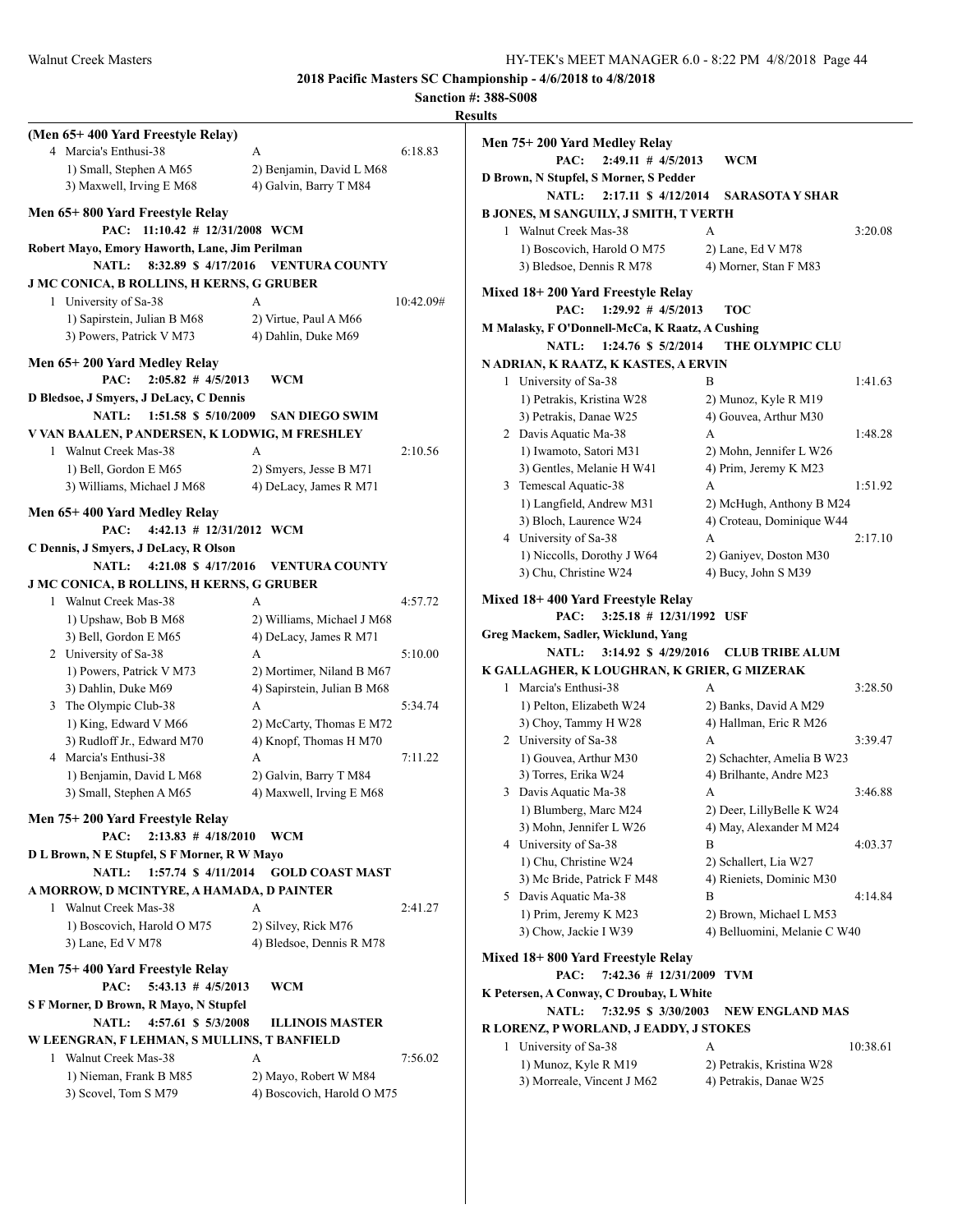**Sanction #: 388-S008 Results**

|   |                                                 |                                                   | Re |
|---|-------------------------------------------------|---------------------------------------------------|----|
|   | Mixed 18+200 Yard Medley Relay                  |                                                   |    |
|   | 1:39.06 # 12/31/2011 TOC<br>PAC:                |                                                   |    |
|   | F O'Donnell-McCar, G Marshall, B Bishop, S Gree |                                                   |    |
|   | <b>NATL:</b><br>1:35.89 \$ 4/30/2016            | <b>THE OLYMPIC CLU</b>                            |    |
|   | A SAETA, C BABCOCK, A SENKO, M STIPE            |                                                   |    |
| 1 | University of Sa-38                             | 1:54.71<br>А                                      |    |
|   | 1) Gouvea, Arthur M30                           | 2) Petrakis, Danae W25                            |    |
|   | 3) Munoz, Kyle R M19                            | 4) Petrakis, Kristina W28                         |    |
|   | 2 Temescal Aquatic-38                           | A<br>2:04.75                                      |    |
|   | 1) Langfield, Andrew M31                        | 2) McHugh, Anthony B M24                          |    |
|   | 3) Bloch, Laurence W24                          | 4) Croteau, Dominique W44                         |    |
|   | 3 Davis Aquatic Ma-38                           | A<br>2:14.91                                      |    |
|   | 1) Iwamoto, Satori M31                          | 2) Mohn, Jennifer L W26                           |    |
|   | 3) Prim, Jeremy K M23                           | 4) Bourne, Beth Y W48                             |    |
|   | 4 University of Sa-38                           | B<br>2:32.32                                      |    |
|   | 1) Ganiyev, Doston M30                          | 2) Chu, Christine W24                             |    |
|   | 3) Bucy, John S M39                             | 4) Niccolls, Dorothy J W64                        |    |
|   | 5 Marcia's Enthusi-38                           | A<br>2:39.10                                      |    |
|   | 1) Robinson, Heather W34                        | 2) Ruebner-Petersen, Trine Buhr W.                |    |
|   | 3) Gibbons, Kevin Y M33                         | 4) Ngo, Minh M46                                  |    |
|   |                                                 |                                                   |    |
|   | Mixed 18+400 Yard Medley Relay                  |                                                   |    |
|   | 3:51.46 # 12/31/2009 TVM<br>PAC:                |                                                   |    |
|   | C Droubay, M Stephens, A Conway, L White        |                                                   |    |
|   | <b>NATL:</b><br>3:41.63 \$ 1/14/2018            | <b>MICHIGAN MASTER</b>                            |    |
|   | M KLUEH, PASCHAN, A HELANDER, A WOODS           |                                                   |    |
| 1 | University of Sa-38                             | B<br>4:12.73                                      |    |
|   | 1) Gouvea, Arthur M30                           | 2) Schachter, Amelia B W23                        |    |
|   | 3) Torres, Erika W24<br>2 University of Sa-38   | 4) Brilhante, Andre M23<br>4:15.45<br>A           |    |
|   | 1) Schallert, Lia W27                           |                                                   |    |
|   | 3) Ganiyev, Doston M30                          | 2) Chu, Christine W24<br>4) Rieniets, Dominic M30 |    |
|   | 3 Davis Aquatic Ma-38                           | A<br>4:17.05                                      |    |
|   | 1) Blumberg, Marc M24                           | 2) Mohn, Jennifer L W26                           |    |
|   | 3) May, Alexander M M24                         | 4) Deer, LillyBelle K W24                         |    |
|   | 4 Walnut Creek Mas-38                           | A<br>4:18.29                                      |    |
|   | 1) Mefford, Jake E M23                          | 2) Hwang, Jenn W26                                |    |
|   | 3) Mendenhall, Kevin C M34                      | 4) Hunter, Missy L W49                            |    |
|   |                                                 |                                                   |    |
|   | Mixed 25+200 Yard Freestyle Relay               |                                                   |    |
|   | 1:30.31 # 12/31/2009 TOC<br>PAC:                |                                                   |    |
|   | T Holsman, L Welting, K Lyon, S Greenwood       |                                                   |    |
|   | <b>NATL:</b><br>1:27.70 \$ 4/28/2017            | THE OLYMPIC CLU                                   |    |
|   | M BALLENGER, K RAATZ, M MARSHALL, S GREENWOOD   |                                                   |    |
| 1 | Marcia's Enthusi-38                             | A<br>1:48.38                                      |    |
|   | 1) Monaghan, Ryan P M33                         | 2) Condon, Laura M W32                            |    |
|   | 3) Benjamin, Marcia S W61                       | 4) Magee, Andrew M M34                            |    |
|   | 2 Walnut Creek Mas-38                           | A<br>1:54.08                                      |    |
|   | 1) Boyer, Kaleb D M30                           | 2) Ongerth, Ann Michelle W43                      |    |
|   | 3) Darling, Colleen M W43                       | 4) Mendenhall, Kevin C M34                        |    |
| 3 | Marcia's Enthusi-38                             | B<br>2:37.62                                      |    |
|   | 1) Gibbons, Kevin Y M33                         | 2) Robinson, Mary W43                             |    |
|   | 3) Espinosa, Rebecca W47                        | 4) Mullin, Joseph M41                             |    |
|   |                                                 |                                                   |    |

|   | Mixed 25+ 400 Yard Freestyle Relay                      |                              |         |
|---|---------------------------------------------------------|------------------------------|---------|
|   | 3:23.66 # 4/18/2010<br>PAC:                             | TVM                          |         |
|   | <b>B C Holm, LA White, C L Droubay, A M Conway</b>      |                              |         |
|   | $3:16.12 \text{ }$ \$ 4/29/2016<br><b>NATL:</b>         | <b>THE OLYMPIC CLU</b>       |         |
|   | A SAETA, O'DONNELL-MCCARTH, K KASTES, C BURCKLE         |                              |         |
|   | 1 Walnut Creek Mas-38                                   | A                            | 4:01.15 |
|   | 1) Mendenhall, Kevin C M34                              | 2) Ongerth, Ann Michelle W43 |         |
|   | 3) Gaudinier, Lindsay E W28                             | 4) Tiernan, Robert M M34     |         |
|   | 2 Club Hot Tub-38                                       | A                            | 4:12.14 |
|   | 1) Clark, Lyse A W53                                    | 2) Tofanelli, Chris J M36    |         |
|   | 3) Marullo, Rachel W34                                  | 4) Greene, Brett M40         |         |
| 3 | Walnut Creek Mas-38                                     | B                            | 4:18.72 |
|   | 1) Mc Donough, Patrick D M44                            | 2) Hwang, Jenn W26           |         |
|   | 3) Abbott, Bridget W36                                  | 4) Flakoll, Jonathan D M43   |         |
|   | 4 Marcia's Enthusi-38                                   | A                            | 5:08.27 |
|   | 1) Ranahan, Darin D M34                                 | 2) Condie, Gabriella W42     |         |
|   | 3) Ramirez, Millie W37                                  | 4) Gibbons, Kevin Y M33      |         |
|   | Mixed 25+800 Yard Freestyle Relay                       |                              |         |
|   | $7:41.32$ # $12/31/1991$<br>PAC:                        | WCM                          |         |
|   | J Boegman, K Cooley, S Shand, G Remmert                 |                              |         |
|   | 7:20.49 \$ 4/9/2017<br><b>NATL:</b>                     | <b>CLUB TRIBE</b>            |         |
|   | M FALCONE, K GRIER, L ROBBINS, K GALLAGHER              |                              |         |
|   | 1 Walnut Creek Mas-38                                   | A                            | 8:39.63 |
|   | 1) Mendenhall, Kevin C M34                              | 2) Duggan, Patrick M M54     |         |
|   | 3) Hwang, Jenn W26                                      | 4) Ward, Lisa A W54          |         |
|   | 2 Davis Aquatic Ma-38                                   | A                            | 9:00.65 |
|   | 1) Mohn, Jennifer L W26                                 | 2) Iwamoto, Satori M31       |         |
|   | 3) Phalen, Jennifer R W53                               | 4) Roper, Matt M37           |         |
|   |                                                         |                              |         |
|   | Mixed 25+ 200 Yard Medley Relay                         |                              |         |
|   | PAC:<br>$1:37.59$ # $12/31/2012$ TOC                    |                              |         |
|   | F O'Donnell-McCar, E Gans, E Reilly, S Greenwoo         |                              |         |
|   | <b>NATL:</b><br>1:35.20 \$ 4/26/2015                    | <b>ARIZONA MASTERS</b>       |         |
|   | M GREVERS, A GREVERS, T DEBERRY, C VORRASI              |                              |         |
| 1 | Marcia's Enthusi-38                                     | A                            | 1:54.79 |
|   | 1) Carroll, Duncan R M36                                | 2) Wyant, Becca W W27        |         |
|   | 3) Condon, Laura M W32                                  | 4) Magee, Andrew M M34       |         |
| 2 | Tri Valley Maste-38                                     | A                            | 2:06.95 |
|   | 1) Radecke-Noble, Jennifer D W33 2) Hektner, Eric W M60 |                              |         |
|   | 3) Daene, Markus M39                                    | 4) Bracken, Judy W W60       |         |
|   | Mixed 25+400 Yard Medley Relay                          |                              |         |
|   | 3:48.74 # 12/31/1997 USF<br>PAC:                        |                              |         |
|   | Rothkoff, Mortenson, Cerivo, Matt Jones                 |                              |         |
|   | <b>NATL:</b><br>3:45.13 \$ 4/25/2010                    | <b>RED TIDE OF NYC</b>       |         |
|   | K GARY, N WERNER, T SHPAIZER, D LIPPIN                  |                              |         |
|   | 1 Club Hot Tub-38                                       | A                            | 4:41.80 |
|   | 1) Marullo, Rachel W34                                  | 2) Greene, Brett M40         |         |
|   | 3) Tofanelli, Chris J M36                               | 4) Clark, Lyse A W53         |         |
|   | --- Marcia's Enthusi-38                                 | A                            | DQ      |
|   | 1) Ramirez, Millie W37                                  | 2) Ranahan, Darin D M34      |         |
|   | 3) Gibbons, Kevin Y M33                                 | 4) Condie, Gabriella W42     |         |
|   |                                                         |                              |         |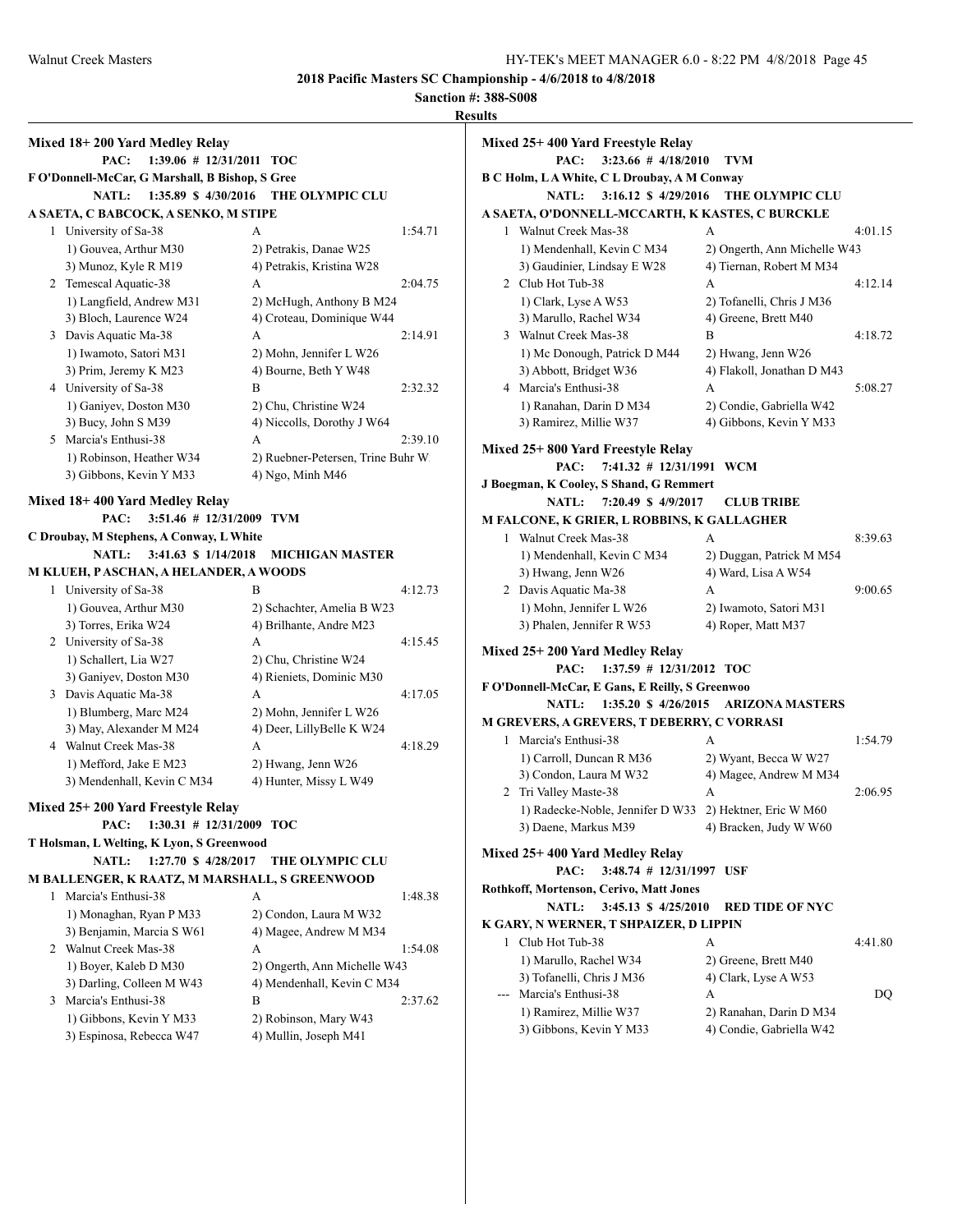| `SU lt\ |
|---------|
|---------|

|                                                |                            | R       |
|------------------------------------------------|----------------------------|---------|
| Mixed 35+200 Yard Freestyle Relay              |                            |         |
| $1:34.18 \# 12/31/2001$ WCM<br>PAC:            |                            |         |
| Middleton, Vidal, Roemer, David Boatwright     |                            |         |
| 1:30.17 \$ 4/25/2004<br><b>NATL:</b>           | <b>ROCKY MOUNTAIN</b>      |         |
| K GARNIER, S VON DER LIPPE, J SMITH, P SMITH   |                            |         |
| 1 Walnut Creek Mas-38                          | A                          | 1:38.82 |
| 1) Nonaka, Andy J M38                          | 2) Richards, Ericka L W40  |         |
| 3) Lawrence, Laura A W38                       | 4) Flakoll, Jonathan D M43 |         |
| 2 Club Hot Tub-38                              | A                          | 2:03.23 |
| 1) Steinheiser, Fritzi W47                     | 2) Tofanelli, Chris J M36  |         |
| 3) Phelps, Sarah K W48                         | 4) Greene, Brett M40       |         |
| 3 Marcia's Enthusi-38                          | A                          | 2:06.22 |
| 1) Slakey, Andrew M42                          | 2) Clarke, Sunne A W43     |         |
| 3) Huse, Green W50                             | 4) Fearn, Jonathan K M43   |         |
| Mixed 35+400 Yard Freestyle Relay              |                            |         |
| $3:32.87$ # $4/18/2010$<br>PAC:                | WCM                        |         |
| D M Santos, A E Salmeen, G L Patterson, M Chen |                            |         |
| NATL:<br>3:26.42 \$ 4/29/2016                  | <b>NORTH CAROLINA</b>      |         |
| H STEWART, E BRAUN, K LINDAUER, V FLETCHER     |                            |         |
| 1 Walnut Creek Mas-38                          | А                          | 3:41.76 |
| 1) Selinger, Ili R M44                         | 2) Lawrence, Laura A W38   |         |
| 3) Richards, Ericka L W40                      | 4) Nonaka, Andy J M38      |         |
| 2 Manatee Aquatic-38                           | A                          | 3:51.85 |
| 1) Hamilton, Rick M M50                        | $2)$ Cox, Juliet E W50     |         |
| 3) Brakeman, Jennifer W47                      | 4) Dunlap, Ryan M35        |         |
| 3 Temescal Aquatic-38                          | A                          | 4:00.77 |
| 1) Ignatov, Alex M36                           | 2) Maehr, Erin W36         |         |
| 3) Coggshall, Kathleen T W35                   | 4) Halliday, Derek J M36   |         |
| 4 Santa Rosa Maste-38                          | A                          | 4:04.93 |
| 1) Gordon, Mark M49                            | 2) Walts, Merrie E W57     |         |
| 3) Rueda, Marcela W36                          | 4) Morales, John R M60     |         |
| 5 Marcia's Enthusi-38                          | A                          | 4:37.23 |
| 1) Lehnert, Ahren E M44                        | 2) Clarke, Sunne A W43     |         |
| 3) Lapalme, Iris F W37                         | 4) Hertzer, Keith M44      |         |
| Mixed 35+800 Yard Freestyle Relay              |                            |         |
| 7:44.80 # 12/31/1999 WCM<br>PAC:               |                            |         |
| K O'Brien, M Curran, P Duggan, L Vidal         |                            |         |
| NATL: 7:24.36 \$ 4/17/2005                     | <b>ILLINOIS MASTER</b>     |         |
| L DILLMANN, J RIDGE, R KURZA, M KELLER         |                            |         |
| Manatee Aquatic-38<br>1                        | A                          | 8:53.80 |
| 1) Hamilton, Rick M M50                        | 2) Perry, Rebecca R W53    |         |
| 3) Cox, Juliet E W50                           | 4) Dunlap, Ryan M35        |         |
| --- Walnut Creek Mas-38                        | A                          | DO      |
| 1) Nonaka, Andy J M38                          | 2) Nonaka, Marissa G W39   |         |
| 3) Lawrence, Laura A W38                       | 4) Bohm, Eric C M51        |         |
| Mixed 35+200 Yard Medley Relay                 |                            |         |
| PAC:<br>1:43.99 # 12/31/2009 WCM               |                            |         |
| J Fusari, R Santos, S Stahl, A Zamanian        |                            |         |
| <b>NATL:</b><br>1:39.85 \$ 5/22/2010           | <b>COLORADO MASTER</b>     |         |
| S HART, M EISENHUTH, C O'SULLIVAN, C SAPPEY    |                            |         |
| 1 Davis Aquatic Ma-38                          | А                          | 1:56.36 |
| 1) Roper, Matt M37                             | 2) Menna, Greg M40         |         |
| 3) Belluomini, Melanie C W40                   | 4) Gentles, Melanie H W41  |         |
| 2 Club Hot Tub-38                              | A                          | 2:15.46 |
| 1) Tofanelli, Chris J M36                      | 2) Phelps, Sarah K W48     |         |
| 3) Greene, Brett M40                           | 4) Steinheiser, Fritzi W47 |         |

| 3     | Santa Rosa Maste-38                              | А                           | 2:36.43 |
|-------|--------------------------------------------------|-----------------------------|---------|
|       | 1) Rueda, Marcela W36                            | 2) Rust, David J M71        |         |
|       | 3) Walts, Merrie E W57                           | 4) Stupfel, Norman E M85    |         |
| 4     | Marcia's Enthusi-38                              | B                           | 2:41.60 |
|       | 1) Benjamin, David L M68                         | 2) Cramer, James P M58      |         |
|       | 3) Clarke, Sunne A W43                           | 4) Lindahl, Sarah W41       |         |
| 5.    | Marcia's Enthusi-38                              | A                           | 3:10.88 |
|       | 1) Ramirez, Millie W37                           | 2) Mullin, Joseph M41       |         |
|       | 3) Sanchez, Juan M M44                           | 4) Robinson, Mary W43       |         |
|       |                                                  |                             |         |
|       | Mixed 35+ 400 Yard Medley Relay                  |                             |         |
|       | PAC:<br>3:48.70 # 12/31/2009 WCM                 |                             |         |
|       | D Santos, R Santos, A Zamanian, D Boatwright     |                             |         |
|       | <b>NATL:</b><br>3:48.70 \$4/19/2009              | <b>WALNUT CREEK MA</b>      |         |
|       | D SANTOS, R SANTOS, A ZAMANIAN, D BOATWRIGHT     |                             |         |
| 1     | Walnut Creek Mas-38                              | A                           | 4:33.60 |
|       | 1) Duggan, Patrick M M54                         | 2) Richards, Ericka L W40   |         |
|       | 3) Lawrence, Laura A W38                         | 4) Endres, Paul D M54       |         |
|       | 2 Marcia's Enthusi-38                            | А                           | 6:00.85 |
|       | 1) Hertzer, Keith M44                            | 2) Voight, Tina M W48       |         |
|       | 3) de la Torre, Yasuko W47                       | 4) Dooley, Paul D M49       |         |
|       |                                                  |                             |         |
|       | Mixed 45+ 200 Yard Freestyle Relay               |                             |         |
|       | PAC:<br>$1:38.30 \# 12/31/2010$ WCM              |                             |         |
|       | Greg Remmert, Lisa Ward, BJ Henry, Stephen Stahl |                             |         |
|       | 1:34.48 \$ 5/4/2008<br><b>NATL:</b>              | <b>ARIZONA MASTERS</b>      |         |
|       | J SMITH, M BAILEY, S ROLLINS, P SMITH            |                             |         |
| 1     | Menlo Masters-38                                 | A                           | 2:02.01 |
|       | 1) Couch, Stephanie D W53                        | 2) Gildea, David R M74      |         |
|       | 3) Pinto, Harlan A M60                           | 4) Matena, Jana W55         |         |
|       | 2 Marcia's Enthusi-38                            | B                           | 2:13.58 |
|       | 1) Choury, Alicia W45                            | 2) Anderson, Meredith C W54 |         |
|       | 3) Foster, Jeffrey M M51                         | 4) Ardourel, Franck S M53   |         |
| 3     | Walnut Creek Mas-38                              | A                           | 2:17.18 |
|       | 1) Williams, Mary V W54                          | 2) Asta, Lisa M W52         |         |
|       | 3) France, Kermit M51                            | 4) Potter, Donald R M52     |         |
| $---$ | Marcia's Enthusi-38                              | А                           | DQ      |
|       | 1) Lopez, David M52                              | 2) Voight, Tina M W48       |         |
|       | 3) de la Torre, Yasuko W47                       | 4) Eason, Bill P M50        |         |
|       | Mixed 45+ 400 Yard Freestyle Relay               |                             |         |
|       | PAC: 3:34.92 # 12/31/2008 WCM                    |                             |         |
|       | G Remmert, V, C McNamara, D Boatwright           |                             |         |
|       | 3:33.66 \$4/29/2016<br><b>NATL:</b>              | <b>NEW YORK ATHLET</b>      |         |
|       | C BLAZE, T GLEASON, S WAGER, K GARY              |                             |         |
| 1     | Santa Rosa Maste-38                              | А                           | 4:17.03 |
|       | 1) Pettibone, Chip M56                           | 2) Jones, Sara H W49        |         |
|       | 3) Nelson, Sheila W49                            | 4) Wilson, Todd M53         |         |
|       | 2 Marcia's Enthusi-38                            | А                           | 4:24.25 |
|       | 1) Dooley, Paul D M49                            | 2) de la Torre, Yasuko W47  |         |
|       | 3) Voight, Tina M W48                            | 4) Lopez, David M52         |         |
|       | Marcia's Enthusi-38                              | B                           | 4:57.96 |
| 3     |                                                  |                             |         |
|       | 1) Ardourel, Franck S M53                        | 2) Moll, Jessica E W45      |         |
|       | 3) O'Keefe, Kimberley F W53                      | 4) Foster, Jeffrey M M51    |         |
| 4     | University of Sa-38                              | А                           | 5:15.28 |
|       | 1) Sarrafzadeh, David A M52                      | 2) Niccolls, Dorothy J W64  |         |
|       | 3) Juson, Justine W49                            | 4) Smith, Curtice M53       |         |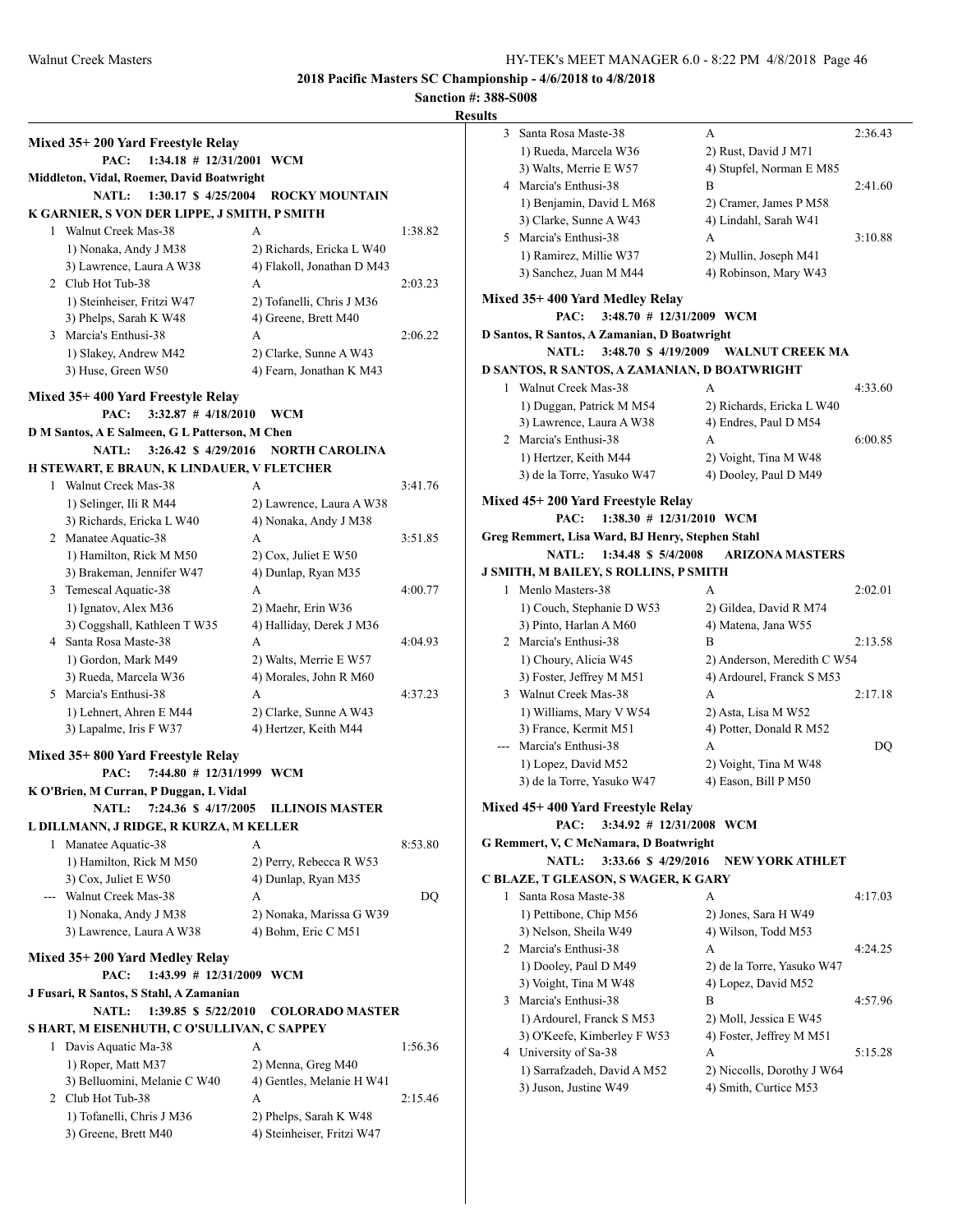## **Sanction #: 388-S008 Result**

|          | Mixed 45+800 Yard Freestyle Relay                                                                      |                                                    |         |  |
|----------|--------------------------------------------------------------------------------------------------------|----------------------------------------------------|---------|--|
|          | 7:51.33 # 12/31/2009 WCM<br>PAC:                                                                       |                                                    |         |  |
|          | D Boatwright, C O'Brien, M Curran, B Gothberg                                                          |                                                    |         |  |
|          | <b>NATL:</b>                                                                                           | 7:51.33 \$4/17/2009 WALNUT CREEK MA                |         |  |
|          | D BOATWRIGHT, C O'BRIEN, M CURRAN, B GOTHBERG                                                          |                                                    |         |  |
|          | 1 Marcia's Enthusi-38                                                                                  | A                                                  | 9:21.02 |  |
|          | 1) Jegers, Daniel R M48                                                                                | 2) Eason, Bill P M50                               |         |  |
|          | 3) Ayora, Clara W51                                                                                    | 4) Shu, Vicki W49                                  |         |  |
|          | 2 Walnut Creek Mas-38                                                                                  | A                                                  | 9:26.92 |  |
|          | 1) Bilich, Bonnie M W60                                                                                | 2) Cannon, Lindsey A W52                           |         |  |
|          | 3) Londeree, Joe M50                                                                                   | 4) Bell, Gordon E M65                              |         |  |
|          |                                                                                                        |                                                    |         |  |
|          | Mixed 45+200 Yard Medley Relay<br>1:50.35 # 12/31/2009 WCM<br>PAC:                                     |                                                    |         |  |
|          | Hector Chao, Lisa Ward, Tom Nootbaar, Paula Roemer                                                     |                                                    |         |  |
|          | <b>NATL:</b><br>1:44.02 \$ 5/4/2008                                                                    | <b>ARIZONA MASTERS</b>                             |         |  |
|          |                                                                                                        |                                                    |         |  |
|          | J SMITH, G MILLS, S ROLLINS, M BAILEY                                                                  | A                                                  |         |  |
|          | 1 Davis Aquatic Ma-38                                                                                  |                                                    | 2:06.77 |  |
|          | 1) Russell, Jane E W54<br>3) Brown, Michael L M53                                                      | 2) Garforth, Emma W50<br>4) Krovetz, Ted M51       |         |  |
|          | 2 Santa Rosa Maste-38                                                                                  |                                                    |         |  |
|          |                                                                                                        | A                                                  | 2:09.16 |  |
|          | 1) Jones, Sara H W49                                                                                   | 2) Bulman, Robin A W52<br>4) Pettibone, Chip M56   |         |  |
|          | 3) Morales, John R M60<br>3 Marcia's Enthusi-38                                                        | A                                                  | 2:21.57 |  |
|          | 1) Burger, Clare P W50                                                                                 | 2) Voight, Tina M W48                              |         |  |
|          | 3) Lopez, David M52                                                                                    | 4) Dooley, Paul D M49                              |         |  |
|          | 4 Walnut Creek Mas-38                                                                                  | A                                                  | 2:45.35 |  |
|          | 1) Albertson, Nay W63                                                                                  | 2) France, Kermit M51                              |         |  |
|          | 3) Johnson, Marta W62                                                                                  | 4) Potter, Donald R M52                            |         |  |
|          | 5 Marcia's Enthusi-38                                                                                  | B                                                  | 2:47.67 |  |
|          | 1) Heath, Jennifer A W54                                                                               |                                                    |         |  |
|          | 3) Foster, Jeffrey M M51                                                                               | 2) Ardourel, Franck S M53<br>4) Choury, Alicia W45 |         |  |
|          |                                                                                                        |                                                    |         |  |
|          | Mixed 45+400 Yard Medley Relay<br>$4:14.07$ # 12/31/2009 SRM<br>PAC:                                   |                                                    |         |  |
|          | J Morales, H Hafner, S Nowack, W Schenstrom                                                            |                                                    |         |  |
|          | 4:00.80 \$ 5/2/2004<br><b>NATL:</b>                                                                    | <b>OREGON MASTERS</b>                              |         |  |
|          | K ANDRUS-HUGHES, PALLENDER, C CRABBE, M TENNANT                                                        |                                                    |         |  |
|          | 1 Santa Rosa Maste-38                                                                                  | А                                                  | 4:46.91 |  |
|          |                                                                                                        | 2) Bulman, Robin A W52                             |         |  |
|          | 1) Gordon, Mark M49<br>3) Morales, John R M60                                                          | 4) Nelson, Sheila W49                              |         |  |
|          | 2 Marcia's Enthusi-38                                                                                  | B                                                  | 5:08.15 |  |
|          | 1) Lopez, David M52                                                                                    | 2) Voight, Tina M W48                              |         |  |
|          | 3) de la Torre, Yasuko W47                                                                             | 4) Dooley, Paul D M49                              |         |  |
|          | 3 Walnut Creek Mas-38                                                                                  | A                                                  | 5:20.18 |  |
|          | 1) Cannon, Lindsey A W52                                                                               | 2) Albertson, Nay W63                              |         |  |
|          | 3) King, Ian E M55                                                                                     | 4) Potter, Donald R M52                            |         |  |
|          | 4 University of Sa-38                                                                                  | А                                                  | 5:55.00 |  |
|          | 1) Sarrafzadeh, David A M52                                                                            | 2) Juson, Justine W49                              |         |  |
|          | 3) Smith, Curtice M53                                                                                  | 4) Niccolls, Dorothy J W64                         |         |  |
|          |                                                                                                        |                                                    |         |  |
|          | Mixed 55+200 Yard Freestyle Relay                                                                      |                                                    |         |  |
|          | 1:43.00 # 12/31/2009 TAM<br>PAC:                                                                       |                                                    |         |  |
| R Burns, | Judy Eisenman, Laura B Val, Tate Ho                                                                    |                                                    |         |  |
|          | <b>NATL:</b><br>1:38.64 \$ 4/9/2017<br><b>NORTH CAROLINA</b><br>F MCEACHRAN, N CLARK, S WALSH, J KLEIN |                                                    |         |  |
|          |                                                                                                        |                                                    |         |  |
|          | 1 Rolling Hills Mu-38                                                                                  | A                                                  | 1:58.51 |  |
|          | 1) Van Boer, Eric D M63                                                                                | 2) Laudenslager, Greg L M56                        |         |  |
|          | 3) Mammoser, Mary P W55                                                                                | 4) Hepworth, Linda W64                             |         |  |

| lts |                                              |                              |          |
|-----|----------------------------------------------|------------------------------|----------|
| 2   | Walnut Creek Mas-38                          | А                            | 2:03.90  |
|     | 1) King, Ian E M55                           | 2) Alwan, Mary Ann N W55     |          |
|     | 3) Dibley, Allison M W56                     | 4) Conner, Christopher P M57 |          |
| 3   | Davis Aquatic Ma-38                          | А                            | 2:16.44  |
|     | 1) Stoner, Gregory R M65                     | 2) Gill, Kathy W64           |          |
|     | 3) Kahn, Mary J W58                          | 4) Swenor, Gary D M63        |          |
|     | 4 Walnut Creek Mas-38                        | B                            | 2:17.11  |
|     | 1) Ottati, Dean M57                          | 2) Ottati, Chris W62         |          |
|     | 3) Angvert Harren, Eva W59                   | 4) Kubokawa, Jon M62         |          |
| 5   | University of Sa-38                          | А                            | 2:49.23  |
|     | 1) Andrews, Bryan W M66                      | 2) Dunn, Audrey J W64        |          |
|     | 3) Cohn, Darcy C W67                         | 4) Freeman, Dale C M74       |          |
|     | Mixed 55+ 400 Yard Freestyle Relay           |                              |          |
|     | $3:59.27$ # $4/18/2010$<br>PAC:              | TAM                          |          |
|     | R Burns, L B Val, J A Eisenman, K A Frost Jr |                              |          |
|     | 3:48.60 \$ 4/1/2012<br><b>NATL:</b>          | <b>PLANO WETCATS</b>         |          |
|     | T BARTON, J GOODING, L MORRISON, K MACCURDY  |                              |          |
| 1   | Walnut Creek Mas-38                          | A                            | 4:02.94  |
|     | 1) Bilich, Bonnie M W60                      | 2) Burnett, David B M62      |          |
|     | 3) O'Brien, Charlene A W61                   | 4) Druz, Loren M62           |          |
|     | 2 University of Sa-38                        | A                            | 4:26.61  |
|     | 1) Ford, Kent P M64                          | 2) McNamara, Kathleen A W58  |          |
|     | 3) Ogilvie, Carol M W62                      | 4) Coad, David M59           |          |
|     | 3 Marcia's Enthusi-38                        | A                            | 4:42.17  |
|     | 1) Rafkin, Louise W59                        | 2) Bauer, David L M62        |          |
|     | 3) Haufler, Susan L W60                      | 4) Coombs, Craig J M57       |          |
|     | 4 Rolling Hills Mu-38                        | A                            | 4:50.95  |
|     | 1) Van Boer, Eric D M63                      | 2) Laudenslager, Greg L M56  |          |
|     | 3) Hepworth, Linda W64                       | 4) Coholan, Annette M W69    |          |
|     | 5 University of Sa-38                        | B                            | 6:51.33  |
|     | 1) Dunn, Audrey J W64                        | 2) Cohn, Darcy C W67         |          |
|     | 3) Snape, William J M74                      | 4) Mitchell, David M60       |          |
|     | Mixed 55+ 800 Yard Freestyle Relay           |                              |          |
|     | 8:54.85 # 12/31/2009 TAM<br>PAC:             |                              |          |
|     | R Burns, K Frost, L Val, L Shoenberger       |                              |          |
|     | NATL:<br>8:34.48 \$ 4/21/2013                | UCLA BRUIN MAST              |          |
|     | B MAGIT, J COOK, P O'KEEFFE, V HIBBEN        |                              |          |
|     | 1 University of Sa-38                        | А                            | 10:43.31 |
|     | 1) Gregor, Eugene C M57                      | 2) Chase, Tina K W58         |          |
|     | 3) McNamara, Kathleen A W58                  | 4) Ettinger, Yossi M58       |          |
|     | 2 Rolling Hills Mu-38                        | А                            | 11:39.66 |
|     | 1) Laudenslager, Greg L M56                  | 2) Kao, Danny M56            |          |
|     | 3) Hepworth, Linda W64                       | 4) Coholan, Annette M W69    |          |
| 3   | Marcia's Enthusi-38                          | А                            | 16:02.03 |
|     | 1) Aikele, Mark M62                          | 2) Chew, Thomas C M60        |          |
|     | 3) Armstrong, Judy K W70                     | 4) Jacobs, Lois A W74        |          |
|     | Mixed 55+200 Yard Medley Relay               |                              |          |
|     | $1:56.64$ # $12/31/2009$<br>PAC:             | TAM                          |          |
|     | R Burns, K Frost, L Val, J Eisenman          |                              |          |
|     | 1:50.70 \$ 4/8/2017<br><b>NATL:</b>          | <b>NORTH CAROLINA</b>        |          |
|     | F MCEACHRAN, N VESTAL, J KLEIN, S WALSH      |                              |          |
| 1   | Rolling Hills Mu-38                          | А                            | 2:11.84  |
|     | 1) Van Boer, Eric D M63                      | 2) Laudenslager, Greg L M56  |          |
|     | 3) Mammoser, Mary P W55                      | 4) Hepworth, Linda W64       |          |
|     |                                              |                              |          |
|     |                                              |                              |          |
|     |                                              |                              |          |